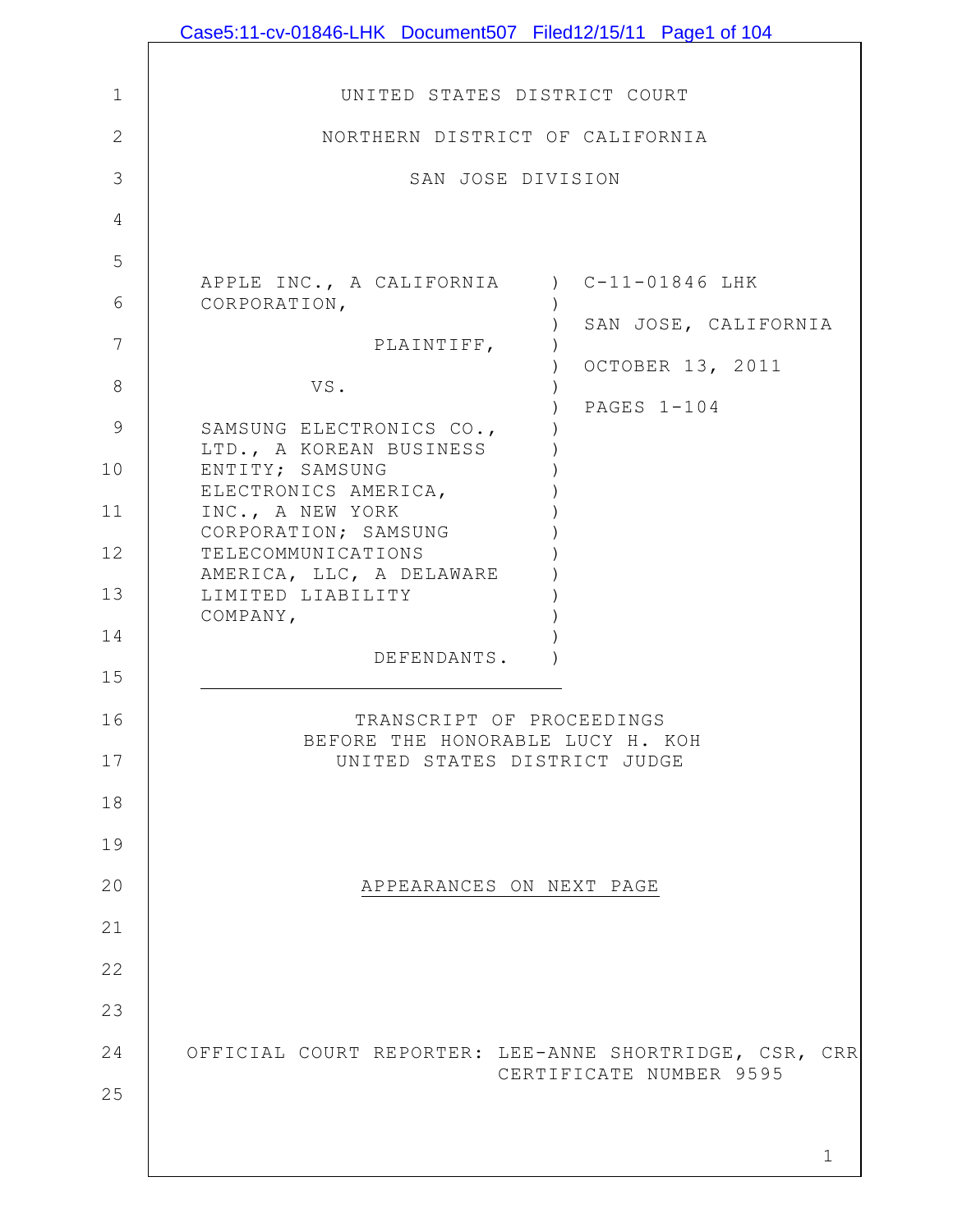|                      |                        | Case5:11-cv-01846-LHK Document507 Filed12/15/11 Page2 of 104                 |
|----------------------|------------------------|------------------------------------------------------------------------------|
|                      |                        |                                                                              |
| $\mathbf 1$          |                        |                                                                              |
| $\overline{2}$       | A P P E A R A N C E S: |                                                                              |
| 3                    | APPLE:                 | FOR PLAINTIFF MORRISON & FOERSTER<br>BY: HAROLD J. MCELHINNY,                |
| 4                    |                        | MICHAEL A. JACOBS, AND<br>RICHARD S.J. HUNG                                  |
| 5                    |                        | 425 MARKET STREET<br>SAN FRANCISCO, CALIFORNIA 94105                         |
| 6                    |                        | FOR COUNTERCLAIMANT WILMER, CUTLER, PICKERING,                               |
| $7\phantom{.0}$<br>8 | APPLE:                 | HALE AND DORR<br>BY: WILLIAM F. LEE<br>60 STATE STREET                       |
| 9                    |                        | BOSTON, MASSACHUSETTS 02109                                                  |
| 10                   |                        | FOR THE DEFENDANT: QUINN, EMANUEL, URQUHART,                                 |
| 11                   |                        | OLIVER & HEDGES<br>BY: KATHLEEN M. SULLIVAN<br>51 MADISON AVENUE, 22ND FLOOR |
| 12                   |                        | NEW YORK, NEW YORK 10010                                                     |
| 13                   |                        | BY: VICTORIA F. MAROULIS,<br>KEVIN P.B. JOHNSON AND                          |
| 14                   |                        | ANNA T. NEILL<br>555 TWIN DOLPHIN DRIVE                                      |
| 15                   |                        | SUITE 560<br>REDWOOD SHORES, CALIFORNIA 94065                                |
| 16                   |                        | BY: MICHAEL T. ZELLER                                                        |
| 17                   |                        | 865 SOUTH FIGUEROA STREET<br>10TH FLOOR                                      |
| 18                   |                        | LOS ANGELES, CALIFORNIA 90017                                                |
| 19                   |                        |                                                                              |
| 20                   |                        |                                                                              |
| 21                   |                        |                                                                              |
| 22                   |                        |                                                                              |
| 23                   |                        |                                                                              |
| 24                   |                        |                                                                              |
| 25                   |                        |                                                                              |
|                      |                        | $\overline{2}$                                                               |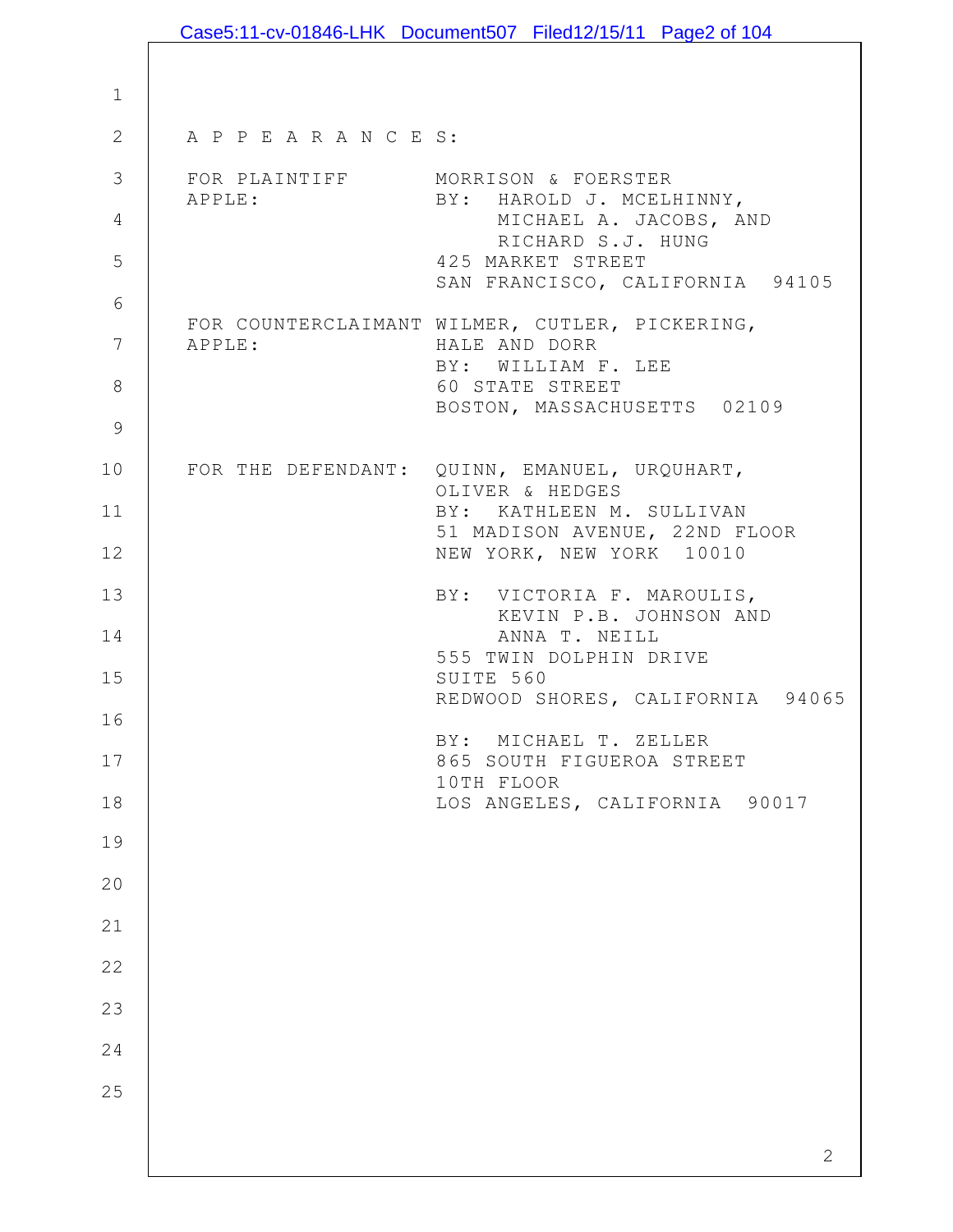|              | Case5:11-cv-01846-LHK Document507 Filed12/15/11 Page3 of 104 |
|--------------|--------------------------------------------------------------|
|              |                                                              |
| $\mathbf 1$  | OCTOBER 13, 2011<br>SAN JOSE, CALIFORNIA                     |
| $\mathbf{2}$ | P R O C E E D I N G S                                        |
| 3            | (WHEREUPON, COURT CONVENED AND THE                           |
| 4            | FOLLOWING PROCEEDINGS WERE HELD:)                            |
| 5            | THE CLERK: CALLING FIRST CASE NUMBER                         |
| 6            | C-11-01846 LHK, APPLE INCORPORATED VERSUS SAMSUNG            |
| 7            | ELECTRONICS COMPANY LIMITED, ET AL.                          |
| 8            | COUNSEL COME FORWARD, PLEASE, AND STATE                      |
| $\mathsf 9$  | YOUR APPEARANCES.                                            |
| 10           | MR. MCELHINNY: GOOD AFTERNOON, YOUR                          |
| 11           | HONOR. HAROLD MCELHINNY, WILLIAM LEE, MIKE JACOBS            |
| 12           | AND RICH HUNG ON BEHALF OF APPLE CORPORATION.                |
| 13           | THE COURT: GOOD AFTERNOON.                                   |
| 14           | MS. SULLIVAN: GOOD AFTERNOON, YOUR                           |
| 15           | HONOR. KATHLEEN SULLIVAN HERE ON BEHALF OF                   |
| 16           | SAMSUNG, TOGETHER WITH MY COLLEAGUES FROM QUINN,             |
| 17           | EMANUEL, MICHAEL ZELLER, KEVIN JOHNSON,                      |
| 18           | VICTORIA MAROULIS, AND ANNA NEILL.                           |
| 19           | THE COURT: OKAY. GOOD AFTERNOON.                             |
| 20           | MR. JOHNSON: GOOD AFTERNOON, YOUR HONOR.                     |
| 21           | THE COURT: SO LET ME ASK HOW YOU WOULD                       |
| 22           | LIKE TO PROCEED.                                             |
| 23           | I, OF COURSE, HAVE MY OWN QUESTIONS FOR                      |
| 24           | YOU, BUT BASED ON ALL THE TECHNOLOGY YOU'VE                  |
| 25           | INSTALLED, I ASSUME YOU ALSO HAVE SOME PREPARED              |
|              |                                                              |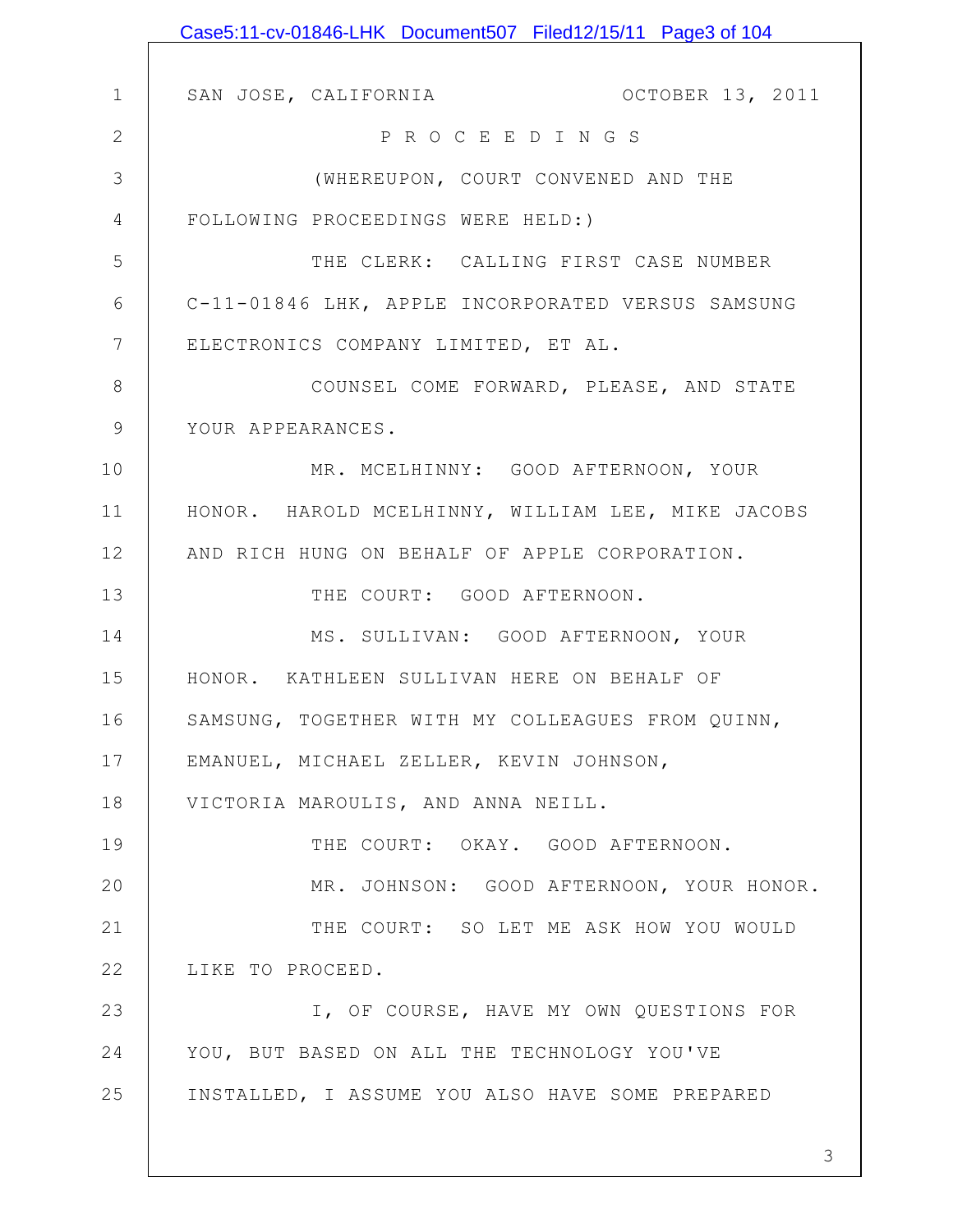|                | Case5:11-cv-01846-LHK Document507 Filed12/15/11 Page4 of 104 |
|----------------|--------------------------------------------------------------|
|                |                                                              |
| $\mathbf 1$    | PRESENTATIONS. IS THAT CORRECT?                              |
| $\mathbf{2}$   | MR. MCELHINNY: IT'S NOT OUR TECHNOLOGY,                      |
| 3              | YOUR HONOR.                                                  |
| $\overline{4}$ | THE COURT: OKAY. AND HOW DO YOU WANT TO                      |
| 5              | HANDLE ANY SEALING, NECESSARY SEALING OF THE                 |
| 6              | COURTROOM?                                                   |
| $7\phantom{.}$ | MR. MCELHINNY: OUR -- OUR PRESENTATION,                      |
| 8              | I THINK, LARGELY DOES NOT DEAL WITH CONFIDENTIAL             |
| $\mathcal{G}$  | INFORMATION, AND TO THE EXTENT THAT IT DOES, I               |
| 10             | INTENDED TO DRAW YOUR HONOR'S ATTENTION TO SPECIFIC          |
| 11             | EXHIBITS OR DOCUMENTS WITHOUT READING THEM INTO THE          |
| 12             | RECORD. THAT WAS HOW I PLANNED TO DO IT.                     |
| 13             | THE COURT: OKAY. WHAT ABOUT FOR                              |
| 14             | SAMSUNG?                                                     |
| 15             | MS. SULLIVAN: YOUR HONOR, IF IT'S                            |
| 16             | ACCEPTABLE TO YOU, WE WOULD LIKE TO MAKE A                   |
| 17             | PRESENTATION.                                                |
| 18             | WE HAVE A SET OF SLIDES. WE WON'T GO                         |
| 19             | THROUGH THEM ALL, BUT WE'D LIKE TO HIT THE                   |
| 20             | HIGHLIGHTS WITH YOU AND, OF COURSE, BE OPEN TO YOUR          |
| 21             | QUESTIONS AT ANY POINT.                                      |
| 22             | BUT IF THAT WERE ACCEPTABLE, WE WOULD                        |
| 23             | WANT TO SHOW OUR PRESENTATION.                               |
| 24             | THE COURT: WHAT'S THE LENGTH OF THE                          |
| 25             | PRESENTATION?                                                |
|                |                                                              |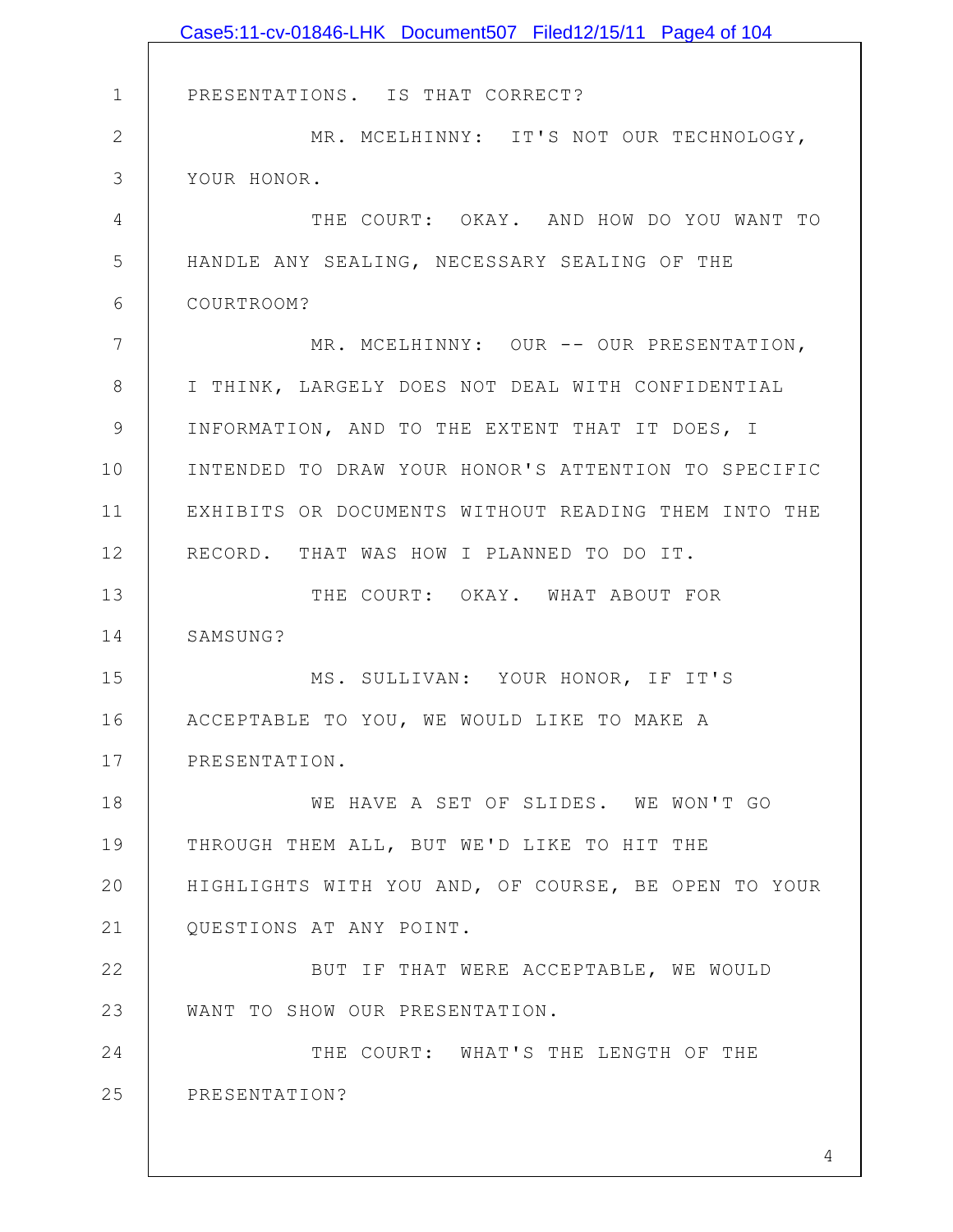|               | Case5:11-cv-01846-LHK Document507 Filed12/15/11 Page5 of 104 |
|---------------|--------------------------------------------------------------|
|               |                                                              |
| $\mathbf 1$   | MS. SULLIVAN: IT'S WAY TOO LONG, YOUR                        |
| $\mathbf{2}$  | HONOR, BUT WE ONLY INTEND TO SHOW YOU PORTIONS IT.           |
| 3             | THE COURT: SO WHAT'S THE ESTIMATED                           |
| 4             | LENGTH OF THAT PRESENTATION?                                 |
| 5             | MS. SULLIVAN: I THINK IF YOU WERE TO                         |
| 6             | GIVE US -- LET ME CONFER FOR A MOMENT.                       |
| 7             | THE COURT: OKAY.                                             |
| 8             | (DISCUSSION OFF THE RECORD BETWEEN                           |
| $\mathcal{G}$ | DEFENSE COUNSEL.)                                            |
| 10            | MS. SULLIVAN: WE THINK IT CAN BE DONE IN                     |
| 11            | 30 MINUTES.                                                  |
| 12            | THE COURT: THAT'S A LITTLE BIT LONGER                        |
| 13            | THAN I'D LIKE, BUT THAT'S FINE.                              |
| 14            | MS. SULLIVAN: OKAY. THANK YOU.                               |
| 15            | AND AS TO YOUR QUESTION ABOUT SEALING,                       |
| 16            | YOUR HONOR, WE INTEND TO BE CAREFUL NOT TO REFER TO          |
| 17            | ANY SEALED DOCUMENT WHILE IN COURT, AND OBVIOUSLY            |
| 18            | IF ANY CONFIDENTIAL INFORMATION DOES GET BROACHED,           |
| 19            | WE WOULD RESPECTFULLY REQUEST THAT YOUR HONOR CLEAR          |
| 20            | THE COURTROOM.                                               |
| 21            | THE COURT: OKAY. IT SEEMS LIKE THAT IS                       |
| 22            | REALLY GOING TO COME UP ONLY IN ANY IRREPARABLE              |
| 23            | HARM DISCUSSION. I'LL HAVE SOME QUESTIONS ABOUT              |
| 24            | THAT.                                                        |
| 25            | I GUESS IF YOU ALL CAN BE CAREFUL NOT TO                     |
|               |                                                              |
|               | 5                                                            |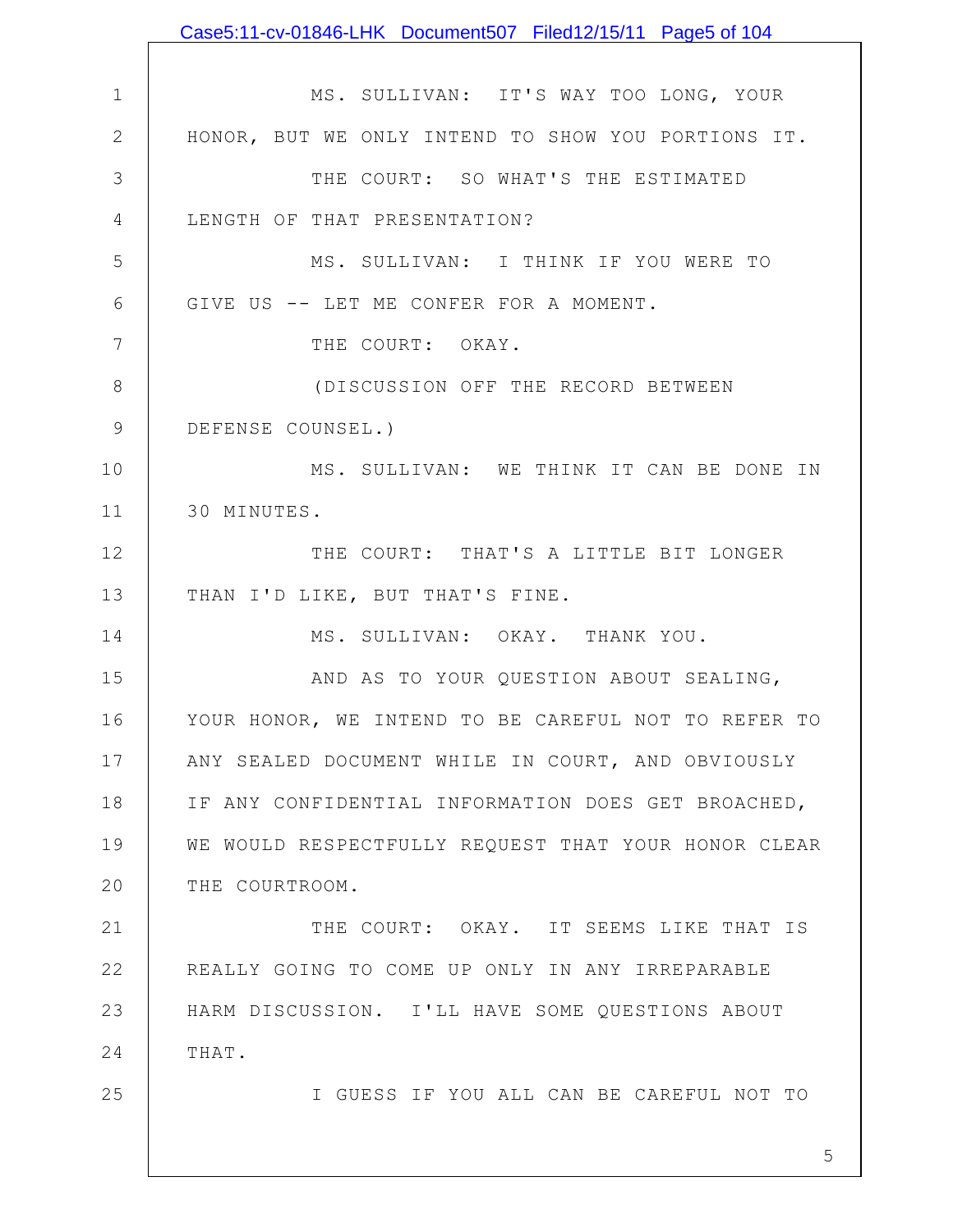|                | Case5:11-cv-01846-LHK Document507 Filed12/15/11 Page6 of 104 |
|----------------|--------------------------------------------------------------|
|                |                                                              |
| $\mathbf 1$    | DISCLOSE ANYTHING THAT REQUIRES SEALING, THEN WE             |
| $\mathbf{2}$   | CAN STILL HAVE THAT WITH THE OPEN PUBLIC. OKAY?              |
| 3              | MR. MCELHINNY: THAT'S FINE, YOUR HONOR.                      |
| $\overline{4}$ | THE COURT: OKAY. I THINK THE MOVING                          |
| 5              | PARTY SHOULD GO FIRST.                                       |
| 6              | MR. MCELHINNY: THANK YOU, YOUR HONOR.                        |
| 7              | I DO HAVE A BINDER FOR THE COURT.                            |
| $8\,$          | THE COURT: OKAY.                                             |
| 9              | MR. MCELHINNY: AND YOUR HONOR, I HAVE A                      |
| 10             | COUPLE FOR YOUR CLERKS IF THAT WOULD BE HELPFUL.             |
| 11             | THE COURT: OKAY. THANK YOU.                                  |
| 12             | (PAUSE IN PROCEEDINGS.)                                      |
| 13             | MR. MCELHINNY: THANK YOU, YOUR HONOR.                        |
| 14             | APPLE HAS BROUGHT THIS PRELIMINARY                           |
| 15             | INJUNCTION, AS YOUR HONOR NOTED, IN ORDER TO                 |
| 16             | PREVENT THE CONTINUING INFRINGEMENT OF FOUR OF OUR           |
| 17             | PATENTS AND TO HALT THE IRREPARABLE HARM WHICH               |
| 18             | APPLE IS SUFFERING BETWEEN NOW AND WHEN WE CAN HAVE          |
| 19             | THE TRIAL NEXT YEAR.                                         |
| 20             | THERE ARE FOUR PATENTS THAT ARE AT ISSUE.                    |
| 21             | THREE OF THEM ARE DESIGN PATENTS, TWO OF THEM ARE            |
| 22             | TELEPHONE PATENTS, AND ONE GOES TO THE TAB PRODUCT.          |
| 23             | AND THEN WE HAVE A UTILITY PATENT, WHICH                     |
| 24             | WE CALL THE RUBBER BAND PATENT, OTHER PEOPLE HAVE            |
| 25             | CALLED THE BOUNCE PATENT, WHICH GOES TO A LOOK AND           |
|                |                                                              |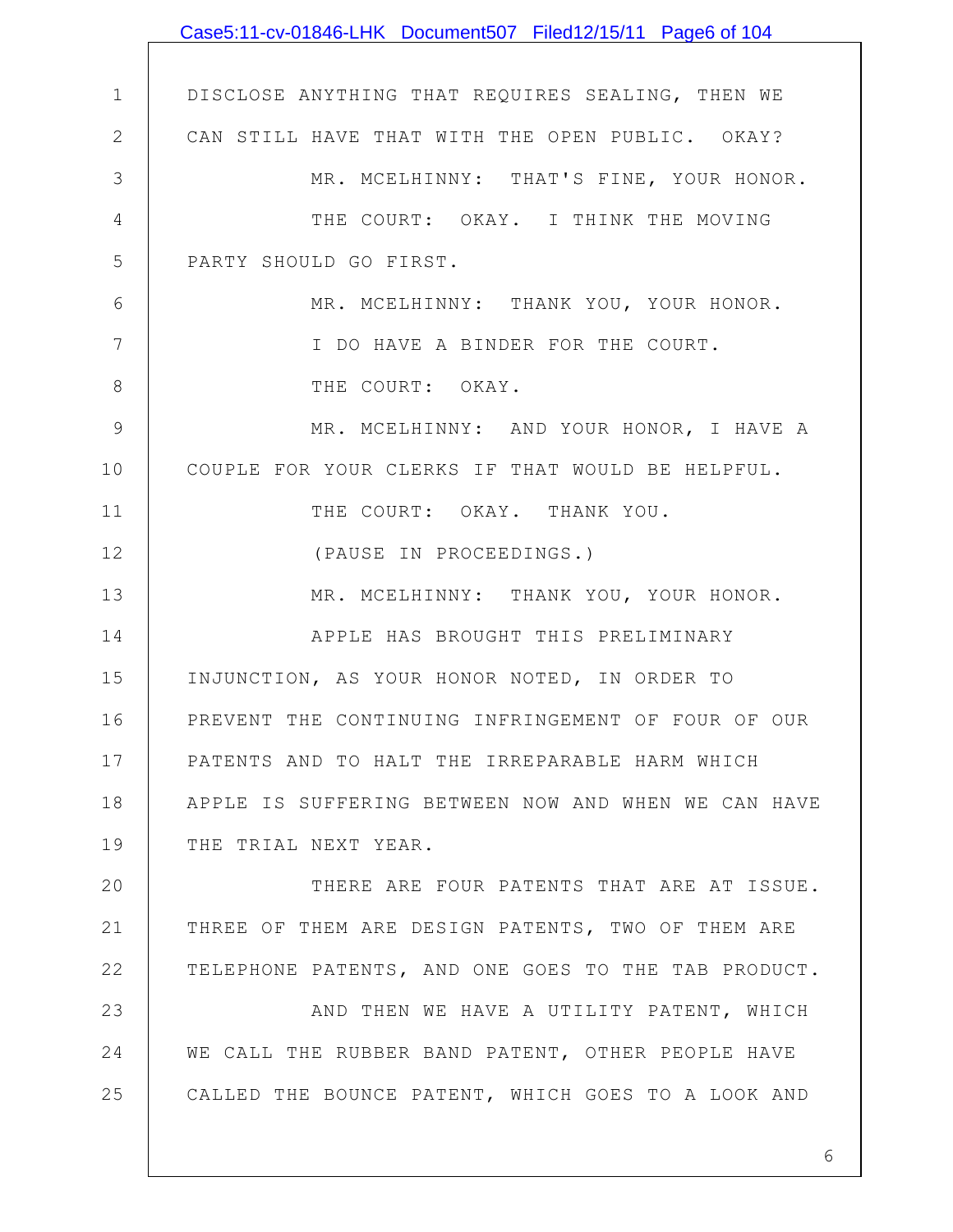|                | Case5:11-cv-01846-LHK Document507 Filed12/15/11 Page7 of 104 |
|----------------|--------------------------------------------------------------|
|                |                                                              |
| 1              | FEEL ASPECT OF THE OVERALL VISUAL PERSPECTIVE OF             |
| $\overline{2}$ | THE PRODUCT, ALL FOUR OF THE PRODUCTS THAT ARE AT            |
| 3              | ISSUE IN THIS MOTION.                                        |
| 4              | ON DESIGN PATENTS, THE TEST IS A CLEAR                       |
| 5              | ONE SET OUT BY THE UNITED STATES SUPREME COURT, THE          |
| 6              | WORLD FAMOUS GORHAM TEST THAT I'M SURE YOUR HONOR            |
| 7              | KNOWS WELL.                                                  |
| 8              | IT'S IN THE EYE OF THE ORDINARY OBSERVER,                    |
| 9              | GIVING SUCH ATTENTION AS A PURCHASER USUALLY GIVES           |
| 10             | TO DESIGNS THAT ARE SUBSTANTIALLY THE SAME, IF THE           |
| 11             | RESEMBLANCE IS SUCH AS TO DECEIVE SUCH AN OBSERVER,          |
| 12             | INDUCING HIM TO PURCHASE ONE SUPPOSING IT TO BE THE          |
| 13             | OTHER, THE FIRST ONE PATENTED IS INFRINGED BY THE            |
| 14             | OTHER.                                                       |
| 15             | YOU HAVE DECLARATIONS IN THE RECORD FROM                     |
| 16             | A NUMBER OF EXPERTS ON THE QUESTION OF INFRINGEMENT          |
| 17             | OF THE DESIGN PATENTS AT ISSUE HERE, AND I THINK             |
| 18             | THERE ARE SOME IMPORTANT HIGH LEVEL THINGS THAT I            |
| 19             | WOULD LIKE TO CALL TO YOUR ATTENTION.                        |
| 20             | SAMSUNG'S EXPERT, A GENTLEMAN BY THE NAME                    |
| 21             | OF ITAY SHERMAN, CLEARLY APPLIES THE WRONG TEST.             |
| 22             | IN HIS DECLARATION, HE SAYS THAT HE IS --                    |
| 23             | HE IS APPLYING SOMETHING WHICH HE CALLS THE                  |
| 24             | ORDINARY PURCHASER TEST. THAT'S SET OUT                      |
| 25             | SPECIFICALLY IN HIS DECLARATION. HE SAYS "APPLYING           |
|                |                                                              |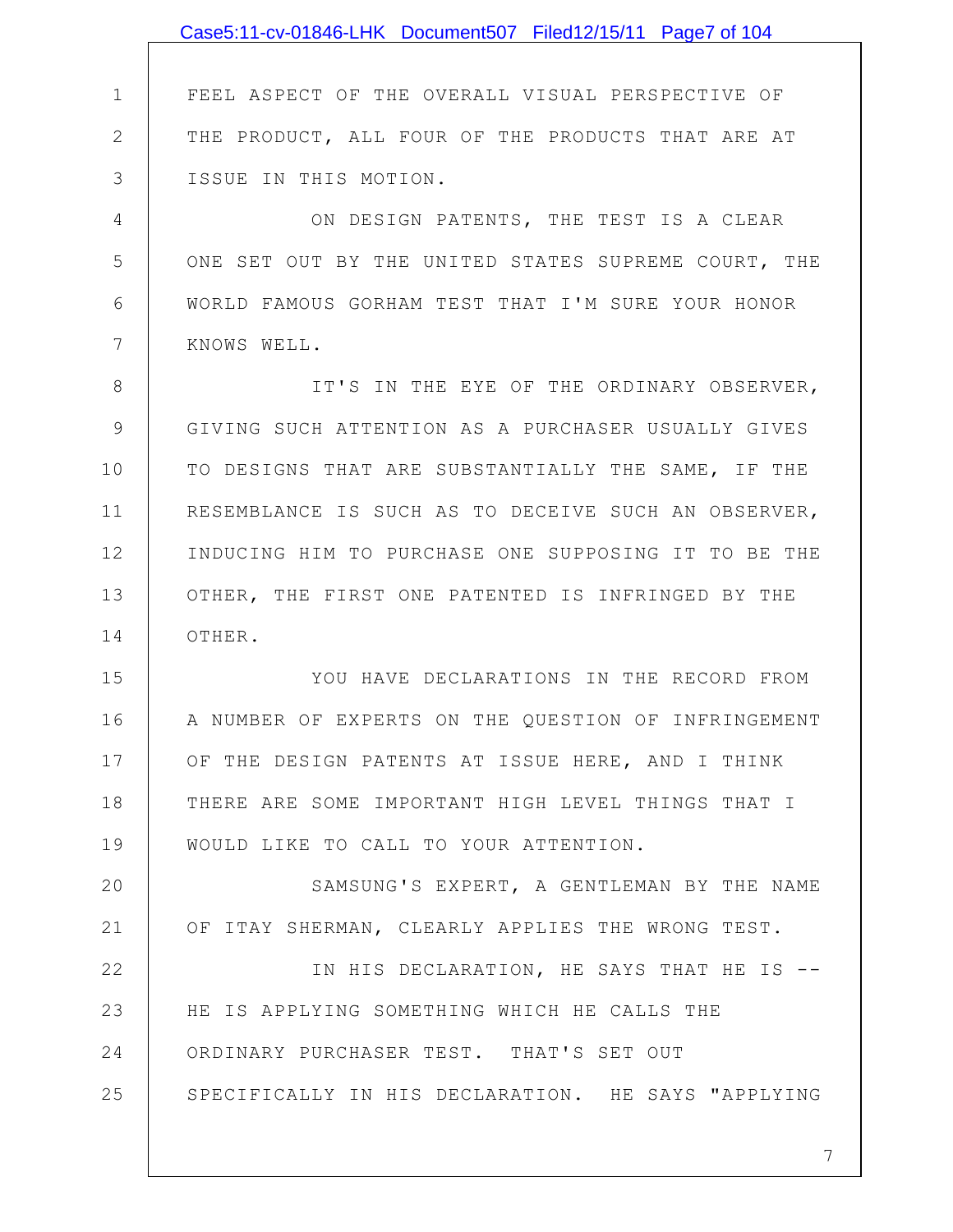|               | Case5:11-cv-01846-LHK Document507 Filed12/15/11 Page8 of 104 |
|---------------|--------------------------------------------------------------|
|               |                                                              |
| $\mathbf 1$   | THE ORDINARY PURCHASER TEST, " AS OPPOSED TO THE             |
| $\mathbf{2}$  | ORDINARY OBSERVER TEST.                                      |
| 3             | HE DOESN'T EXPLAIN THE TEST. HE DOESN'T                      |
| 4             | EXPLAIN WHAT THE NATURE OF THE TEST IS THAT HE IS            |
| 5             | APPLYING.                                                    |
| 6             | BUT THERE IS CLEARLY, JUST AT THE                            |
| 7             | BEGINNING, AT LEAST ON MR. SHERMAN'S PART, AN                |
| 8             | APPARENT MISUNDERSTANDING ABOUT WHAT THE LEGAL               |
| $\mathcal{G}$ | STANDARD IS THAT THE COURT, AND ULTIMATELY THE               |
| 10            | JURY, WILL BE APPLYING.                                      |
| 11            | ANOTHER ELEMENT THAT IS CLEAR IS THAT                        |
| 12            | LIKELIHOOD OF CONFUSION AS TO THE SOURCE OF GOODS            |
| 13            | IS NOT AN ELEMENT OF A DESIGN PATENT CASE.                   |
| 14            | AND, AGAIN, MR. SHERMAN IS CONFUSED ABOUT                    |
| 15            | THIS.                                                        |
| 16            | HE SPENDS SEVERAL DECLARATIONS -- SEVERAL                    |
| 17            | PARAGRAPHS OF HIS DECLARATION TALKING ABOUT WHETHER          |
| 18            | OR NOT THERE'S LIKELY TO BE ANY CONFUSION IN THE             |
| 19            | MARKETPLACE AS TO THE SOURCE.                                |
| 20            | BUT THAT'S NOT THE ELEMENT. THAT'S NOT                       |
| 21            | THE -- THAT IS NOT AN ELEMENT OF THE CASE. THE               |
| 22            | FEDERAL CIRCUIT HAS SAID THAT QUITE CLEARLY IN THE           |
| 23            | U-NET CASE, AND OTHERS.                                      |
| 24            | THE CONFUSION IS THE CONFUSION BETWEEN                       |
| 25            | THE DESIGN OF THE CONFUSED -- OF THE ACCUSED                 |
|               |                                                              |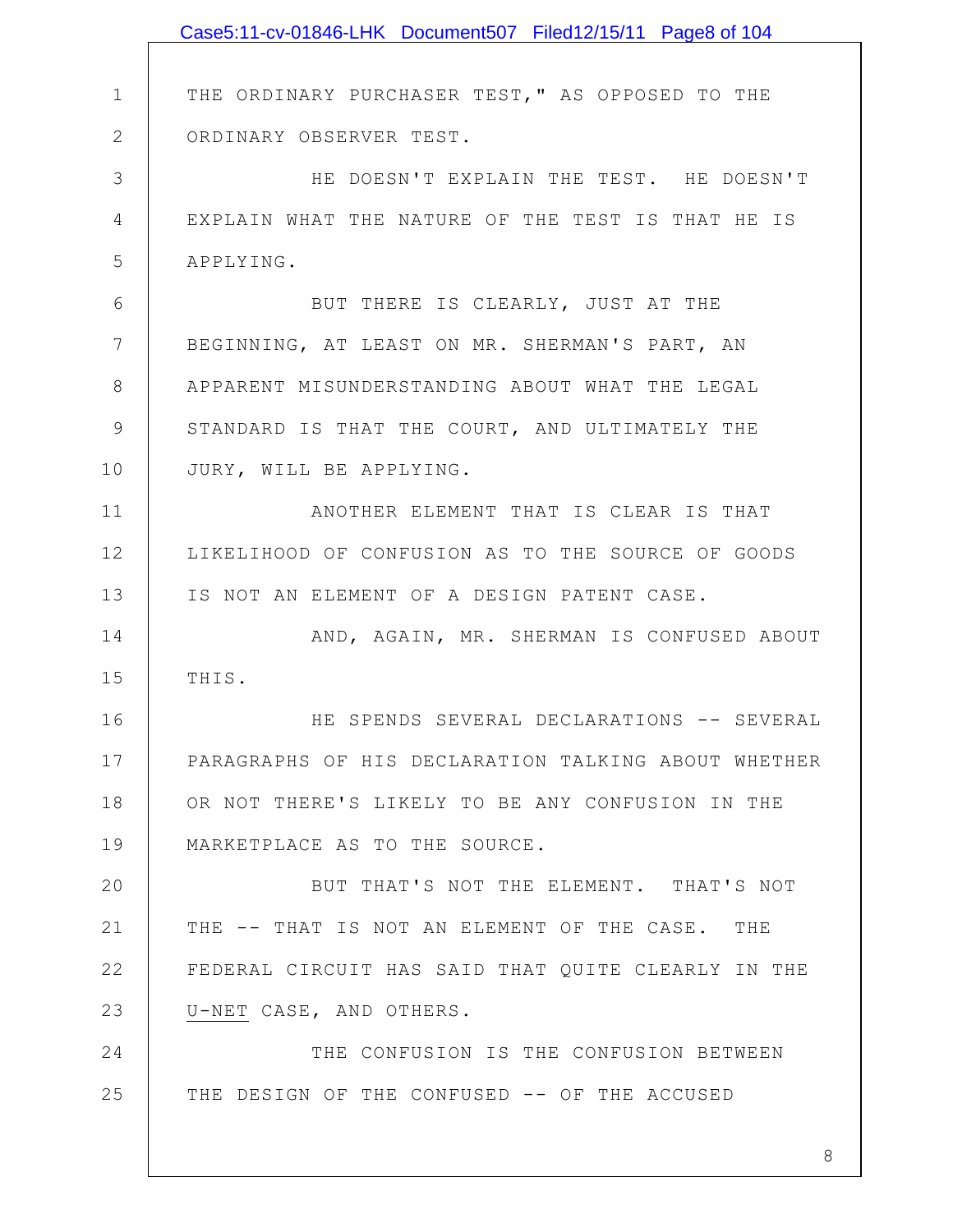|               | Case5:11-cv-01846-LHK Document507 Filed12/15/11 Page9 of 104 |
|---------------|--------------------------------------------------------------|
|               |                                                              |
| $\mathbf 1$   | PRODUCT AND THE PATENTED DESIGN.                             |
| $\mathbf{2}$  | CUSTOMER CONFUSION, AS WE SEE IN                             |
| 3             | TRADEMARK CASES, IS NOT AN ELEMENT HERE.                     |
| 4             | THE COURT: BUT LET ME ASK, THE LANGUAGE                      |
| 5             | THAT YOU JUST QUOTED DOES SAY, YOU KNOW,                     |
| 6             | SUBSTANTIAL SIMILARITIES SUCH THAT A CONSUMER WOULD          |
| 7             | BE CONFUSED AND WOULD ACTUALLY BE INDUCED TO BUY             |
| $8\,$         | SOMETHING THAT THEY THINK IT IS BUT IT'S NOT.                |
| $\mathcal{G}$ | MR. MCELHINNY: IT DOES SAY THAT.                             |
| 10            | THE COURT: UM-HUM.                                           |
| 11            | MR. MCELHINNY: AND THAT CLEARLY HAS                          |
| 12            | BEEN, OR AT LEAST AT ONE TIME WAS THE SOURCE OF              |
| 13            | SOME CONFUSION AS TO THE ELEMENTS.                           |
| 14            | THE COURT: UM-HUM.                                           |
| 15            | MR. MCELHINNY: BUT THAT'S WHY THE                            |
| 16            | FEDERAL CIRCUIT HAS GONE OUT OF ITS WAY IN SEVERAL           |
| 17            | CASES.                                                       |
| 18            | THE CLEAREST EXPLANATION IS THE UNETTE                       |
| 19            | CASE BECAUSE THEY ACTUALLY ANSWER YOUR HONOR'S               |
| 20            | QUESTION. THAT'S AT 785 F.2D 1026.                           |
| 21            | AND WHAT THEY SAY IS THE QUESTION IS                         |
| 22            | WHETHER OR NOT A PURCHASER IS LIKELY TO CONFUSE THE          |
| 23            | DESIGN OF THE ACCUSED PRODUCT WITH THE PATENTED              |
| 24            | DESIGN THINKING THAT THEY ARE -- THAT THEY ARE               |
| 25            | OBTAINING SOMETHING THAT WAS LAWFULLY DESIGNED AND           |
|               |                                                              |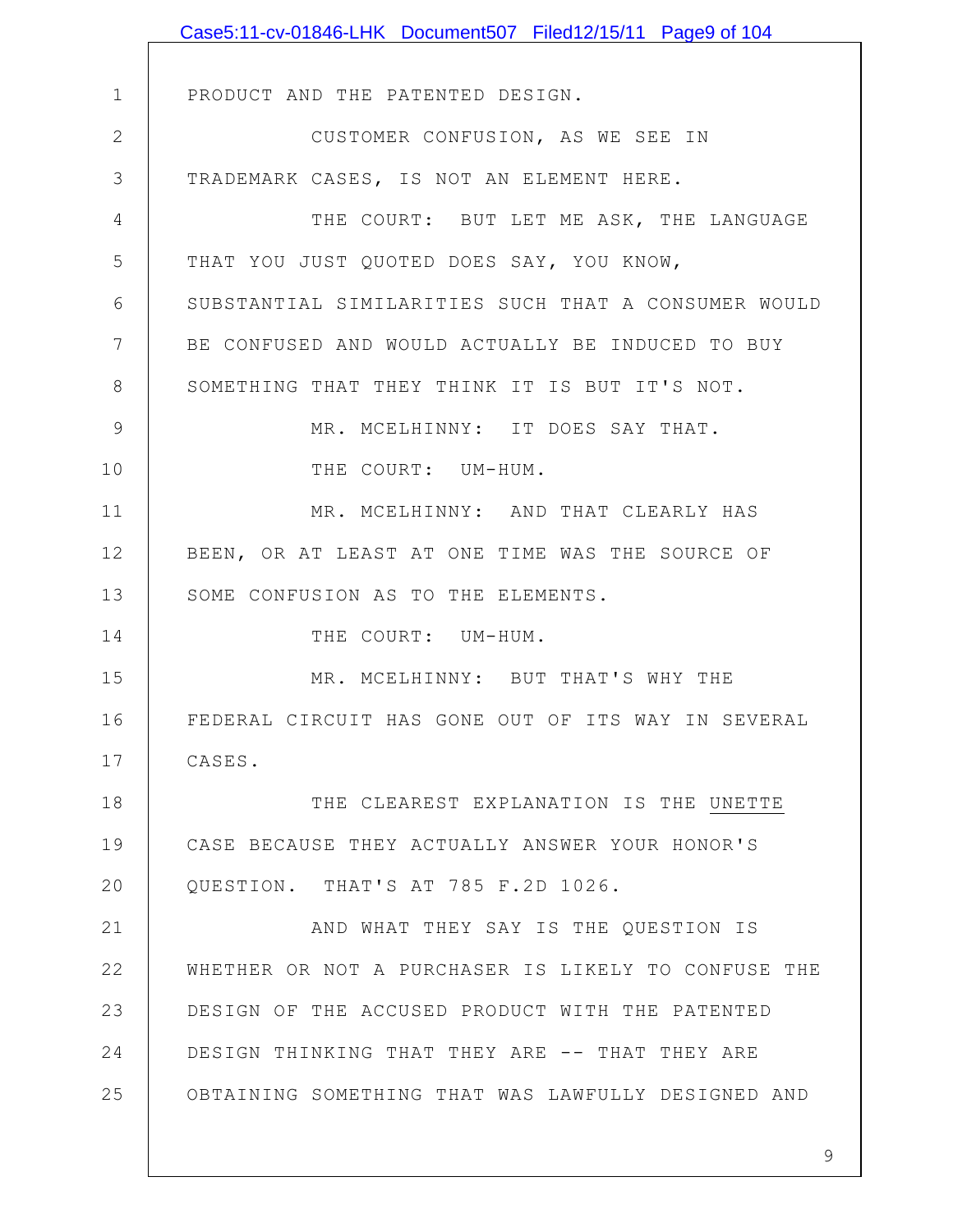|               | Case5:11-cv-01846-LHK Document507 Filed12/15/11 Page10 of 104 |
|---------------|---------------------------------------------------------------|
|               |                                                               |
| $\mathbf 1$   | NOT, NOT ACTUALLY PREVIOUSLY PATENTED.                        |
| $\mathbf{2}$  | IT DOES NOT GO TO, IN THIS PARTICULAR                         |
| 3             | MOTION, IN THIS PARTICULAR CASE, THE QUESTION OF              |
| 4             | WHETHER SOMEONE WOULD WALK INTO A STORE AND BUY A             |
| 5             | SAMSUNG PRODUCT THINKING THAT THEY WERE BUYING AN             |
| 6             | APPLE PRODUCT. THAT IS NOT AN ELEMENT OF ANY OF               |
| 7             | THE PATENTS THAT ARE BEFORE -- THE INFRINGEMENT               |
| $8\,$         | CLAIMS THAT ARE BEFORE YOUR HONOR.                            |
| $\mathcal{G}$ | THE COURT: LET ME ASK A QUESTION. THE                         |
| 10            | PROPOSED ORDER HAS THE GALAXY S 4G AND INFUSE 4G              |
| 11            | AND THE GALAXY TAB 10.1 TABLET ALL BEING ENJOINED             |
| 12            | FROM BEING SOLD IF THEY EMBODY THE '677, '087 AND             |
| 13            | '889, BUT I JUST WANTED TO CLARIFY.                           |
| 14            | YOU'RE ONLY ASSERTING THE '889 AS TO THE                      |
| 15            | TABLET, AND ONLY ASSERTING THE '677 AND '087 AS TO            |
| 16            | THE INFUSE 4 AND THE GALAXY S 4G. IS THAT RIGHT?              |
| 17            | MR. MCELHINNY: THAT IS CORRECT.                               |
| 18            | THE COURT: OKAY.                                              |
| 19            | MR. MCELHINNY: BUT, AGAIN, THERE'S                            |
| 20            | ANOTHER PHONE THAT GETS LOST IN THE SHUFFLE HERE,             |
| 21            | THE DROID CHARGE, AND ON THIS MOTION, WE ARE NOT              |
| 22            | ACCUSING IT OF A DESIGN PATENT INFRINGEMENT.                  |
| 23            | BUT WE ARE ACCUSING IT OF INFRINGEMENT OF                     |
| 24            | THE '381.                                                     |
| 25            | OTHERWISE WHAT YOUR HONOR SAYS IS EXACTLY                     |
|               | 10                                                            |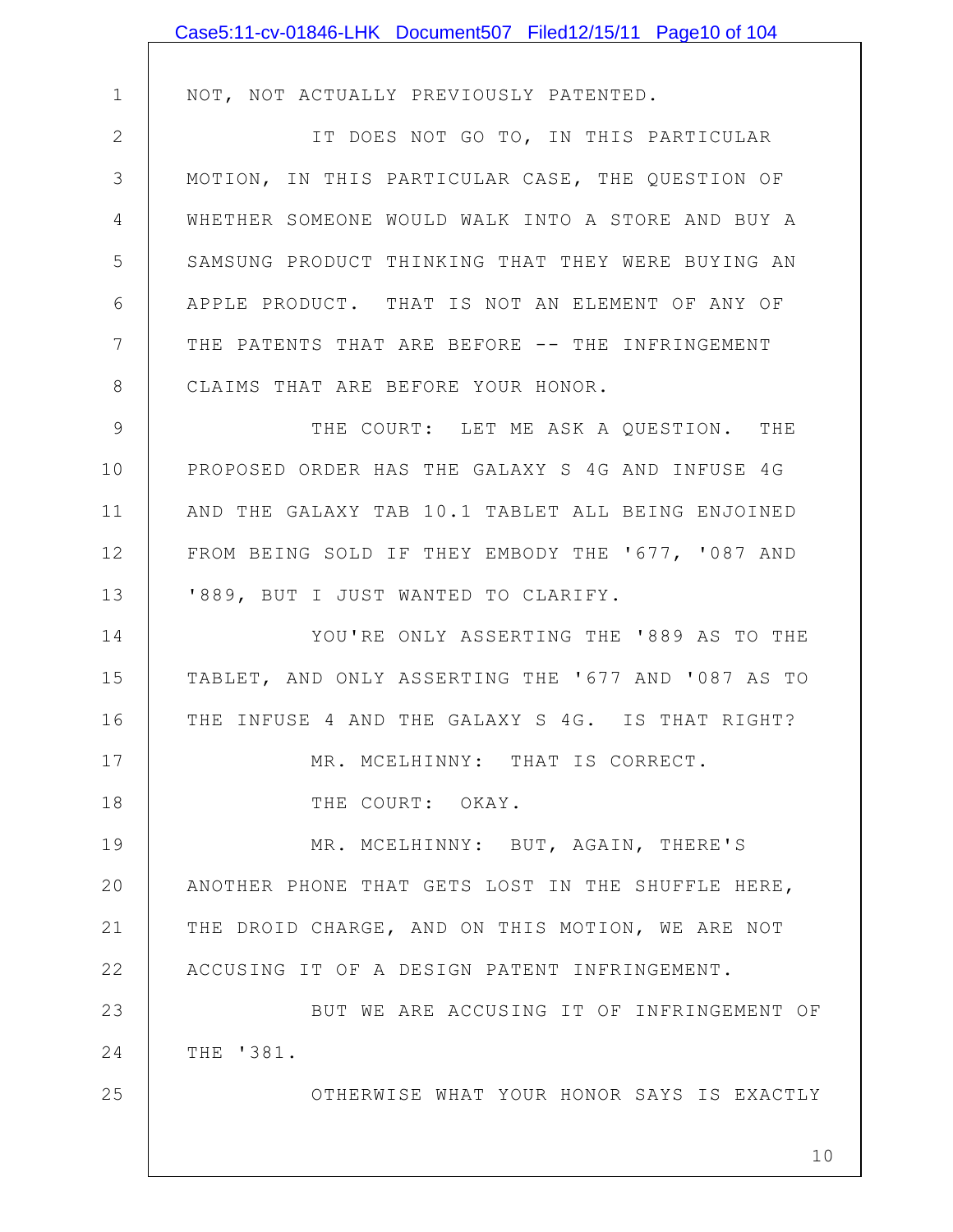|              | Case5:11-cv-01846-LHK Document507 Filed12/15/11 Page11 of 104 |
|--------------|---------------------------------------------------------------|
|              |                                                               |
| $\mathbf 1$  | CORRECT.                                                      |
| $\mathbf{2}$ | THE COURT: IS THE DESIGN PATENT '889                          |
| 3            | PRIOR ART TO THE OTHER TWO DESIGN PATENTS, THE '677           |
| 4            | AND THE '087?                                                 |
| 5            | MR. MCELHINNY: THEY ARE NOT, YOUR HONOR.                      |
| 6            | THE COURT: OKAY.                                              |
| 7            | MR. MCELHINNY: THE OTHER OVERALL LESSONS                      |
| $8\,$        | THAT THE FEDERAL CIRCUIT TEACHES US -- AND AGAIN,             |
| 9            | THESE ARE IMPORTANT -- THE REASON I RAISE THIS IS             |
| 10           | NOT TO GIVE YOUR HONOR A TUTORIAL IN PATENT LAW,              |
| 11           | I'M SURE YOU HAVE NEITHER THE TIME OR THE NEED FOR            |
| 12           | THAT, BUT IT'S BECAUSE THEY ARE THE THEMES THAT RUN           |
| 13           | THROUGH SAMSUNG DEFENSE AND THEY ARE ERRONEOUS AS A           |
| 14           | MATTER OF LAW.                                                |
| 15           | THE OTHER THEME IS THE FEDERAL CIRCUIT                        |
| 16           | MAKES IT CLEAR THAT IN DETERMINING WHETHER OR NOT             |
| 17           | THERE IS INFRINGEMENT, THE ORDINARY OBSERVER IS               |
| 18           | REQUIRED TO COMPARE THE ENTIRE DESIGN, TO COMPARE             |
| 19           | THE DESIGN AS A WHOLE.                                        |
| 20           | THE QUICKSAND OF DEFENSES IS TO TRY TO                        |
| 21           | LURE THE OBSERVER INTO AN ELEMENT-BY-ELEMENT DESIGN           |
| 22           | OR LOOKING AT IT IN TERMS OF CONCEPTS AS OPPOSED TO           |
| 23           | ACTUALLY HOLDING UP THE PATENT AND COMPARING THE              |
| 24           | DESIGN OF THE ACCUSED PRODUCT.                                |
| 25           | AND THE FEDERAL CIRCUIT HAS, AGAIN, MADE                      |
|              |                                                               |
|              | 11                                                            |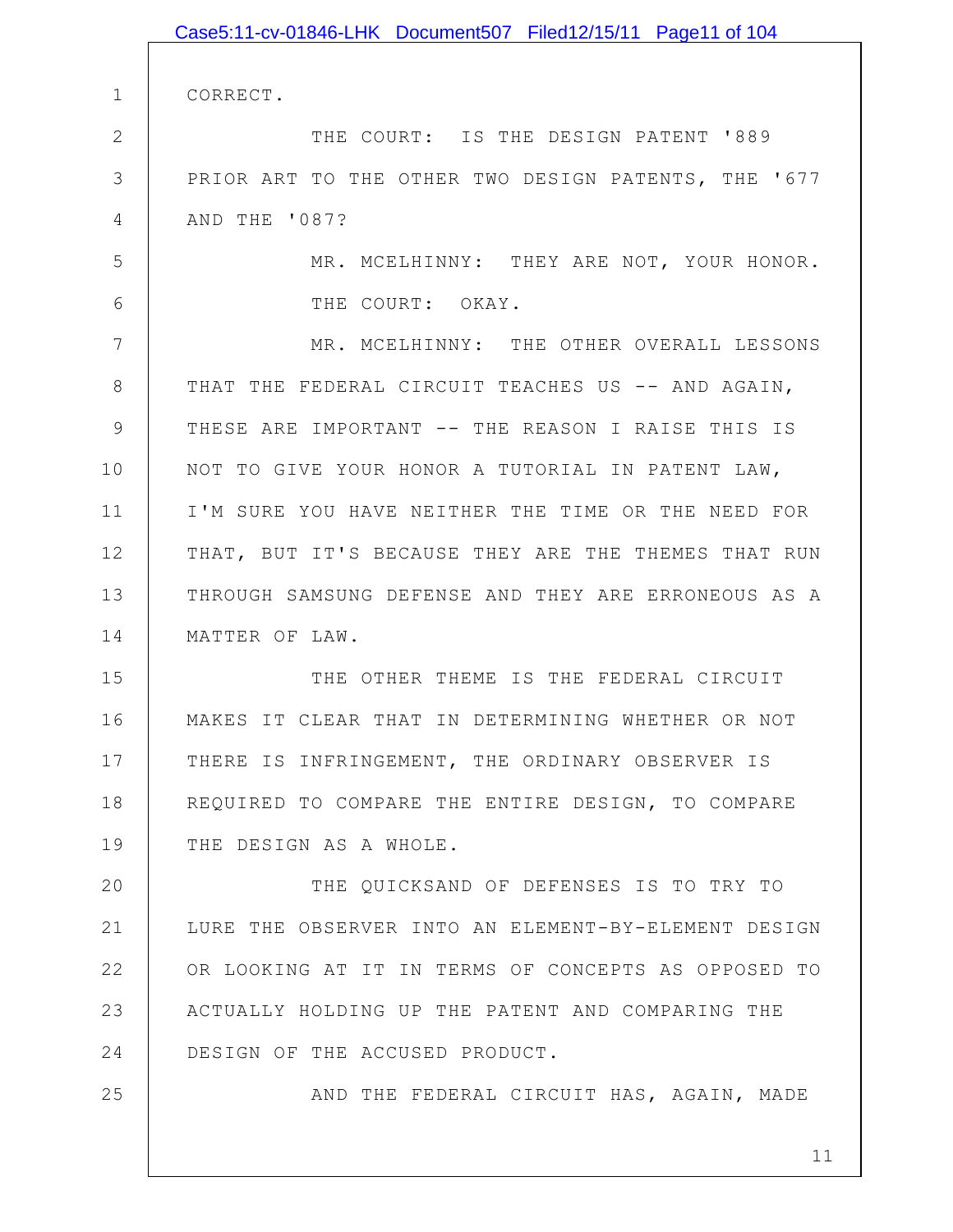|                | Case5:11-cv-01846-LHK Document507 Filed12/15/11 Page12 of 104 |
|----------------|---------------------------------------------------------------|
|                |                                                               |
| $\mathbf 1$    | IT CLEAR TIME AFTER TIME THAT -- DIRECTING THE                |
| $\mathbf{2}$   | LOWER COURTS NOT TO GET DRAWN INTO THAT QUICKSAND,            |
| 3              | BUT TO DO THE OVERALL ASSESSMENT IN ORDER.                    |
| $\overline{4}$ | AND FINALLY, THE COURT SAYS IN ORDER TO                       |
| 5              | DETERMINE WHETHER OR NOT THERE'S AN INFRINGEMENT,             |
| 6              | OR ALSO FOR INVALIDITY ISSUES, YOU HAVE TO COMPARE            |
| 7              | ALL OF THE FIGURES OF EITHER THE PATENT AT ISSUE OR           |
| 8              | IN THE ALLEGED PRIOR ART IN ORDER TO DETERMINE                |
| $\mathcal{G}$  | WHETHER OR NOT THE OVERALL DESIGN IS SUBSTANTIALLY            |
| 10             | THE SAME AS THAT TO WHICH YOU'RE COMPARING IT.                |
| 11             | IN YOUR BINDER AT TAB 4, WHAT WE HAVE                         |
| 12             | LAID OUT, AS SUGGESTED BY THE FEDERAL CIRCUIT --              |
| 13             | THE FEDERAL CIRCUIT IN A NUMBER OF CASES SAYS THAT            |
| 14             | THE BEST WAY TO GET THIS PICTURE IS TO TAKE A PIECE           |
| 15             | OF THE PRIOR ART WHICH THE OTHER SIDE RELIES ON OR            |
| 16             | SPENDS A LOT OF TIME TALKING ABOUT, TO COMPARE IT             |
| 17             | TO THE PATENTED DESIGN AND THEN TO COMPARE THE                |
| 18             | PATENTED DESIGN TO THE ACCUSED PRODUCT.                       |
| 19             | WHAT THE FEDERAL CIRCUIT SAYS IS, BY                          |
| 20             | DOING THAT, WHAT IT NOVEL ABOUT THE DESIGN                    |
| 21             | IMMEDIATELY BECOMES CLEAR AND THE TRIER OF FACT CAN           |
| 22             | TELL WHETHER OR NOT THE ACCUSED DEVICE IS MORE LIKE           |
| 23             | THE PATENT OR ACTUALLY IS MORE LIKE THE PRIOR ART.            |
| 24             | AND I'M NOT GOING TO RUN THROUGH EACH OF                      |
| 25             | THESE, BUT WHAT WE HAVE PROVIDED FOR YOUR HONOR IS            |
|                |                                                               |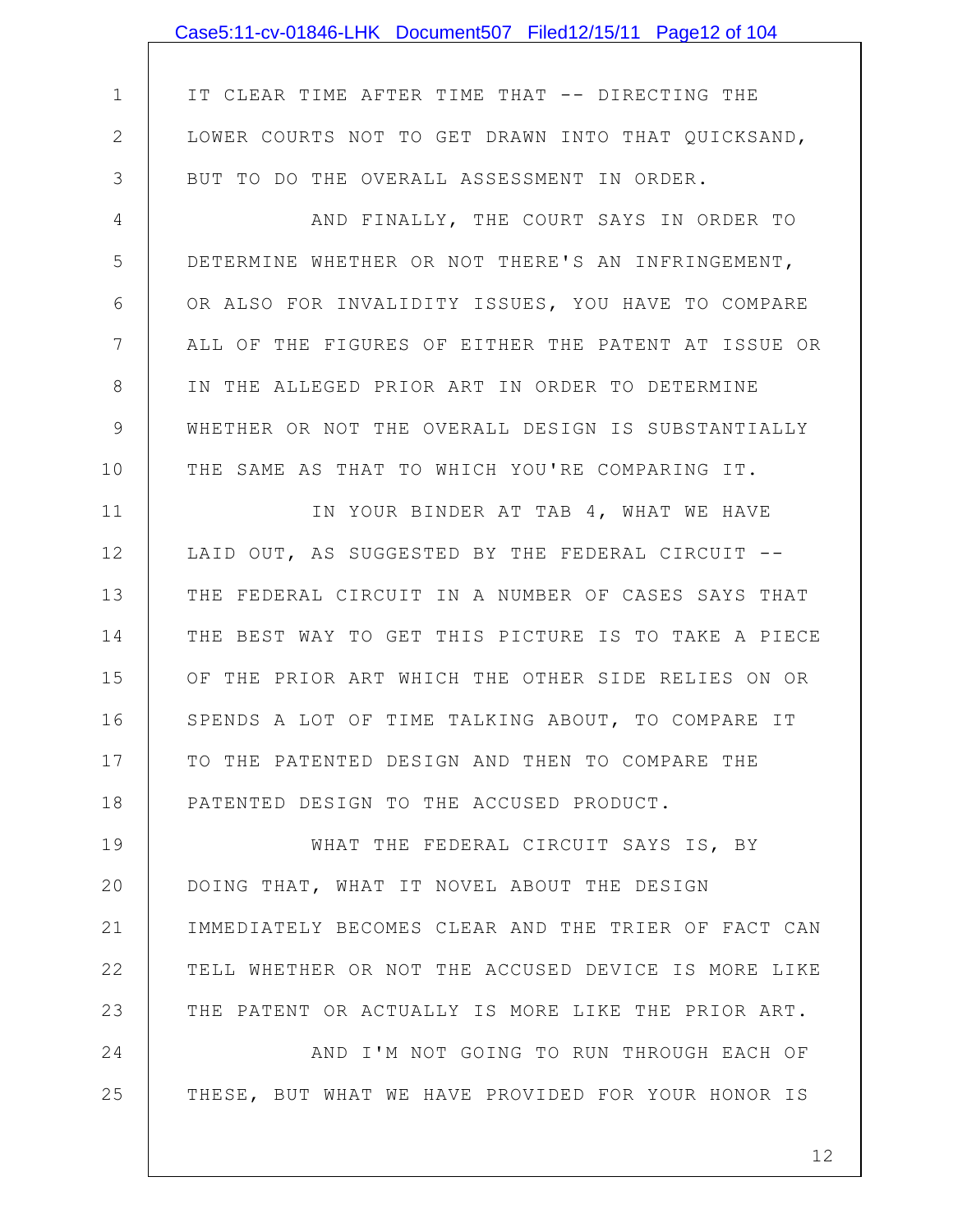|              | Case5:11-cv-01846-LHK Document507 Filed12/15/11 Page13 of 104 |
|--------------|---------------------------------------------------------------|
|              |                                                               |
| $\mathbf 1$  | A SIDE -- A THREE-WAY COMPARISON.                             |
| $\mathbf{2}$ | THE LG CHOCOLATE IS ONE OF SAMSUNG'S                          |
| 3            | FAVORITE BECAUSE IT HAS A BLACK SCREEN, AND THEY              |
| 4            | TALK ABOUT IT EXTENSIVELY IN THEIR BRIEF, SO WE               |
| 5            | HAVE COMPARED THE LG CHOCOLATE TO THE DESIGN, THE             |
| 6            | '677, AND TO THE GALAXY 4G.                                   |
| 7            | ON THE NEXT PAGE, WE COMPARED THE                             |
| 8            | CHOCOLATE TO THE '677 AND TO THE INFUSE 4G.                   |
| 9            | AND WHAT WE THINK YOUR HONOR WILL SEE,                        |
| 10           | AND WE THINK THE TRIER OF FACT WILL SEE, IS THE               |
| 11           | SAME THING THAT ALL OF THE ORDINARY OBSERVERS WHO             |
| 12           | HAVE EVER LOOKED AT THESE PHONES HAVE CONCLUDED.              |
| 13           | ONE, THAT THE APPLE DESIGNS, WHEN                             |
| 14           | MR. JOHNSON AND HIS TEAM BROUGHT THOSE INTO THE               |
| 15           | MARKETPLACE, WERE EARTHSHAKINGLY NEW, COMPLETELY              |
| 16           | NOVEL.                                                        |
| 17           | AS ONE OF -- AS ONE OF SAMSUNG'S                              |
| 18           | WITNESSES SAID, MR. WAGNER, WHO I'LL TALK ABOUT A             |
| 19           | LOT, MR. WAGNER SAID ON THE IPAD PATENT, THAT                 |
| 20           | STEVE JOBS AND APPLE CREATED AN ENTIRELY NEW                  |
| 21           | PRODUCT CATEGORY WITH THE DESIGN OF THAT PRODUCT.             |
| 22           | AND AT TAB 1 WE HAVE PUT IN JUST A FEW OF                     |
| 23           | THE EXCERPTS THAT ARE -- ACTUALLY WE PUT MORE IN              |
| 24           | THE RECORD SHOWING BOTH WHAT THE INITIAL REACTION             |
| 25           | WAS TO THESE DESIGNS WHEN THEY CAME OUT IN THE                |
|              |                                                               |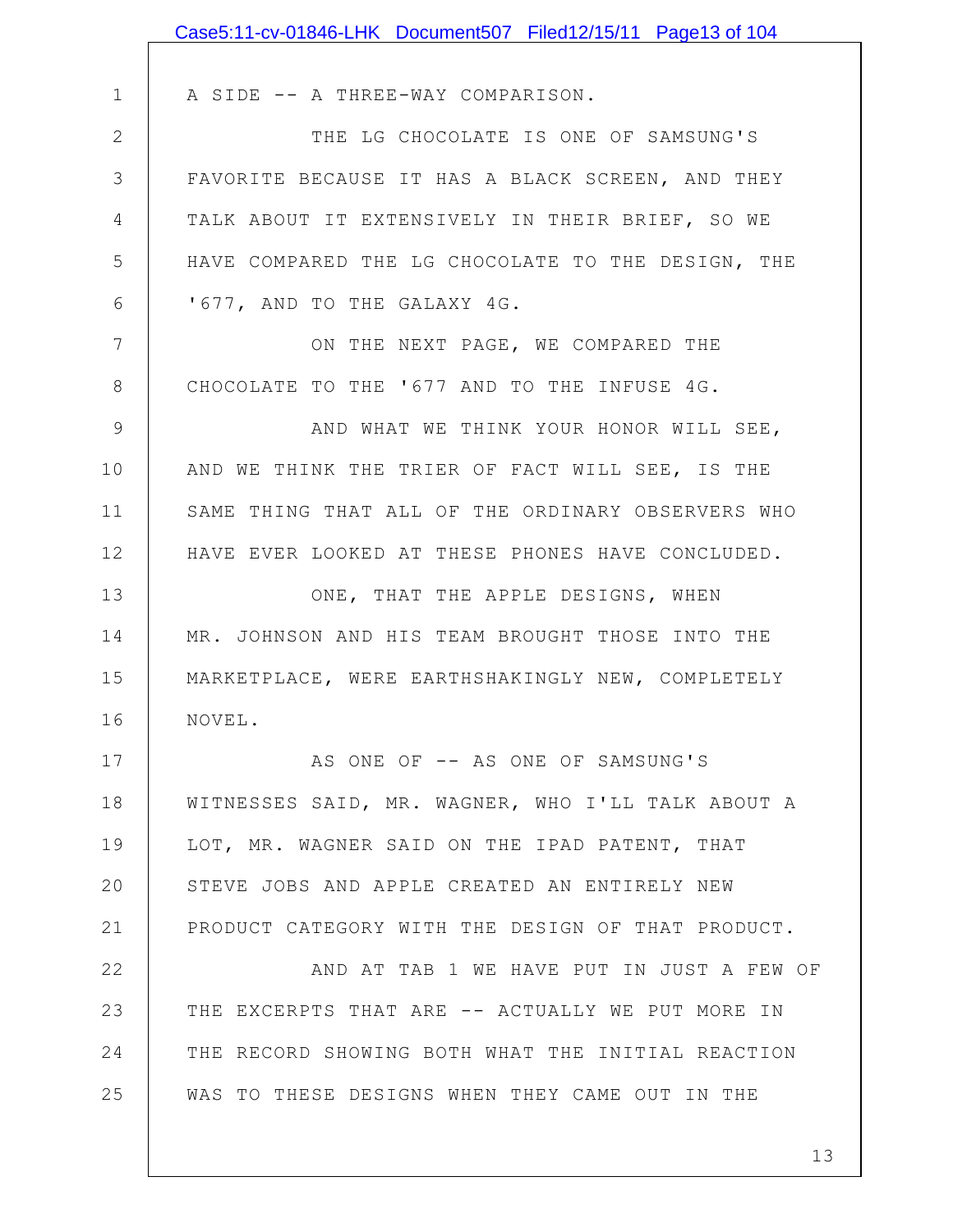|                | Case5:11-cv-01846-LHK Document507 Filed12/15/11 Page14 of 104 |
|----------------|---------------------------------------------------------------|
|                |                                                               |
| $\mathbf 1$    | PUBLIC, AND THE ACCEPTANCE; AND THEN AT TAB 2, WHAT           |
| $\mathbf{2}$   | THE PUBLIC REACTION WAS WHEN SAMSUNG ISSUED ITS               |
| 3              | PRODUCTS AFTER THESE DESIGNS CAME OUT AND WHAT                |
| 4              | ORDINARY OBSERVERS IN THE WORLD ACTUALLY SAW AT THE           |
| 5              | TIME AND THE REACTIONS THAT THEY HAD.                         |
| 6              | ANOTHER IMPORTANT POINT IS WE HAVE                            |
| $7\phantom{.}$ | SUPPORTED OUR CASE WITH, WITH THE TESTIMONY OF                |
| 8              | EXPERTS, COOPER WOODRING IS THE ONE, AND                      |
| 9              | MR. WOODRING OFFERS THE CONCLUSION, AFTER COMPARING           |
| 10             | THESE, THAT BASED ON HIS EXPERTISE AND THE NUMBER             |
| 11             | OF CASES IN WHICH HE'S TESTIFIED IN HIS                       |
| 12             | PROFESSIONAL CAREER, THAT AN ORDINARY OBSERVER                |
| 13             | WOULD FIND THE DESIGNS TO BE SUBSTANTIALLY                    |
| 14             | IDENTICAL AS THE ACCUSED DEVICES.                             |
| 15             | THE COURT: WHY DO WE NEED EXPERT                              |
| 16             | TESTIMONY ON WHAT AN ORDINARY OBSERVER WOULD FIND?            |
| 17             | ISN'T THAT SORT OF A CONTRADICTION?                           |
| 18             | MR. MCELHINNY: THE QUESTION -- THE WAY                        |
| 19             | YOU PHRASED THE QUESTION IS WHETHER OR NOT YOUR               |
| 20             | HONOR NEEDS IT.                                               |
| 21             | BUT THE ANSWER IS -- I MEAN, IT'S THE                         |
| 22             | SAME AS A PROFESSIONAL EXPERT. WOULD IT BE HELPFUL            |
| 23             | TO HAVE SOMEONE WHO HAS AN EXPERTISE IN DESIGN                |
| 24             | DISCUSSING, A, WHETHER THESE DESIGNS ARE NOVEL,               |
| 25             | WHAT THE DIFFERENCES ARE AND WHAT THE SIMILARITIES            |
|                |                                                               |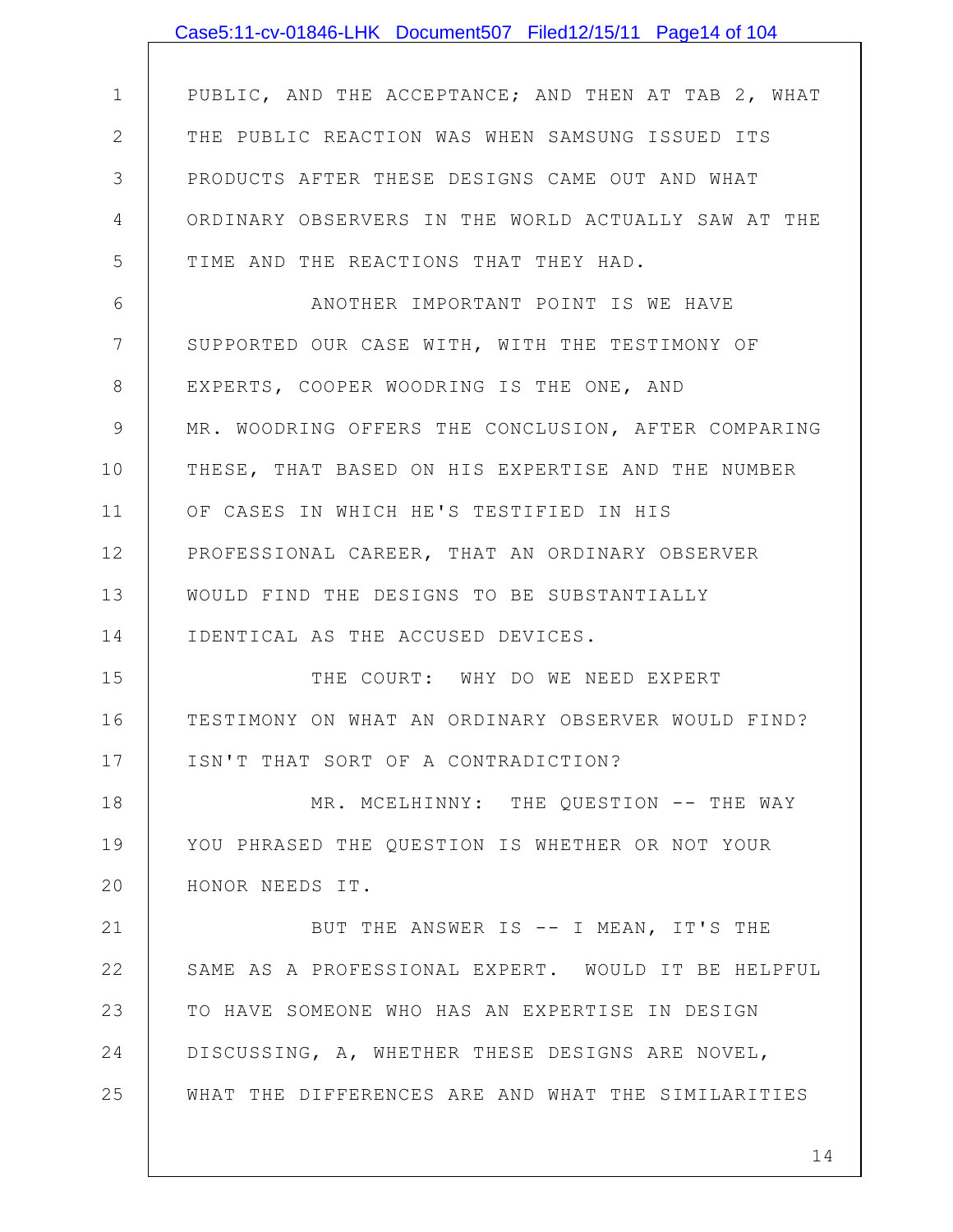|              | Case5:11-cv-01846-LHK Document507 Filed12/15/11 Page15 of 104 |
|--------------|---------------------------------------------------------------|
|              |                                                               |
| $\mathbf 1$  | ARE, AND TO BRING, BASED ON EXPERIENCE, WHAT AN               |
| $\mathbf{2}$ | ORDINARY OBSERVER.                                            |
| 3            | AND IF YOUR HONOR DOESN'T NEED IT, YOU                        |
| 4            | DON'T NEED IT.                                                |
| 5            | BUT IN TERMS OF PREDICTING, WHICH IS WHAT                     |
| 6            | WE'RE DOING HERE, PREDICTING WHAT THE RESULT WILL             |
| 7            | BE AT TRIAL, WE THINK IT IS HELPFUL BECAUSE IT                |
| 8            | BRINGS A PROFESSIONAL VIEW, IN ADDITION TO THESE              |
| 9            | NEWSPAPER ARTICLES, WHICH YOUR HONOR MAY OR MAY NOT           |
| 10           | CREDIT, OF WHAT PEOPLE IN THE REAL WORLD WHO ARE              |
| 11           | INVOLVED IN THESE KINDS OF DECISIONS ACTUALLY                 |
| 12           | CONCLUDE UPON SEEING THESE OBJECTS.                           |
| 13           | WHAT IS IMPORTANT, HOWEVER, IS THAT THERE                     |
| 14           | IS NO CONTRADICTORY, THERE IS NO REBUTTAL TESTIMONY           |
| 15           | FROM ANYONE AT SAMSUNG.                                       |
| 16           | MR. SHERMAN GOES THROUGH AN ANALYSIS,                         |
| 17           | WHICH I'LL TALK ABOUT IN A MOMENT, BUT MR. SHERMAN            |
| 18           | NEVER TELLS YOU, OR OFFERS AN OPINION, NO ONE FROM            |
| 19           | SAMSUNG OFFERS AN OPINION THAT SAYS AN ORDINARY               |
| 20           | OBSERVER WOULD NOT FIND THESE THINGS SUBSTANTIALLY            |
| 21           | IDENTICAL.                                                    |
| 22           | THAT TESTIMONY FROM SAMSUNG IS NOT IN THE                     |
| 23           | RECORD BEFORE YOU.                                            |
| 24           | WHAT MR. SHERMAN DID, AGAIN, IS                               |
| 25           | EXACTLY -- VIOLATES ALL OF THE INSTRUCTIONS THAT              |
|              | 15                                                            |
|              |                                                               |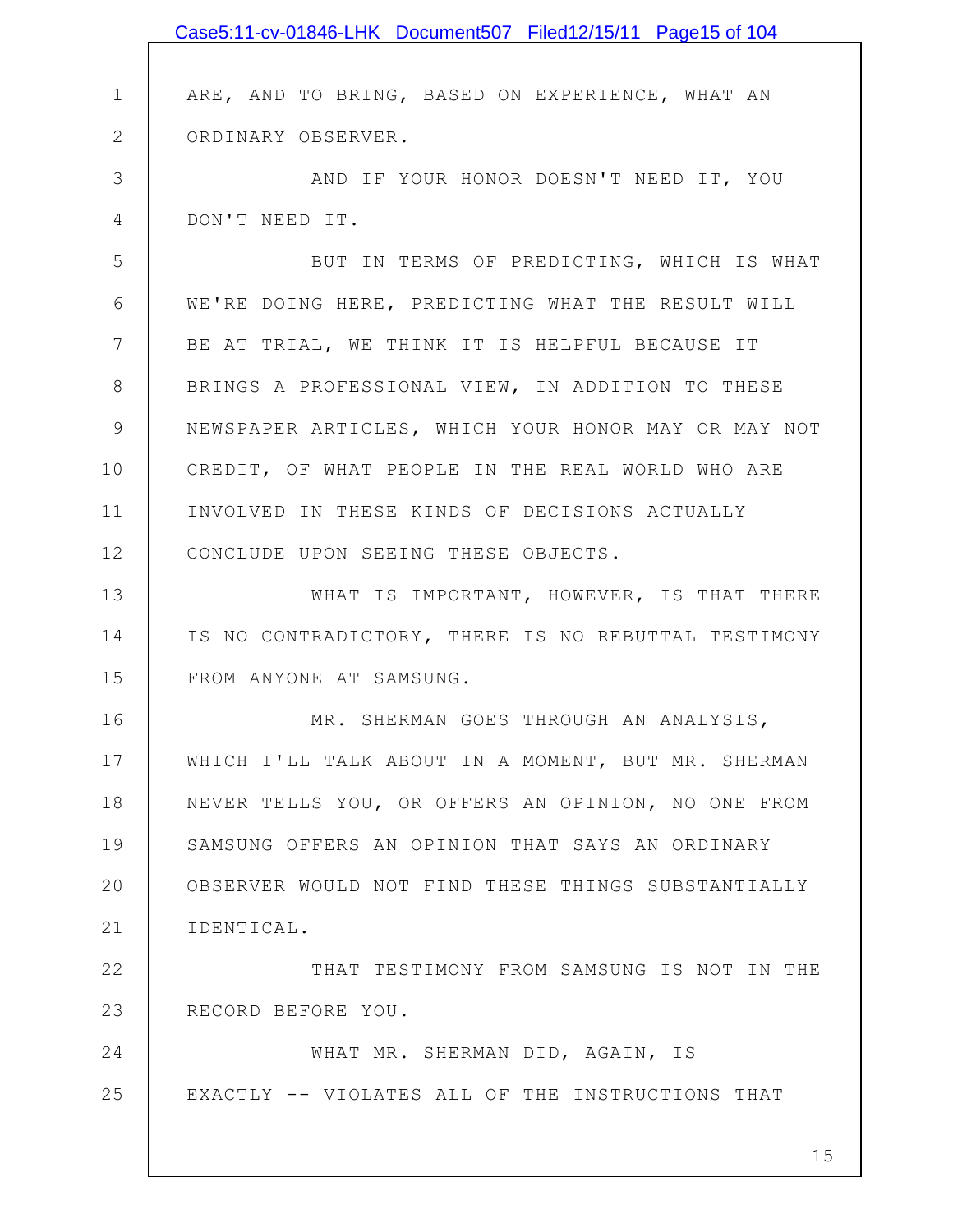|               | Case5:11-cv-01846-LHK Document507 Filed12/15/11 Page16 of 104 |
|---------------|---------------------------------------------------------------|
|               |                                                               |
| $\mathbf 1$   | THE FEDERAL CIRCUIT HAS SET OUT.                              |
| $\mathbf{2}$  | WHAT MR. SHERMAN DOES IS HE DOES A                            |
| 3             | CATEGORY-BY-CATEGORY ANALYSIS, AN                             |
| 4             | ELEMENT-BY-ELEMENT ANALYSIS, AND TRIES TO DEFINE              |
| 5             | EVERY ELEMENT OF THIS DESIGN AS FUNCTIONAL SO THAT            |
| 6             | HE CAN THEN DISREGARD IT FOR THE PURPOSE OF HIS               |
| 7             | ANALYSIS.                                                     |
| 8             | HE ALSO THEN GOES ON AN                                       |
| $\mathcal{G}$ | ELEMENT-BY-ELEMENT DESIGN AND TRIES TO TALK ABOUT             |
| 10            | WHAT WE THINK ARE TRIVIAL DIFFERENCES IN ELEMENTS,            |
| 11            | INDIVIDUAL ELEMENTS.                                          |
| 12            | AND, AGAIN, I KNOW YOUR HONOR HAS READ                        |
| 13            | THESE CASES. IT'S HARD TO COUNT THE NUMBER OF                 |
| 14            | FEDERAL CIRCUIT CASES THAT HAVE SAID TO DISTRICT              |
| 15            | COURTS, "DON'T GO THAT WAY."                                  |
| 16            | THEY'RE SAYING, OF COURSE, ANY DESIGN IS                      |
| 17            | GOING TO HAVE TRIVIAL DIFFERENCES BECAUSE NO ONE IS           |
| 18            | GOING TO BE COMPLETELY IDENTICAL, AND IT'S AN ERROR           |
| 19            | TO TRY TO LOOK AT THINGS ON A LITTLE                          |
| 20            | ELEMENT-BY-ELEMENT PIECE BECAUSE WHAT YOU ARE                 |
| 21            | LOOKING AT IS THE OVERALL DESIGN.                             |
| 22            | ON TOP OF THAT, AGAIN -- I'M PICKING ON                       |
| 23            | POOR MR. SHERMAN BECAUSE HE'S THE INFRINGEMENT                |
| 24            | GUY -- BUT HE USES THE WRONG LEGAL DEFINITION OF              |
| 25            | FUNCTION.                                                     |
|               |                                                               |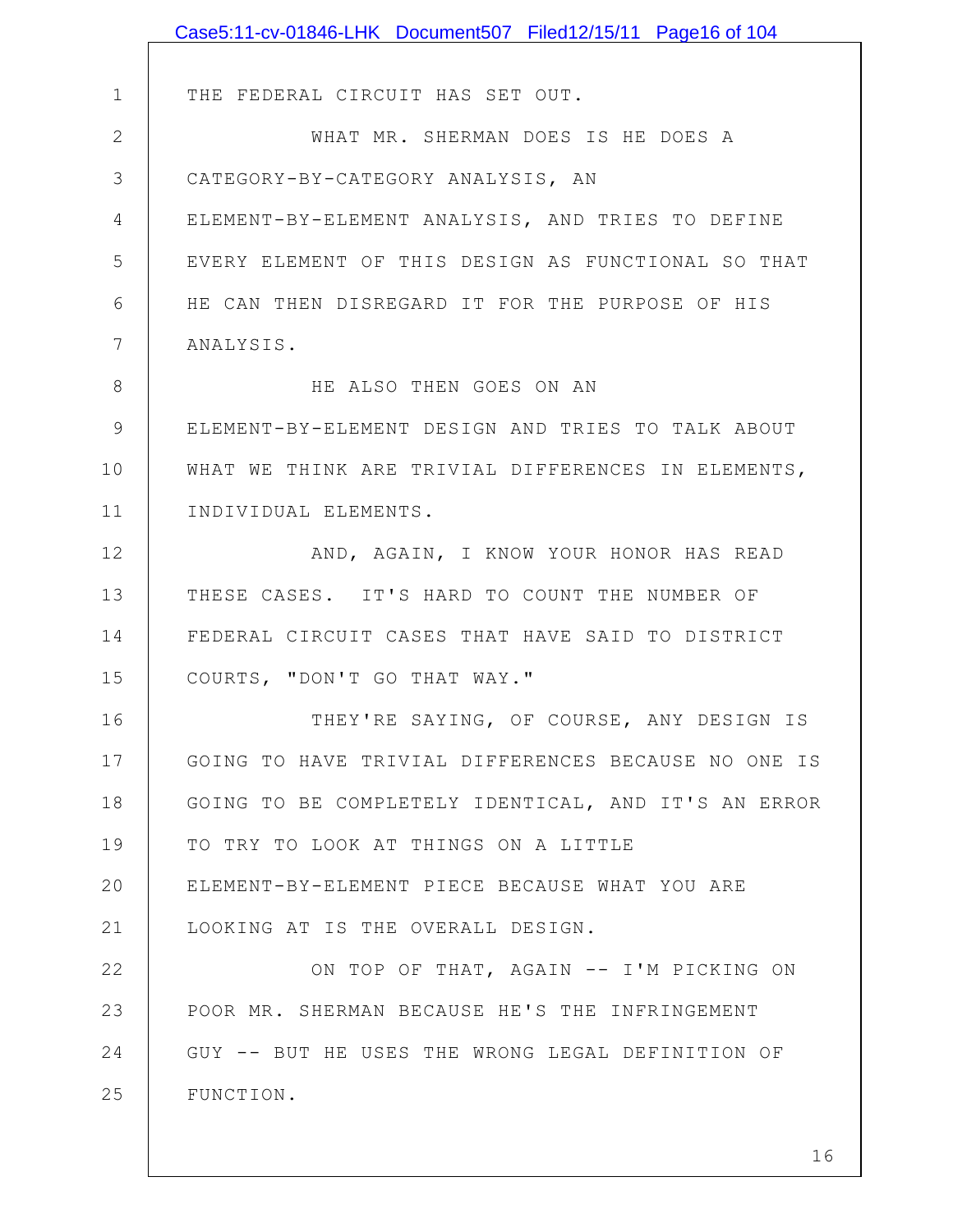|                 | Case5:11-cv-01846-LHK Document507 Filed12/15/11 Page17 of 104 |
|-----------------|---------------------------------------------------------------|
|                 |                                                               |
| $\mathbf 1$     | HE ELIMINATES ALMOST EVERY ELEMENT, EVERY                     |
| $\mathbf{2}$    | PART OF ANY OF THESE DESIGNS BECAUSE HE SAYS IT               |
| 3               | SERVES A FUNCTION. THE BLACK COVER HIDES WHAT'S               |
| 4               | INSIDE. IT SERVES A FUNCTION AND, THEREFORE, IT'S             |
| 5               | FUNCTIONAL.                                                   |
| 6               | THE ROUNDED CORNER STOPS IT FROM GETTING                      |
| $7\phantom{.0}$ | CAUGHT ON YOUR POCKET AND, THEREFORE, IT'S                    |
| 8               | FUNCTIONAL AND I DON'T HAVE TO --                             |
| 9               | AND AT THE END OF THE DAY, HE HAS                             |
| 10              | DETERMINED THAT EVERY LITTLE PIECE OF THIS IS                 |
| 11              | FUNCTIONAL.                                                   |
| 12              | BUT THAT IS EXACTLY THE WRONG LEGAL                           |
| 13              | DEFINITION OF WHAT FUNCTIONAL IS, AND IT'S ONE                |
| 14              | THAT'S BEEN REJECTED OVER AND OVER BY THE FEDERAL             |
| 15              | CIRCUIT BECAUSE THE FEDERAL CIRCUIT SAYS IT'S                 |
| 16              | FUNCTIONAL IF THE DESIGN IS DICTATED BY THE USE.              |
| 17              | THE COURT: I AGREE WITH YOU ON THIS                           |
| 18              | POINT.                                                        |
| 19              | MR. MCELHINNY: THANK YOU, YOUR HONOR.                         |
| 20              | THE COURT: SO MOVE ON --                                      |
| 21              | MR. MCELHINNY: I'LL MOVE ON.                                  |
| 22              | THE COURT: -- TO SOMETHING ELSE.                              |
| 23              | THANK YOU.                                                    |
| 24              | MR. MCELHINNY: HE ALSO MAKES THE                              |
| 25              | ARGUMENT WHICH, AGAIN, OUR REBUTTAL EXPERTS REJECT            |
|                 |                                                               |
|                 | 17                                                            |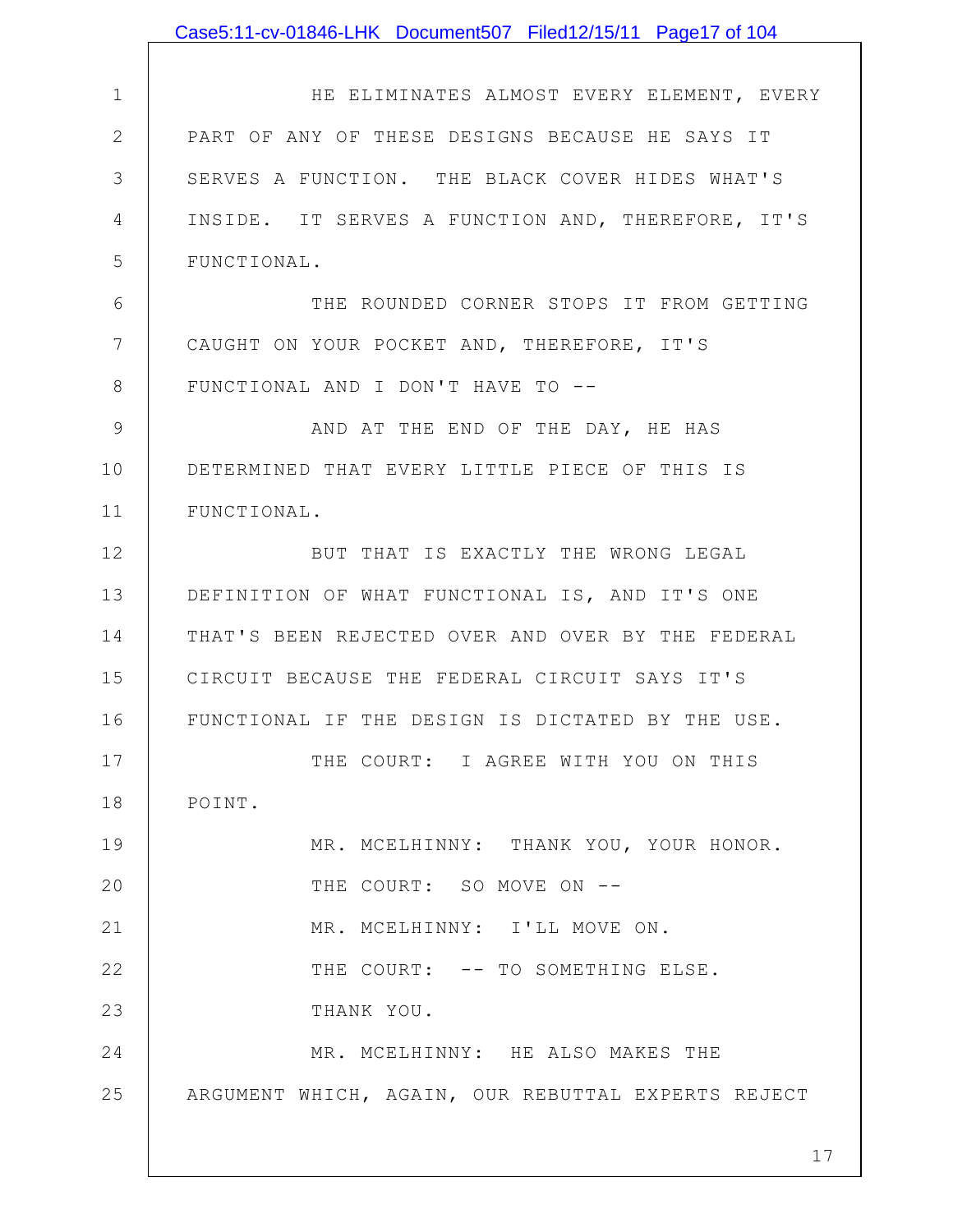|                 | Case5:11-cv-01846-LHK Document507 Filed12/15/11 Page18 of 104 |
|-----------------|---------------------------------------------------------------|
|                 |                                                               |
| 1               | OUT OF HAND, THAT MINIMALISM IS NOT -- AND I'M NOT            |
| $\mathbf{2}$    | GOING TO WASTE MUCH TIME ON THIS, BUT HE SAYS                 |
| 3               | MINIMALISM IS NOT ENTITLED TO PROTECTION.                     |
| 4               | AGAIN, ANYONE WHO'S BEEN IN DESIGN KNOWS                      |
| 5               | THAT IT IS 15 TIMES HARDER TO DESIGN SOMETHING THAT           |
| 6               | IS SIMPLE AND EASY TO USE AND BEAUTIFUL THAN IT IS            |
| $7\phantom{.0}$ | TO DO SOMETHING THAT IS COMPLEX, AND THAT'S                   |
| 8               | MR. BRESSLER'S DECLARATION THAT WAS SUBMITTED TO              |
| $\mathsf 9$     | YOU IN RETURN.                                                |
| 10              | SO AT THE END OF THE DAY, IF MR. SHERMAN                      |
| 11              | WAS WRONG ABOUT FUNCTIONAL, IF HE'S WRONG ABOUT HIS           |
| 12              | ELEMENT-BY-ELEMENT ANALYSIS, IF HE'S WRONG ABOUT              |
| 13              | MINIMALISM, THERE IS NOTHING IN THIS RECORD THAT              |
| 14              | APPLIES THE CORRECT STANDARD THAT DISAGREES WITH              |
| 15              | THE OVERWHELMING EVIDENCE THAT WE'VE PROVIDED OF              |
| 16              | INFRINGEMENT.                                                 |
| 17              | ON VALIDITY, AGAIN, IT'S A WRONG                              |
| 18              | ANALYSIS. THE FEDERAL CIRCUIT HAS ABOUT FIVE CASES            |
| 19              | THAT SAY WHEN YOU'RE ATTEMPTING TO PROVE                      |
| 20              | INVALIDITY, WHAT YOU DO IS YOU COME UP WITH A PIECE           |
| 21              | OF ART WHICH BECOMES THE -- WHAT THEY CALL THE                |
| 22              | BASIC REFERENCE, AND THAT BASIC REFERENCE IS                  |
| 23              | SUPPOSED TO BE SUBSTANTIALLY IDENTICAL TO YOUR                |
| 24              | DESIGN.                                                       |
| 25              | AND THEN WORKING FROM THAT BASIC                              |
|                 | 18                                                            |
|                 |                                                               |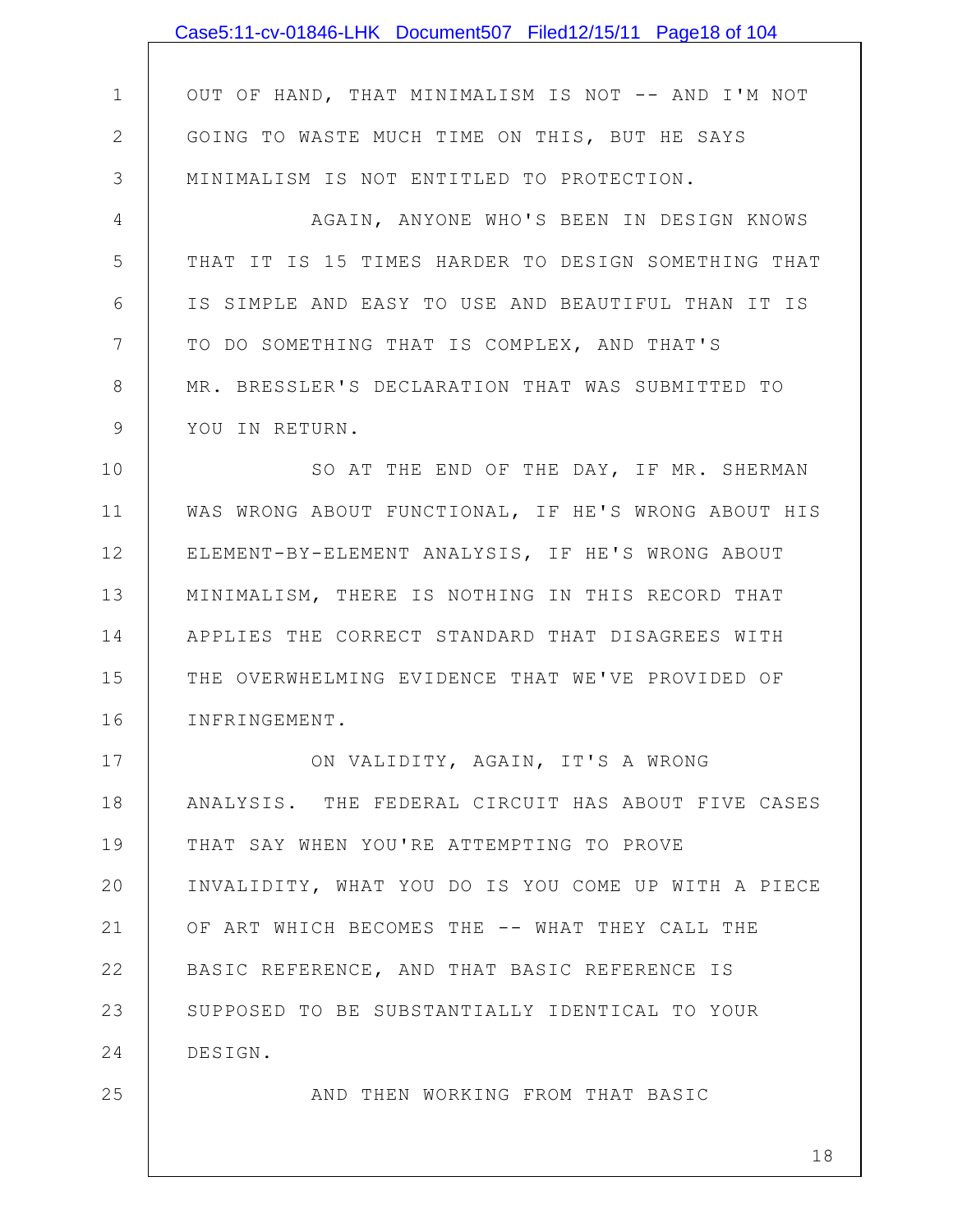|               | Case5:11-cv-01846-LHK Document507 Filed12/15/11 Page19 of 104 |
|---------------|---------------------------------------------------------------|
|               |                                                               |
| $\mathbf 1$   | REFERENCE, YOU THEN CAN BRING IN AN EXPERT WHO CAN            |
| $\mathbf{2}$  | SAY IT WOULD HAVE BEEN OBVIOUS TO TWEAK THIS OR               |
| 3             | TWEAK THAT.                                                   |
| 4             | YOU WILL NOT FIND IN SAMSUNG'S PLEADINGS                      |
| 5             | ANYWHERE WHERE THEY HAVE IDENTIFIED ANY PIECE OF              |
| 6             | PRIOR ART AS A BASIC REFERENCE TO ANY OF OUR                  |
| 7             | PATENTS.                                                      |
| 8             | INSTEAD THEY DO THEY EXACTLY WHAT THE                         |
| $\mathcal{G}$ | FEDERAL CIRCUIT IN L.A. GEAR SAID YOU CAN'T DO,               |
| 10            | WHICH IS THROW UP A COLLAGE, THROW UP A BUNCH OF              |
| 11            | WRITINGS OR PICTURES, STICK THEM UP ON THE WALL AND           |
| 12            | SEE IF SOMETHING WILL STICK, OR TRY TO CREATE A               |
| 13            | COMPENDIUM OF LITTLE PIECES OF PRIOR ART.                     |
| 14            | THEY NEVER DO THE ANALYSIS THAT THE                           |
| 15            | FEDERAL CIRCUIT HAS ORDERED AS THE ONLY ANALYSIS              |
| 16            | THAT'S CORRECT IN ORDER TO DO AN INVALIDITY                   |
| 17            | DETERMINATION.                                                |
| 18            | THE COURT: WHAT ABOUT THE 1994                                |
| 19            | KNIGHT-RIDDER?                                                |
| 20            | MR. MCELHINNY: THAT'S ON THE TAB.                             |
| 21            | THE COURT: UM-HUM.                                            |
| 22            | MR. MCELHINNY: THAT'S ON THE TAB.                             |
| 23            | AND IF YOUR HONOR LOOKS AT -- I'M GOING                       |
| 24            | TO JUMP A LITTLE BIT AHEAD HERE, BUT IF YOUR HONOR            |
| 25            | LOOKS AT THE TAB -- IF YOU LOOK AT TAB 8 OF THE               |
|               |                                                               |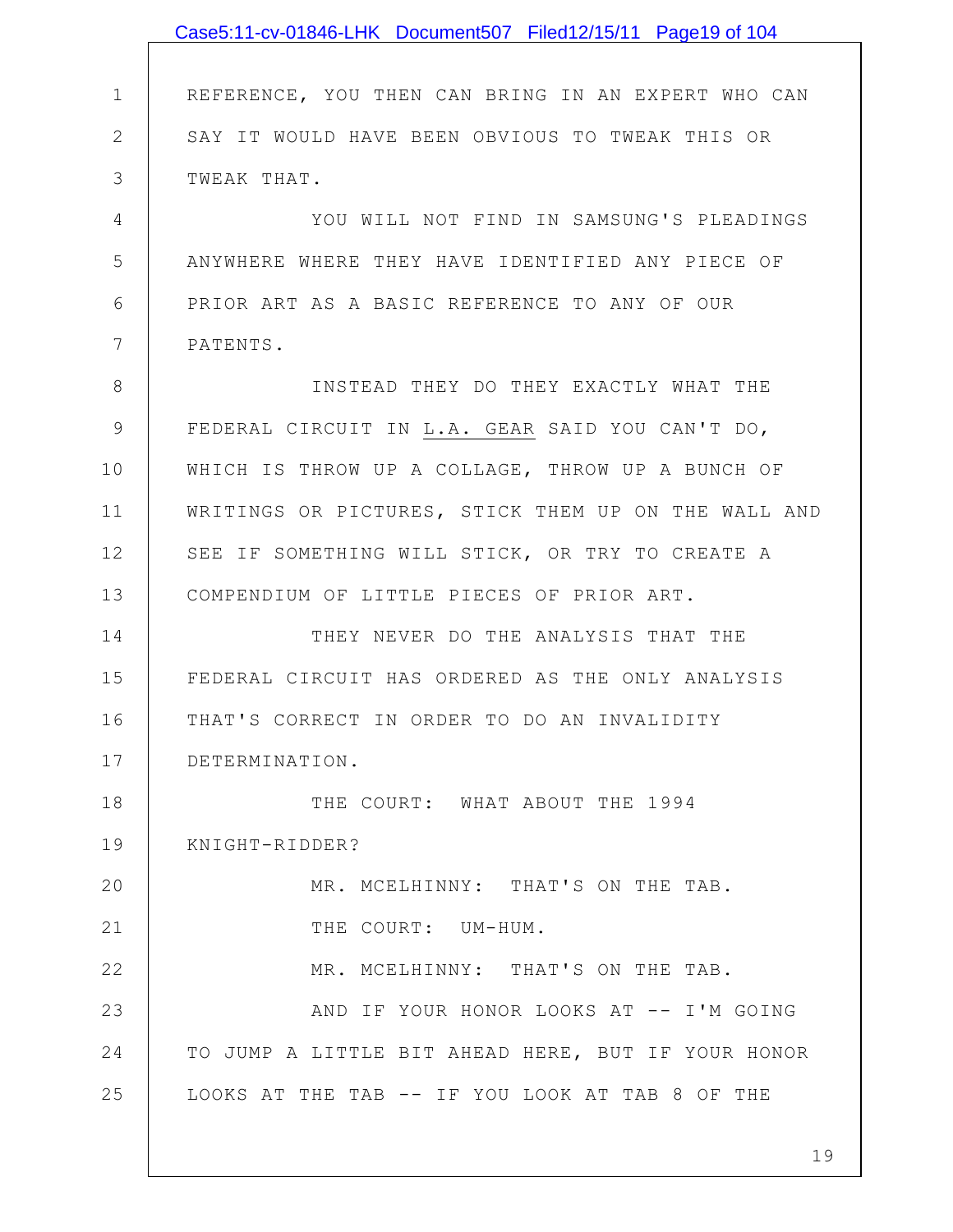|                | Case5:11-cv-01846-LHK Document507 Filed12/15/11 Page20 of 104 |
|----------------|---------------------------------------------------------------|
|                |                                                               |
| $\mathbf 1$    | BINDER THAT I GAVE YOU, ON THE FIRST PAGE YOU'LL              |
| $\mathbf{2}$   | SEE A PAGE-BY-PAGE COMPARISON WITH THE '889 PATENT            |
| 3              | AND THE 1981 FIDLER PROTOTYPE, AND THEN ON THE NEXT           |
| $\overline{4}$ | PAGE YOU'LL SEE THE '889 AND THE 1994 FIDLER                  |
| 5              | PROTOTYPE.                                                    |
| 6              | WHAT IS IMMEDIATELY APPARENT, AND                             |
| 7              | FRANKLY, COULDN'T BE MORE DIFFERENT, AND, IN FACT,            |
| 8              | IS WHAT MADE THE IPAD SUCCESSFUL, IS THAT THE                 |
| 9              | KNIGHT-RIDDER MATERIALS WERE PICTURE FRAMES. THEY             |
| 10             | WERE THE STANDARD PRIOR ART FRAMED TABLET. IT'S AN            |
| 11             | INSET WITH AN OPAQUE FRAME AROUND THE EDGES.                  |
| 12             | IT WAS WHAT THE MARKET HAD ABSOLUTELY                         |
| 13             | REJECTED, NO ONE WAS BUYING. IT'S TRUE ABOUT BOTH             |
| 14             | OF THESE.                                                     |
| 15             | IT'S ALSO TRUE THAT THE RIDGE AROUND IT                       |
| 16             | WAS ASYMMETRICAL, AND IT'S ALSO THE SIDE PROFILE              |
| 17             | THAT'S SUBSTANTIALLY DIFFERENT.                               |
| 18             | BUT THERE -- WE'RE NOT QUESTIONING -- IF                      |
| 19             | YOU LOOK AT -- I'M SORRY.                                     |
| 20             | IF YOU LOOK AT TAB 3, WHICH IS WHAT WE                        |
| 21             | CALL SAMSUNG BEFORE AND AFTER, AND IN EACH OF THE             |
| 22             | CASES WE GIVE YOU PICTURES OF WHAT SAMSUNG'S                  |
| 23             | PRODUCTS LOOKED LIKE BEFORE APPLE'S DESIGNS WERE              |
| 24             | PUBLISHED AND ITS PRODUCTS BEGAN TO SHOW UP ON THE            |
| 25             | MARKET.                                                       |
|                |                                                               |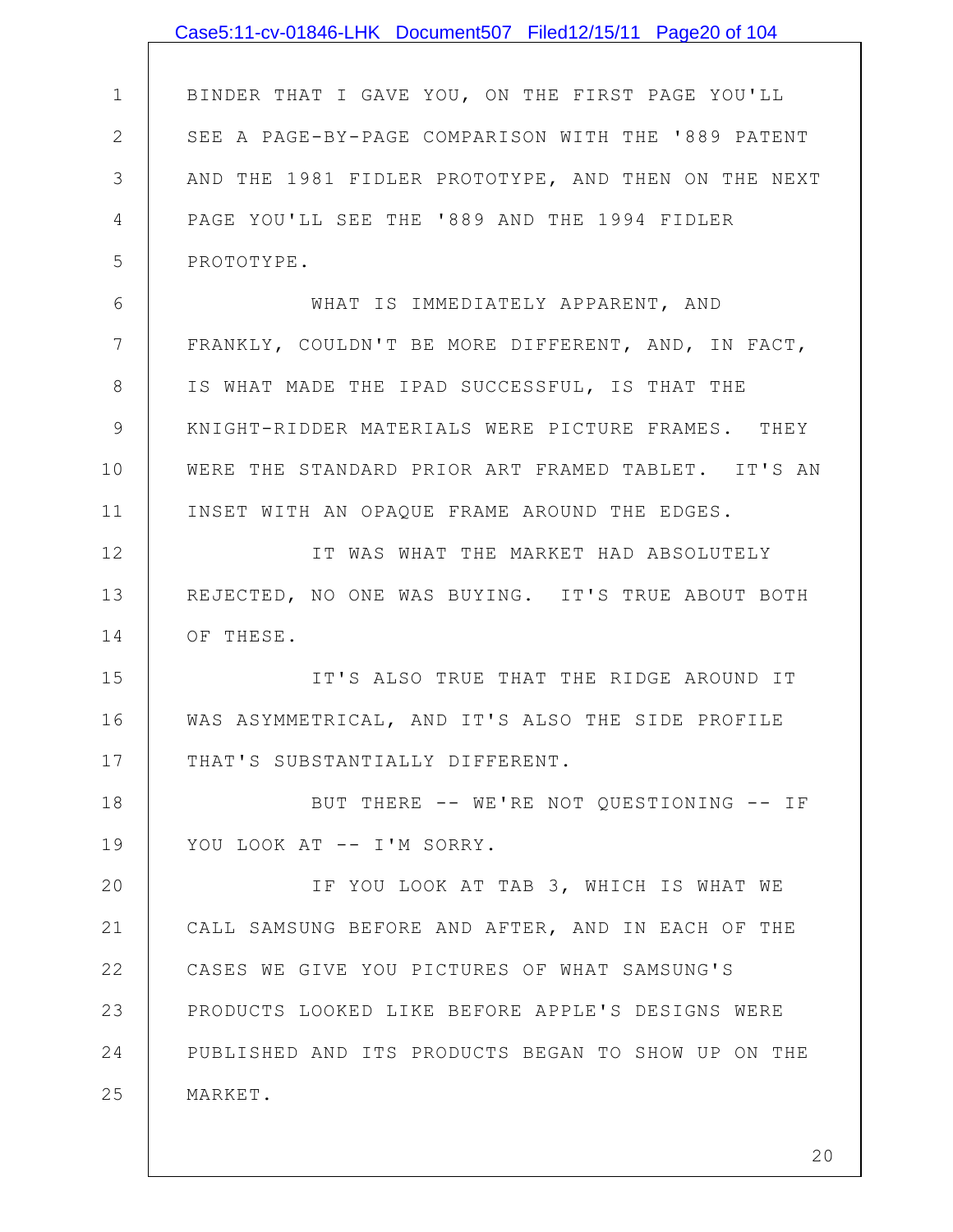|                | Case5:11-cv-01846-LHK Document507 Filed12/15/11 Page21 of 104 |
|----------------|---------------------------------------------------------------|
|                |                                                               |
| $\mathbf 1$    | AND WE GIVE YOU A PICTURE OF WHAT THEIR                       |
| $\mathbf{2}$   | PRODUCTS LOOK LIKE TODAY.                                     |
| 3              | AND IF YOU LOOK AT THEIR TABLET PICTURE,                      |
| 4              | IT'S NOT THAT -- THE OLD ONE IS NOT THAT DIFFERENT            |
| 5              | FROM THE KNIGHT-RIDDER. IT'S A FRAMED TABLET,                 |
| 6              | COMPLETELY UNSUCCESSFUL.                                      |
| $\overline{7}$ | WHAT I DIDN'T TALK ABOUT BEFORE BUT I                         |
| 8              | WANT TO PUT IN HERE IS THE, THE CONCEPT OF                    |
| 9              | SECONDARY CONSIDERATIONS IN CASE YOUR HONOR NEEDS             |
| 10             | TO GET TO THAT POINT.                                         |
| 11             | BUT WE HAVE PUT INTO THE RECORD MY                            |
| 12             | FAVORITE QUOTE. WHEN THE IPAD CAME OUT, THE                   |
| 13             | NEW YORK TIMES SAID "APPLE IS FOLLOWING THE TABLET            |
| 14             | LIKE A" FLAME -- "LIKE A MOTH TO A FLAME AND IT               |
| 15             | WILL BE UNSUCCESSFUL." THEY PREDICTED IT WOULD BE             |
| 16             | UNSUCCESSFUL.                                                 |
| 17             | AND NOW, LITERALLY, YOU CANNOT PICK UP A                      |
| 18             | NEWSPAPER TODAY WITHOUT SEEING THAT THE WORLD --              |
| 19             | THE JUDGMENT THAT THE WORLD HAS FINALLY PASSED ON             |
| 20             | THESE DESIGNS AND THE DIFFERENCE THAT THEY MAKE IN            |
| 21             | THIS PRODUCT.                                                 |
| 22             | WE CONTINUE. I'VE GOT -- I'M NOT GOING                        |
| 23             | TO TAKE YOUR TIME UNLESS YOU'VE GOT QUESTIONS.                |
| 24             | WE DO A SIDE-BY-SIDE COMPARISON. WE GIVE                      |
| 25             | YOU THE PICTURE FOR EVERY PIECE OF PRIOR ART WHICH            |
|                |                                                               |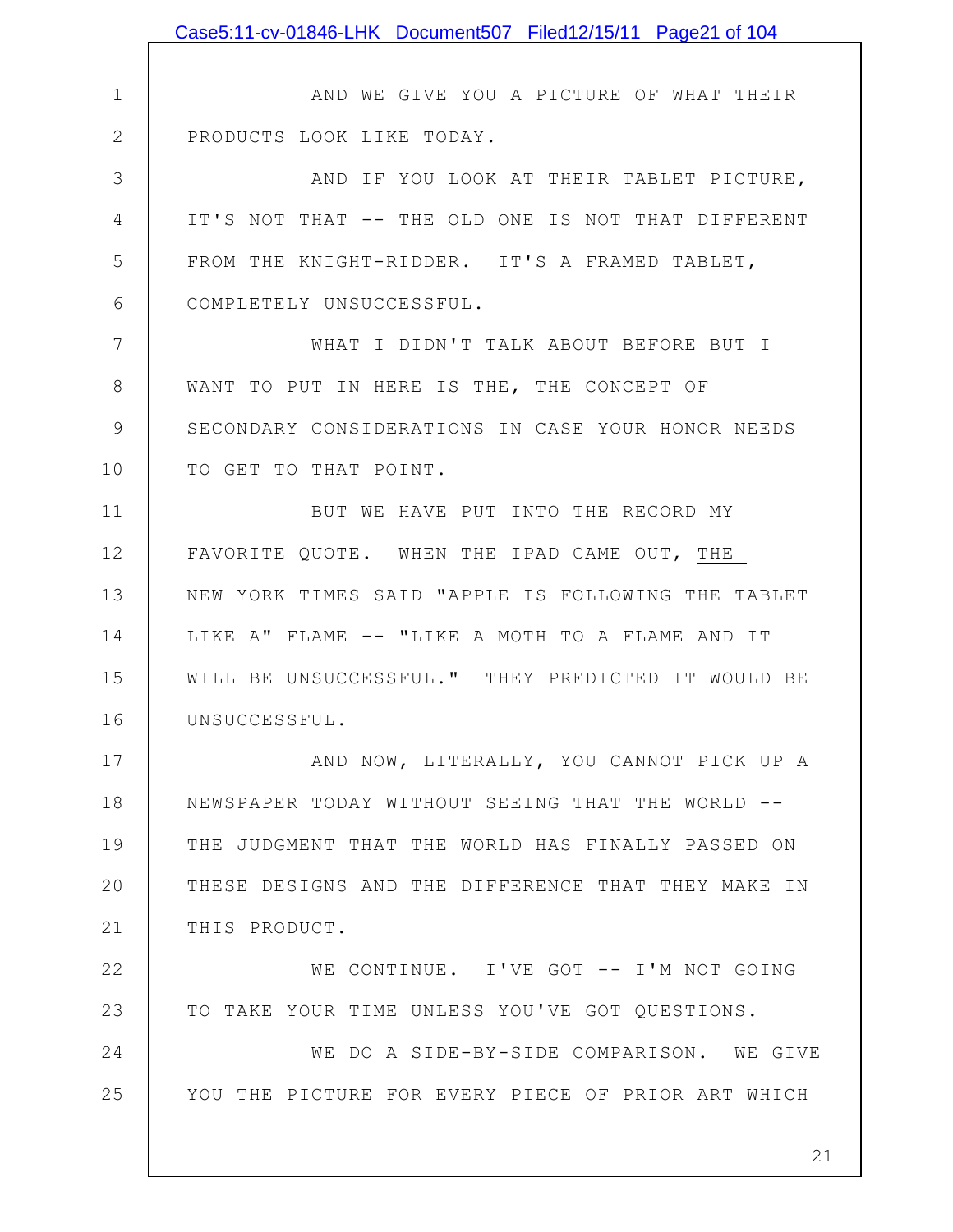1 2 3 4 5 6 7 8 9 10 11 12 13 14 15 16 17 18 19 20 21 22 23 24 25 THEY DISCUSSED IN THEIR BRIEF, AND I'M PREPARED TO DISCUSS IT IF YOUR HONOR HAS QUESTIONS, I MAY DO IT ON REBUTTAL. THE COURT: NO. LET ME ASK YOU, I DIDN'T SEE MUCH, IF ANY, BRIEFING REGARDING IRREPARABLE HARM IN YOUR MOVING PAPERS. WHY IS THAT? I SAW A LOT IN THE REPLY, BUT NOT A LOT IN THE MOTION. MR. MCELHINNY: FRANKLY, WE -- WELL, WE THOUGHT WE HAD COVERED IT IN THE MOVING PAPERS. THE COURT: UM-HUM. MR. MCELHINNY: I MEAN, WE DIDN'T KNOW WHAT ARGUMENTS WERE GOING TO COME BACK. THE COURT: I COULDN'T FIND IT IN THE MOVING PAPERS. MR. MCELHINNY: WELL, I'M SORRY, YOUR HONOR. BUT WHAT WE SHOWED WAS THESE COMPANIES ARE HEAD-TO-HEAD COMPETITORS. THE COURT: OKAY. MR. MCELHINNY: AND THAT THE DESIGN OF OUR PRODUCTS IS CRUCIAL TO OUR SUCCESS, THAT WE'VE INVESTED HUNDREDS OF MILLIONS OF DOLLARS IN ADVERTISING THAT ACTUALLY DO THE FACE-TO-FACE -- I Case5:11-cv-01846-LHK Document507 Filed12/15/11 Page22 of 104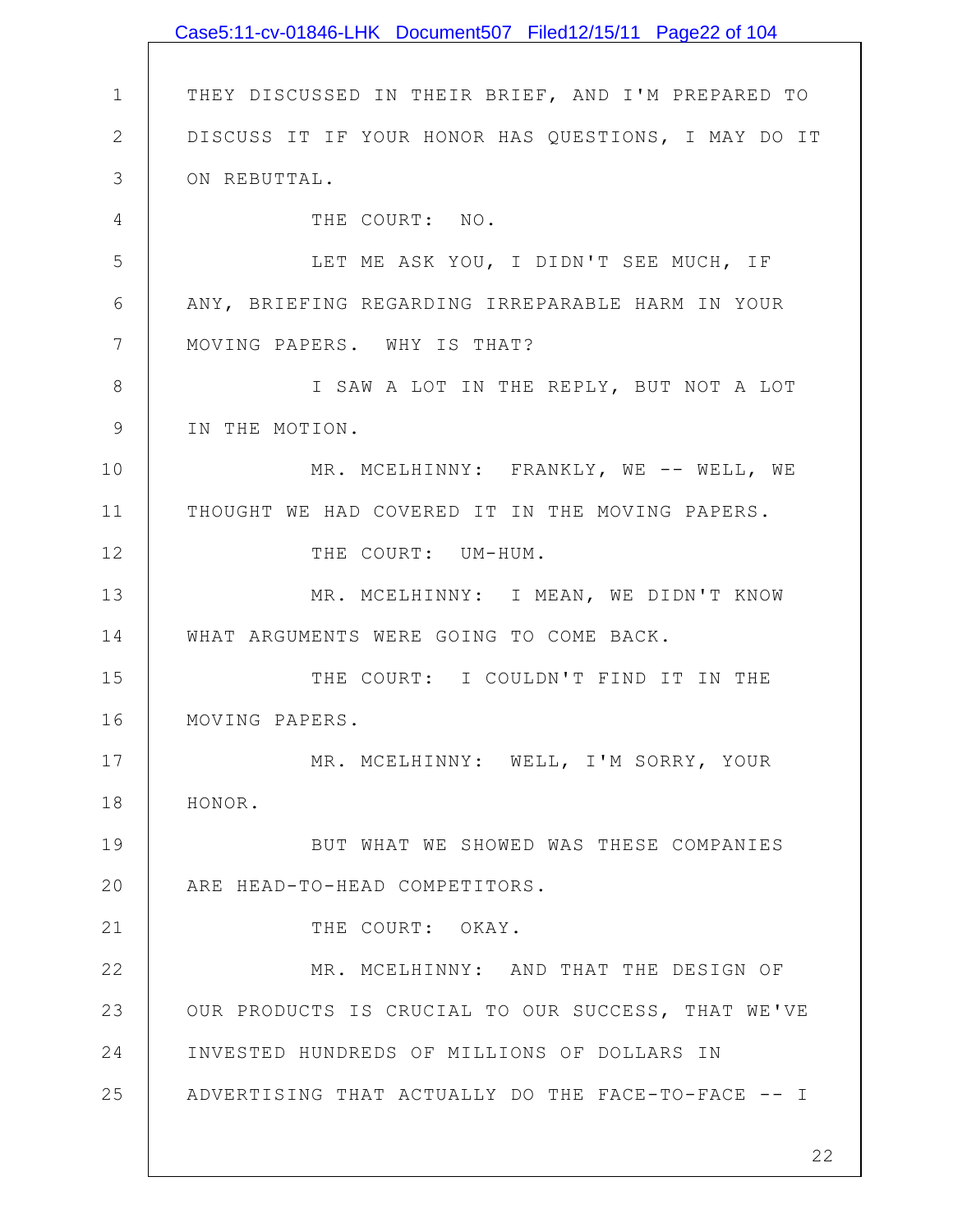|               | Case5:11-cv-01846-LHK Document507 Filed12/15/11 Page23 of 104 |
|---------------|---------------------------------------------------------------|
|               |                                                               |
| $\mathbf 1$   | MEAN THAT ACTUALLY -- WE CALL IT PRODUCT AS HERO,             |
| $\mathbf{2}$  | THAT ACTUALLY ADVERTISE OUR PRODUCTS AS THE DRIVING           |
| 3             | FORCE, AND WE SHOWED INFRINGEMENT.                            |
| 4             | AND AS THE CASE WHICH I SENT TO YOUR                          |
| 5             | HONOR YESTERDAY THAT THE FEDERAL CIRCUIT JUST CAME            |
| 6             | DOWN, WHEN YOU HAVE HEAD-TO-HEAD COMPETITORS,                 |
| 7             | COMPETITION, AND YOU HAVE COMPETING PRODUCTS, AND             |
| 8             | YOU HAVE A PRODUCT THAT ELIMINATES DESIGN, THAT'S             |
| $\mathcal{G}$ | WHAT -- THAT IS WHAT IS SO UNFAIR ABOUT THIS, WHICH           |
| 10            | IS THAT SAMSUNG HAS ELIMINATED DESIGN AS A BASIS ON           |
| 11            | WHICH WE CAN COMPETE WITH OUR HEAD-TO-HEAD                    |
| 12            | COMPETITOR.                                                   |
| 13            | AND THAT IS IRREPARABLE HARM.                                 |
| 14            | NOW, I CONCEDE THAT OUR IRREPARABLE HARM                      |
| 15            | CASE GOT A LOT BETTER WHEN WE TOOK MR. WAGNER'S               |
| 16            | DEPOSITION, AND I THINK WE BOTH CAN BE PRETTY                 |
| 17            | CONFIDENT THAT IF MR. WAGNER TESTIFIES AT TRIAL, IT           |
| 18            | WILL BE ON OUR SIDE OF THE CASE, BECAUSE WHAT                 |
| 19            | MR. WAGNER CONCEDED IS THAT WE HAVE HEAD-TO-HEAD              |
| 20            | COMPETITION; HE HAS CONCEDED THAT WE LOST MARKET              |
| 21            | SHARE; BUT THE MOST IMPORTANT THING THAT HE SAID              |
| 22            | THAT JUST, I THINK, IS OPEN AND SHUT HERE, WHICH IS           |
| 23            | THAT -- I WANT TO NOT GET INTO CONFIDENTIAL                   |
| 24            | INFORMATION.                                                  |
| 25            | A LARGE PERCENTAGE OF THE AMERICAN PUBLIC                     |
|               |                                                               |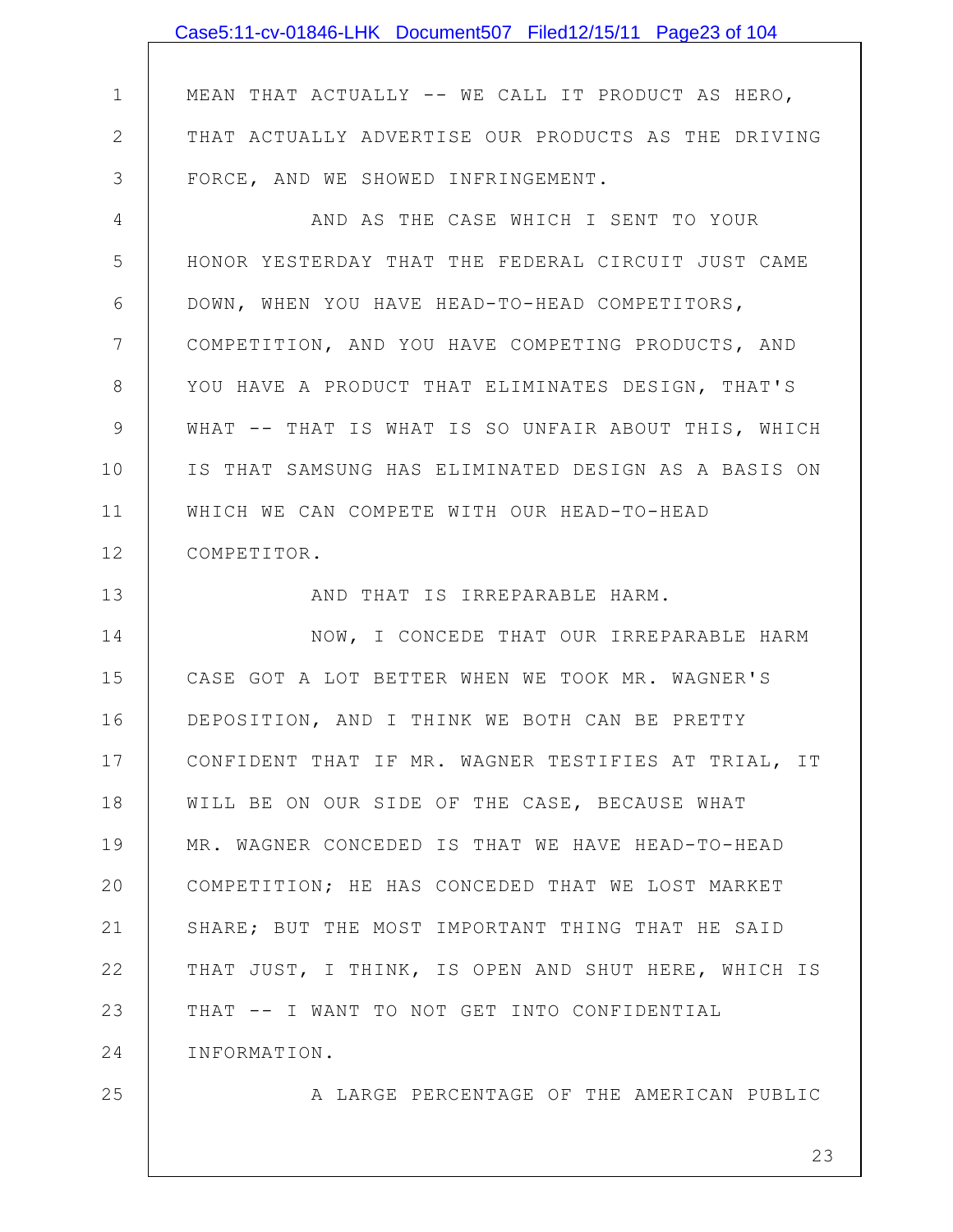|              | Case5:11-cv-01846-LHK Document507 Filed12/15/11 Page24 of 104 |
|--------------|---------------------------------------------------------------|
|              |                                                               |
| 1            | HAS YET TO CHOOSE A SMART PHONE.                              |
| $\mathbf{2}$ | AND WHAT HE SAID IS THAT THERE IS A                           |
| 3            | BATTLE GOING ON BETWEEN THE ANDROID OPERATING                 |
| 4            | SYSTEM AND THE IOS, AND HE SAID THAT ONCE PEOPLE              |
| 5            | MAKE THAT CHOICE, THEY REMAIN LOYAL TO THAT                   |
| 6            | OPERATING SYSTEM AND THEY ARE LIKELY TO MAKE THEIR            |
| 7            | FUTURE PURCHASES IN THAT ENVIRONMENT.                         |
| 8            | AND WHEN HE WAS ASKED THE QUESTION ABOUT                      |
| $\mathsf 9$  | WHETHER OR NOT THEN THERE WAS A DANGER OF LOST                |
| 10           | FUTURE SALES, HE ADMITTED THAT THERE WAS.                     |
| 11           | AND THEN, BECAUSE HE'S OBVIOUSLY ON THE                       |
| 12           | HOOK HERE BECAUSE HE'S GOING TO HAVE TO TESTIFY               |
| 13           | THAT ALL THIS IS SPECULATIVE BY THE TIME WE GET TO            |
| 14           | TRIAL, HE THEN SAID BUT CALCULATING THAT WILL                 |
| 15           | DEPEND ON FUTURE UNCERTAINTIES, THE FUTURE                    |
| 16           | UNCERTAINTY OF THE MARKETPLACE, THE FUTURE                    |
| 17           | UNCERTAINTY OF WHETHER APPLE CAN MAINTAIN ITS HIGH            |
| 18           | LEVEL OF LOYALTY, AND HE LITERALLY DEFINED WHAT THE           |
| 19           | FEDERAL CIRCUIT CALLS THE IRREPARABLE INJURY OF               |
| 20           | LOST FUTURE SALES.                                            |
| 21           | AND THEN NOT FINISHED THERE, HE TESTIFIED                     |
| 22           | THAT WHEN HE BOUGHT HIS APPLE, HE DIDN'T BUY ONE OF           |
| 23           | THEM, HE BOUGHT SIX OF THEM SO THAT HE COULD BUY              |
| 24           | THE FACE TIME APPLICATION FOR EVERY MEMBER OF HIS             |
| 25           | FAMILY.                                                       |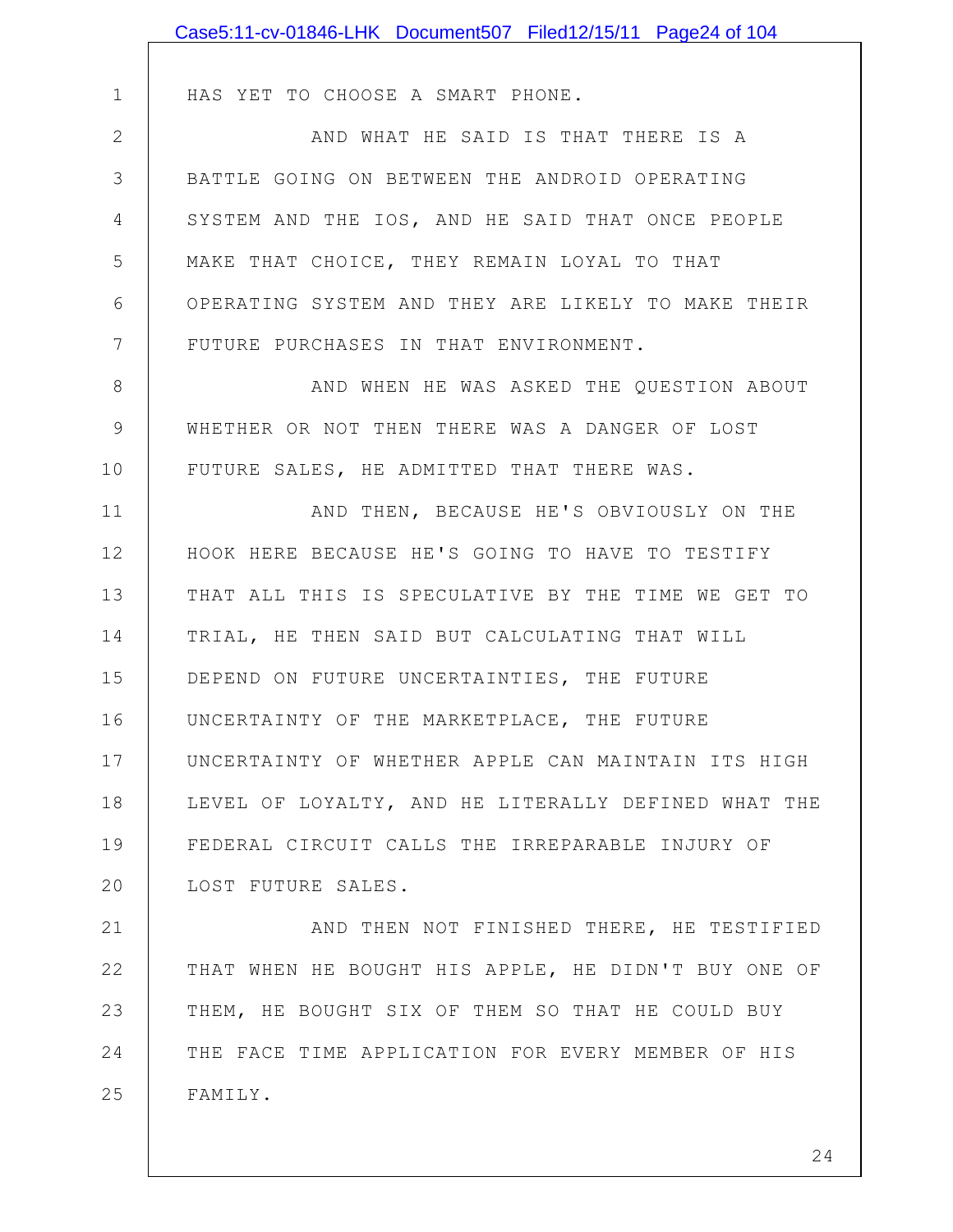| Case5:11-cv-01846-LHK Document507 Filed12/15/11 Page25 of 104 |
|---------------------------------------------------------------|
|---------------------------------------------------------------|

| $\mathbf 1$   | AND SO WHAT HE GOT US INTO IS THE AREA OF           |
|---------------|-----------------------------------------------------|
| 2             | CONVOYED SALES. HE GOT US INTO THE AREA OF          |
| 3             | APPLICATIONS. HE GOT US INTO THE FUTURE             |
| 4             | APPLICATIONS AND THE LOSS OF THAT INCOME, ALL OF    |
| 5             | WHICH -- THERE ARE LITERALLY -- I COULD NOT BE --   |
| 6             | I'M SURE I'LL BE CORRECTED BY THEM AT A MINIMUM,    |
| 7             | BUT THERE COULD NOT BE A MORE TEXTBOOK DEFINITION   |
| 8             | OF IRREPARABLE INJURY IN A PATENT CONTEXT, TWO      |
| $\mathcal{G}$ | HEAD-TO-HEAD COMPETITORS LOSING CURRENT MARKET      |
| 10            | VALUE, LOSING FUTURE SALES WHICH WILL TURN ON       |
| 11            | SPECULATIVE FUTURE EVENTS IN ORDER TO BE ABLE TO    |
| 12            | VALUE.                                              |
| 13            | AND IN ADDITION, ADDITIONAL AREAS OF                |
| 14            | CONVOYED SALES.                                     |
| 15            | YOU KNOW. YOU'RE AN EXPERIENCED -- I                |
| 16            | MEAN, YOU'VE DONE THIS.                             |
| 17            | THE COURT: DOESN'T THIS ALL SOUND LIKE              |
| 18            | MONEY, THOUGH? COULDN'T YOU HAVE YOUR EXPERT DO A   |
| 19            | CALCULATION OF WHAT ACCESSORIES COULD BE PURCHASED, |
| 20            | WHAT OTHER APPLE PRODUCTS MIGHT BE PURCHASED --     |
| 21            | MR. MCELHINNY: IT'S A --                            |
| 22            | THE COURT: -- WHAT DOWNSTREAM FUTURE                |
| 23            | APPLE SMART PHONES --                               |
| 24            | MR. MCELHINNY: I'M SORRY. THAT'S                    |
| 25            | EXACTLY WHAT I WAS ABOUT TO SAY TO YOU, WHICH IS IN |
|               |                                                     |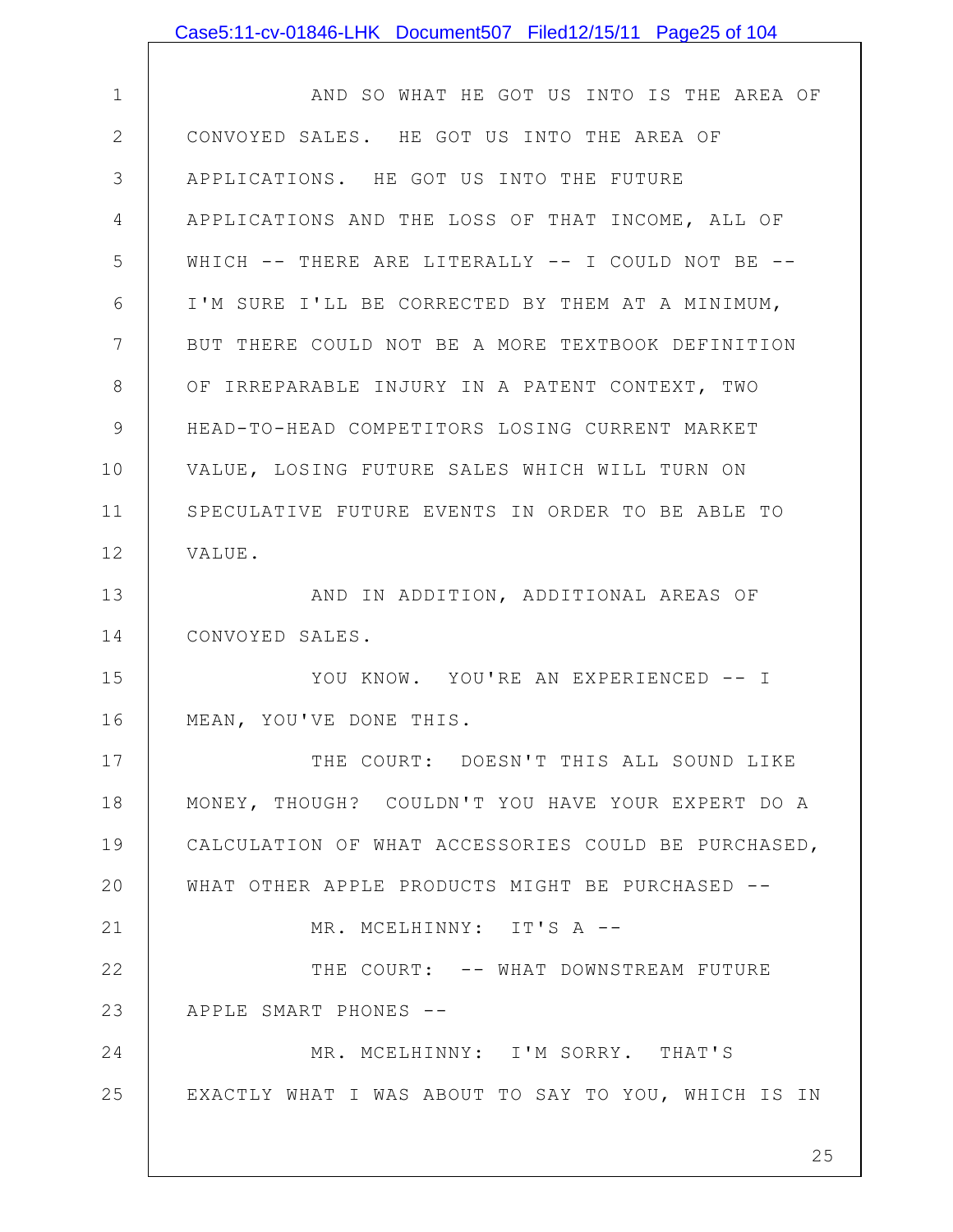|              | Case5:11-cv-01846-LHK Document507 Filed12/15/11 Page26 of 104 |
|--------------|---------------------------------------------------------------|
|              |                                                               |
| 1            | THEORY, SOME OF THAT CAN BE VALUED.                           |
| $\mathbf{2}$ | BUT YOU KNOW THAT WHEN WE GET TO TRIAL,                       |
| 3            | SAMSUNG'S POSITION WILL BE THAT ALL FUTURE SALES              |
| 4            | ARE SPECULATIVE, THAT HOW MANY APPS PEOPLE WOULD              |
| 5            | HAVE BOUGHT IN THE FUTURE DEPEND ON WHAT APPS ARE             |
| 6            | WRITTEN IN THE FUTURE, WHAT'S AVAILABLE TO THEM,              |
| 7            | WHAT THE PRICING IS, AND THAT ALL OF THAT WAS                 |
| 8            | SPECULATIVE.                                                  |
| 9            | AND WE WILL BE FIGHTING A BATTLE IN IN                        |
| 10           | LIMINE MOTIONS AND DAUBERT MOTIONS IN FRONT OF YOUR           |
| 11           | HONOR IN WHICH YOU WILL BE DETERMINING THE                    |
| 12           | BOUNDARIES OF THIS LOST FUTURE INCOME STREAM WHICH            |
| 13           | YOU WILL ALLOW US TO RECOVER.                                 |
| 14           | BUT THERE WILL BE ELEMENTS OF IT --                           |
| 15           | MR. WAGNER SAID THERE WILL BE ELEMENTS OF IT THAT             |
| 16           | ARE NOT RECOVERABLE UNDER CURRENT DAMAGE LAW IN THE           |
| 17           | UNITED STATES.                                                |
| 18           | THE COURT: LET ME ASK, IS YOUR CLAIM FOR                      |
| 19           | IRREPARABLE HARM FOR THE TABLET DESIGN PATENT, THE            |
| 20           | '889, IS THAT THE SAME CLAIM OF IRREPARABLE HARM              |
| 21           | FOR THE TWO SMART PHONE, THE '087 AND THE '677?               |
| 22           | MR. MCELHINNY: IT'S THE SAME TYPE --                          |
| 23           | YES, YOUR HONOR, IT'S THE SAME TYPES OF INJURY.               |
| 24           | THE COURT: OKAY. I DIDN'T SEE MUCH                            |
| 25           | IRREPARABLE HARM ARGUMENT, IF ANY, WITH REGARD TO             |
|              |                                                               |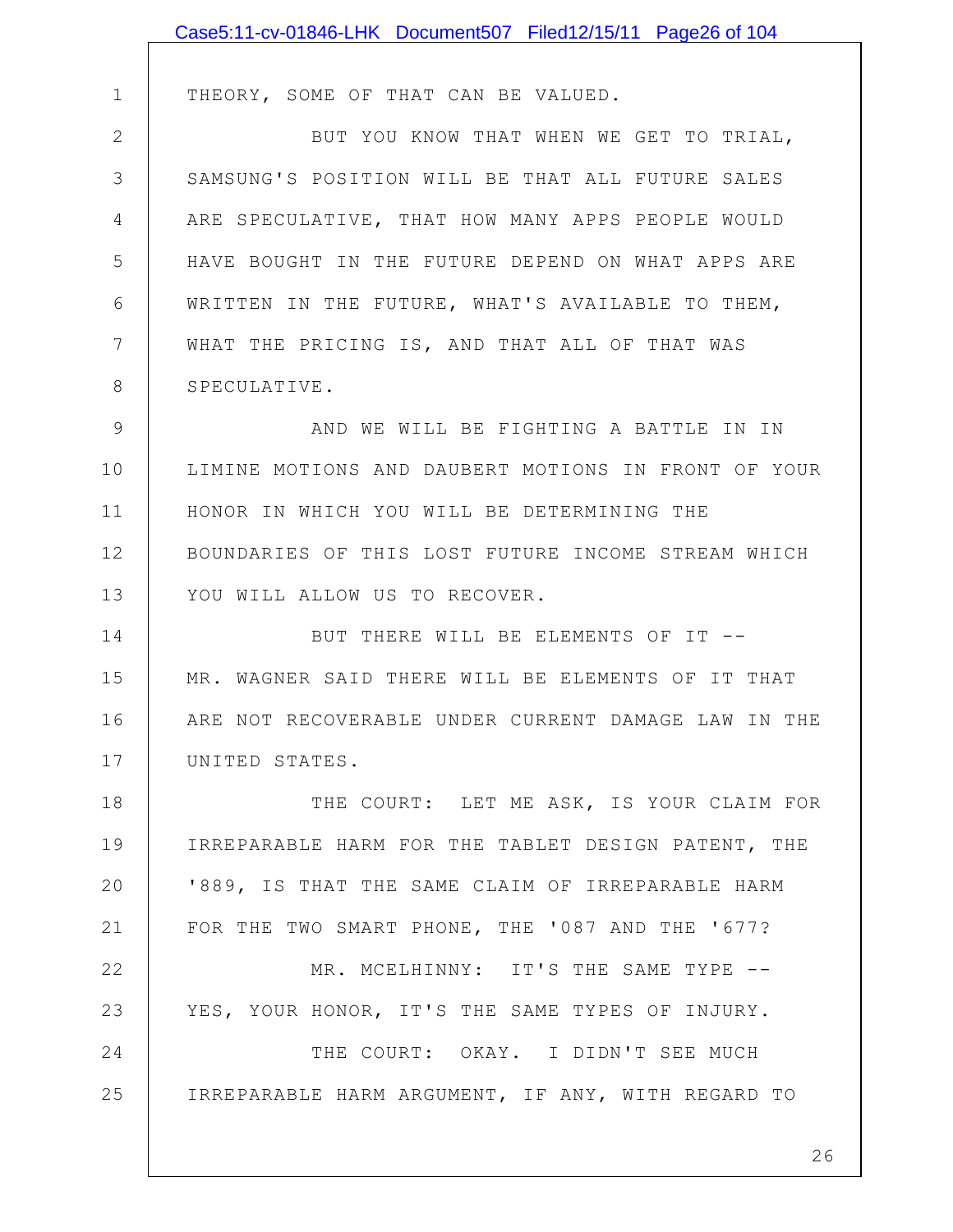|                | Case5:11-cv-01846-LHK Document507 Filed12/15/11 Page27 of 104 |
|----------------|---------------------------------------------------------------|
|                |                                                               |
| $\mathbf 1$    | THE '381 UTILITY PATENT. IT SEEMS LIKE YOUR CLAIMS            |
| $\mathbf{2}$   | ARE MORE TOWARDS THE PHYSICAL APPEARANCE, THE                 |
| 3              | DESIGN, THE BRAND, ET CETERA.                                 |
| 4              | DO YOU HAVE ANYTHING WITH REGARD TO THE                       |
| 5              | UTILITY PATENT?                                               |
| 6              | MR. MCELHINNY: YOUR HONOR, NOW I'M --                         |
| $7\phantom{.}$ | YESTERDAY WE FILED -- I DON'T WANT TO GET TOO                 |
| 8              | DEEPLY INTO THIS -- BUT WE FILED A MOTION WITH YOUR           |
| $\mathsf 9$    | HONOR IN ORDER TO AUGMENT THE RECORD ABOUT                    |
| 10             | DOCUMENTS THAT WERE PRODUCED TO US UNDER ORDER BY             |
| 11             | THE MAGISTRATE JUDGE BECAUSE THEY HADN'T BEEN                 |
| 12             | PRODUCED THE FIRST TIME AND AFTER THE DATE HE SET,            |
| 13             | AND IF YOUR HONOR HAS A CHANCE TO LOOK AT THOSE               |
| 14             | DOCUMENTS, THEY GO DIRECTLY TO THIS ISSUE OF THE              |
| 15             | '381 PATENT.                                                  |
| 16             | THEY GO DIRECTLY TO YOUR HONOR'S QUESTION                     |
| 17             | ABOUT WHY IT'S VALUABLE.                                      |
| 18             | THEY GO DIRECTLY TO WHAT IT WAS THAT                          |
| 19             | SAMSUNG HOPED TO ACCOMPLISH IN THAT ISSUE.                    |
| 20             | AND I WILL NOTE, BECAUSE THIS ALSO TIES                       |
| 21             | TO THE BALANCE OF THE --                                      |
| 22             | THE COURT: BUT YOU'RE CONCEDING, THEN,                        |
| 23             | THAT WHAT YOU SUBMITTED SO FAR DIDN'T REALLY                  |
| 24             | ADDRESS IRREPARABLE HARM OF THE '381? I HAVE TO               |
| 25             | LOOK AT WHAT YOU FILED YESTERDAY.                             |
|                |                                                               |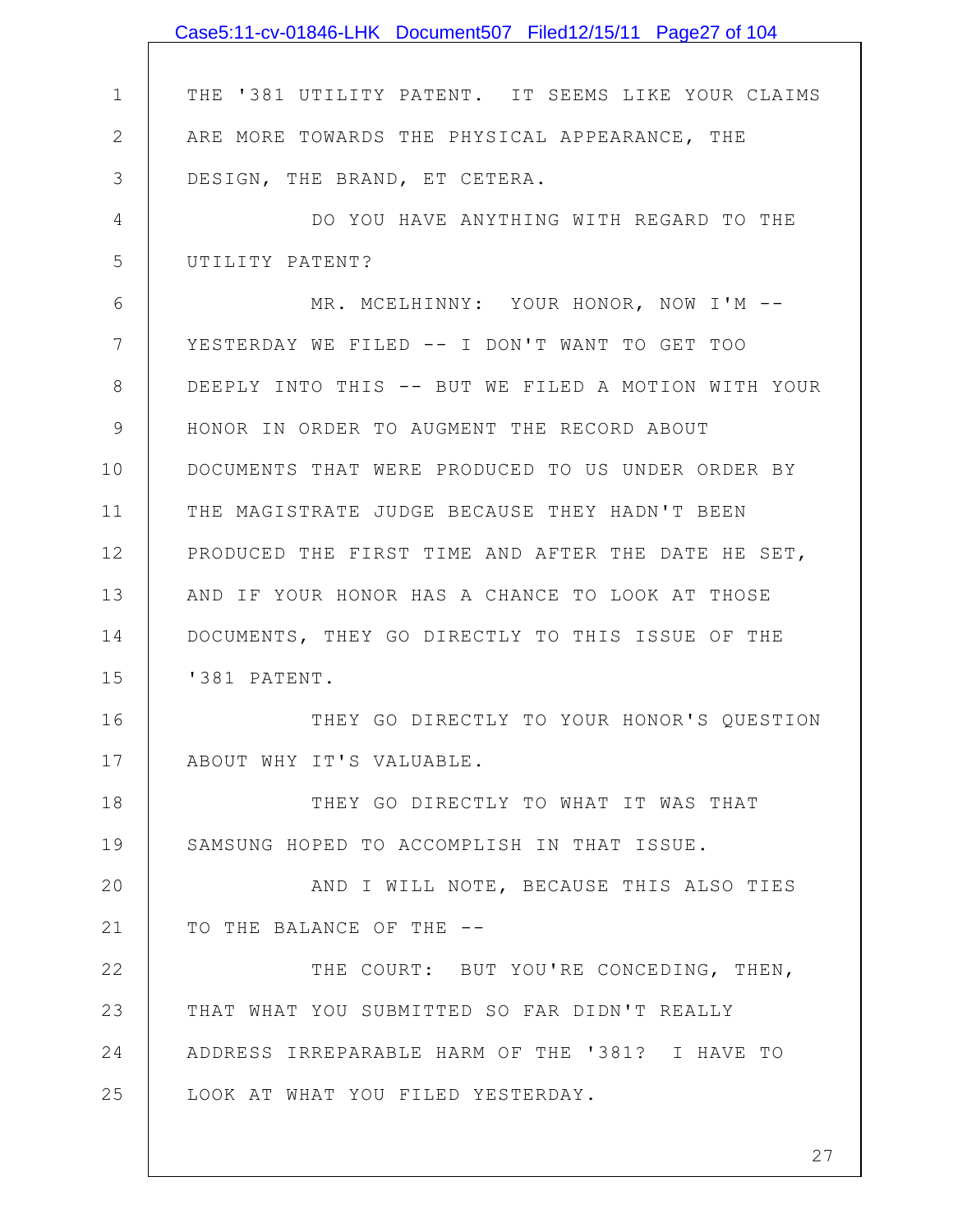|                 | Case5:11-cv-01846-LHK Document507 Filed12/15/11 Page28 of 104 |
|-----------------|---------------------------------------------------------------|
|                 |                                                               |
| $\mathbf 1$     | MR. MCELHINNY: NO. I JUST WANTED TO                           |
| $\mathbf{2}$    | MAKE SURE I DIDN'T LOSE THAT BIG POINT.                       |
| 3               | THE COURT: ALL RIGHT.                                         |
| $\overline{4}$  | MR. MCELHINNY: I HAVE -- I THINK I HAVE                       |
| 5               | CONSISTENTLY DESCRIBED TO YOUR HONOR THE FACT THAT            |
| 6               | THE NATURE OF THE '381 PATENT IS THAT IT IS A LOOK            |
| $7\phantom{.0}$ | AND FEEL PATENT.                                              |
| 8               | IT IS A PATENT, LIKE THE DESIGN, THAT                         |
| $\mathcal{G}$   | MAKES THE PRODUCT ATTRACTIVE TO A CUSTOMER.                   |
| 10              | AND SO THE EFFECT OF LOSING -- OF LOSING                      |
| 11              | THE ABILITY TO COMPETE ON THOSE KINDS OF GRAPHICAL            |
| 12              | INTERFACE EFFECTS IS THE SAME AS LOSING THE DESIGN            |
| 13              | PATENT.                                                       |
| 14              | I NEED TO SAY ONE MORE THING ABOUT                            |
| 15              | IRREPARABLE HARM THOUGH.                                      |
| 16              | THE COURT: OKAY.                                              |
| 17              | MR. MCELHINNY: I DON'T WANT TO HAVE A                         |
| 18              | HEARING HERE IN WHICH WE DON'T TALK ABOUT CABBAGES,           |
| 19              | BECAUSE THE OTHER ELEMENT OF IRREPARABLE HARM IS              |
| 20              | SAMSUNG'S COUNSEL HAS TOLD YOU THAT THESE PRODUCTS            |
| 21              | WILL NOT BE THE PRODUCTS THAT WILL BE IN THE                  |
| 22              | MARKETPLACE AT THE TIME WE HAVE A TRIAL. THEY TURN            |
| 23              | OVER TOO QUICKLY.                                             |
| 24              | IN THE AUSTRALIA HEARING, WHICH YOUR                          |
| 25              | HONOR MAY HAVE HEARD THE AUSTRALIAN JUDGE BANNED              |
|                 |                                                               |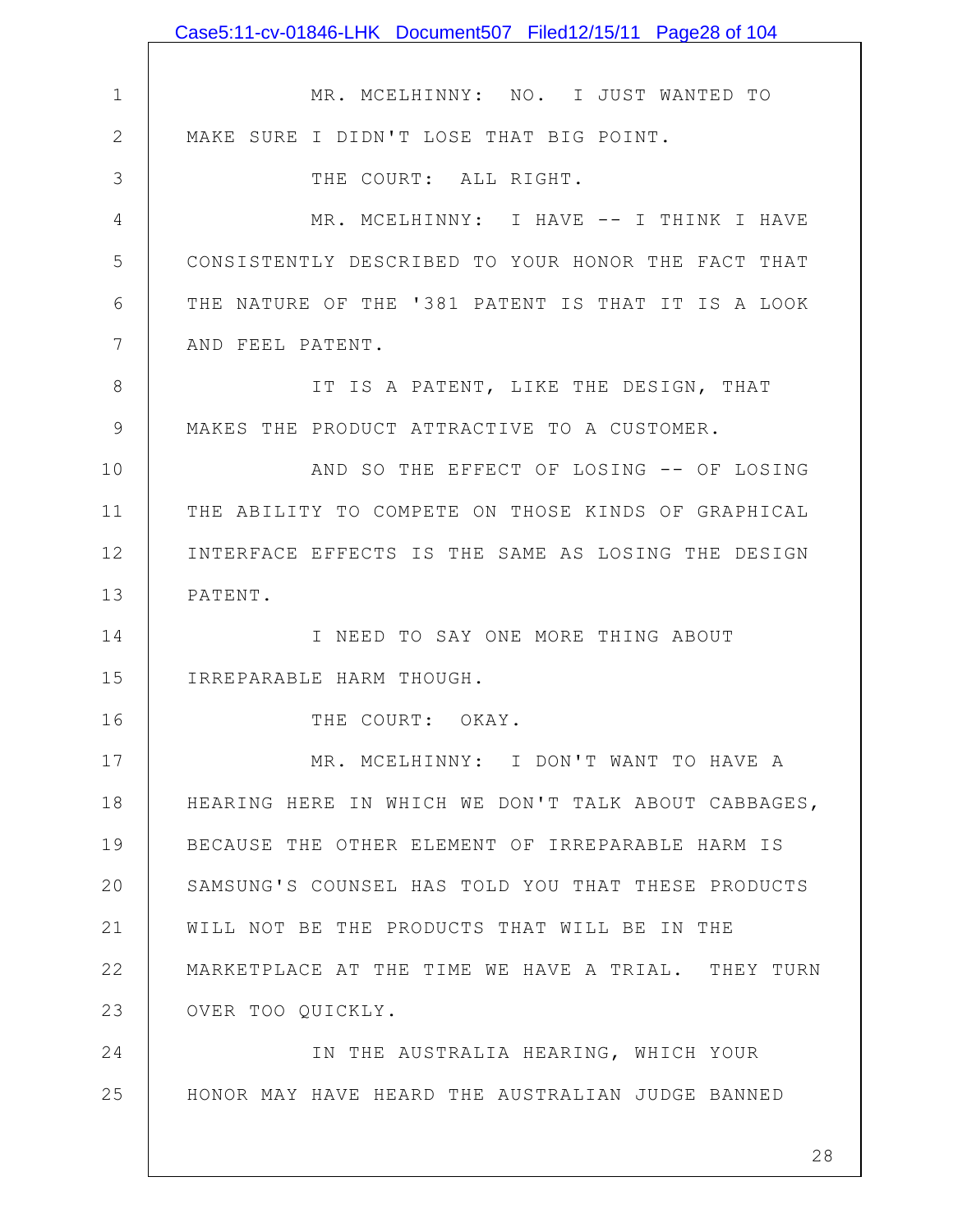|              | Case5:11-cv-01846-LHK Document507 Filed12/15/11 Page29 of 104 |
|--------------|---------------------------------------------------------------|
|              |                                                               |
| $\mathbf 1$  | THE -- ISSUED A PRELIMINARY INJUNCTION AND BANNED             |
| $\mathbf{2}$ | THE TABLET FROM AUSTRALIA YESTERDAY.                          |
| 3            | COUNSEL FOR SAMSUNG IN THERE SAID "WE'RE                      |
| 4            | NOT GOING TO BE FIGHTING ABOUT THE TABLET 1 BY THE            |
| 5            | TIME WE GET TO TRIAL IN THIS CASE. WE'RE GOING TO             |
| 6            | BE TALKING ABOUT THE 2.1, " BECAUSE THESE THINGS              |
| 7            | TURN OVER, AS MR. VERHOEVEN SAID WHEN HE USED TO              |
| 8            | COME HERE, THAT THEY TURN OVER LIKE CABBAGES.                 |
| 9            | SO PART OF THE IRREPARABLE INJURY HERE,                       |
| 10           | IN ADDITION TO THE THINGS I'VE GIVEN YOU, IS THAT             |
| 11           | THESE PRODUCTS WILL HAVE DONE THEIR DAMAGE AND WE             |
| 12           | WILL BE AT TRIAL FIGHTING ABOUT A NEW GENERATION OF           |
| 13           | PRODUCTS WHICH WILL HAVE NEW DESIGNS WHICH WE STILL           |
| 14           | HAVE NOT YET SEEN.                                            |
| 15           | IF WE'RE GOING TO GET A REMEDY AGAINST                        |
| 16           | THESE PRODUCTS, WE CAN ONLY GET THE REMEDY TODAY              |
| 17           | FROM YOU.                                                     |
| 18           | THE COURT: LET ME ASK IF, FROM APPLE'S                        |
| 19           | PERSPECTIVE, THERE'S A DIFFERENCE BETWEEN BRAND AND           |
| 20           | DESIGN, OR IS IT THE SAME THING FOR APPLE? THEY'RE            |
| 21           | LARGELY OVERLAPPING?                                          |
| 22           | MR. MCELHINNY: WHAT I WOULD SAY -- THE                        |
| 23           | HAROLD MCELHINNY ANSWER TO THAT QUESTION ON BEHALF            |
| 24           | OF APPLE, IS WE THINK DESIGN DRIVES BRAND.                    |
| 25           | SO DESIGN -- AND, AGAIN, I'M NOT ALONE                        |
|              |                                                               |
|              | 29                                                            |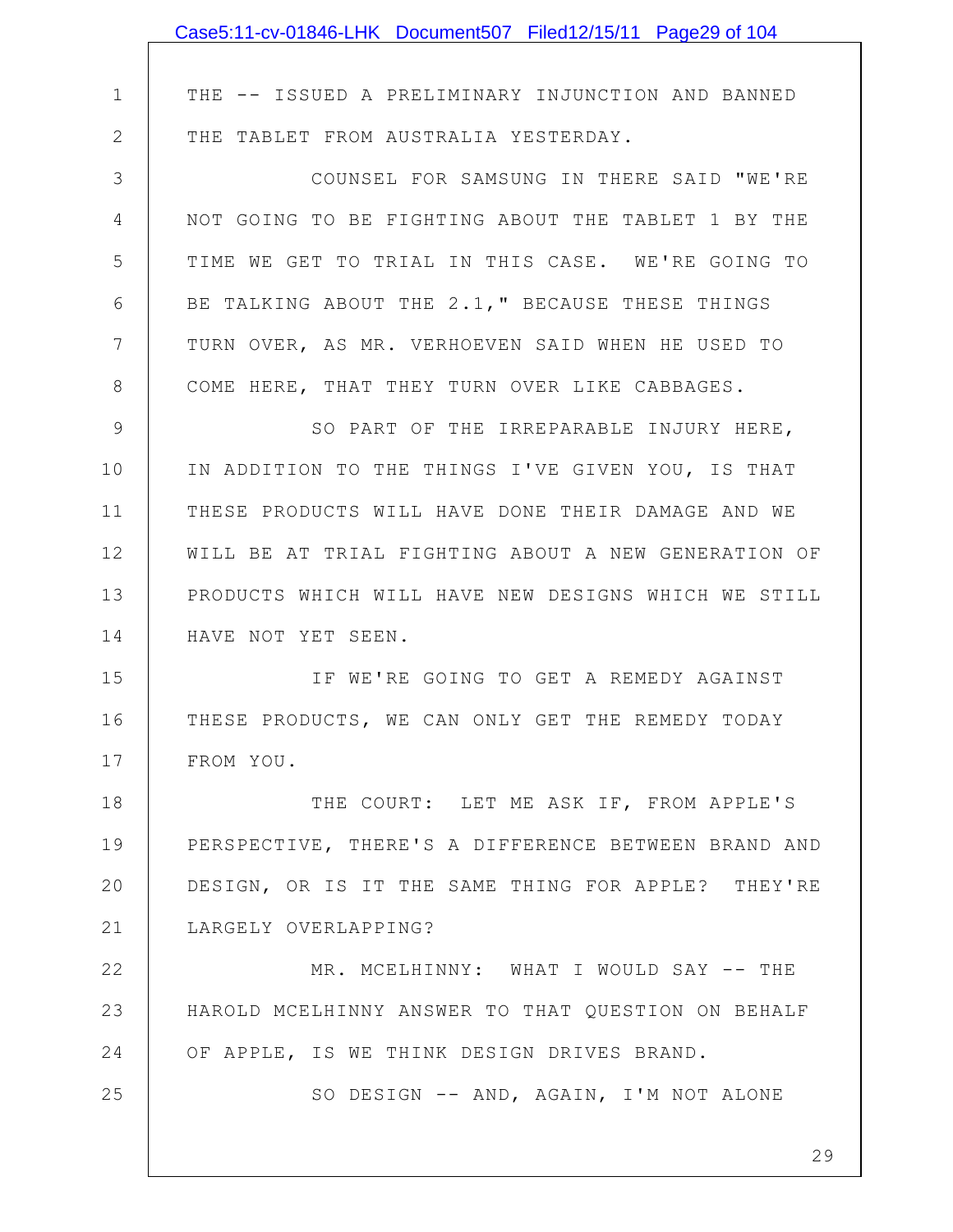|                 | Case5:11-cv-01846-LHK Document507 Filed12/15/11 Page30 of 104 |
|-----------------|---------------------------------------------------------------|
|                 |                                                               |
| $\mathbf 1$     | HERE. MR. WAGNER SAID THE SAME THING.                         |
| $\mathbf{2}$    | DESIGN IS ONE OF THE WAYS THAT APPLE HAS                      |
| 3               | CARVED OUT THE NAME FOR ITSELF WHICH HAS MADE IT              |
| 4               | THE INTERNATIONAL LEADER IN THIS MARKET.                      |
| 5               | THERE IS -- PEOPLE RECOGNIZE THE DESIGN                       |
| 6               | AND IDENTIFY IT WITH THE BRAND, WHICH IS, OF                  |
| $7\phantom{.0}$ | COURSE, THE LAST ELEMENT OF IRREPARABLE INJURY                |
| 8               | HERE, WHICH IS IF WE NO LONGER CONTROL THE DESIGNS,           |
| $\mathcal{G}$   | IT DOES UNDERCUT OUR ABILITY TO CONTROL OUR BRAND             |
| 10              | IDENTITY AND THAT IS LOSS OF GOODWILL BY                      |
| 11              | DEFINITION.                                                   |
| 12              | THE COURT: LET ME ASK, FOR THE '381,                          |
| 13              | WHICH I THINK IS PROBABLY LESS OF WHERE THE FIGHT             |
| 14              | IS THAN THE THREE DESIGN PATENTS, DO WE HAVE TO               |
| 15              | CONSTRUE "ELECTRONIC DOCUMENT" OR "EDGE OF                    |
| 16              | ELECTRONIC DOCUMENT"?                                         |
| 17              | MR. MCELHINNY: I -- I DON'T WANT TO GIVE                      |
| 18              | YOU THE IMPRESSION THAT THAT'S LESS OF WHERE THE              |
| 19              | FIGHT IS.                                                     |
| 20              | THE COURT: UM-HUM.                                            |
| 21              | MR. MCELHINNY: AT LEAST ON OUR PART.                          |
| 22              | IT IS -- I MEAN, TO BE CLEAR, DESIGNS ARE                     |
| 23              | SOMETHING THAT SAMSUNG SHOULD HAVE BEEN DOING ON              |
| 24              | ITS OWN. THEY CAN PUT OUT INFORMATION WITH                    |
| 25              | DESIGNS. THEY CAN DO WHATEVER THEY WANT.                      |
|                 |                                                               |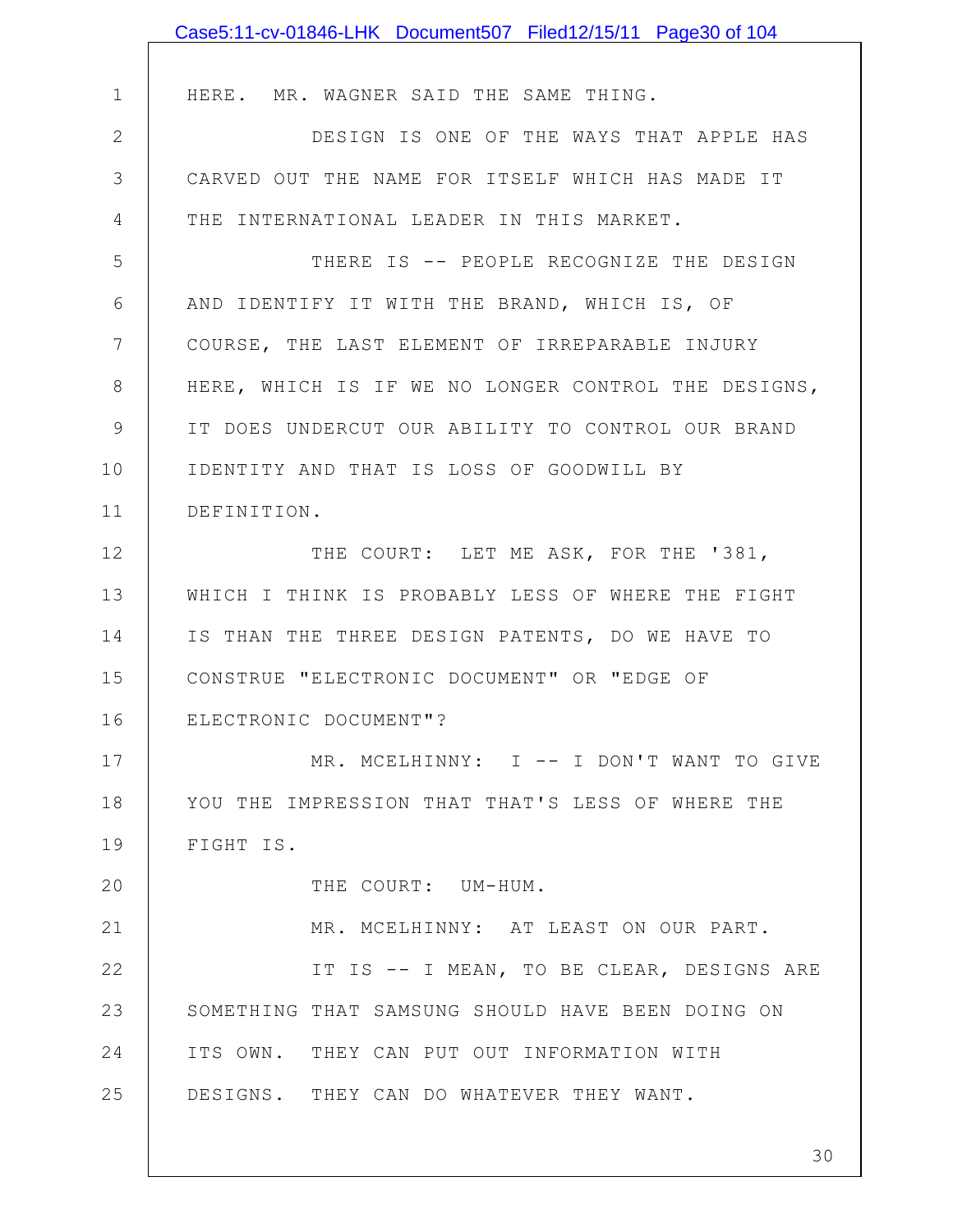|              | Case5:11-cv-01846-LHK Document507 Filed12/15/11 Page31 of 104 |
|--------------|---------------------------------------------------------------|
|              |                                                               |
| $\mathbf 1$  | THE SOFTWARE AND THE GRAPHIC INTERFACE                        |
| $\mathbf{2}$ | AND HOW IT IS -- IS A LITTLE BIT HARDER TO DESIGN             |
| 3            | AROUND, I THINK, AND IS JUST AS IMPORTANT, EQUALLY            |
| 4            | IMPORTANT.                                                    |
| 5            | SO I DON'T KNOW WHAT I'VE SAID TO GIVE                        |
| 6            | YOU THE IMPRESSION THAT IT'S NOT AS IMPORTANT. WE             |
| 7            | SPEND A LOT OF TIME IN THE BRIEFING --                        |
| 8            | AND NOW I'VE FORGOTTEN YOUR QUESTION.                         |
| 9            | THE COURT: OKAY. WHETHER WE NEED TO                           |
| 10           | CONSTRUE "ELECTRONIC DOCUMENT" OR "EDGE OF                    |
| 11           | ELECTRONIC DOCUMENT."                                         |
| 12           | MR. MCELHINNY: OUR POSITION ON THAT IS                        |
| 13           | THAT WE DO NOT.                                               |
| 14           | OUR POSITION ON THAT IS THAT IT'S THE                         |
| 15           | PLAIN USAGE OF THE MEANING OF THOSE DOCUMENTS -- OF           |
| 16           | THOSE TERMS.                                                  |
| 17           | IT WAS NOT -- AS WE POINTED OUT TO YOUR                       |
| 18           | HONOR WHEN WE SUED NOKIA ON THIS PATENT, NOKIA                |
| 19           | DIDN'T THINK IT NEEDED TO BE CONSTRUED.                       |
| 20           | IT WENT INTO RE-EXAMINATION, CAME OUT OF                      |
| 21           | RE-EXAMINATION WITHOUT ANYBODY HAVING TO ARGUE                |
| 22           | ABOUT THE CONSTRUCTION.                                       |
| 23           | WHAT IS TRUE IS THAT, YOU KNOW, DESPITE                       |
| 24           | THE SHOW WE'RE ABOUT TO SEE, THERE IS NOTHING IN              |
| 25           | THE PRIOR ART THAT RECOGNIZES THE EDGE OF A                   |
|              |                                                               |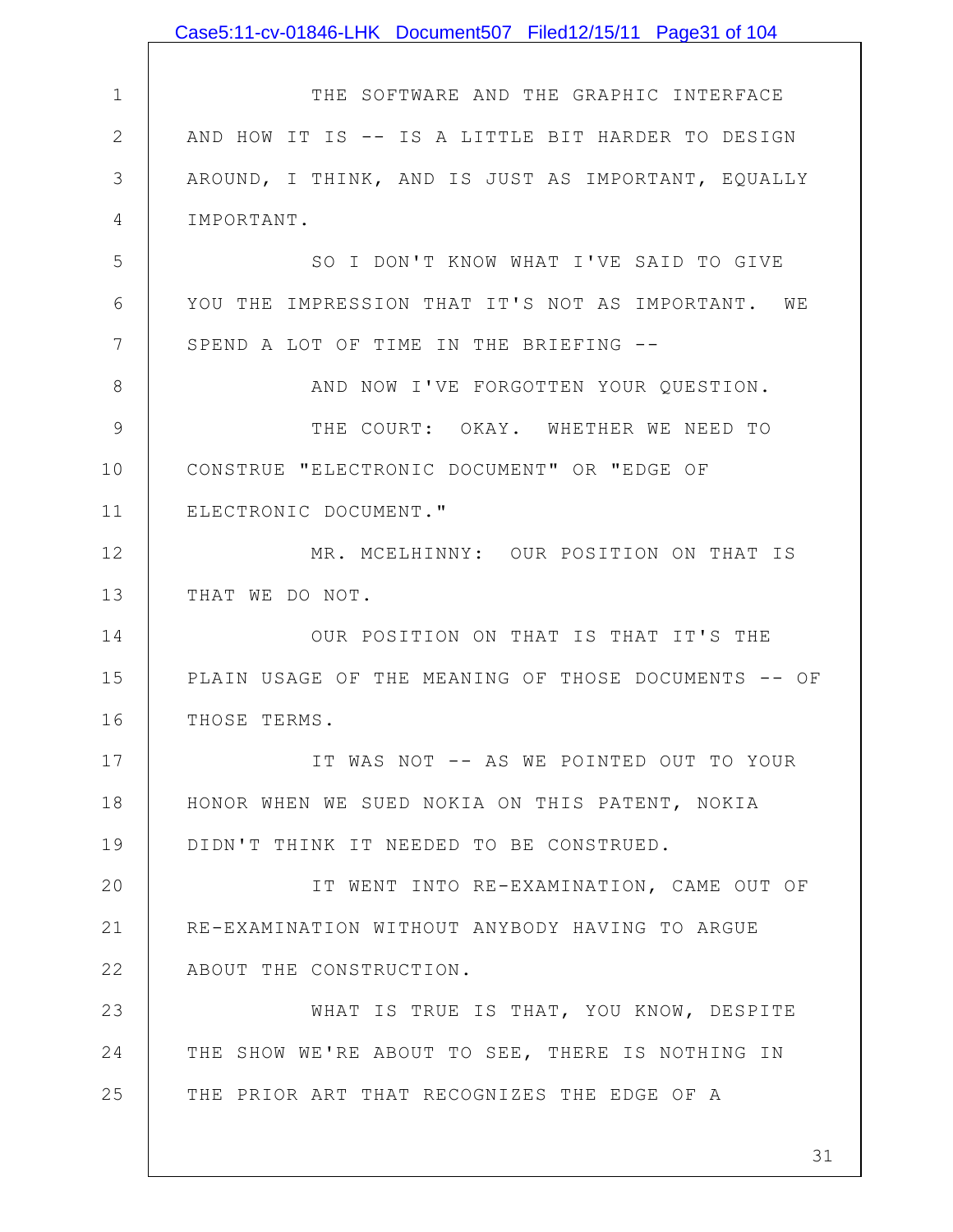|               | Case5:11-cv-01846-LHK Document507 Filed12/15/11 Page32 of 104 |
|---------------|---------------------------------------------------------------|
| $\mathbf 1$   | DOCUMENT.                                                     |
| $\mathbf{2}$  | IF YOU THINK OF THE E-MAIL APPLICATION                        |
| 3             | WHICH THEY SHOWED WHERE IF IT'S -- THESE ARE ALL              |
| 4             | CENTERING DEVICES, AND IF YOU THINK OF THE E-MAIL             |
| 5             | APPLICATION THEY SHOWED WHERE IT GOES A LITTLE BIT            |
| 6             | OFF THE E-MAIL AND IT'LL SNAP BACK TO CENTER IT,              |
| 7             | THAT HAPPENS NO MATTER WHAT NAME ANYPLACE IN THE              |
| 8             | LIST IS OFF CENTER.                                           |
| $\mathcal{G}$ | IT DOESN'T HAPPEN AT THE EDGE OF A                            |
| 10            | DOCUMENT.                                                     |
| 11            | AND IF YOU GET TO THE EDGE OF THE                             |
| 12            | DOCUMENT, YOU GO DIRECTLY INTO WHAT THE INVENTOR              |
| 13            | CALLED DESERT FOG, THE SAME AS ALL OF THE PRIOR ART           |
| 14            | DID, THE SAME -- EXACTLY THE PROBLEM THAT APPLE               |
| 15            | RESOLVED AGAINST.                                             |
| 16            | AND IF YOU LOOK AT THE TILES APPLICATION                      |
| 17            | WHERE THEIR EXPERT ARBITRARILY DREW A LINE AROUND             |
| 18            | PART OF THE PAGE AND SAID "THIS IS A DOCUMENT" AND            |
| 19            | WE ASKED HIM -- HIS ANSWER WAS TWO THINGS. ONE HE             |
| 20            | SAID, "TECHNICALLY IT HAS NO MEANING. IF YOU SHOW             |
| 21            | ME A RED SQUARE, I COULD SAY THAT'S A THOUSAND                |
| 22            | DOCUMENTS."                                                   |
| 23            | BUT HE ALSO SAID A DOCUMENT IS WHEN                           |
| 24            | THERE'S NO INFORMATION BEYOND THE EDGE.                       |
| 25            | AND I'M USING HIS DEFINITION THERE, THE                       |
|               |                                                               |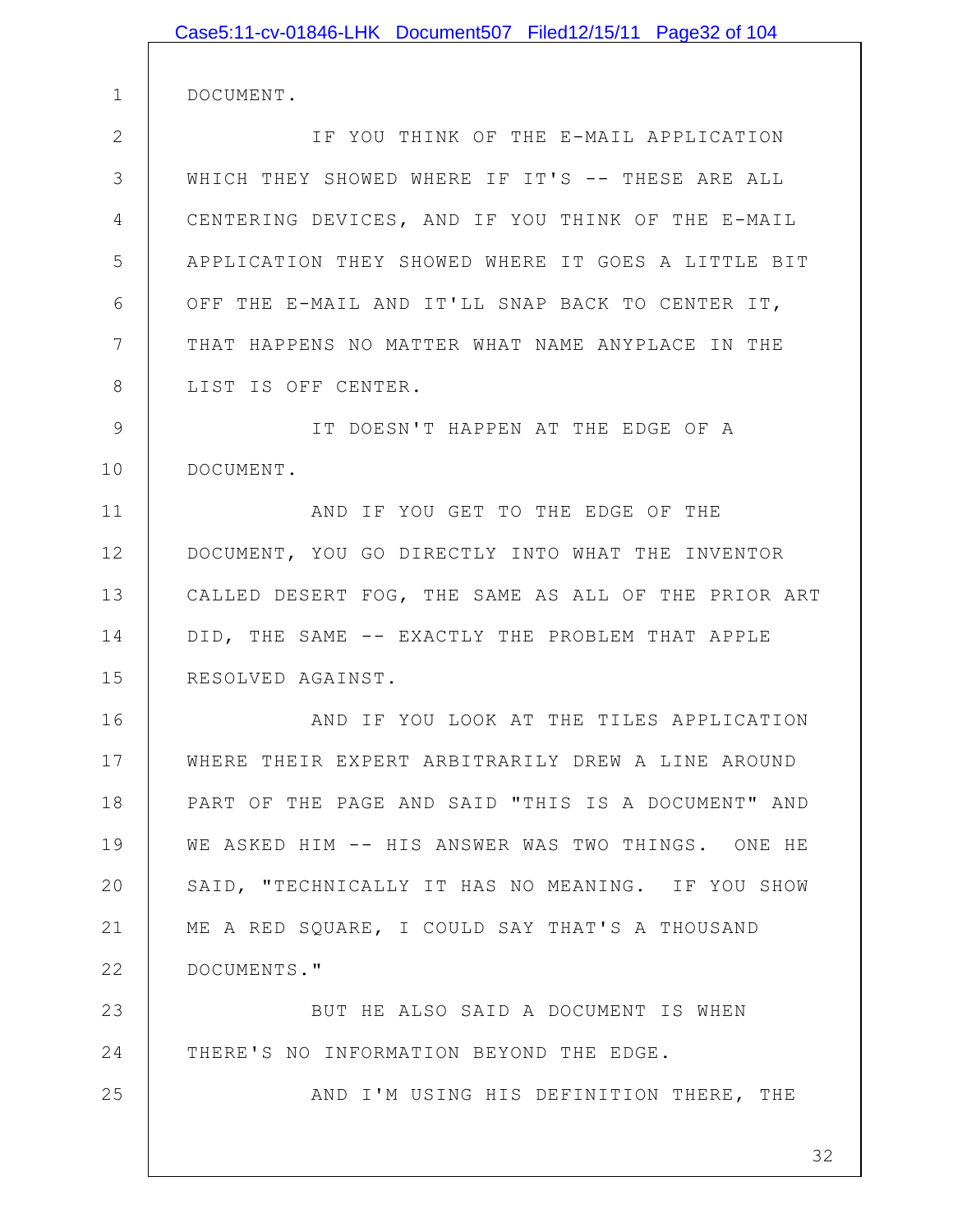|               | Case5:11-cv-01846-LHK Document507 Filed12/15/11 Page33 of 104 |
|---------------|---------------------------------------------------------------|
|               |                                                               |
| $\mathbf 1$   | APPLICATION AND THE TILES DOES NOT RESPOND.                   |
| $\mathbf{2}$  | IT'S THE SAME APPLICATION. IT'S A                             |
| 3             | CENTERING DEVICE. IT NEVER RESPONDS TO THE EDGE OF            |
| 4             | A DOCUMENT.                                                   |
| 5             | SO THE ANSWER IS WE DON'T THINK IT NEEDS                      |
| 6             | TO BE CONSTRUED. WE THINK EDGE OF A DOCUMENT HAS A            |
| 7             | PERFECTLY CLEAR -- WE THINK EVERYONE WILL                     |
| 8             | UNDERSTAND IT WHEN THEY SEE IT.                               |
| $\mathcal{G}$ | AND, YOU KNOW, IF YOU USE THE DEFINITION                      |
| 10            | THAT THERE'S NO INFORMATION BEYOND THE EDGE,                  |
| 11            | THAT'S, I THINK, WHAT LARGELY WHAT MOST PEOPLE                |
| 12            | WOULD SAY ABOUT IT.                                           |
| 13            | AND THE PRIOR ART WHICH THEY'VE CITED                         |
| 14            | DOESN'T GO TO THAT.                                           |
| 15            | THE COURT: WHAT IS THE NEXUS THAT WOULD                       |
| 16            | HAVE TO BE FOUND BETWEEN THE INTELLECTUAL PROPERTY            |
| 17            | IN DISPUTE AND THE REASON THAT CONSUMERS ACTUALLY             |
| 18            | PURCHASE THE PRODUCT? WHAT -- FOR A PRELIMINARY               |
| 19            | INJUNCTION?                                                   |
| 20            | MR. MCELHINNY: I'M ONLY PAUSING BECAUSE                       |
| 21            | I WANT TO RESPECT THE CONFIDENTIALITY HERE.                   |
| 22            | THE COURT: UM-HUM.                                            |
| 23            | MR. MCELHINNY: IF YOU LOOK AT THE                             |
| 24            | DOCUMENTS THAT WE FILED WITH YOU YESTERDAY TO                 |
| 25            | AUGMENT THE RECORD, YOU WILL FIND A DOCUMENT, TWO,            |
|               |                                                               |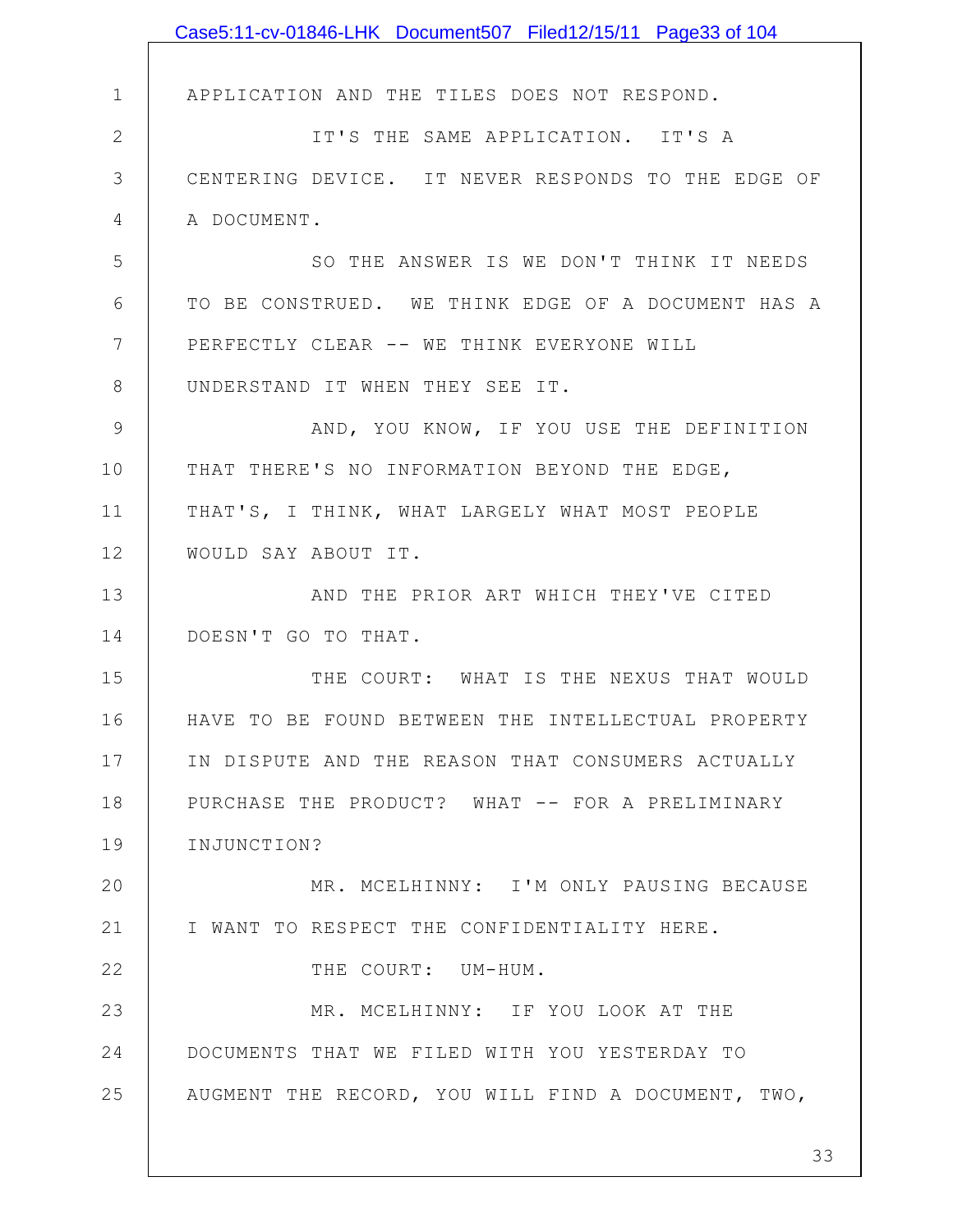|               | Case5:11-cv-01846-LHK Document507 Filed12/15/11 Page34 of 104 |
|---------------|---------------------------------------------------------------|
|               |                                                               |
| $\mathbf 1$   | THAT DIRECTLY TIE BOTH -- ALL -- THAT DIRECTLY TIE            |
| $\mathbf{2}$  | ALL OF THE PATENTS AT ISSUE HERE TO CONSUMER                  |
| 3             | DEMAND.                                                       |
| 4             | BUT IN ADDITION TO THAT, WE OBVIOUSLY --                      |
| 5             | YOU KNOW, WE SUBMITTED OUR OWN EXPERT DECLARATIONS            |
| 6             | WHICH SAY EXACTLY THE SAME THING.                             |
| 7             | THE COURT: BUT WHAT'S THE -- WHAT'S THE                       |
| 8             | LEGAL STANDARD FOR THAT NEXUS? DOES IT HAVE TO BE             |
| $\mathcal{G}$ | THE REASON WHY PEOPLE ARE BUYING THOSE PRODUCTS, OR           |
| 10            | IS IT JUST ENOUGH THAT THEY HAPPEN TO LIKE THAT               |
| 11            | AMONGST A NUMBER OF FEATURES? WHAT'S THE REQUIRED             |
| 12            | CONNECTION?                                                   |
| 13            | MR. MCELHINNY: I THINK FOR THIS MOTION,                       |
| 14            | I DON'T THINK YOUR HONOR NEEDS TO GET THAT FAR.               |
| 15            | I MEAN, THE ISSUE IS, ARE WE LIKELY TO                        |
| 16            | WIN AT TRIAL ON INFRINGEMENT AND VALIDITY?                    |
| 17            | AND THEN THE QUESTION IS WHETHER OR NOT                       |
| 18            | WE'RE SUFFERING IRREPARABLE INJURY.                           |
| 19            | AND I DON'T THINK -- AS A RESULT OF THAT                      |
| 20            | INFRINGEMENT.                                                 |
| 21            | BUT, AGAIN -- THIS IS THE BRAUN CASE,                         |
| 22            | WHICH THE FEDERAL CIRCUIT DECIDED YESTERDAY, WHAT             |
| 23            | THEY SAID WAS WHEN THERE ARE TWO PEOPLE IN THE SAME           |
| 24            | MARKET COMPETING HEAD-TO-HEAD FOR THE SAME                    |
| 25            | PRODUCTS, GIVING SOMEONE THE UNFAIR ADVANTAGE OF              |
|               |                                                               |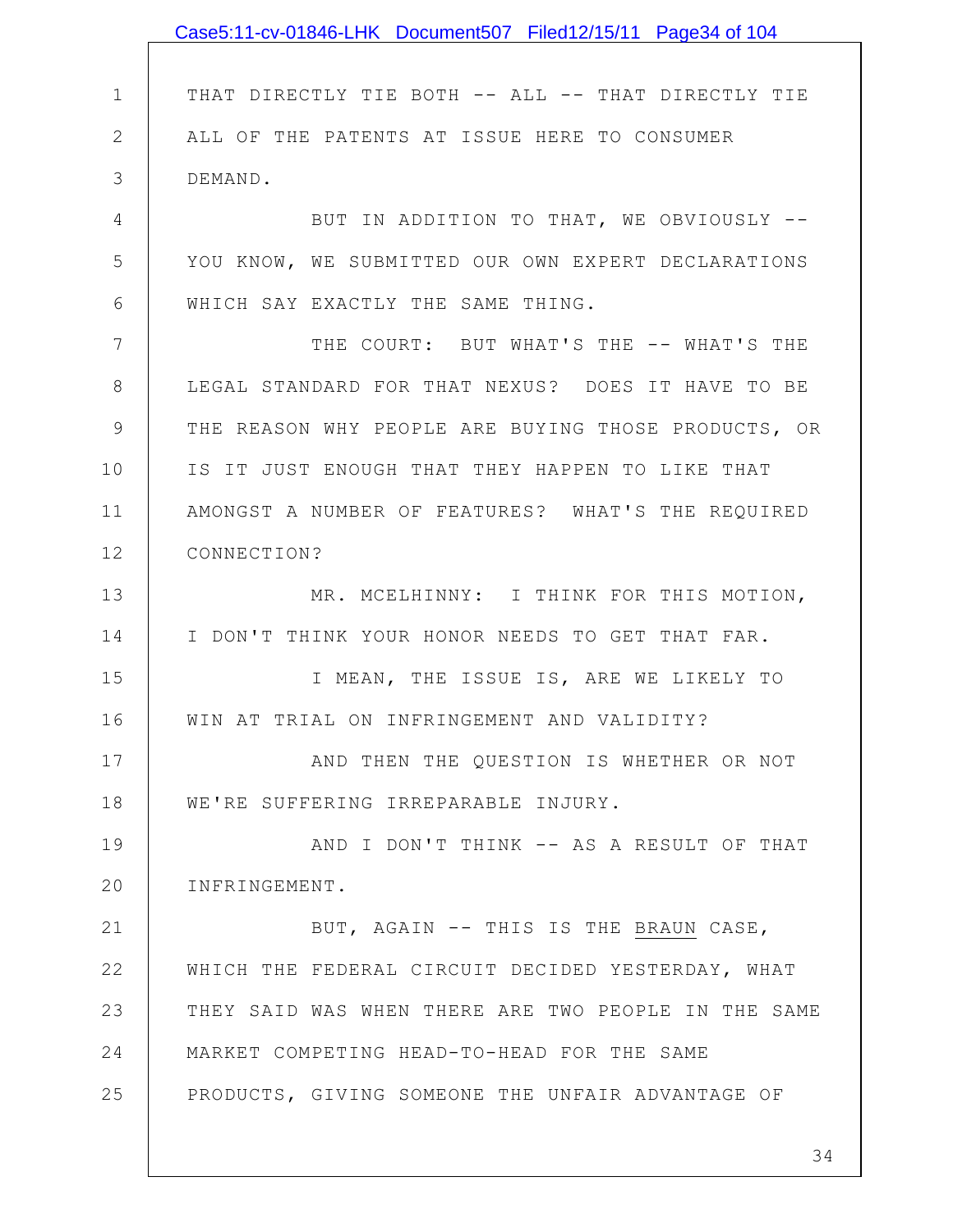|               | Case5:11-cv-01846-LHK Document507 Filed12/15/11 Page35 of 104 |
|---------------|---------------------------------------------------------------|
|               |                                                               |
| $\mathbf 1$   | ALLOWING THEM TO INFRINGE PATENTS IS PRESUMABLY --            |
| $\mathbf{2}$  | THEY DIDN'T SAY IS PRESUMABLY -- BUT THAT IS WHAT             |
| 3             | DRIVES THE SALE OF THOSE PRODUCTS.                            |
| 4             | COMING BACK, HOWEVER -- I DON'T WANT TO                       |
| 5             | HAMMER THIS POINT TOO -- BUT THE DESIGN PATENTS YOU           |
| 6             | HAVE, THE DESIGN PATENTS THAT YOU HAVE ARE THE                |
| 7             | ICONIC APPLE PATENTS. THEY ARE THE DESIGN OF THE              |
| 8             | IPHONE AND THEY ARE THE DESIGN OF THE IPAD.                   |
| $\mathcal{G}$ | MR. WAGNER SAID THE INTRODUCTION OF THIS                      |
| 10            | IPAD CREATED A NEW PRODUCT CATEGORY.                          |
| 11            | AGAIN, WE COULDN'T POSSIBLY HAVE PUT                          |
| 12            | EVERY NEWSPAPER ARTICLE THAT APPEARED IN THE                  |
| 13            | NEW YORK TIMES AND BUSINESS WEEK AND ALL THE REST             |
| 14            | OF THAT WHERE THEY SAY IT WAS THE DESIGN THAT MADE            |
| 15            | THE DIFFERENCE.                                               |
| 16            | WE HAVE ONE QUOTE HERE, A GREAT ONE FROM                      |
| 17            | THE NEW YORK TIMES WHERE THEY SAID "APPLE WAVED THE           |
| 18            | CINDERELLA WAND OVER THE UTILITARIAN, UGLY PHONE              |
| 19            | AND TURNED IT INTO SOMETHING BEAUTIFUL."                      |
| 20            | AND TO ME, AT LEAST, OBVIOUSLY, THAT                          |
| 21            | SUGGESTS THAT THE DESIGN HERE IS SO CLOSELY TIED,             |
| 22            | THE ADVERTISING -- EVEN IN OUR, YOU KNOW, IN OUR              |
| 23            | INITIAL PAPERS, THAT'S THE POINT WE MADE, THAT WE             |
| 24            | HAVE USED THESE DESIGNS AS THE ELEMENT THAT WE USE            |
| 25            | IN OUR MARKETING TO SELL THESE PRODUCTS.                      |
|               |                                                               |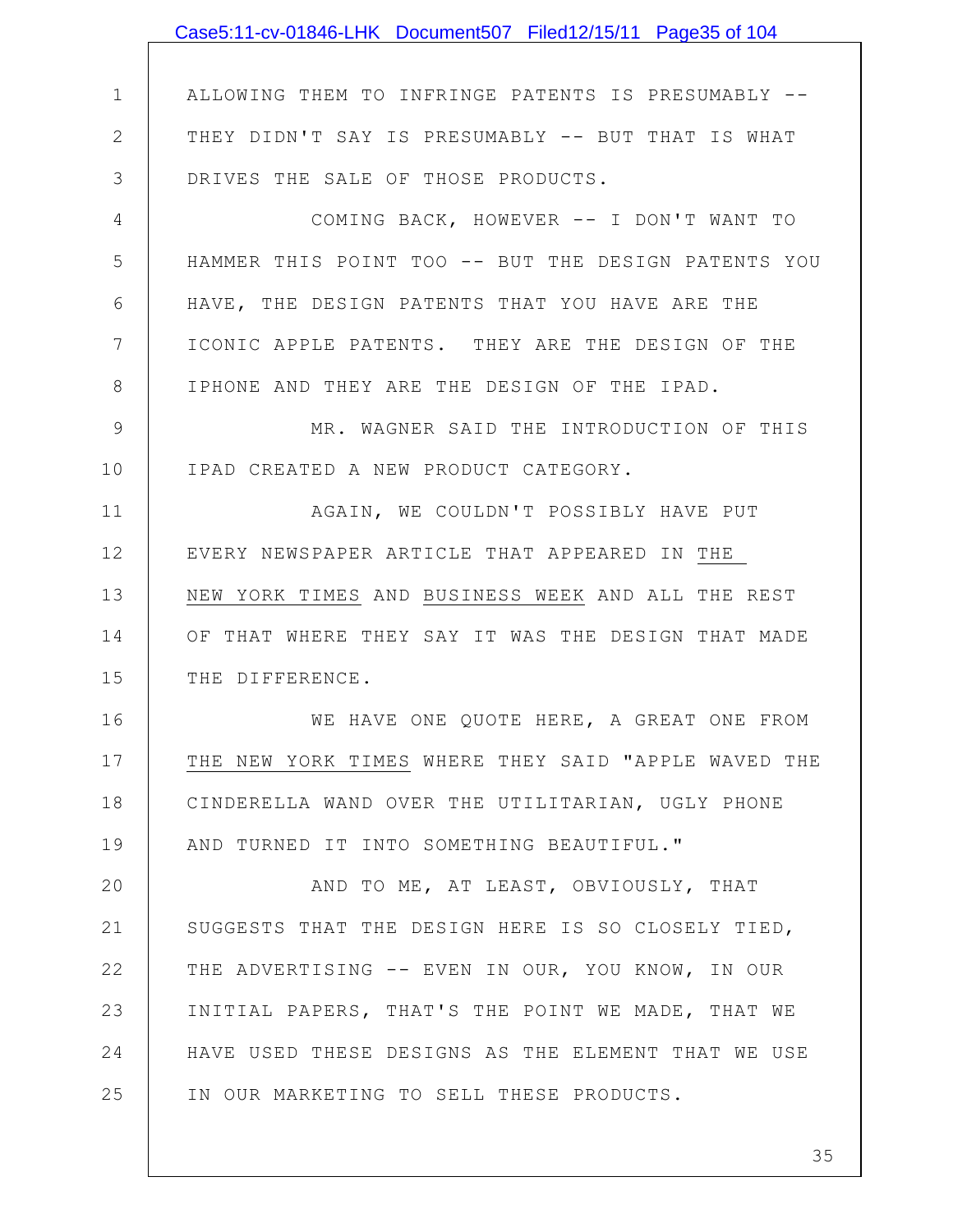|                 | Case5:11-cv-01846-LHK Document507 Filed12/15/11 Page36 of 104 |
|-----------------|---------------------------------------------------------------|
|                 |                                                               |
| $\mathbf 1$     | I'M GOING TO USE THE REST OF MY TIME FOR                      |
| 2               | REBUTTAL UNLESS YOUR HONOR HAS ANY OTHER QUESTIONS.           |
| 3               | THE COURT: NO. THANK YOU.                                     |
| 4               | MS. SULLIVAN: YOUR HONOR, MAY I HAND UP                       |
| 5               | OUR BINDERS?                                                  |
| 6               | THE COURT: YES, PLEASE.                                       |
| $7\phantom{.0}$ | (PAUSE IN PROCEEDINGS.)                                       |
| 8               | THE COURT: WELL, WE DEFINITELY WILL NOT                       |
| $\mathcal{G}$   | HAVE TIME FOR 249 SLIDES.                                     |
| 10              | MS. SULLIVAN: AND YOUR HONOR, WE                              |
| 11              | DEFINITELY WON'T GO THROUGH THEM.                             |
| 12              | THE COURT: GOOD, THANK YOU.                                   |
| 13              | MS. SULLIVAN: YOUR HONOR, I'D JUST LIKE                       |
| 14              | TO BEGIN, OPPOSING COUNSEL MADE MENTION OF                    |
| 15              | MR. VERHOEVEN NOT BEING PRESENT.                              |
| 16              | I WANTED TO SIMPLY TELL YOUR HONOR THAT                       |
| 17              | HE'S IN TRIAL AND SO UNABLE TO BE HERE, SO IT'S MY            |
| 18              | PRIVILEGE TO ARGUE FOR SAMSUNG TODAY.                         |
| 19              | YOUR HONOR, I'D LIKE TO TAKE A STEP BACK                      |
| 20              | AND REMIND US OF WHERE WE ARE. WE'RE IN A                     |
| 21              | PRELIMINARY INJUNCTION HEARING, AND A PRELIMINARY             |
| 22              | INJUNCTION IS AN EXTRAORDINARY STEP, AND IT'S                 |
| 23              | CERTAINLY NOT WARRANTED HERE WHERE APPLE HAS FAILED           |
| 24              | TO MEET ITS BURDEN, HAS FAILED TO SHOW IRREPARABLE            |
| 25              | HARM, AS YOUR HONOR NOTED, BARELY EVEN PUTTING IT             |
|                 |                                                               |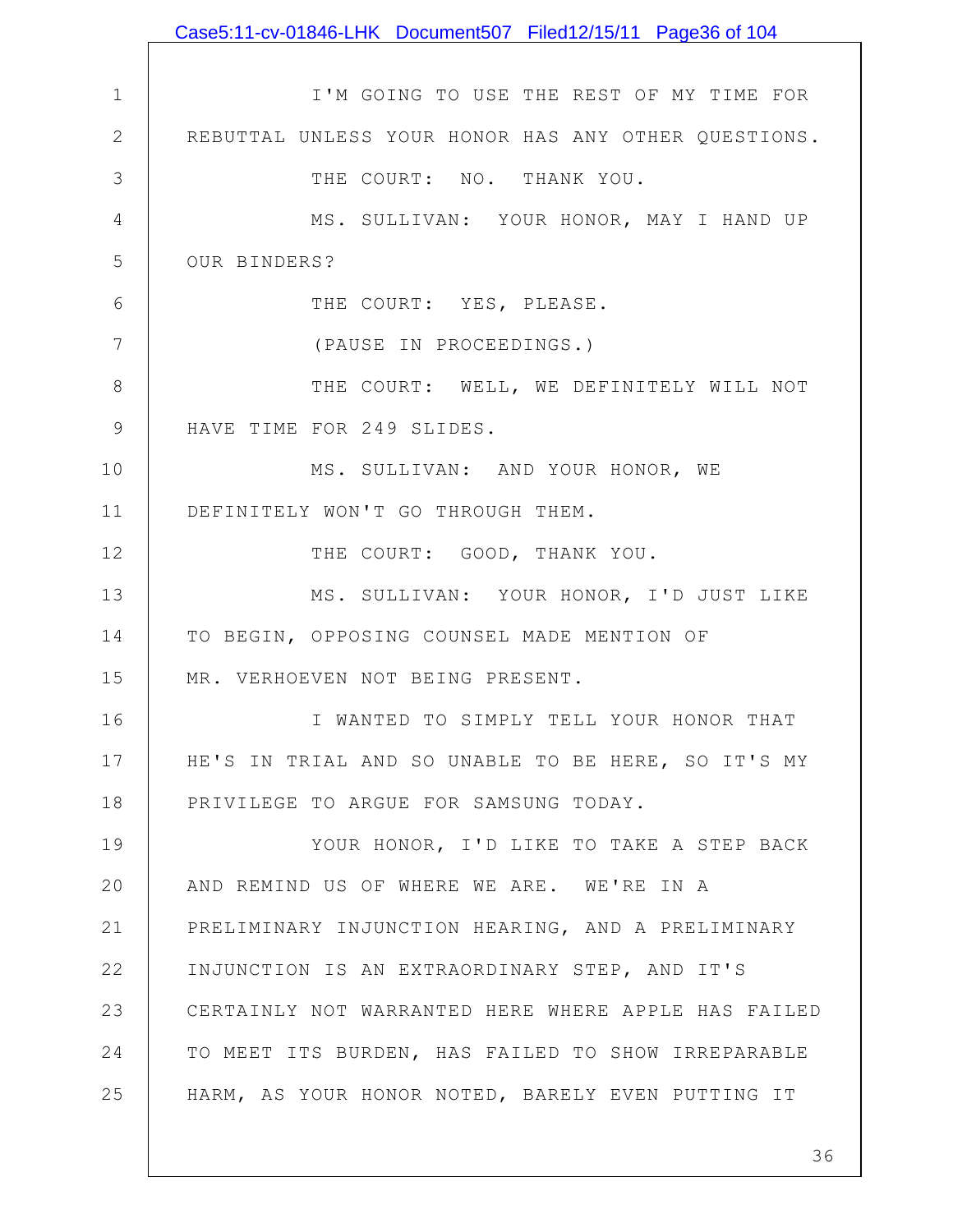|              | Case5:11-cv-01846-LHK Document507 Filed12/15/11 Page37 of 104 |
|--------------|---------------------------------------------------------------|
|              |                                                               |
| $\mathbf 1$  | IN ITS MOVING PAPERS, AND HAS FAILED TO EXPLAIN ITS           |
| $\mathbf{2}$ | UNREASONABLE DELAY.                                           |
| 3            | BUT WHAT I MOST WANT TO EMPHASIZE, YOUR                       |
| 4            | HONOR, IS WHAT THE STANDARD IS ON PRELIMINARY                 |
| 5            | INJUNCTION REVIEW, AND IT'S CERTAINLY NOT THAT                |
| 6            | SAMSUNG MUST PROVE INVALIDITY BY CLEAR AND                    |
| 7            | CONVINCING EVIDENCE OR PROVE NONINFRINGEMENT.                 |
| 8            | THE STANDARD UNDER NUMEROUS FEDERAL                           |
| $\mathsf 9$  | CIRCUIT CASES, ESPECIALLY ASTRAZENECA, IS THAT WE             |
| 10           | MUST SIMPLY SHOW A SUBSTANTIAL QUESTION ON                    |
| 11           | INFRINGEMENT OR INVALIDITY DEFENSES IN ORDER TO               |
| 12           | DEFEAT THE PRELIMINARY INJUNCTION, OR AS THE                  |
| 13           | FEDERAL CIRCUIT PUT IT IN THE ALTANA DECISION, THE            |
| 14           | ISSUE AT THE PRELIMINARY INJUNCTION STAGE IS THE              |
| 15           | VULNERABILITY OF THE PATENTS, AND WE'VE AMPLY SHOWN           |
| 16           | ENOUGH VULNERABILITY ON BOTH VALIDITY AND                     |
| 17           | NONINFRINGEMENT TO DEFEAT THE PRELIMINARY                     |
| 18           | INJUNCTION.                                                   |
| 19           | I'D LIKE TO BEGIN, YOUR HONOR, WITH THE                       |
| 20           | DESIGN PATENTS --                                             |
| 21           | THE COURT: LET ME STOP YOU A SECOND.                          |
| 22           | EVEN IF YOU DO ESTABLISH A SUBSTANTIAL                        |
| 23           | QUESTION OF INVALIDITY, THEN IS IT THE PLAINTIFF'S            |
| 24           | BURDEN, OR AT LEAST OPPORTUNITY, TO SHOW THAT THERE           |
| 25           | IS STILL -- THAT THE PATENT IS LIKELY VALID?                  |
|              | 37                                                            |
|              |                                                               |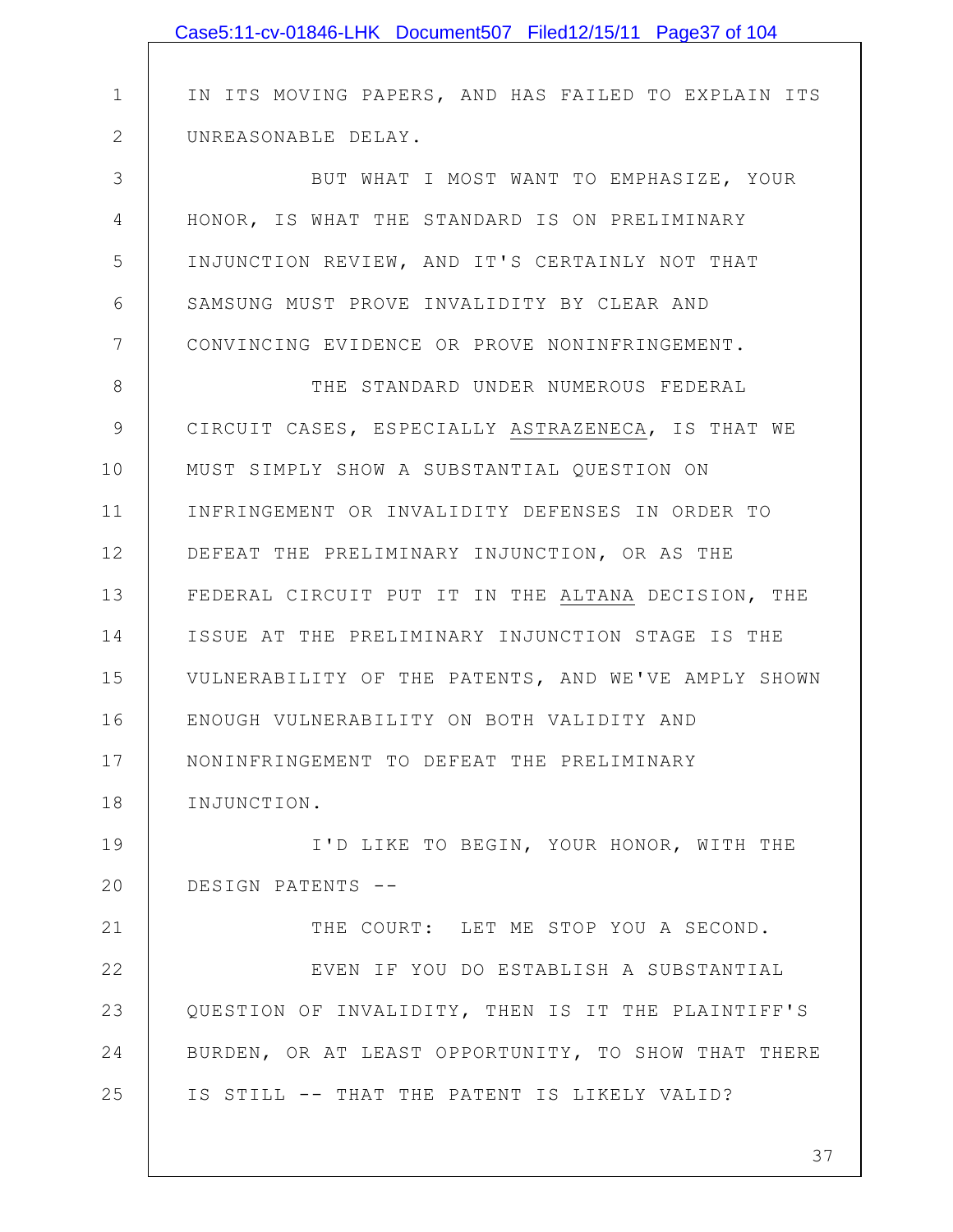|                 | Case5:11-cv-01846-LHK Document507 Filed12/15/11 Page38 of 104 |
|-----------------|---------------------------------------------------------------|
|                 |                                                               |
| $\mathbf 1$     | SO IT'S NOT JUST ENOUGH TO RAISE THE                          |
| $\mathbf{2}$    | SUBSTANTIAL QUESTION OF INVALIDITY. THEY CAN COME             |
| 3               | BACK AND THEN SAY, "WELL, WE STILL THINK THAT WE              |
| 4               | CAN PROVE THAT THE PATENT IS LIKELY VALID."                   |
| 5               | MS. SULLIVAN: NO, YOUR HONOR. THEY                            |
| 6               | WOULD HAVE TO SHOW THAT IT IS LIKELY THAT THE                 |
| $7\phantom{.0}$ | PATENT IS VALID. IT WOULD SHIFT THE BURDEN TO THEM            |
| 8               | TO SHOW THAT.                                                 |
| 9               | THAT'S EXACTLY THE KIND OF THING THAT'S                       |
| 10              | NOT APPROPRIATE ON A PRELIMINARY INJUNCTION                   |
| 11              | HEARING.                                                      |
| 12              | TO THE EXTENT WE NEED TO HAVE CLAIM                           |
| 13              | CONSTRUCTION, IT SHOULD AWAIT A FULL TRIAL.                   |
| 14              | AND JUST TO RECALL TO YOUR HONOR, OF                          |
| 15              | COURSE YOU'VE GRANTED APPLE AN EXPEDITED TRIAL.               |
| 16              | SO THE IDEA THAT A PRELIMINARY INJUNCTION                     |
| 17              | IS NEEDED BETWEEN NOW AND A TRIAL THAT YOUR HONOR             |
| 18              | WILL ENTERTAIN IN A VERY SHORT TIMEFRAME IS REALLY            |
| 19              | IMPROPER.                                                     |
| 20              | BUT THE QUESTION OF -- THE ULTIMATE                           |
| 21              | QUESTION OF VALIDITY AND INFRINGEMENT CAN BE                  |
| 22              | DETERMINED AT TRIAL.                                          |
| 23              | IF WE RAISE SUBSTANTIAL QUESTIONS, THE                        |
| 24              | EXACT LANGUAGE IN ASTRAZENECA IS THAT PRELIMINARY             |
| 25              | INJUNCTION IS PRECLUDED.                                      |
|                 |                                                               |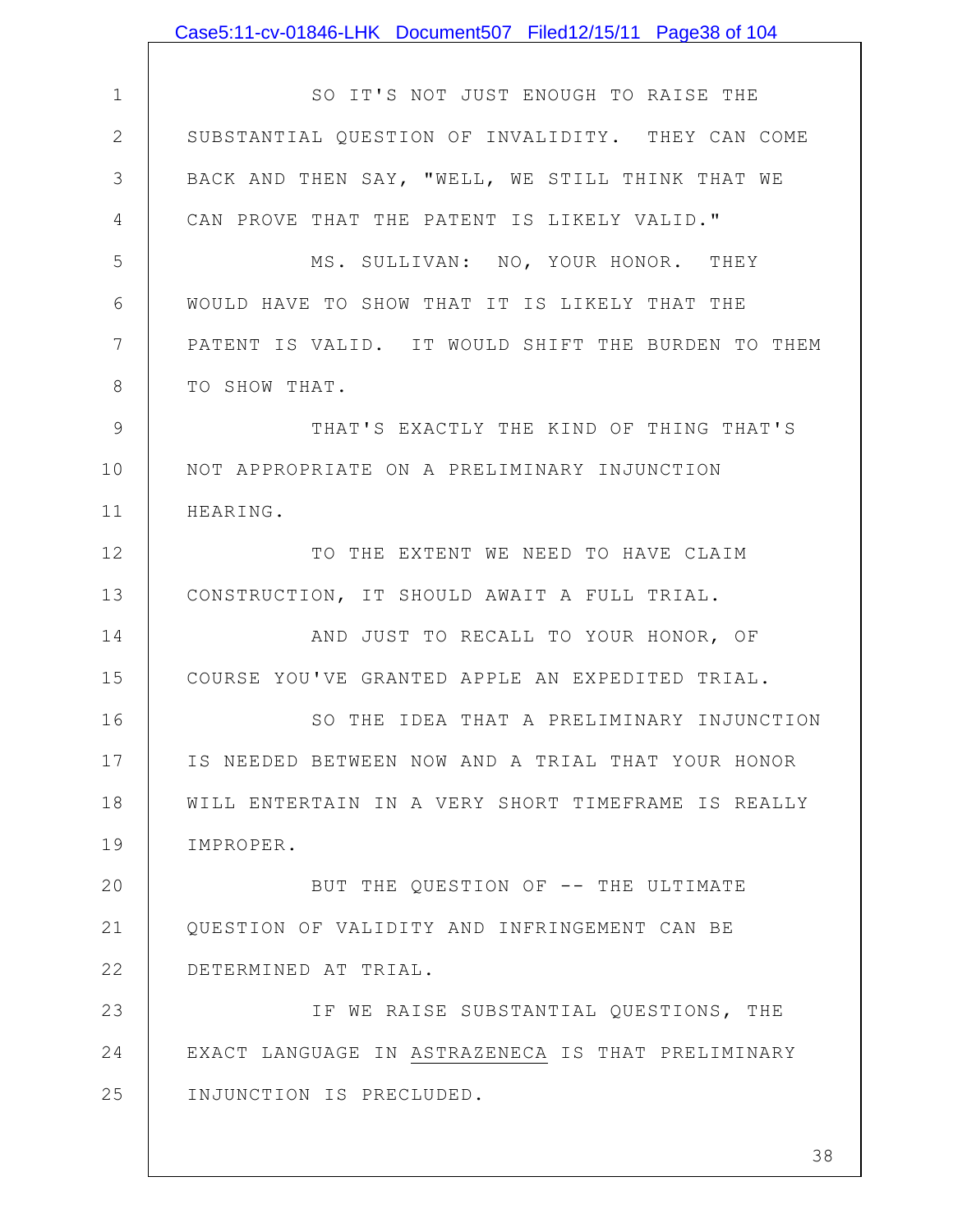|                | Case5:11-cv-01846-LHK Document507 Filed12/15/11 Page39 of 104 |
|----------------|---------------------------------------------------------------|
|                |                                                               |
| $\mathbf 1$    | BUT IF I COULD TURN FIRST TO THE VALIDITY                     |
| $\mathbf{2}$   | OF THE TELEPHONE PATENTS, AND IF WE COULD START               |
| 3              | WITH THE PRIOR ART, YOUR HONOR -- AND BY THE WAY, I           |
| 4              | JUST WANT TO CORRECT ONE POINT THAT WAS MADE                  |
| 5              | EARLIER BY OPPOSING COUNSEL.                                  |
| 6              | WE DO CLEARLY CLAIM THAT THE '889 PATENT                      |
| 7              | WAS PRIOR ART FOR THE PHONE DESIGN PATENTS IN                 |
| 8              | ANSWER TO YOUR HONOR'S EARLIER QUESTION. THE '889             |
| $\overline{9}$ | ISSUED IN MAY OF '05 PRIOR TO THE '087 AND '677               |
| 10             | CLAIMED INVENTION DATE BY APPLE.                              |
| 11             | BUT JUST GOING TO OTHER PRIOR ART, IF WE                      |
| 12             | COULD START WITH SLIDE 7, WE SHOW HERE THREE PRIOR            |
| 13             | ART FOR THE TELEPHONE PATENTS, THE TELEPHONE DESIGN           |
| 14             | PATENTS, THREE JAPANESE PATENTS, THE '317, THE '383           |
| 15             | AND THE '638.                                                 |
| 16             | AND AGAIN, YOUR HONOR, YOU'RE QUITE                           |
| 17             | RIGHT. THE ORDINARY OBSERVER TEST APPLIES HERE.               |
| 18             | AND SO WE HAVE EXPERT TESTIMONY, BUT YOUR                     |
| 19             | HONOR CAN ALSO APPLY YOUR OWN OBSERVATIONS TO THIS.           |
| 20             | IF WE GO TO SLIDE 11, WHAT I'D LIKE TO DO                     |
| 21             | IS JUST LIST THE PRIOR ART SIMILARITIES HERE                  |
| 22             | FEATURE BY FEATURE.                                           |
| 23             | RECTANGULAR SHAPE.                                            |
| 24             | AND, YOUR HONOR, SLIDE 11 IS A SLIDE THAT                     |
| 25             | TAKES THE PRIOR ART WE'RE POINTING OUT AND COMPARES           |
|                | 39                                                            |
|                |                                                               |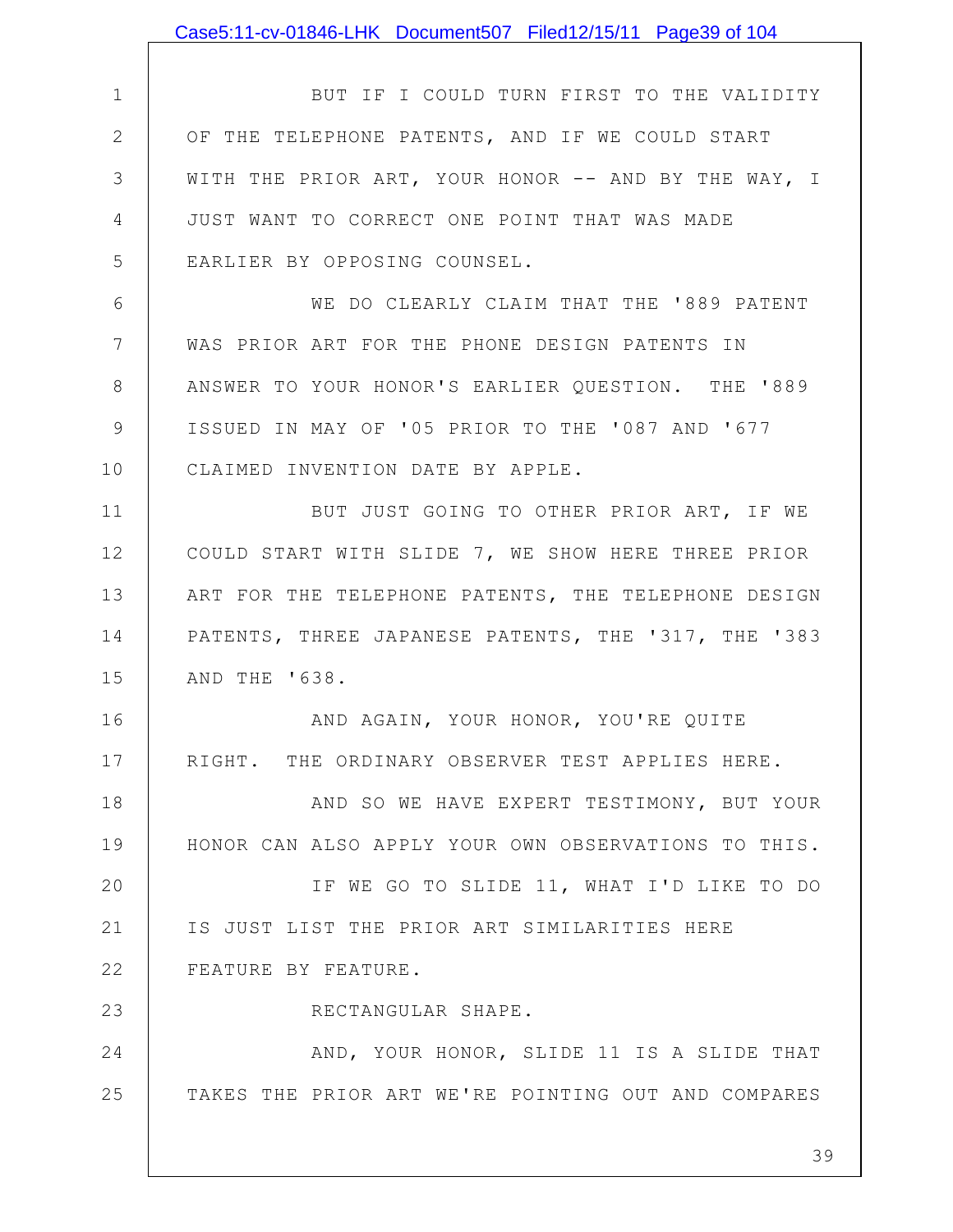|              | Case5:11-cv-01846-LHK Document507 Filed12/15/11 Page40 of 104 |
|--------------|---------------------------------------------------------------|
|              |                                                               |
| $\mathbf 1$  | IT TO THE TWO TELEPHONE DESIGN PATENTS, THE '087              |
| $\mathbf{2}$ | AND THE '677.                                                 |
| 3            | BUT YOUR HONOR, IN A NUTSHELL, WHAT'S                         |
| 4            | HAPPENING HERE IS THAT APPLE IS GOING TO CLAIM A              |
| 5            | MONOPOLY RIGHT TO THE DESIGN OVER A RECTANGULAR               |
| 6            | SMART PHONE WITH A FLAT SURFACE AND ROUNDED CORNERS           |
| 7            | AND A FRONT SURFACE SUBSTANTIALLY FREE OF                     |
| 8            | ORNAMENTATION.                                                |
| $\mathsf 9$  | BUT WE'RE GOING TO SEE HOW THAT EXTREMELY                     |
| 10           | BROAD DESIGN CLAIM WAS IN THE PRIOR ART GOING                 |
| 11           | FEATURE BY FEATURE.                                           |
| 12           | SLIDE 11 SHOWS THAT RECTANGULAR SHAPE WAS                     |
| 13           | IN THE PRIOR ART IN THE '638 AND THE '383.                    |
| 14           | IF WE GO TO SLIDE 12, YOU'LL SEE FOUR                         |
| 15           | EVENLY ROUNDED CORNERS, FOUR EVENLY ROUNDED CORNERS           |
| 16           | IN THE PRIOR ART, FOUR EVENLY ROUNDED CORNERS IN              |
| 17           | THE TWO DESIGN DRAWINGS IN THE '087 AND THE '677.             |
| 18           | FLIPPING TO THE NEXT SLIDE, 13, A FRONT                       |
| 19           | SURFACE SUBSTANTIALLY FREE OF ORNAMENTATION.                  |
| 20           | REMEMBER, YOUR HONOR, THE PATENTS DON'T                       |
| 21           | HAVE THESE WORDS. BUT THESE ARE THE WORDS WE'VE               |
| 22           | DRAWN FROM THE APPLE EXPERT, MR. WOODRING'S                   |
| 23           | DECLARATION.                                                  |
| 24           | A FRONT SURFACE SUBSTANTIALLY FREE OF                         |
| 25           | ORNAMENTATION, PRESENT IN ALL THREE OF THE PRIOR              |
|              |                                                               |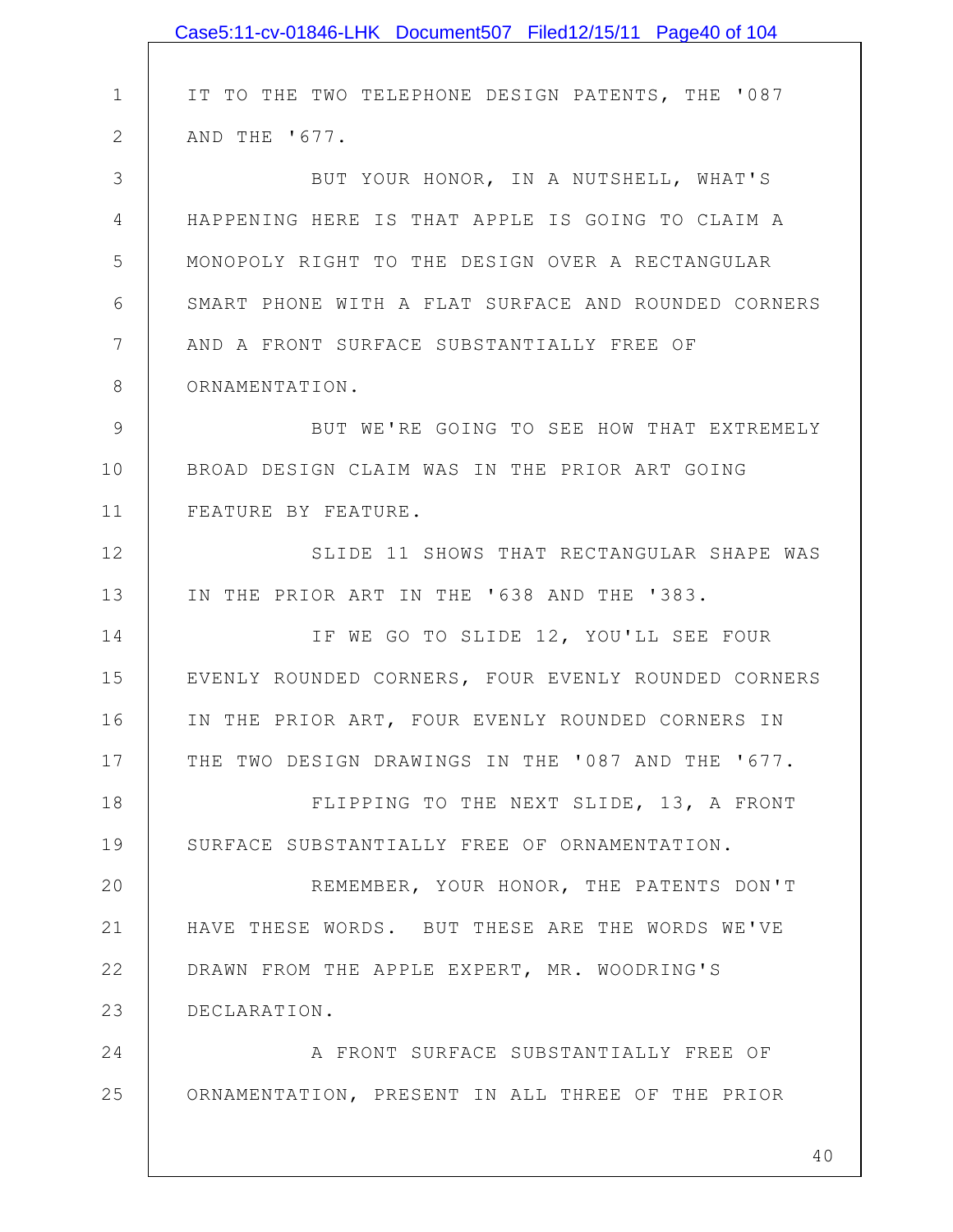|               | Case5:11-cv-01846-LHK Document507 Filed12/15/11 Page41 of 104 |
|---------------|---------------------------------------------------------------|
|               |                                                               |
| $\mathbf 1$   | JAPANESE PATENTS. NO DIFFERENT FROM THE '087 AND              |
| $\mathbf{2}$  | THE '677 DRAWINGS.                                            |
| 3             | NEXT SLIDE, 14, A DISPLAY SCREEN CENTERED                     |
| 4             | ON THE FRONT SURFACE. THE SAME IN ALL THREE OF THE            |
| 5             | PRIOR ART AS IN THE DESIGN DRAWINGS IN THE '087 AND           |
| 6             | THE '677.                                                     |
| 7             | IN THE NEXT SLIDE, SLIDE 15, NARROW                           |
| $8\,$         | BORDERS ON EITHER SIDE OF THE DISPLAY, SUBSTANTIAL            |
| $\mathcal{G}$ | BORDERS ABOVE AND BELOW THE DISPLAY. THE SAME IN              |
| 10            | THE PRIOR ART AS IN THE '087 AND '677.                        |
| 11            | NEXT SLIDE, 16, A ROUNDED HORIZONTAL                          |
| 12            | SPEAKER SLOT CENTERED ON THE FRONT SURFACE ABOVE              |
| 13            | THE DISPLAY SCREEN. PRESENT IN TWO OF THE THREE               |
| 14            | PRIOR JAPANESE PATENTS. SAME AS IN THE DRAWINGS               |
| 15            | FOR THE '087 AND '677.                                        |
| 16            | REMEMBER, THE '087 CLAIMS A BEZEL. THE                        |
| 17            | '677 DOES NOT.                                                |
| 18            | BUT A THIN, UNIFORM BEZEL SURROUNDING THE                     |
| 19            | FRONT SURFACE. THE SAME IN THE '638 AND THE '383              |
| 20            | JAPANESE PATENTS AS IN THE '087.                              |
| 21            | AND FINALLY, IN THE '677, IF YOU PUT THE                      |
| 22            | '677 SIDE-BY-SIDE WITH THE PRIOR ART AND THE                  |
| 23            | JAPANESE PATENT FOR THE '638, YOU SEE ALL THOSE               |
| 24            | FEATURES THAT MAKE THE '677 OBVIOUS AT THE TIME OF            |
| 25            | INVENTION.                                                    |
|               |                                                               |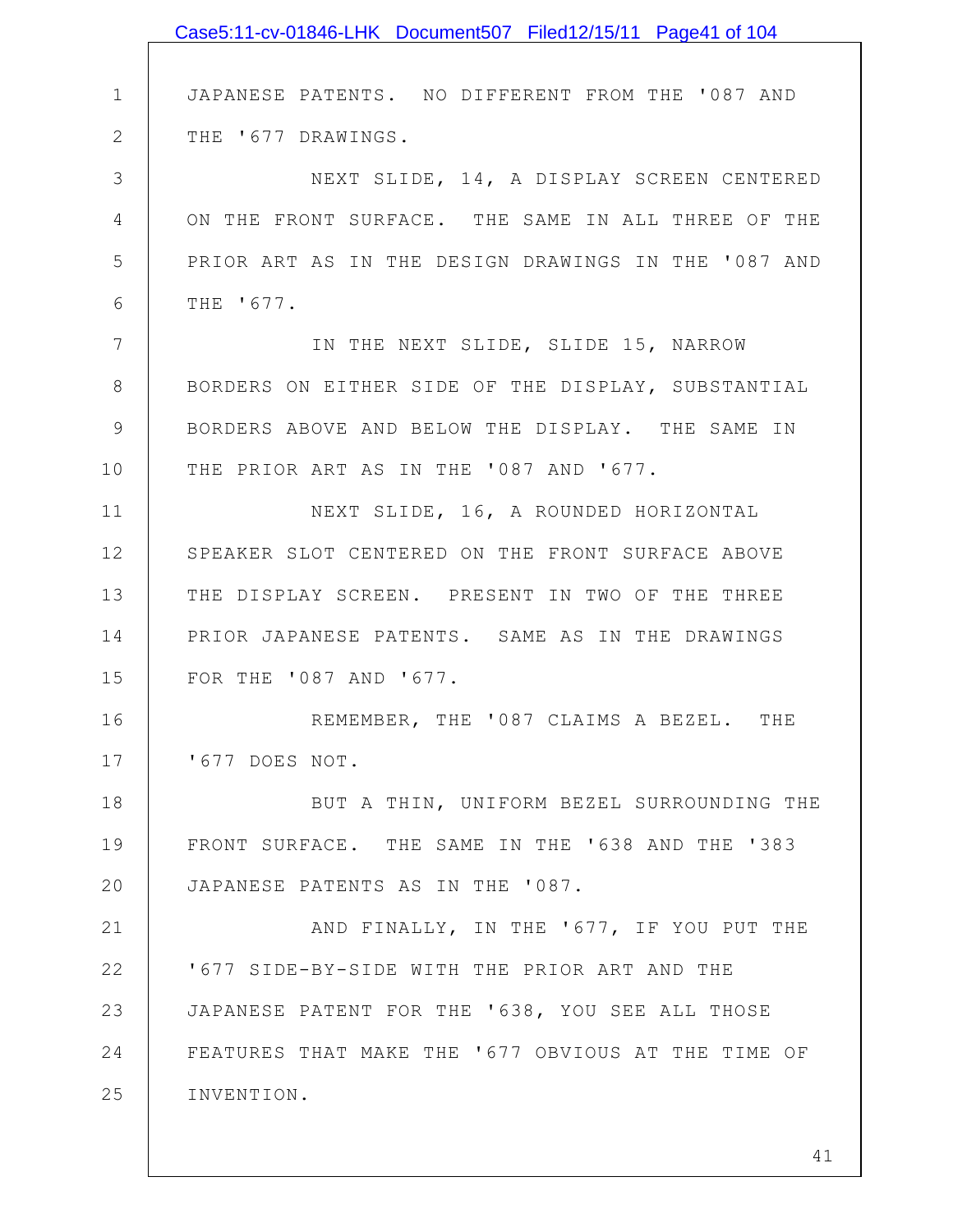|                | Case5:11-cv-01846-LHK Document507 Filed12/15/11 Page42 of 104 |
|----------------|---------------------------------------------------------------|
|                |                                                               |
| $\mathbf 1$    | IT'S THE SAME IF YOU GO TO THE NEXT SLIDE                     |
| $\mathbf{2}$   | FOR SLIDE 19 AND TAKE AN ASPECT VIEW. THE IDEA OF             |
| 3              | A FLAT, CLEAR SMART PHONE, SAME IN THE PRIOR ART AS           |
| 4              | IN THE '677.                                                  |
| 5              | THE '677 TALKS ABOUT A FLAT -- IT DOESN'T                     |
| 6              | TALK ABOUT, BUT IT'S BEEN CONSTRUED BY APPLE TO               |
| 7              | INVOLVE A FLAT, CLEAR, BLACK COLORED FRONT SURFACE.           |
| 8              | SAME IN THE PRIOR ART AS IN THE '677.                         |
| $\overline{9}$ | AND THE SHERMAN DECLARATION AT THE BOTTOM                     |
| 10             | SAYS "CREATING A SMART PHONE WITH A BLACK, FLAT               |
| 11             | FRONT SCREEN WOULD HAVE BEEN OBVIOUS TO A DESIGNER            |
| 12             | OF MOBILE DEVICES OF ORDINARY SKILL BY JANUARY"               |
| 13             | 6006 -- SORRY -- "JANUARY 2006."                              |
| 14             | YOUR HONOR, I WON'T BELABOR IT. THE SAME                      |
| 15             | EXERCISE CAN BE DONE BETWEEN THE PRIOR ART AND THE            |
| 16             | '087 PATENT.                                                  |
| 17             | NOW, I'D LIKE TO PAUSE FOR A MOMENT ON                        |
| 18             | SLIDE 22 IF I COULD, YOUR HONOR, BECAUSE IN SLIDE             |
| 19             | 22 YOU'LL SEE THERE WAS ACTUALLY AN ADMISSION BY              |
| 20             | MR. WOODRING, AT LEAST IN HIS INITIAL STATEMENT, HE           |
| 21             | CHANGED HIS VIEW LATER, BUT MR. WOODRING, APPLE'S             |
| 22             | OWN EXPERT, CONCEDED THAT THE JAPANESE PRIOR ART              |
| 23             | THAT WE'VE REFERRED YOUR HONOR TO WAS REALLY                  |
| 24             | SUBSTANTIALLY THE SAME TO THE ORDINARY OBSERVER AS            |
| 25             | THE CLAIMED DESIGN PATENTS.                                   |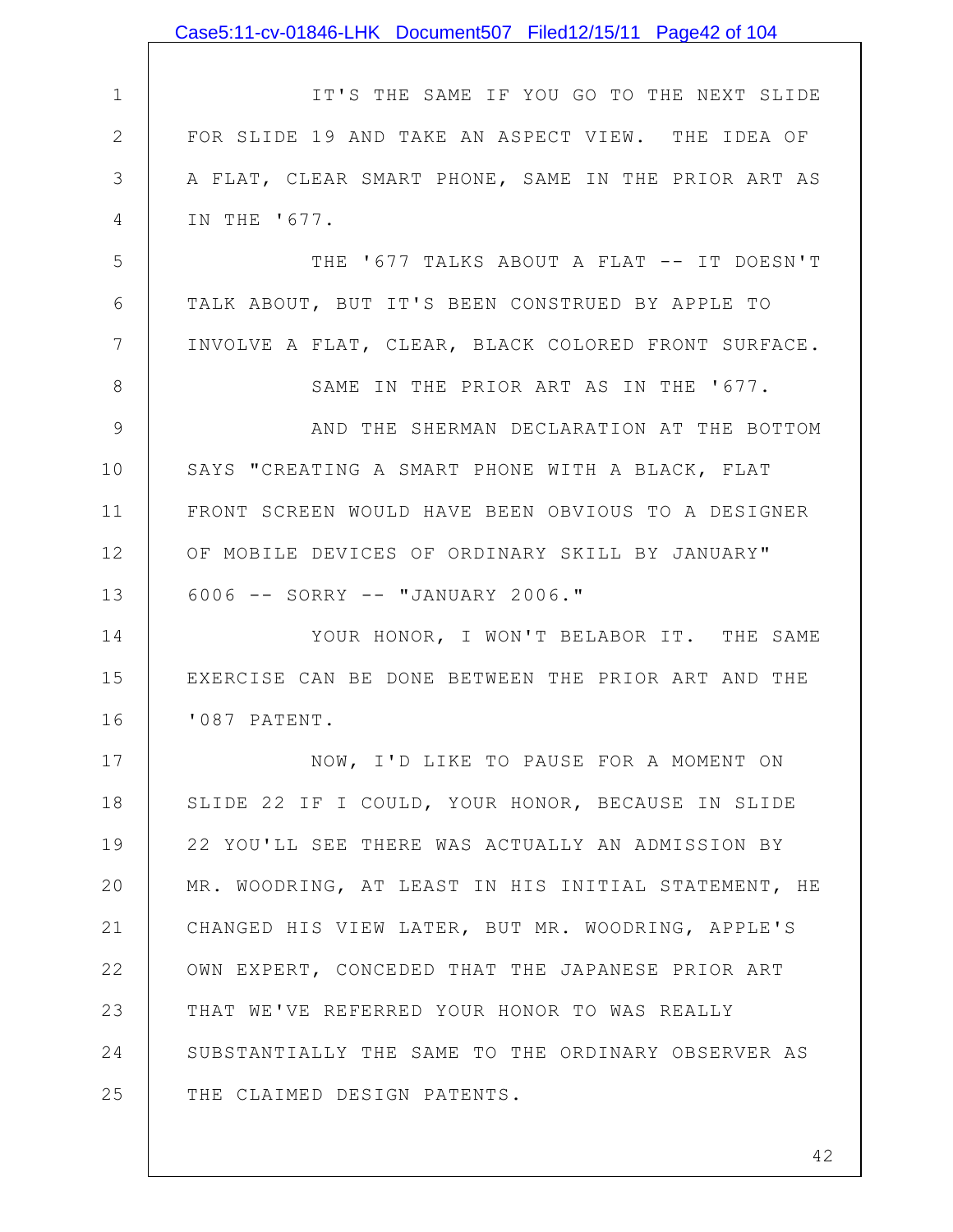|               | Case5:11-cv-01846-LHK Document507 Filed12/15/11 Page43 of 104 |
|---------------|---------------------------------------------------------------|
|               |                                                               |
| $\mathbf 1$   | IF YOU LOOK AT THE ANSWER, WHAT HE'S --                       |
| $\mathbf{2}$  | WHAT HAPPENS IS IN HIS DEPOSITION, HE'S SHOWN                 |
| 3             | EXHIBIT 67. EXHIBIT 67 IS ONE OF THE PIECES OF                |
| 4             | JAPANESE PRIOR ART WE'VE JUST LOOKED AT.                      |
| 5             | HE'S ASKED, IF WE MOVE THE POSITION OF                        |
| 6             | THE SPEAKER SLOT SO IT'S CLOSER TO THE TOP, WOULD             |
| 7             | THAT CHANGE THE OVERALL IMPRESSION?                           |
| 8             | AND HE SAYS NO, I DON'T THINK IT WOULD                        |
| $\mathcal{G}$ | CHANGE THE OVERALL IMPRESSION IN THE EYES OF THE              |
| 10            | ORDINARY OBSERVER.                                            |
| 11            | SO THERE'S AMPLE EVIDENCE TO SHOW THAT                        |
| 12            | THERE'S PRIOR ART TO INVALIDATE THE TWO TELEPHONE             |
| 13            | DESIGN PATENTS.                                               |
| 14            | AND OPPOSING COUNSEL SAID, WELL, WE                           |
| 15            | DIDN'T IDENTIFY A SINGLE REFERENCE.                           |
| 16            | BUT YOUR HONOR, WE'D SUBMIT THAT YOU CAN                      |
| 17            | TAKE ANY OF THE THREE PRIOR JAPANESE PATENTS AND              |
| 18            | TREAT THEM AS THE INVALIDATING REFERENCE, MAKING              |
| 19            | THE TELEPHONE DESIGN PATENTS BOTH OBVIOUS.                    |
| 20            | YOUR HONOR, I'D LIKE TO SPEND A LITTLE                        |
| 21            | TIME NEXT ON WHY, APART FROM INVALIDITY FOR                   |
| 22            | OBVIOUSNESS, THE DESIGN PATENTS HERE ARE INVALID              |
| 23            | BECAUSE THEY'RE FUNCTIONAL AND NOT ORNAMENTAL.                |
| 24            | AND IF I COULD, YOUR HONOR, I'D JUST LIKE                     |
| 25            | TO GO BACK TO ONE OF YOUR LAST QUESTIONS. YOU                 |
|               |                                                               |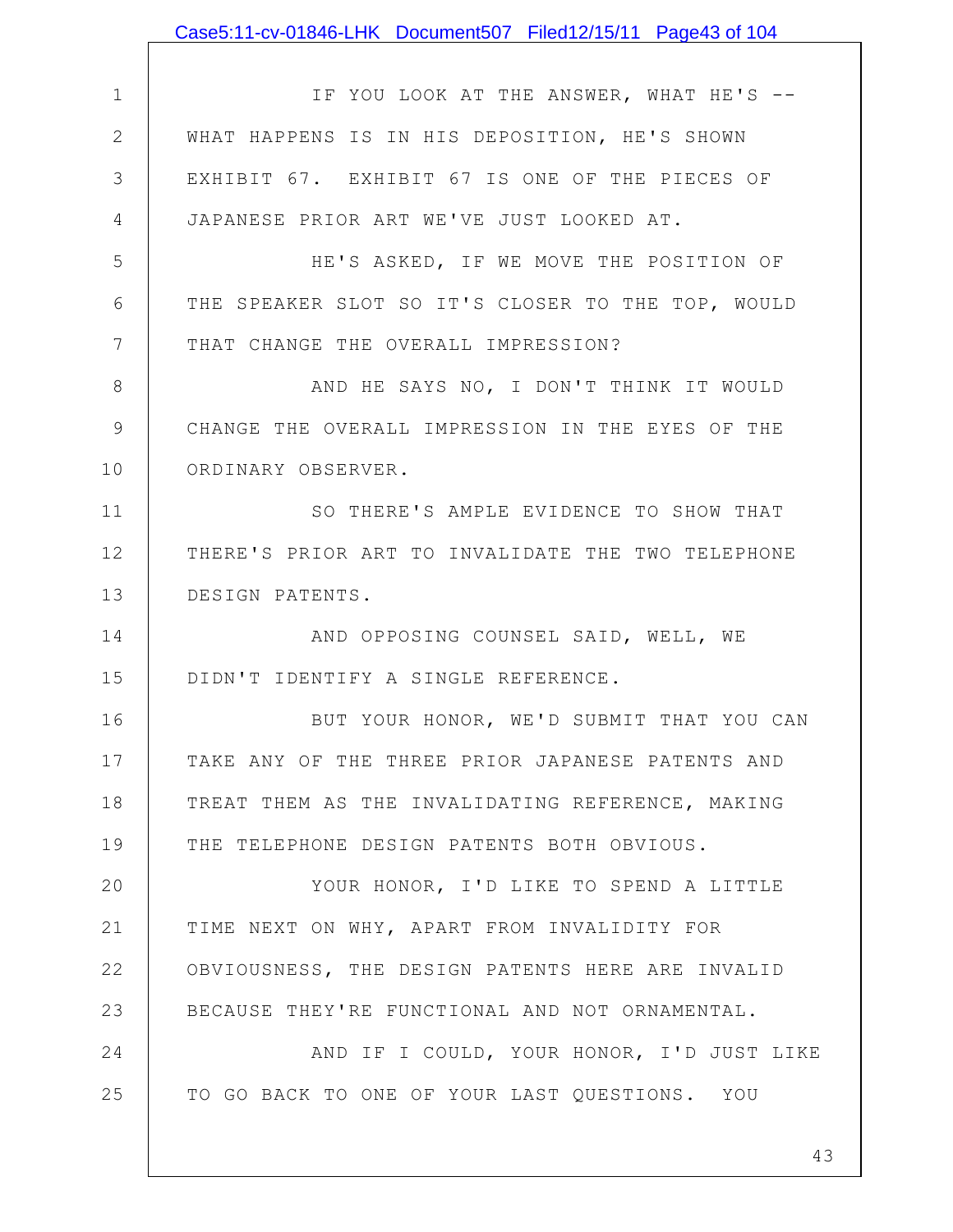|                 | Case5:11-cv-01846-LHK Document507 Filed12/15/11 Page44 of 104 |
|-----------------|---------------------------------------------------------------|
|                 |                                                               |
| $\mathbf 1$     | ASKED OPPOSING COUNSEL, WELL, ARE YOU CLAIMING                |
| $\mathbf{2}$    | BRAND IS THE SAME AS DESIGN?                                  |
| 3               | AND I THINK I HEARD APPLE SAY YES, BRAND                      |
| $\overline{4}$  | AND DESIGN, IT'S ALL ONE THING. I KIND OF -- IT'S             |
| 5               | A LOOK AND FEEL. "I KNOW IT WHEN I SEE IT" TEST.              |
| 6               | THAT'S ABSOLUTELY NOT WHAT WE'RE TALKING                      |
| $7\phantom{.0}$ | ABOUT, YOUR HONOR. "DESIGN" IS A VERY SPECIFIC                |
| 8               | TERM OF ART IN PATENT LAW.                                    |
| 9               | A DESIGN PATENT IS DISTINGUISHED FROM A                       |
| 10              | UTILITY PATENT BECAUSE IT APPLIES TO SOMETHING VERY           |
| 11              | LIMITED, WHICH IS SIMPLY THE ORNAMENTAL DESIGN OF             |
| 12              | AN ARTICLE.                                                   |
| 13              | RICHARDSON VERSUS STANLEY WORKS, THE                          |
| 14              | FEDERAL CIRCUIT CASE IN 2010, IS HELPFUL ON THIS              |
| 15              | POINT AND ON A NUMBER OF OTHERS.                              |
| 16              | AND RICHARDSON SAYS THAT IF THE PATENTED                      |
| 17              | DESIGN IS PRIMARILY FUNCTIONAL RATHER THAN                    |
| 18              | ORNAMENTAL, THE PATENT IS INVALID.                            |
| 19              | SO, YOUR HONOR, WE'VE LOOKED AT THE PRIOR                     |
| 20              | ART.                                                          |
| 21              | IF WE COULD NEXT LOOK AT THE FUNCTIONAL                       |
| 22              | ELEMENTS, THE FUNCTIONAL ELEMENTS OF APPLE'S DESIGN           |
| 23              | FEATURES STARTING WITH SLIDE 30.                              |
| 24              | AND I WANT TO BE CLEAR, YOUR HONOR, THAT                      |
| 25              | RICHARDSON DOES SAY THAT WE SHOULD LOOK AT                    |
|                 |                                                               |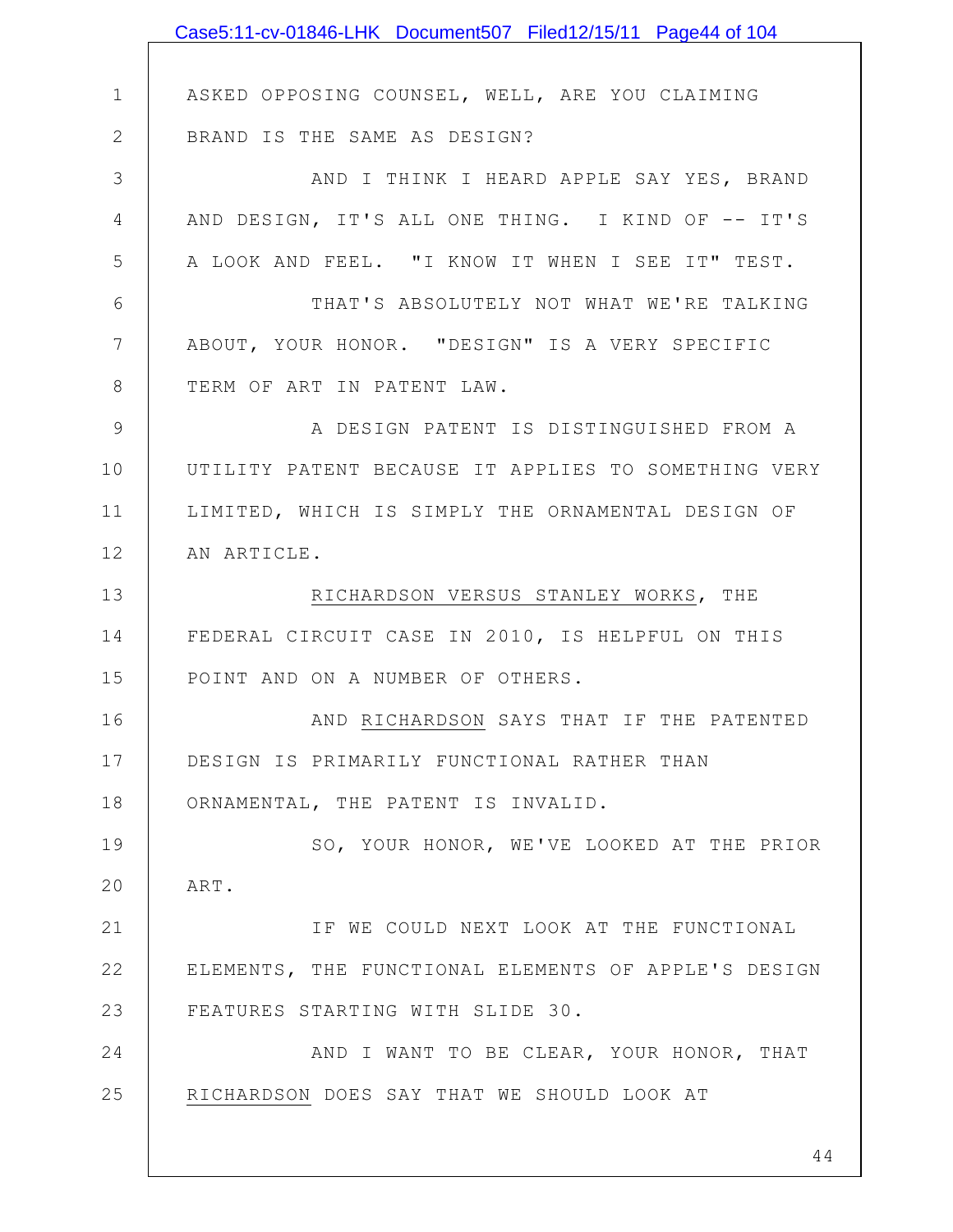|              | Case5:11-cv-01846-LHK Document507 Filed12/15/11 Page45 of 104 |
|--------------|---------------------------------------------------------------|
|              |                                                               |
| $\mathbf 1$  | FUNCTIONAL ELEMENTS ELEMENT BY ELEMENT. IT'S                  |
| $\mathbf{2}$ | ESSENTIAL TO CLAIM CONSTRUCTION.                              |
| 3            | WE'RE GOING TO SAY THAT ALL OF THE                            |
| 4            | ELEMENTS ARE FUNCTIONAL, SO WHEN YOU ADD THEM ALL             |
| 5            | UP, YOU GET A FUNCTIONAL TOTALITY OF THE                      |
| 6            | CIRCUMSTANCES.                                                |
| 7            | BUT LET'S GO THROUGH THEM ONE BY ONE.                         |
| 8            | THE RECTANGULAR SHAPE. IT'S BEEN THE                          |
| 9            | STANDARD SHAPE FOR READING MEDIA SINCE CLAY                   |
| 10           | TABLETS, PAPER TABLETS, AND CERTAINLY FOR READING             |
| 11           | MEDIA AND VIEWING SCREENS ON ALL MODERN MEDIA                 |
| 12           | DEVICES.                                                      |
| 13           | IT'S A CONVENIENT SHAPE FOR BEING HELD BY                     |
| 14           | A HUMAN HAND AND IT FOLLOWS THE FORM OF THE DISPLAY           |
| 15           | SCREEN.                                                       |
| 16           | IF WE GO NEXT TO SLIDE 31, ROUNDED                            |
| 17           | CORNERS, AVOIDS SNAGS, AVOIDS INJURIES.                       |
| 18           | THERE'S A LITTLE BIT OF RIDICULE FROM                         |
| 19           | APPLE ON THAT POINT.                                          |
| 20           | BUT LET'S THINK ABOUT SOME OTHER ASPECTS                      |
| 21           | THAT ARE FUNCTIONAL ABOUT ROUNDED CORNERS.                    |
| 22           | REMEMBER THAT THE LAW ON A DESIGN                             |
| 23           | PATENT'S FUNCTIONALITY ASKS IS THERE AN EFFECT ON             |
| 24           | THE COST OR QUALITY OF THE ARTICLE?                           |
| 25           | WELL, THERE IS. ROUNDED CORNERS ARE                           |
|              |                                                               |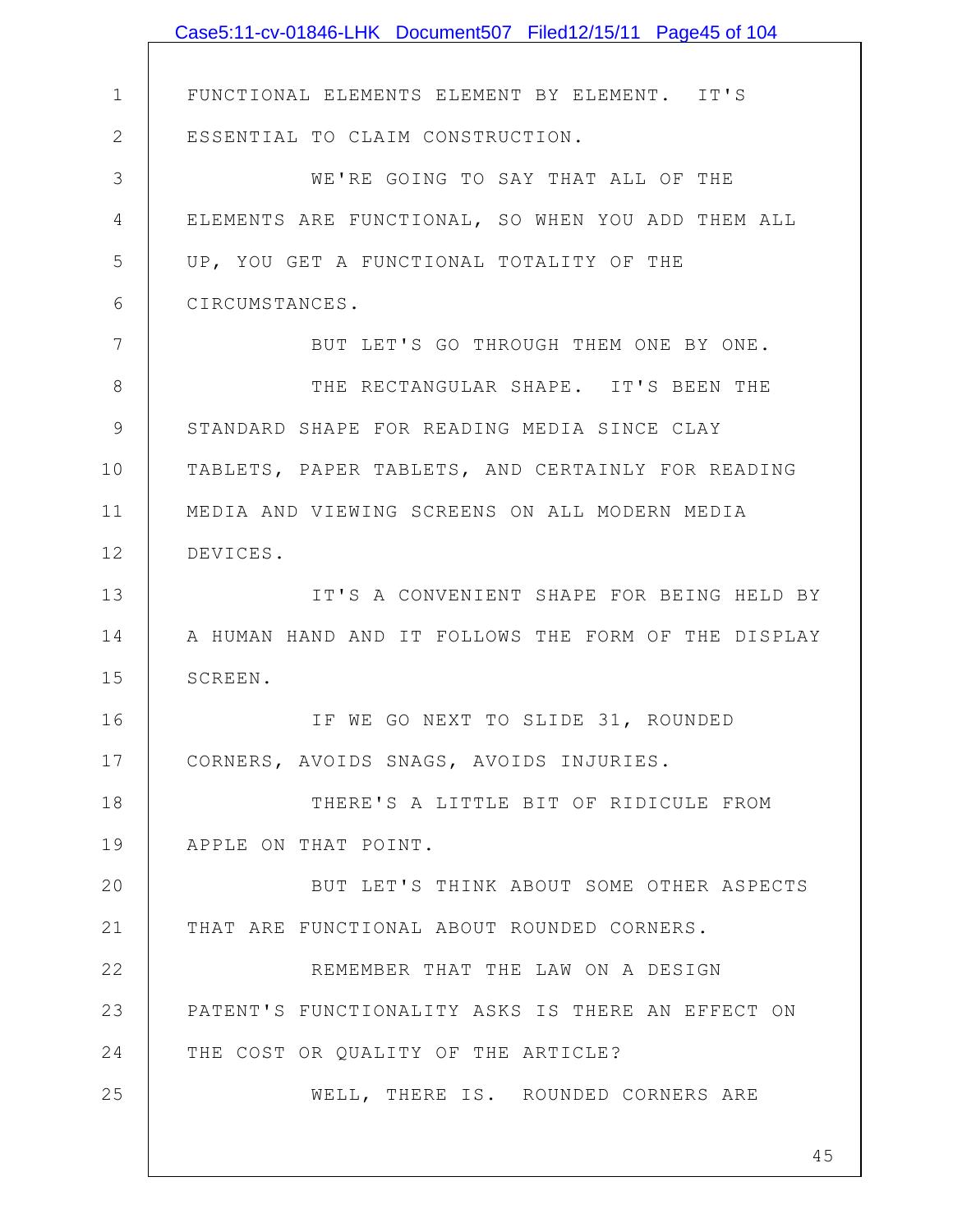|              | Case5:11-cv-01846-LHK Document507 Filed12/15/11 Page46 of 104 |
|--------------|---------------------------------------------------------------|
|              |                                                               |
| $\mathbf 1$  | EASIER TO MANUFACTURE FROM MOLDS AND THEY HAVE                |
| $\mathbf{2}$ | GREATER STRUCTURAL INTEGRITY. THEY WORK BETTER                |
| 3            | BECAUSE THEY'RE HARDER TO BREAK THAN SHARP CORNERED           |
| 4            | OBJECTS.                                                      |
| 5            | SLIDE 32. AGAIN, THE SPEAKER IS LOCATED                       |
| 6            | ON THE UPPER PORTION OF THE FRONT SURFACE.                    |
| 7            | THAT'S FUNCTIONAL. IT ALIGNS THE SPEAKER                      |
| 8            | WITH THE HUMAN EAR. IT'S THE PLACE WHERE SPEAKERS             |
| 9            | HAVE BEEN LOCATED SINCE THE VERY FIRST TELEPHONE              |
| 10           | HANDSETS.                                                     |
| 11           | THE FUNCTIONAL ASPECT ON PAGE 33 IS THE                       |
| 12           | HORIZONTAL SLOT SHAPE. IT'S FLEXIBLE. IT GIVES                |
| 13           | YOU MORE OPTIONS FOR YOUR --                                  |
| 14           | THE COURT: BUT HOW ARE -- HOW IS THIS                         |
| 15           | DESIGN DICTATED BY THE FUNCTIONALITY RATHER THAN              |
| 16           | JUST ENHANCING FUNCTIONALITY?                                 |
| 17           | MS. SULLIVAN: SO, YOUR HONOR, THAT'S NOT                      |
| 18           | ACTUALLY THE TEST.                                            |
| 19           | APPLE HAS TRIED TO SUGGEST THERE'S                            |
| 20           | FUNCTIONALITY ONLY IF THERE ARE NO OTHER POSSIBLE             |
| 21           | ALTERNATIVES.                                                 |
| 22           | BUT THE LAW IS CLEAR IN THE FEDERAL                           |
| 23           | CIRCUIT THAT WHERE A PROPOSED ALTERNATIVE LEADS TO            |
| 24           | LESS FUNCTIONALITY, LESS UTILITY, THAT THE                    |
| 25           | ALTERNATIVE IS NOT A TRUE ALTERNATIVE.                        |
|              |                                                               |
|              | 46                                                            |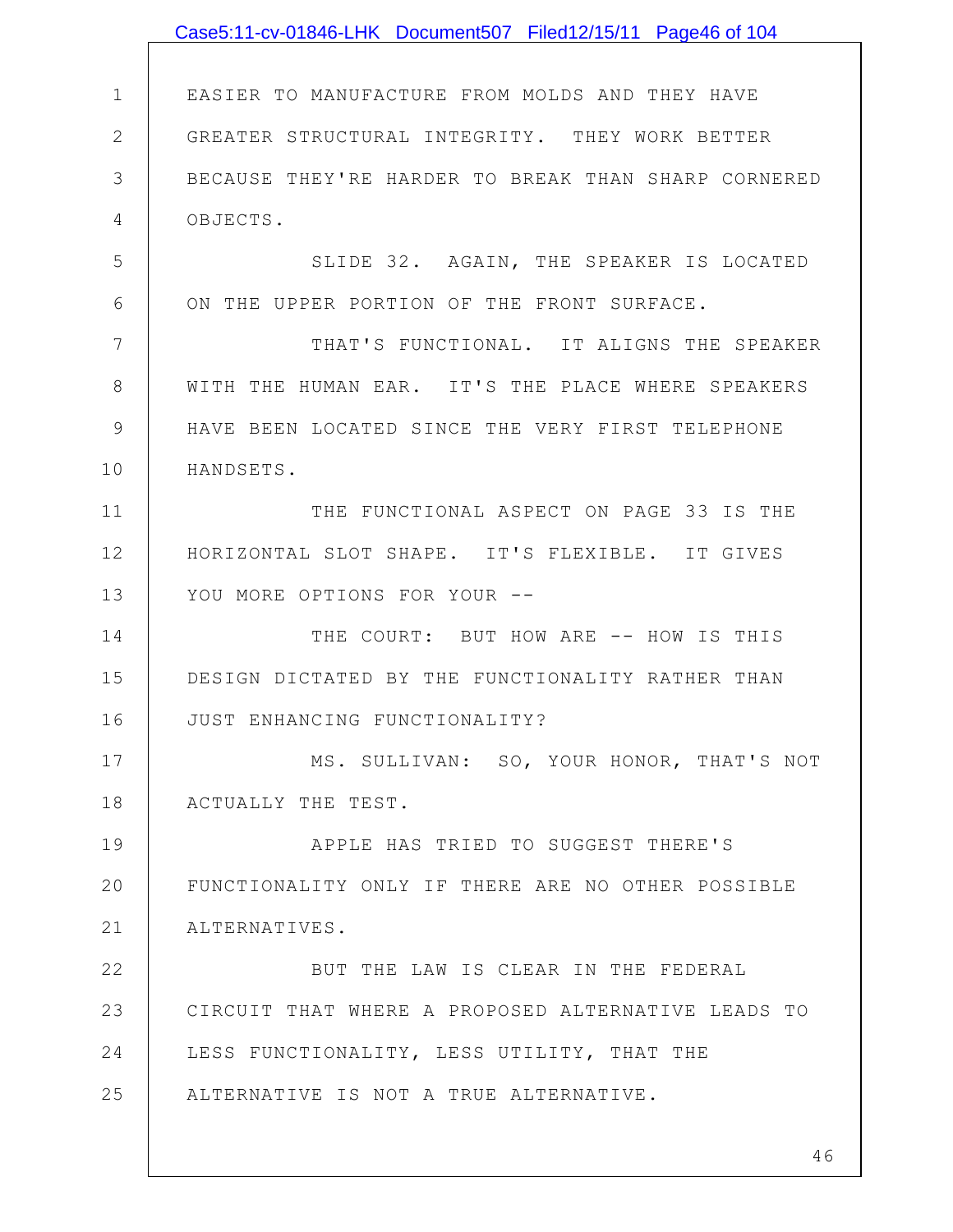|              | Case5:11-cv-01846-LHK Document507 Filed12/15/11 Page47 of 104 |
|--------------|---------------------------------------------------------------|
|              |                                                               |
| $\mathbf 1$  | IF I COULD JUST FAST FORWARD FOR A MOMENT                     |
| $\mathbf{2}$ | TO PAGE 48 OF THE SLIDES, YOUR HONOR, I JUST WANT             |
| 3            | TO BE CLEAR ON WHAT THE TEST IS HERE.                         |
| 4            | WE DO NOT HAVE TO PROVE THAT THE FUNCTION                     |
| 5            | COULD NEVER BE PERFORMED BY AN ALTERNATIVE DESIGN.            |
| 6            | THE FEDERAL CIRCUIT'S REJECTED THAT TEST.                     |
| 7            | AND IN PHG TECHNOLOGIES, IT HAS LISTED A                      |
| 8            | SET OF CONSIDERATIONS FOR FUNCTIONALITY IN WHICH IT           |
| 9            | SAYS YOU LOOK TO WHETHER THE PROTECTED DESIGN                 |
| 10           | REPRESENTS THE BEST DESIGN -- I'M SKIPPING FOR A              |
| 11           | MOMENT -- WHETHER THERE ARE CONCOMITANT UTILITY               |
| 12           | PATENTS, WHETHER THE ADVERTISING TOUTS FEATURES AS            |
| 13           | HAVING UTILITY, WHETHER THERE ARE ELEMENTS IN THE             |
| 14           | DESIGN OR AN OVERALL APPEARANCE CLEARLY NOT                   |
| 15           | DICTATED BY FUNCTION.                                         |
| 16           | BUT GO BACK TO THE SECOND ONE, WHICH IS                       |
| 17           | KEY HERE, WHETHER ALTERNATIVE DESIGNS WOULD                   |
| 18           | ADVERSELY AFFECT THE UTILITY OF THE SPECIFIED                 |
| 19           | ARTICLE, WHETHER ALTERNATIVE DESIGNS WOULD                    |
| 20           | ADVERSELY AFFECT THE UTILITY OF THE SPECIFIED                 |
| 21           | ARTICLE.                                                      |
| 22           | AND WHERE THE ALTERNATIVE DESIGNS LEADS                       |
| 23           | TO HIGHER COST, LESSER QUALITY, HARDER TO USE, THEN           |
| 24           | THE ALTERNATIVE DESIGN DOES NOT DEFEAT                        |
| 25           | FUNCTIONALITY.                                                |
|              |                                                               |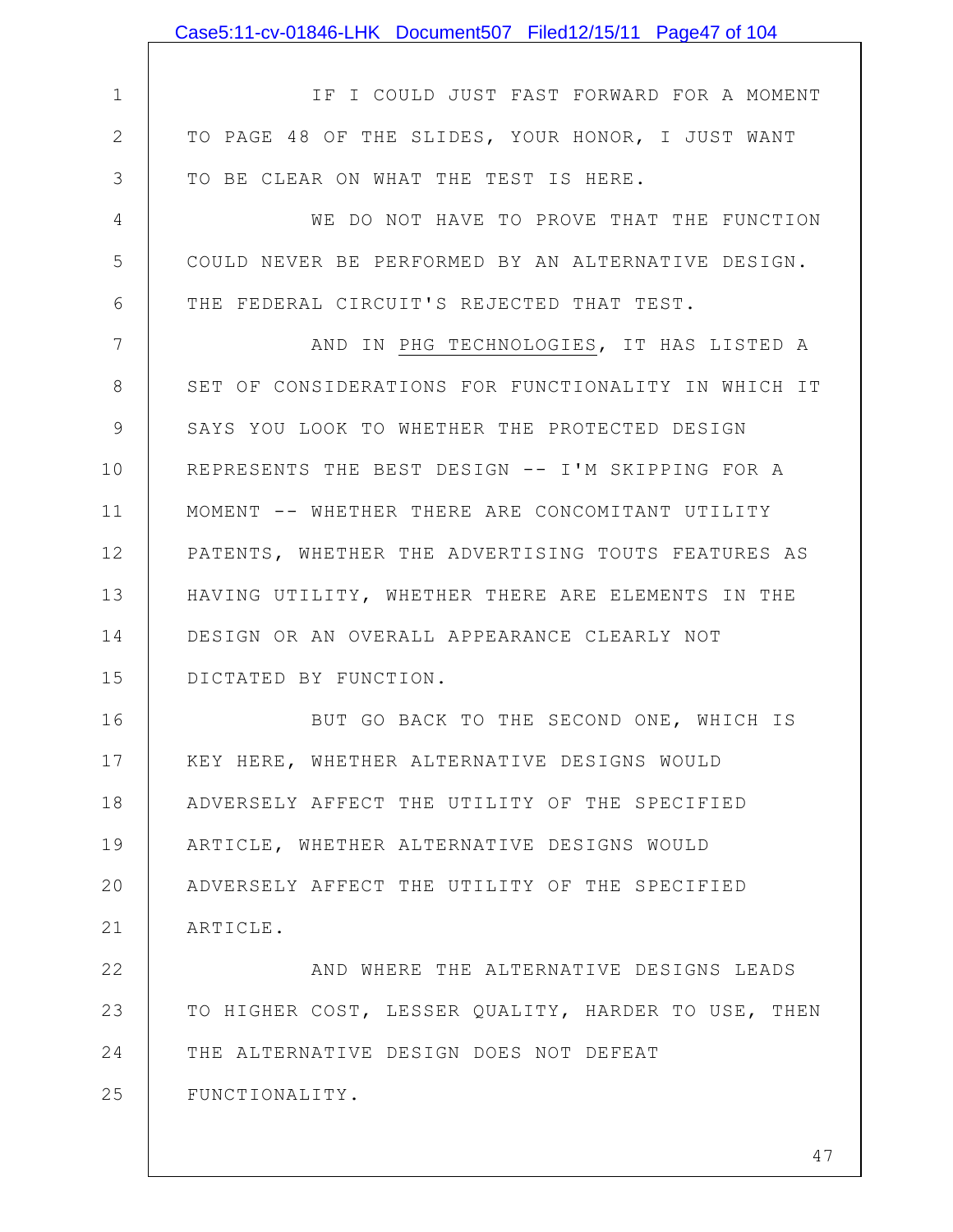1 2 3 4 5 6 7 8 9 10 11 12 13 14 15 16 17 18 19 20 21 22 23 24 25 48 I WONDER IF I COULD JUST -- IF WE COULD TAKE ONE MOMENT, YOUR HONOR, I COULD SHOW YOU THIS WITH RESPECT TO THE TAB PATENT. IF WE GO FORWARD TO -- I THINK WE HAVE AN ILLUSTRATION OF WHY ALTERNATIVES, THE EXISTENCE OF AN ALTERNATIVE, IS NOT SUFFICIENT. IF WE COULD GO TO SLIDE 99, WE'LL HAVE AN AUDIO -- A VIDEO TO PLAY WITH YOU. NOW, YOUR HONOR, I'M GOING AHEAD TO THE TAB PATENT. REMEMBER, THE TAB, THE CLAIMED -- THE '889 DESIGN PATENT REFERS TO THE TAB -- THE COURT: LET ME ASK YOU A QUESTION ON THE TAB. TELL ME WHICH ONE IS SAMSUNG AND WHICH ONE IS APPLE (INDICATING). TELL ME WHICH ONE. I'M NOT GOING TO SHOW YOU THE BACK. CAN YOU TELL ME? MS. SULLIVAN: NOT AT THIS DISTANCE, YOUR HONOR. THE COURT: ALL RIGHT. I'LL BRING IT UP CLOSER. WHICH ONE IS WHICH (INDICATING)? CAN ANY OF THE SAMSUNG LAWYERS TELL ME, WITHOUT LOOKING AT THE BACK, WHICH ONE IS SAMSUNG AND WHICH ONE IS APPLE? MS. SULLIVAN: APPLE ON THE LEFT AS WE Case5:11-cv-01846-LHK Document507 Filed12/15/11 Page48 of 104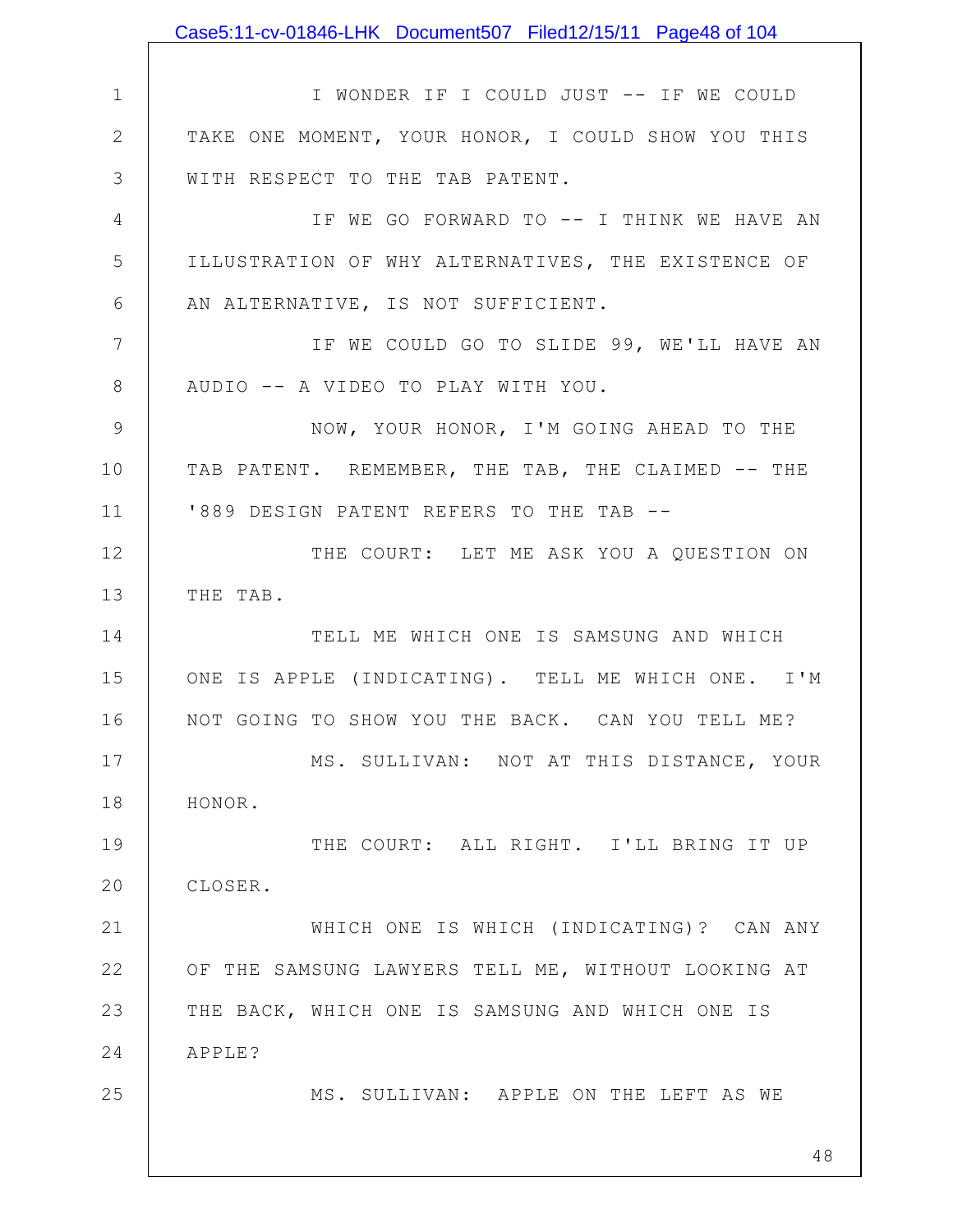|              | Case5:11-cv-01846-LHK Document507 Filed12/15/11 Page49 of 104 |
|--------------|---------------------------------------------------------------|
|              |                                                               |
| $\mathbf{1}$ | FACE YOU.                                                     |
| $\mathbf{2}$ | THE COURT: APPLE ON THIS SIDE                                 |
| 3            | (INDICATING)? THAT'S RIGHT.                                   |
| 4            | IT TOOK A LONG TIME TO MAKE THAT                              |
| 5            | DISTINCTION. THERE IS A SIZE DIFFERENCE.                      |
| 6            | BUT ANYWAY, I NOTICE IN THE BRIEFING YOU                      |
| 7            | HARDLY TOUCHED, REALLY, INFRINGEMENT AS MUCH AND --           |
| 8            | MS. SULLIVAN: IF WE -- YOUR HONOR, CAN I                      |
| $\mathsf 9$  | JUST FINISH THE POINT ON ALTERNATIVES?                        |
| 10           | THE COURT: GO AHEAD.                                          |
| 11           | MS. SULLIVAN: IF WE PLAY THIS FOR YOUR                        |
| 12           | HONOR BRIEFLY, IT'S A POINT ABOUT ALTERNATIVES.               |
| 13           | YOU CAN HAVE IT TRIANGULAR -- IF APPLE                        |
| 14           | SAYS THE RECTANGLE SERVES NO FUNCTION, THE                    |
| 15           | RECTANGLE IS ALL ABOUT AESTHETIC AND ORNAMENT, THIS           |
| 16           | CLIP SHOWS WHY IT'S ALL ABOUT FUNCTION, RECTANGULAR           |
| 17           | SHAPE.                                                        |
| 18           | (WHEREUPON, A VIDEOTAPE WAS PLAYED IN                         |
| 19           | OPEN COURT OFF THE RECORD.)                                   |
| 20           | MS. SULLIVAN: NOW, YOUR HONOR, IT'S AN                        |
| 21           | ELEMENT -- WE'RE LOOKING TO THE ABSURDITY OF THIS             |
| 22           | SKIT FROM THE OFFICE, BUT TO MAKE A SERIOUS POINT,            |
| 23           | WHICH IS YOU CAN'T SIMPLY SAY THERE IS AN                     |
| 24           | ALTERNATIVE OUT THERE, LIKE A TRIANGULAR TAB AS               |
| 25           | OPPOSED TO A RECTANGULAR TAB THAT DOESN'T USE THE,            |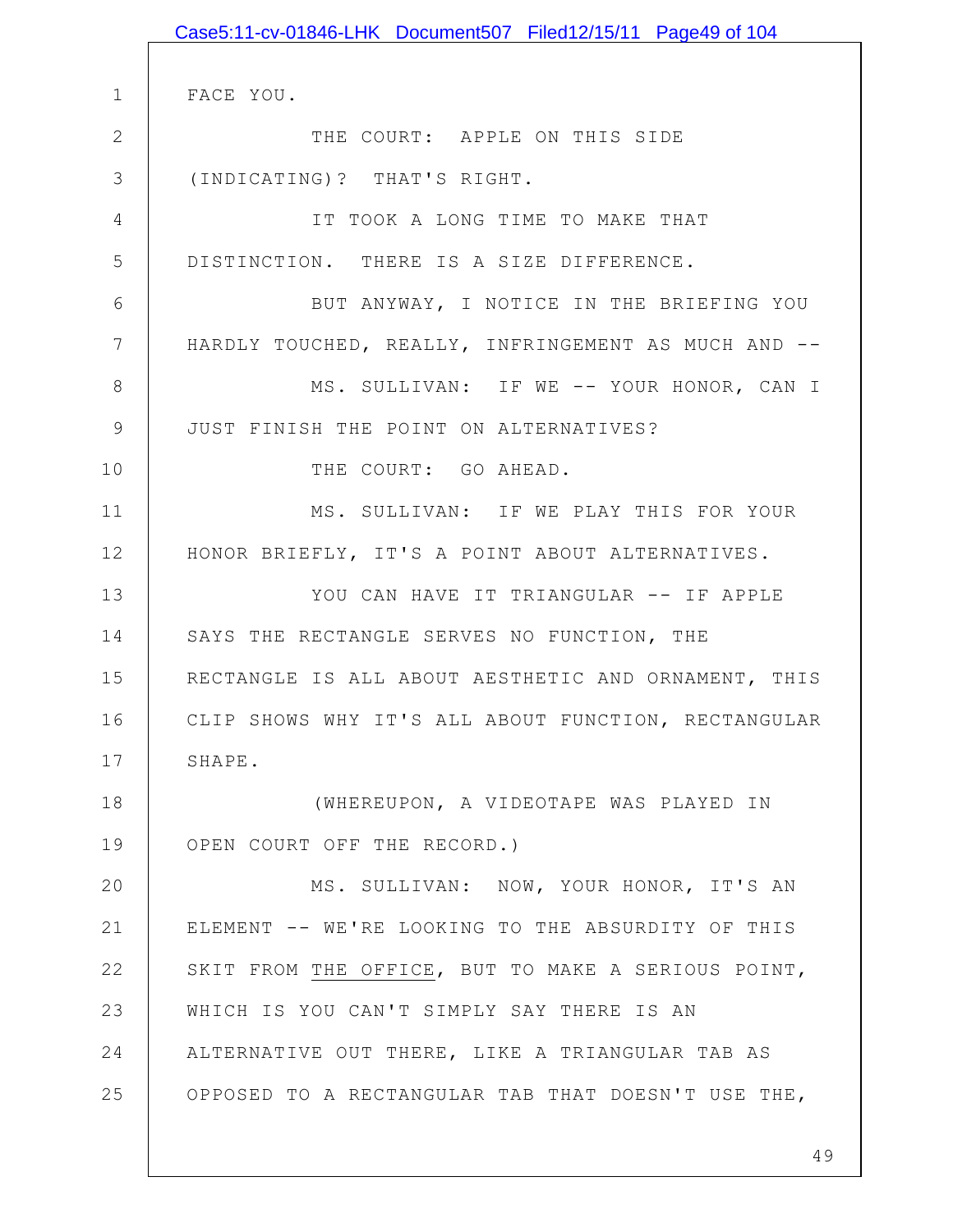|              | Case5:11-cv-01846-LHK Document507 Filed12/15/11 Page50 of 104 |
|--------------|---------------------------------------------------------------|
|              |                                                               |
| $\mathbf 1$  | THE DESIGN THAT IS CLAIMED TO BE PATENTED.                    |
| $\mathbf{2}$ | YOU HAVE TO ASK WHETHER IT WOULD REDUCE                       |
| 3            | THE UTILITY OF THAT PATENT. THAT'S THE TEST IN PHG            |
| 4            | TECHNOLOGIES.                                                 |
| 5            | AND SO WE SUBMIT, YOUR HONOR, THAT THE                        |
| 6            | MERE ADVERTENCE TO ALTERNATIVES FOR THE TELEPHONE             |
| 7            | OR THE TABLET ARE NOT ENOUGH.                                 |
| 8            | BUT LET ME TURN TO YOUR HONOR'S QUESTION                      |
| $\mathsf 9$  | ABOUT INFRINGEMENT.                                           |
| 10           | THE COURT: OKAY.                                              |
| 11           | MS. SULLIVAN: IF WE GO TO PAGE 52, WE'LL                      |
| 12           | GO BACK -- PAGE 52 OF THE DECK, OUR KEY -- LET ME             |
| 13           | START WITH THE LEGAL STANDARD HERE.                           |
| 14           | NOW, AGAIN, INFRINGEMENT IS GOING TO BE                       |
| 15           | JUDGED BY THE ORDINARY OBSERVER FACTORING OUT THE             |
| 16           | PRIOR ART, THAT IS, AWARE OF THE PRIOR ART AND                |
| 17           | TAKING PRIOR ART INTO ACCOUNT AND FACTORING OUT ANY           |
| 18           | FUNCTIONAL CONSIDERATIONS.                                    |
| 19           | AND I JUST NEED TO FOLLOW UP ON YOUR                          |
| 20           | HONOR'S QUESTIONS TO APPLE'S COUNSEL BEFORE.                  |
| 21           | A COUPLE OF CORRECTIONS.                                      |
| 22           | FIRST, THE GORHAM TEST DOES, AS YOUR                          |
| 23           | HONOR SUGGESTS, ASK WHETHER THERE'S GOING TO BE AN            |
| 24           | INDUCEMENT TO THE ORDINARY OBSERVER TO PURCHASE THE           |
| 25           | WRONG PRODUCT.                                                |
|              |                                                               |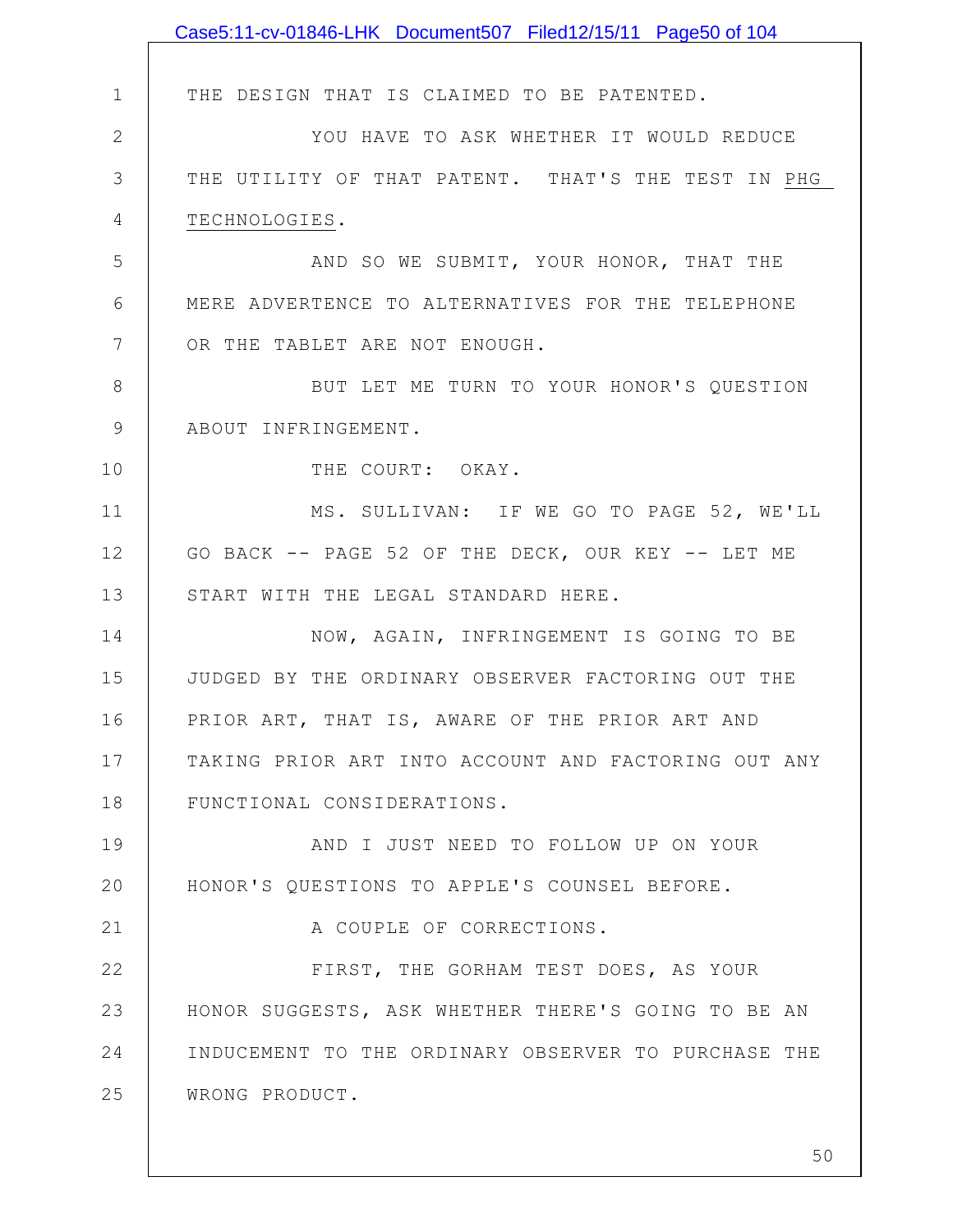|              | Case5:11-cv-01846-LHK Document507 Filed12/15/11 Page51 of 104 |
|--------------|---------------------------------------------------------------|
|              |                                                               |
| 1            | THE QUOTE FROM GORHAM IS, "IS THE                             |
| $\mathbf{2}$ | ORDINARY OBSERVER GOING TO BE INDUCED TO PURCHASE             |
| 3            | ONE BY SUPPOSING IT TO BE THE OTHER?" IS HE GOING             |
| 4            | TO BE DECEIVED?                                               |
| 5            | SO THE TEST IS WHETHER THE CONSUMER WOULD                     |
| 6            | BE DECEIVED INTO BUYING ONE RATHER THAN THE OTHER.            |
| 7            | AND APPLE'S DESIGN WITNESS, MR. SHERMAN,                      |
| 8            | QUOTED THE PROPER TEST AT PARAGRAPH 14 OF HIS                 |
| 9            | DECLARATION AND HE DID NOT OPINE ON ORDINARY                  |
| 10           | PURCHASER. HE OPINED PROPERLY ON THE GORHAM TEST              |
| 11           | AND THE ORDINARY OBSERVER TEST.                               |
| 12           | BUT YOUR HONOR, UNDER THAT ORDINARY                           |
| 13           | OBSERVER TEST, THE KEY POINT THAT WE WANT TO MAKE             |
| 14           | TO YOUR HONOR, YOU CAN FLIP THROUGH THESE AT YOUR             |
| 15           | LEISURE, BUT WE'VE POINTED OUT THE NUMEROUS                   |
| 16           | DIFFERENCES BETWEEN THE SAMSUNG PRODUCT AND THE               |
| 17           | APPLE DESIGN DRAWINGS THAT SHOW THAT THE                      |
| 18           | DIFFERENCES ARE NOT MINUTE OR MINOR.                          |
| 19           | APPLE WANTS TO SAY THEY'RE MINUTE OR                          |
| 20           | MINOR. BUT IN EVERY ASPECT THERE ARE DIFFERENCES              |
| 21           | THAT ADD UP WITH THE INFUSE 4G AT THE END.                    |
| 22           | IF YOU GO TO SLIDE 62 WITH A SET OF                           |
| 23           | DIFFERENCES AS TO SPEAKER LOCATION AND SHAPE AND              |
| 24           | PERCEPTIBILITY.                                               |
| 25           | BANDS, THE WIDTH OF THE BANDS ABOVE AND                       |
|              |                                                               |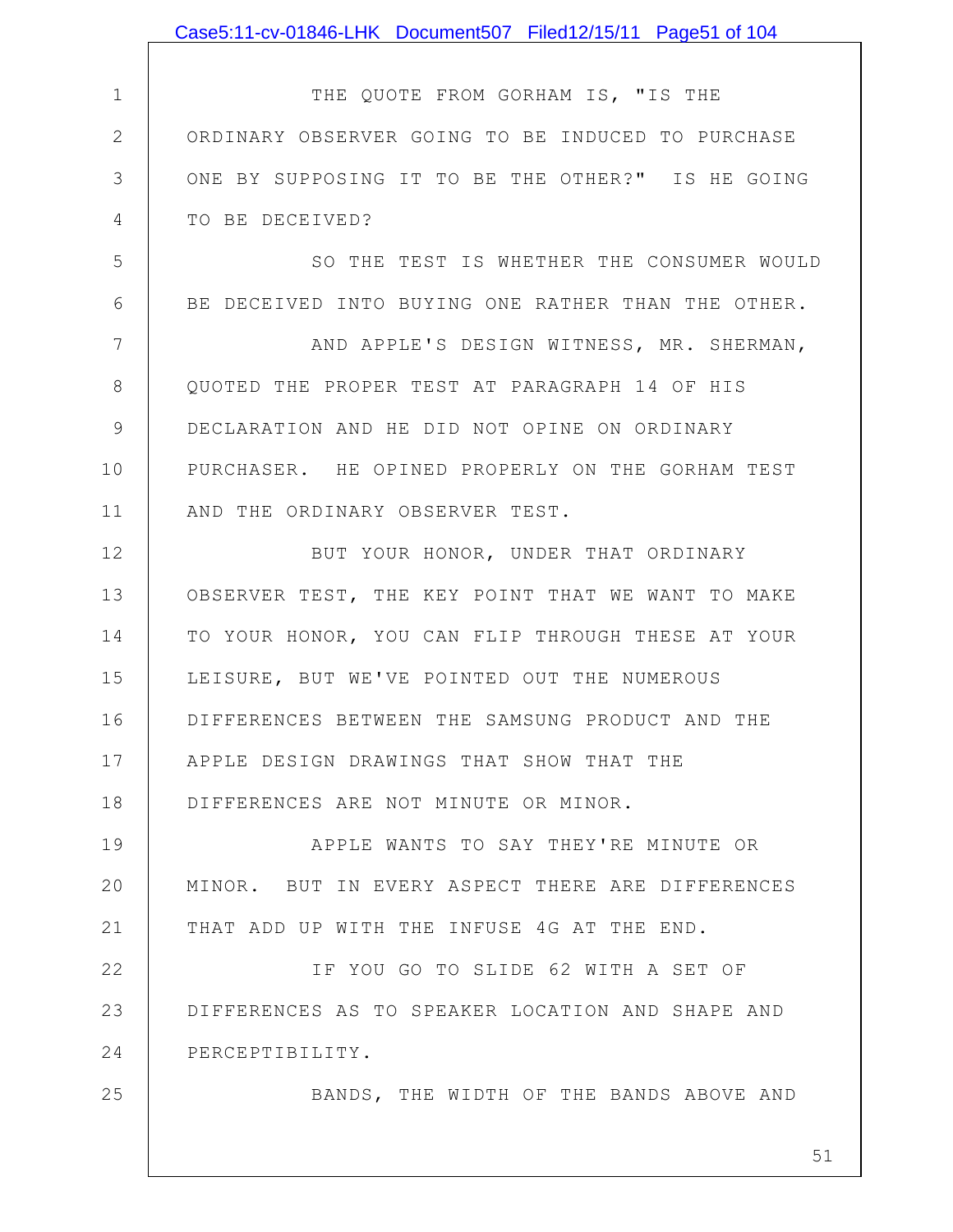|               | Case5:11-cv-01846-LHK Document507 Filed12/15/11 Page52 of 104 |
|---------------|---------------------------------------------------------------|
|               |                                                               |
| $\mathbf 1$   | BELOW AND ON THE SIDES; THE PRESENCE OF THE                   |
| $\mathbf{2}$  | BORDERS; THE ASPECT RATIO; THE PRESENCE OF THE                |
| 3             | DESIGN ELEMENTS ON THE FRONT.                                 |
| 4             | SO THESE DIFFERENCES ARE NOT MINUTE OR                        |
| 5             | MINOR.                                                        |
| 6             | THE SAME IS TRUE FOR THE GALAXY S 4G,                         |
| 7             | WHICH YOUR HONOR CAN SEE ON THE SUCCEEDING SLIDES             |
| 8             | THAT ARE ADDED UP ON PAGE 71.                                 |
| $\mathcal{G}$ | BUT YOU DON'T JUST HAVE TO TAKE IT FROM                       |
| 10            | SAMSUNG THAT THESE DIFFERENCES ARE NOT MINUTE OR              |
| 11            | MINOR.                                                        |
| 12            | YOU CAN TAKE IT FROM APPLE'S OWN                              |
| 13            | WITNESSES.                                                    |
| 14            | AND IF YOU LOOK IN YOUR DECK -- I DON'T                       |
| 15            | WANT TO REVEAL ANY CONFIDENTIAL INFORMATION, BUT IF           |
| 16            | YOU LOOK IN YOUR DECK AT PAGES 74 THROUGH 76,                 |
| 17            | YOU'LL SEE ADMISSIONS BY APPLE'S OWN DESIGNER THAT            |
| 18            | DIFFERENCES WERE SIGNIFICANT BETWEEN THE APPLE                |
| 19            | IPHONE AS INTRODUCED AND PRIOR MODELS THAT HAVE               |
| 20            | SOME OF THE SAME ELEMENTS AS SAMSUNG'S PHONE.                 |
| 21            | IT CAN'T BE THAT APPLE CAN HAVE IT BOTH                       |
| 22            | WAYS. IT CAN'T SAY THAT THE DIFFERENCES ARE MAJOR             |
| 23            | FOR PURPOSES OF DISTINGUISHING PRIOR ART, BUT MINOR           |
| 24            | WHEN IT COMES TO INFRINGEMENT.                                |
| 25            | IT CAN'T SAY THEY'RE MAJOR FOR TALKING                        |
|               |                                                               |
|               | 52                                                            |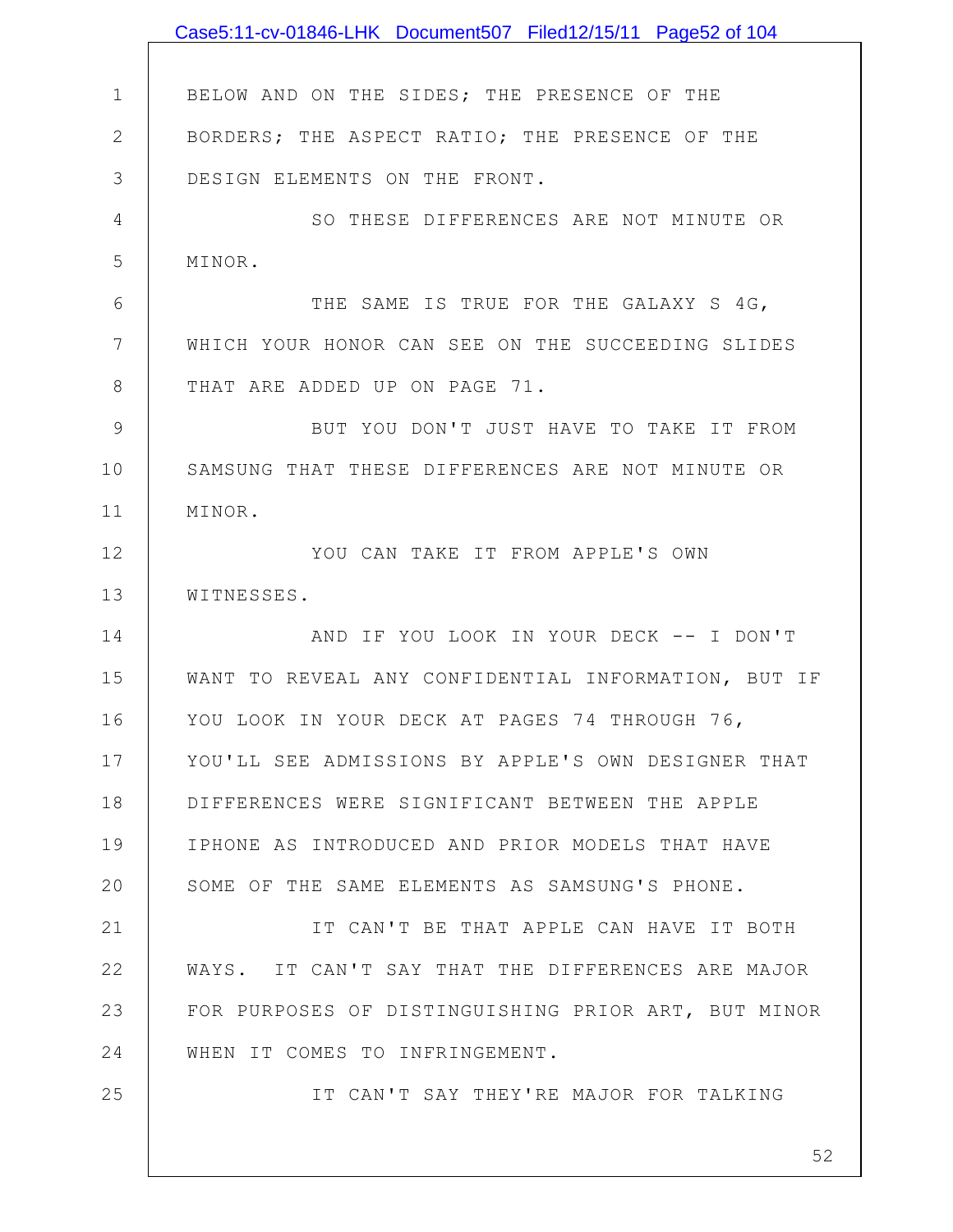|               | Case5:11-cv-01846-LHK Document507 Filed12/15/11 Page53 of 104 |
|---------------|---------------------------------------------------------------|
|               |                                                               |
| $\mathbf 1$   | ABOUT THEIR OWN PRIOR PRODUCTS, BUT MINOR FOR                 |
| $\mathbf{2}$  | PURPOSES OF INFRINGEMENT.                                     |
| 3             | WE WOULD SUBMIT THAT THE DIFFERENCES ARE                      |
| 4             | SIGNIFICANT.                                                  |
| 5             | AND IN FACT, IF YOU LOOK AT SLIDE 77,                         |
| 6             | THIS IS A PORTION THAT I AM ALLOWED TO READ IN                |
| 7             | COURT, THIS IS MR. WOODRING, APPLE'S DESIGN EXPERT,           |
| $8\,$         | WHO COMPARES ONE OF THE JAPANESE PIECES OF PRIOR              |
| $\mathcal{G}$ | ART WE LOOKED AT EARLIER WITH THE '087 PATENT, AND            |
| 10            | HERE'S WHAT HE SAYS ABOUT IT.                                 |
| 11            | HE COMPARES THE TWO AND HE SAYS, HIGHER                       |
| 12            | SPEAKER SLOT, SMALLER SPEAKER SLOT, FRONT SURFACE             |
| 13            | NOT FLAT, THICKER BEZEL IN PROFILE AND NOT                    |
| 14            | SUBSTANTIALLY UNIFORM.                                        |
| 15            | HE SAID EXTENSIVE MODIFICATIONS OF ONE --                     |
| 16            | OF THE '638 DESIGN WOULD BE REQUIRED TO MAKE IT               |
| 17            | LOOK LIKE THE '087.                                           |
| 18            | WELL, WHICH IS THE SAMSUNG PHONE MORE                         |
| 19            | LIKE?                                                         |
| 20            | IF YOU LOOK AT THE NEXT PAGE, YOUR HONOR,                     |
| 21            | PAGE 78, SAMSUNG GALAXY S 4G HAS A HIGHER SPEAKER             |
| 22            | SLOT, A WIDER SPEAKER SLOT, A THICKER BEZEL THAT'S            |
| 23            | NOT SUBSTANTIALLY UNIFORM.                                    |
| 24            | IT LOOKS TO THE ORDINARY OBSERVER A LOT                       |
| 25            | MORE LIKE THE JAPANESE PRIOR ART THAT MR. WOODRING            |
|               |                                                               |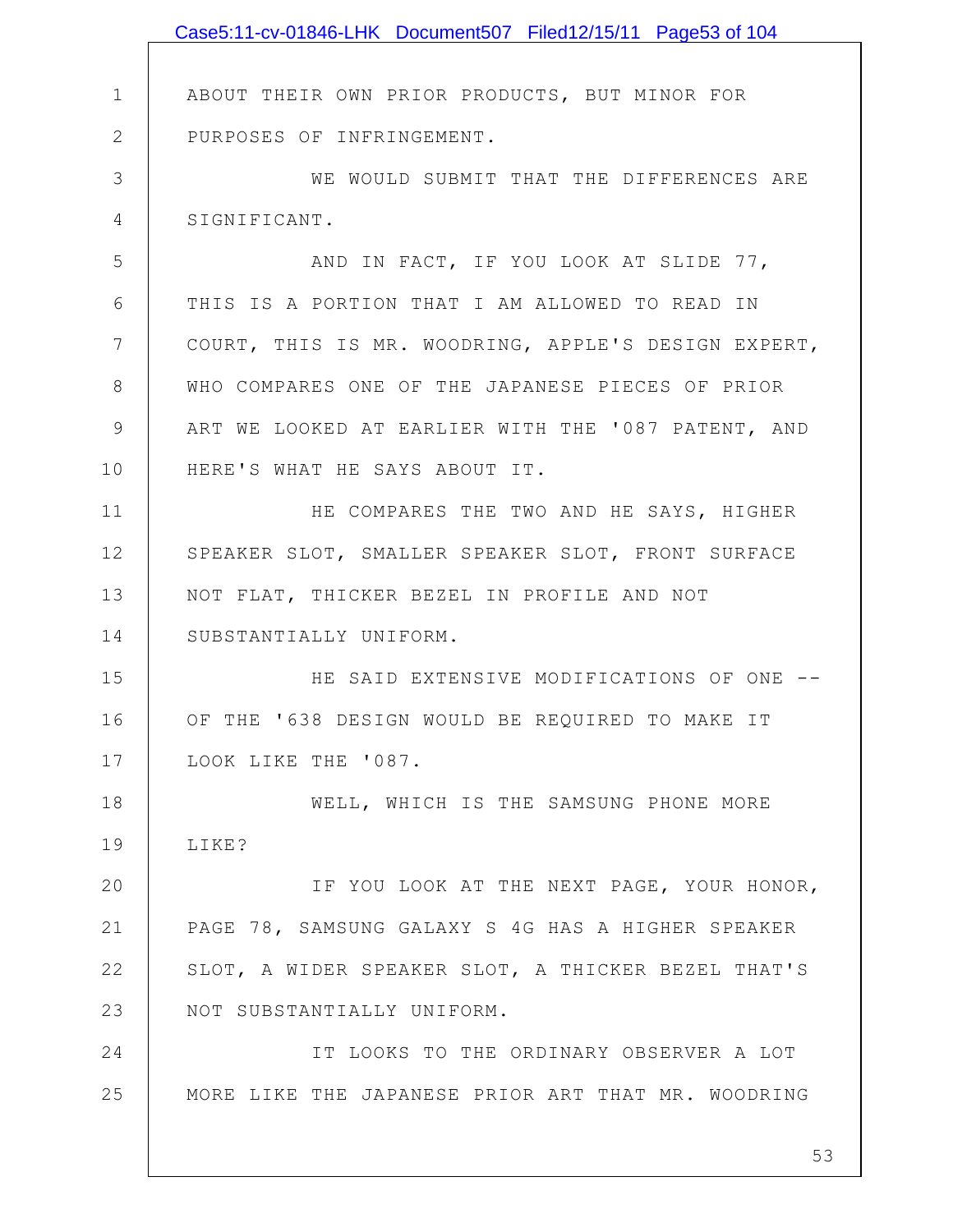|                | Case5:11-cv-01846-LHK Document507 Filed12/15/11 Page54 of 104 |
|----------------|---------------------------------------------------------------|
|                |                                                               |
| $\mathbf 1$    | SAID WOULD REQUIRE EXTENSIVE MODIFICATIONS TO BE              |
| $\mathbf{2}$   | MADE INTO THE '087 DRAWING.                                   |
| 3              | SO, YOUR HONOR, WE SUBMIT THAT THERE ARE                      |
| $\overline{4}$ | EXTENSIVE DIFFERENCES AND NOT MINOR OR MINUTE                 |
| 5              | DIFFERENCES, BY APPLE'S OWN ADMISSION, BETWEEN THE            |
| 6              | PHONES THAT DEFEAT ANY INFRINGEMENT SHOWING.                  |
| 7              | YOU CAN SEE THE VERY SAME THING WITH                          |
| $8\,$          | RESPECT TO THE TAB PATENTS. I WON'T GO THROUGH                |
| $\mathcal{G}$  | THIS IN DETAIL EXCEPT TO JUST NOTE THAT YOUR HONOR            |
| 10             | IS CORRECT THAT WE VIEW THE FIDLER AND BLOOMBERG              |
| 11             | TABLETS AS INVALIDATING PRIOR ART WITH RESPECT TO             |
| 12             | THE '889 PATENT.                                              |
| 13             | DOES YOUR HONOR HAVE ANY INTEREST IN                          |
| 14             | EXPLORING THE '381 PATENT? I'M CONSCIOUS OF THE               |
| 15             | LIMITATIONS OF TIME. INVALIDITY INFRINGEMENT?                 |
| 16             | THE COURT: JUST -- LET ME JUST ASK WITH                       |
| 17             | REGARD TO THE TWO PHONE DESIGN PATENTS IF SAMSUNG             |
| 18             | CONTESTS THE INVENTION DATE. I KNOW THERE WAS A               |
| 19             | FOOTNOTE THAT SAID IT WAS CORROBORATED IN APPLE'S             |
| 20             | REPLY.                                                        |
| 21             | MS. SULLIVAN: WE DO NOT CONCEDE THE                           |
| 22             | INVENTION DATE, YOUR HONOR.                                   |
| 23             | THE COURT: OKAY. WHAT DATE DO YOU                             |
| 24             | BELIEVE IT IS? OR SHOULD BE? NOT APRIL 20TH OF                |
| 25             | '06? DO YOU HAVE AN ALTERNATIVE?                              |
|                |                                                               |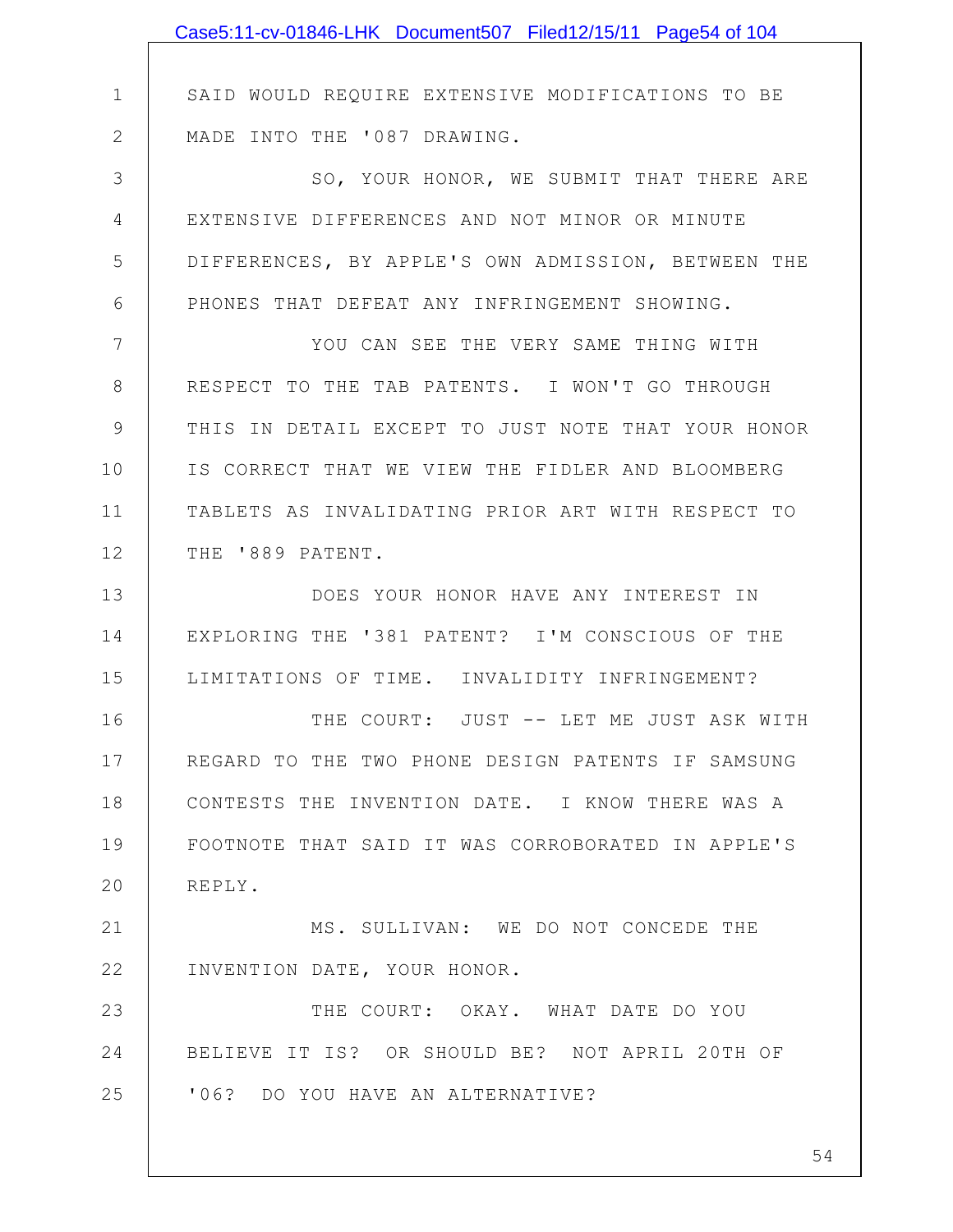1 2 3 4 5 6 7 8 9 10 11 12 13 14 15 16 17 18 19 20 21 22 23 24 25 MS. SULLIVAN: YOUR HONOR, I THINK THAT TAKES US INTO THE REALM OF CONFIDENTIAL INFORMATION. THE COURT: OKAY. IS IT SOMEWHERE IN YOUR DOCUMENTS? MS. SULLIVAN: WE'LL MAKE SURE WE POINT IT OUT TO YOUR HONOR. THE COURT: OKAY. MS. SULLIVAN: ALL OF THE PRIOR ART THAT I'VE DESCRIBED, YOUR HONOR, IS -- PRECEDES ANY CLAIM -- PRECEDES THE CLAIMED INVENTION DATE. THE COURT: I KNOW THERE'S SOME DISPUTE ABOUT THAT WITH REGARD TO SOME OF THE ART. LET ME JUST ASK THE SAME QUESTION I ASKED MR. MCELHINNY. WHAT DO YOU THINK THE NEXUS NEEDS TO BE BETWEEN THE DISPUTED INTELLECTUAL PROPERTY AND THE REASON THAT CONSUMERS ACTUALLY BUY A CERTAIN DEVICE FOR A PRELIMINARY INJUNCTION? MS. SULLIVAN: WELL, YOUR HONOR, WE BELIEVE THAT THE ORDINARY OBSERVER WOULD HAVE TO PURCHASE THE ALLEGED INFRINGING PRODUCT MISTAKING IT FOR THE OTHER ONE BASED ON THE DESIGN ELEMENTS, WHICH WERE THE ORNAMENTAL ELEMENTS, NOT THE FUNCTIONAL ELEMENTS. AND IN OUR IRREPARABLE HARM SHOWING, YOUR Case5:11-cv-01846-LHK Document507 Filed12/15/11 Page55 of 104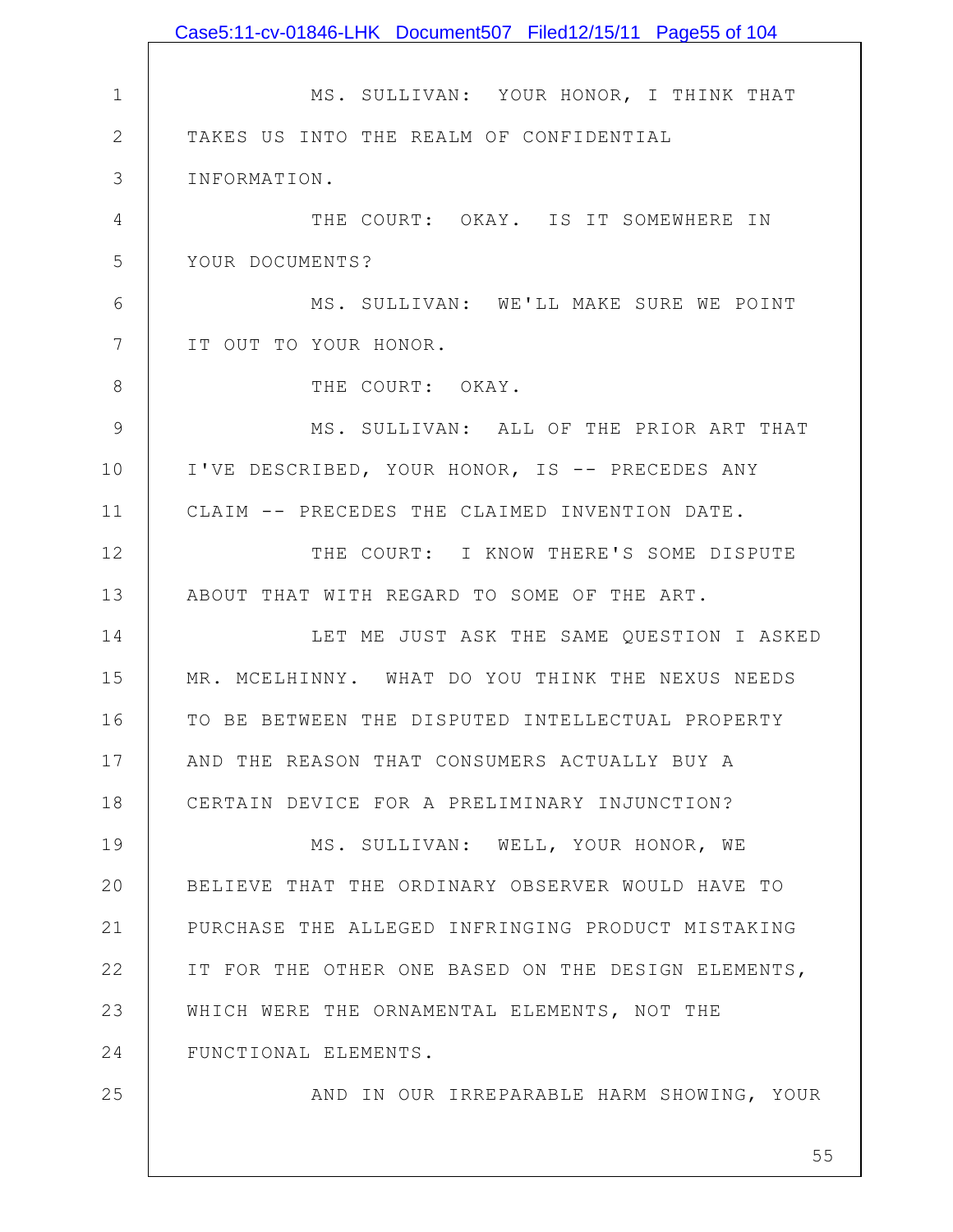|              | Case5:11-cv-01846-LHK Document507 Filed12/15/11 Page56 of 104 |
|--------------|---------------------------------------------------------------|
|              |                                                               |
| $\mathbf 1$  | HONOR, WE'VE SHOWN THAT APPLE'S OWN STUDIES SHOW              |
| $\mathbf{2}$ | THAT CONSUMERS DO NOT SWITCH TO ANDROID PHONES FROM           |
| 3            | APPLE PHONES AND THAT APPLE'S OWN STUDIES SUGGEST             |
| 4            | THAT THE DESIGN AND COLOR IS A TRIVIAL, A TRIVIAL             |
| 5            | REASON FOR CONSUMERS TO BUY PHONES.                           |
| 6            | NOW, YOU HEARD MR. MCELHINNY TRY TO AVOID                     |
| 7            | THE CONSEQUENCE OF THAT STUDY BY SAYING, "WELL,               |
| 8            | BRAND, DESIGN, IT'S ALL THE SAME THING."                      |
| 9            | BUT IT'S NOT.                                                 |
| 10           | TO PREVAIL ON AN INFRINGEMENT CLAIM FOR A                     |
| 11           | DESIGN PATENT, APPLE WOULD HAVE TO SHOW THAT                  |
| 12           | CONSUMERS ARE BEING DECEIVED INTO BUYING AN ACCUSED           |
| 13           | PHONE, OR AN ACCUSED TABLET RATHER THAN APPLE'S               |
| 14           | PRODUCTS BASED ON A CONFUSION ABOUT DESIGN, MEANING           |
| 15           | ORNAMENT, NOT FUNCTION.                                       |
| 16           | AND YOUR HONOR, THE CORE OF OUR ARGUMENT                      |
| 17           | IS REALLY THIS: THAT DESIGN PATENT LAW IS NARROW              |
| 18           | AND SPECIFIC.                                                 |
| 19           | IN FACT, RICHARDSON REMINDS US THAT IN A                      |
| 20           | CROWDED FIELD LIKE THIS ONE, THE DESIGN PATENT MUST           |
| 21           | BE CONSTRUED NARROWLY, PRECISELY SO THAT DESIGN               |
| 22           | PATENTS CAN'T OVERPROTECT, CAN'T SWALLOW UP A WHOLE           |
| 23           | WORLD OF THINGS THAT AREN'T TRULY THE ORNAMENTAL              |
| 24           | FEATURES OF A PHONE THAT ARE NOT NECESSARY TO ITS             |
| 25           | FUNCTION.                                                     |
|              |                                                               |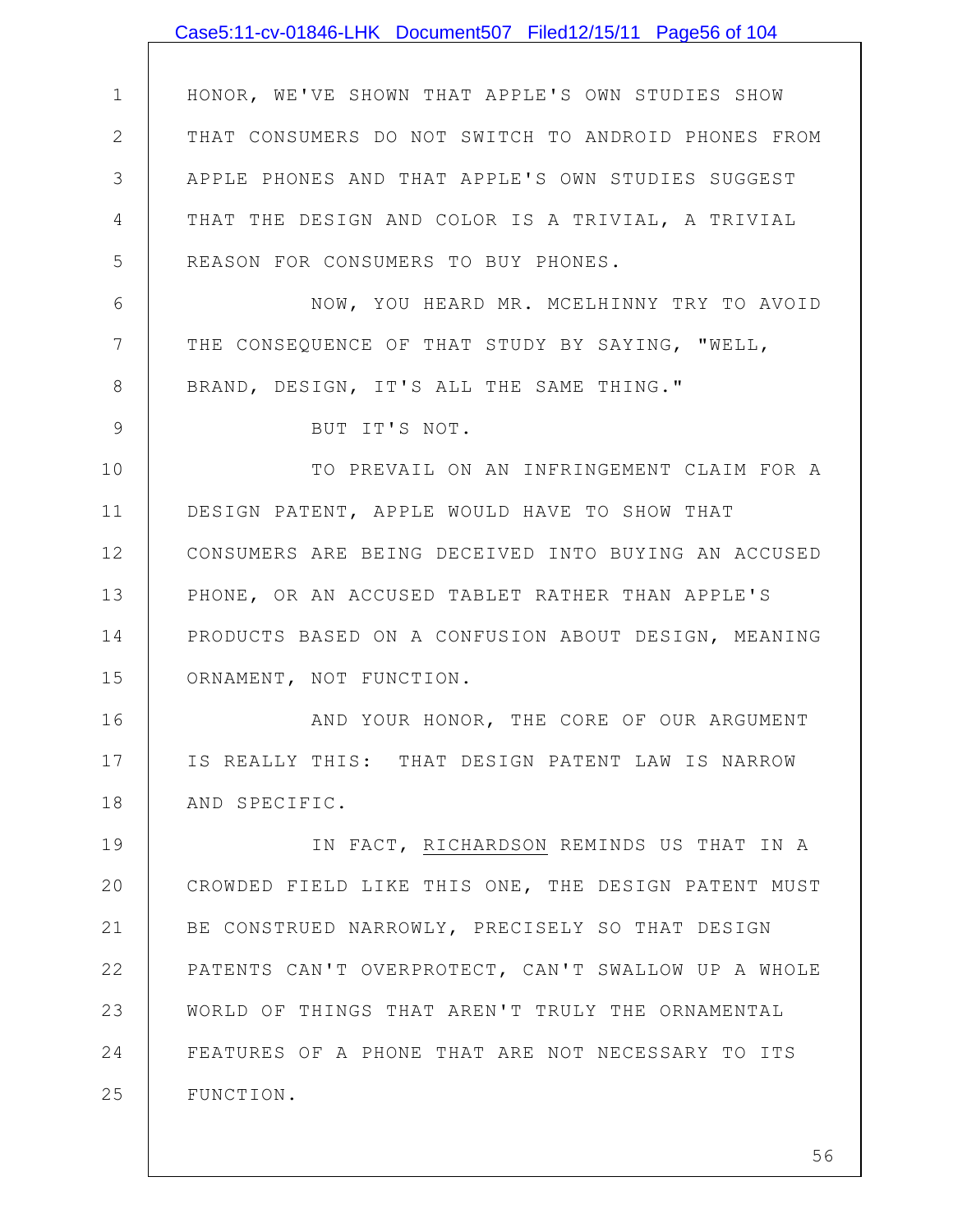1 2 3 4 5 6 7 8 9 10 11 12 13 14 15 16 17 18 19 20 21 22 23 24 25 WE'VE TRIED TO SHOW YOUR HONOR THAT THE FEATURES OF THE CLAIMED PATENT, THE DESIGN FEATURES, ELEMENT BY ELEMENT AND TAKEN AS A WHOLE, ARE ALL ABOUT FUNCTIONALITY. THEY'RE NOT JUST MORE FUNCTIONAL THAN ORNAMENTAL. THEY'RE ALL ABOUT FUNCTIONALITY. THEY'RE ALL ABOUT HOW TO USE A PRODUCT BETTER AND TO MAKE IT AT LOWER COST AND GREATER QUALITY. AND WHERE THAT'S THE CASE, THE PATENT LAW SHOULD NOT BE USED TO CREATE A MONOPOLY ON BLACK FLAT SURFACED MEDIA SCREENS WITH ROUNDED CORNERS IN WHICH NO ONE ELSE CAN ENTER THE SPACE AND COMPETE, EVEN IF THE ORNAMENTAL FEATURES OF THEIR PHONES HAVE MULTIPLE DIFFERENCES FROM THE CLAIMED DESIGN. SO WE THINK THAT YOU DO HAVE TO ASK WHETHER A PURCHASER WOULD BE DECEIVED INTO BUYING THE WRONG PHONE BASED ON THE ORNAMENTAL ELEMENTS RATHER THAN THE FUNCTIONAL ELEMENTS. AND WHEN WE GET TO IRREPARABLE HARM, WE'LL BE HAPPY TO TALK MORE ABOUT HOW TRIVIAL DESIGN IS IN APPLE'S OWN STUDIES, DESIGN UNDERSTOOD AS ORNAMENT IN APPLE'S OWN STUDIES AS A REASON FOR BUYING A PHONE. THE COURT: LET ME ASK YOU ABOUT IRREPARABLE HARM. Case5:11-cv-01846-LHK Document507 Filed12/15/11 Page57 of 104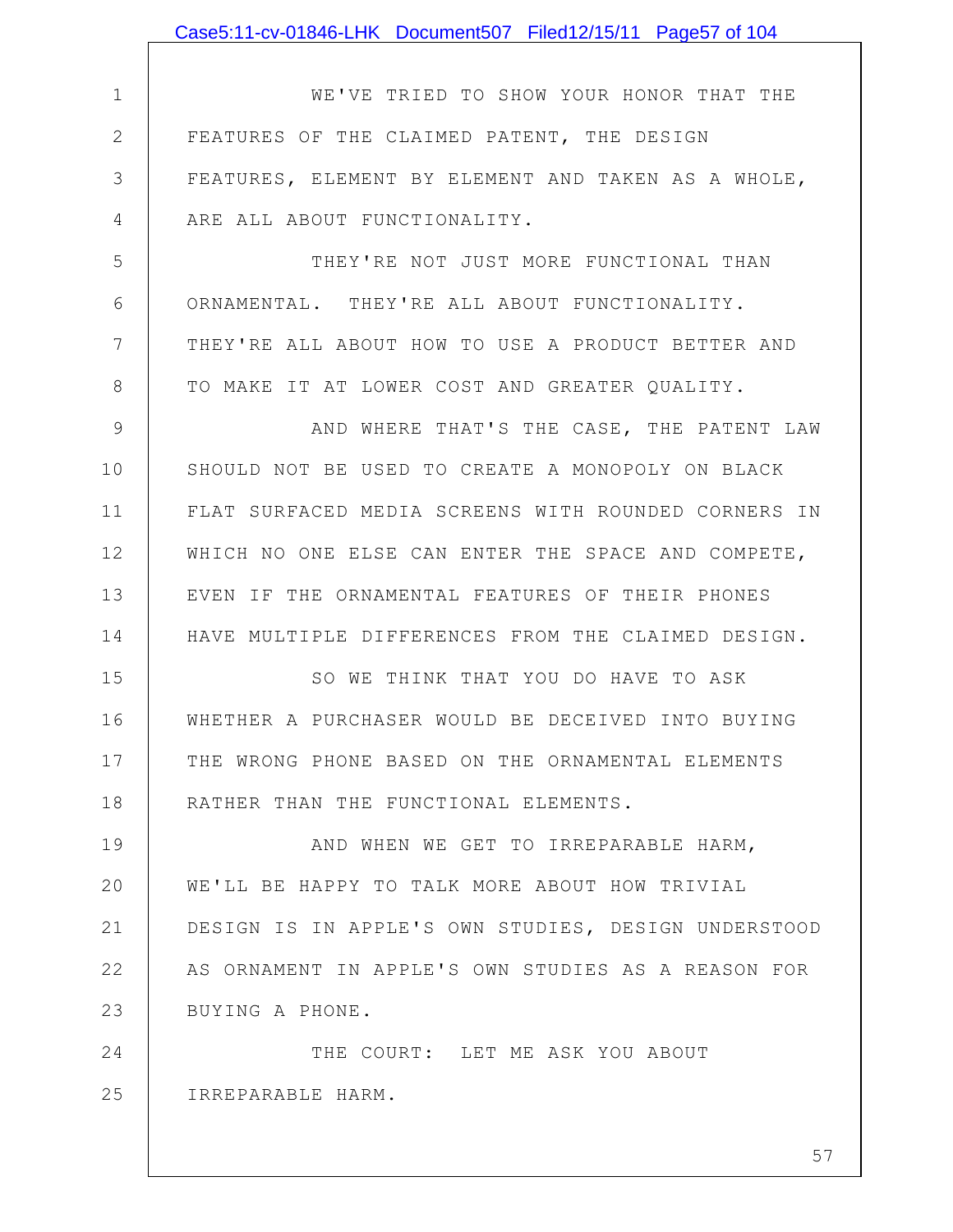|               | Case5:11-cv-01846-LHK Document507 Filed12/15/11 Page58 of 104 |
|---------------|---------------------------------------------------------------|
|               |                                                               |
| $\mathbf 1$   | SO SAMSUNG HAS BEEN ACTUALLY GIVING ITS                       |
| $\mathbf{2}$  | TABLETS OUT FOR FREE WITH OTHER PURCHASES OF                  |
| 3             | SAMSUNG PRODUCTS WHICH, IN MY MIND, ENFORCES THAT             |
| 4             | THERE IS SOME PATH DEPENDENCY.                                |
| 5             | IF YOU GET A SAMSUNG TABLET, THEN YOU'RE                      |
| 6             | MORE LIKELY TO BUY THE ACCESSORIES, BUY THE                   |
| 7             | DOWNSTREAM NEXT VERSION OF THE TABLET, THAT YOU'RE            |
| 8             | GOING TO MAYBE BUY MORE APPLICATIONS THAT GO WITH             |
| $\mathcal{G}$ | THE SAMSUNG TABLET, AND THAT -- OTHERWISE WHY WOULD           |
| 10            | YOU GIVE IT OUT FOR FREE UNLESS YOU THOUGHT THAT              |
| 11            | THERE WOULD BE SOME DOWNSTREAM VALUE? BECAUSE                 |
| 12            | YOU'RE NOT MAKING ANY MONEY SINCE YOU'RE GIVING               |
| 13            | THIS FOR FREE.                                                |
| 14            | SO WHAT DO YOU THINK ABOUT THAT PATH                          |
| 15            | DEPENDENCY ARGUMENT IN TERMS OF ACCESSORIES,                  |
| 16            | APPLICATIONS, FUTURE PRODUCTS, AND THEN OTHER                 |
| 17            | PRODUCTS BY THE SAME COMPANY?                                 |
| 18            | MS. SULLIVAN: YOUR HONOR, THAT MAY BE                         |
| 19            | SO, BUT THAT'S LEGITIMATE COMPETITION.                        |
| 20            | THAT IS, COMPETITORS WHO ARE NOT                              |
| 21            | INFRINGING OF ANY PROTECTABLE ELEMENT OF APPLE                |
| 22            | PHONES ARE FREE TO TRY TO ATTRACT PURCHASERS AWAY             |
| 23            | FROM OLD PHONES, FLIP PHONES AND SO FORTH, AND GET            |
| 24            | THEM SET ON THE ANDROID PATH.                                 |
| 25            | BUT WHAT APPLE NEEDS TO SHOW TO SHOW                          |
|               |                                                               |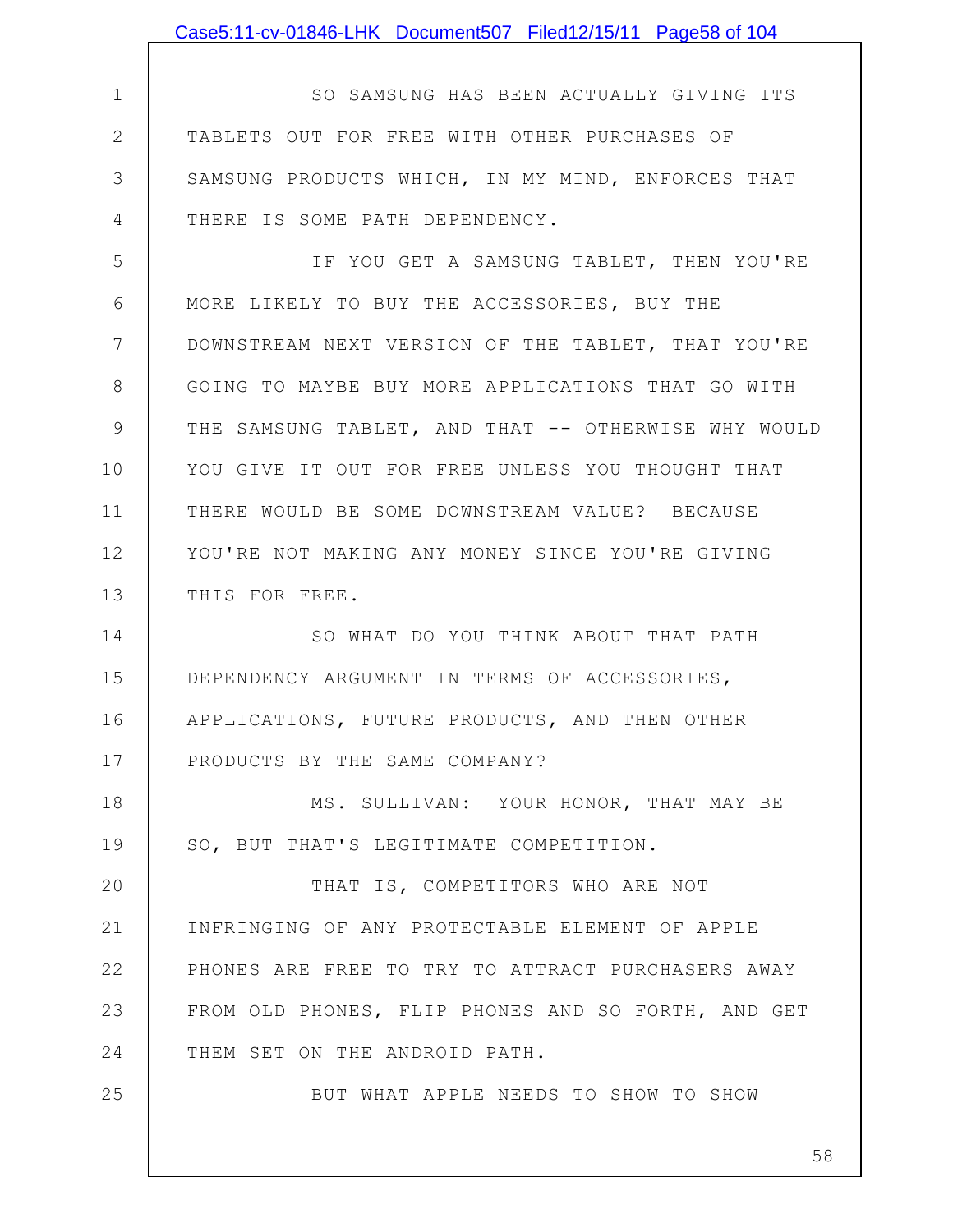|                 | Case5:11-cv-01846-LHK Document507 Filed12/15/11 Page59 of 104 |
|-----------------|---------------------------------------------------------------|
|                 |                                                               |
| $\mathbf 1$     | IRREPARABLE HARM IS THAT THERE'S BEEN MARKET SHARE            |
| $\mathbf{2}$    | TAKEN AWAY FROM IT THROUGH THIS ACTIVITY, AND                 |
| 3               | THAT'S WHAT IT'S FAILED TO PUT IN EVIDENCE.                   |
| 4               | IT FAILED TO PUT ANY EVIDENCE IN,                             |
| 5               | MEANINGFUL AT ALL, IN THE OPENING PAPERS.                     |
| 6               | WE DON'T THINK IT'S DONE ANY BETTER IN                        |
| $7\phantom{.0}$ | THE REPLY PAPERS, YOUR HONOR.                                 |
| 8               | WE THINK IN PARTICULAR IT FAILED TO                           |
| $\mathcal{G}$   | CONSIDER -- LET'S LOOK AT A FEW --                            |
| 10              | THE COURT: LET ME ASK YOU A QUESTION,                         |
| 11              | THOUGH.                                                       |
| 12              | ASSUMING -- AND THESE ARE A LOT OF                            |
| 13              | ASSUMPTIONS THAT ARE NOT NECESSARILY THE CASE                 |
| 14              | HERE -- ASSUMING THAT THE PATENT WAS VALID,                   |
| 15              | ASSUMING THERE WAS INFRINGEMENT, IF SOMEONE COULD             |
| 16              | PROVE THAT THERE IS SOME PATH DEPENDENCY HERE, IF             |
| 17              | THEY LOSE THIS ONE SALE, THEY'RE GOING TO LOSE                |
| 18              | SALES OF DOWNSTREAM APPLICATIONS, ACCESSORIES,                |
| 19              | THEY'RE GOING TO LOSE THE SALE OF THE NEXT VERSION            |
| 20              | OF THE PHONE OR THE TABLET, WOULD THAT --                     |
| 21              | MS. SULLIVAN: I DON'T THINK THAT --                           |
| 22              | THE COURT: WOULD THAT CONSTITUTE                              |
| 23              | IRREPARABLE HARM?                                             |
| 24              | MS. SULLIVAN: IT WOULD NOT BY ITSELF,                         |
| 25              | YOUR HONOR.                                                   |
|                 |                                                               |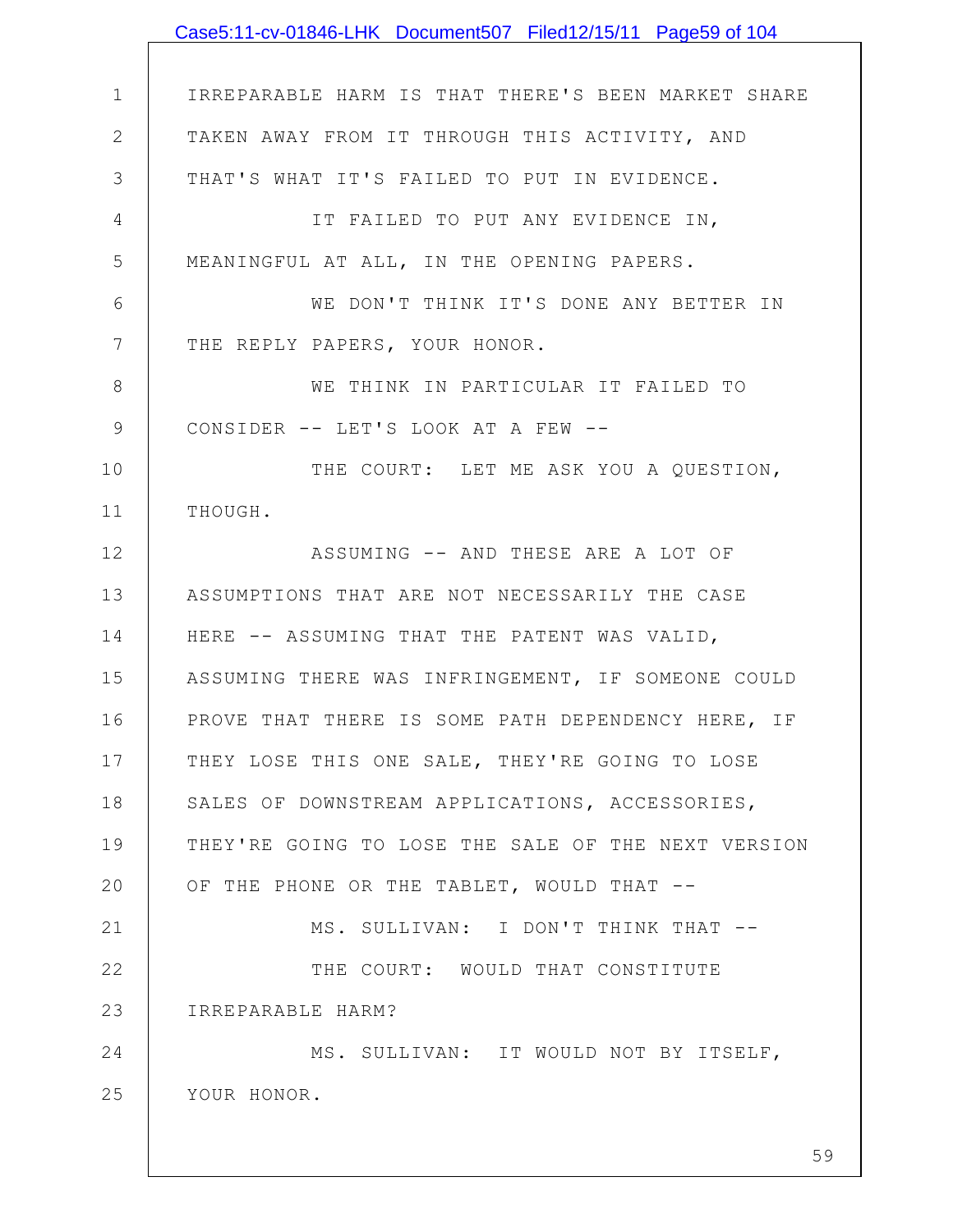|                | Case5:11-cv-01846-LHK Document507 Filed12/15/11 Page60 of 104 |
|----------------|---------------------------------------------------------------|
|                |                                                               |
| $\mathbf 1$    | WHAT WOULD HAVE TO BE SHOWN IS THAT                           |
| $\mathbf{2}$   | SAMSUNG IS TAKING MARKET SHARE AWAY FROM APPLE                |
| 3              | RATHER THAN FROM OTHER ANDROID COMPETITORS.                   |
| 4              | THERE ARE A HOST OF COMPANIES NOW IN THE                      |
| 5              | ANDROID SPACE.                                                |
| 6              | AND AS MR. WAGNER'S, OUR ECONOMIC                             |
| $7\phantom{.}$ | EXPERT'S TESTIMONY WAS ASSAILED A MOMENT AGO BY               |
| 8              | APPLE, I THINK IT WAS MISCHARACTERIZED.                       |
| 9              | MR. WAGNER MADE CLEAR THAT IN A GROWING                       |
| 10             | MARKET, MARKET SHARE ANALYSIS CAN BE VERY                     |
| 11             | MISLEADING BECAUSE WHAT YOU HAVE TO ASK IS, HAS               |
| 12             | MARKET SHARE BEEN TAKEN AWAY FROM APPLE, NOT -- AND           |
| 13             | THAT'S WHAT APPLE'S ANALYSIS FAILS TO DO. IT FAILS            |
| 14             | TO DISCOUNT THE POSSIBILITY THAT THE PATH                     |
| 15             | DEPENDENCY YOUR HONOR DESCRIBED COULD BE HELPING              |
| 16             | SAMSUNG BEAT OUT OTHER RIVALS, WHETHER IT'S HTC OR            |
| 17             | MOTOROLA OR BLACKBERRY.                                       |
| 18             | THE COURT: RIGHT. BUT IT TOOK A LONG                          |
| 19             | TIME FOR SAMSUNG ATTORNEYS TO IDENTIFY WHICH ONE              |
| 20             | WAS A SAMSUNG TABLET VERSUS AN APPLE TABLET.                  |
| 21             | SO IF IT LOOKS THAT SIMILAR, HOW CAN YOU                      |
| 22             | NOT ASSUME THAT THIS IS NOT GOING TO BE SOLD AT THE           |
| 23             | EXPENSE OF SOME OTHER ANDROID TABLET THAT DOESN'T             |
| 24             | LOOK LIKE THIS, THAT IT'S GOING TO BE LOOKING LIKE            |
| 25             | AN APPLE TABLET?                                              |
|                |                                                               |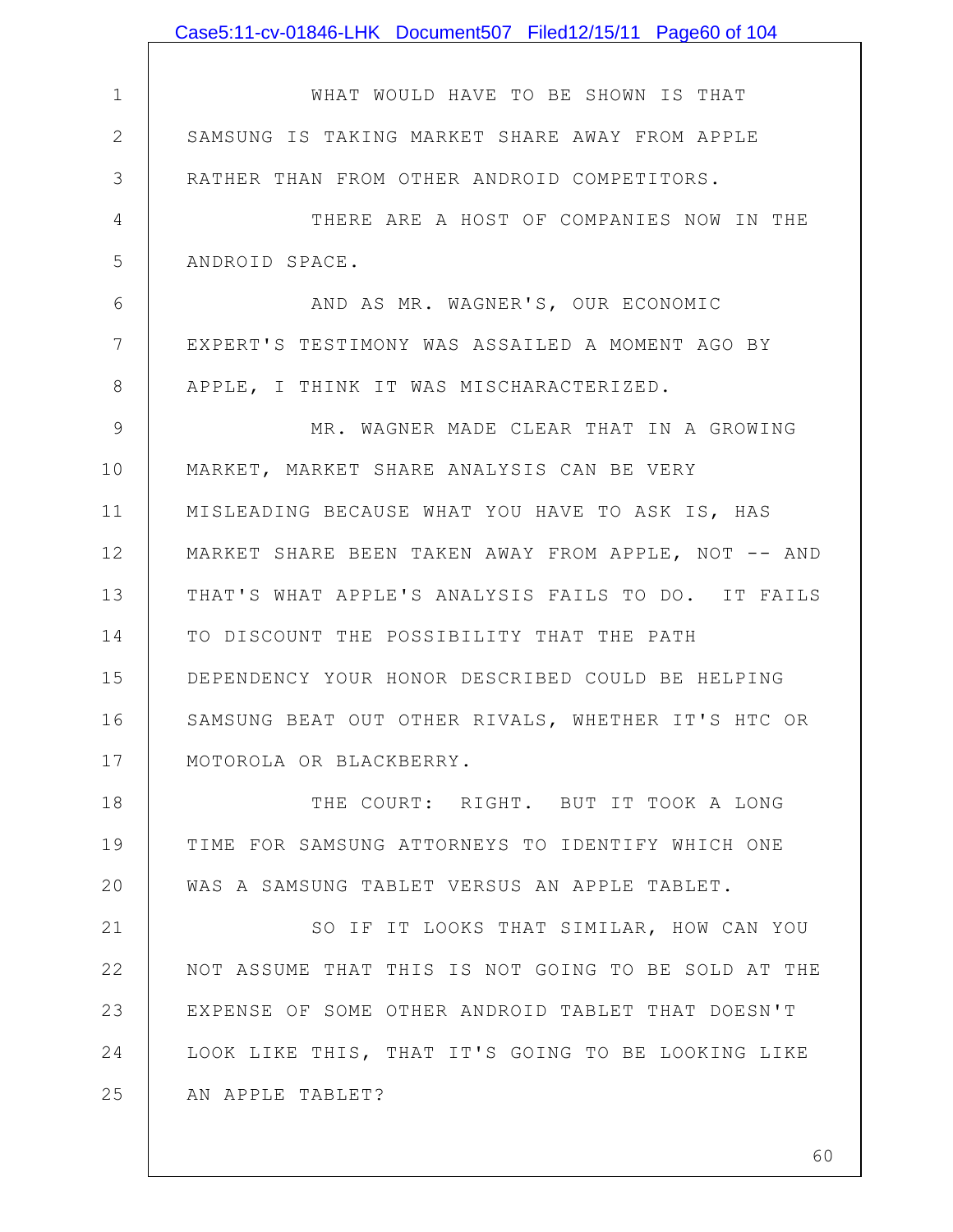|                | Case5:11-cv-01846-LHK Document507 Filed12/15/11 Page61 of 104 |
|----------------|---------------------------------------------------------------|
|                |                                                               |
| $\mathbf 1$    | MS. SULLIVAN: YOUR HONOR, WITH RESPECT,                       |
| $\mathbf{2}$   | I'M STANDING FAR AWAY FROM YOU AND YOU COVERED UP             |
| 3              | THE BRAND LOGO.                                               |
| $\overline{4}$ | THE COURT: NO, THERE'S NO LOGO ON THE                         |
| 5              | FRONT. I'M SHOWING YOU. THERE'S NO LOGO ON THE                |
| 6              | FRONT.                                                        |
| $\overline{7}$ | MS. SULLIVAN: I'M SORRY.                                      |
| 8              | THE COURT: THESE ARE JUST BLACK SCREENS.                      |
| $\mathcal{G}$  | I'M AS CLOSE TO YOU AS I CAN GET. I'M AT                      |
| 10             | THE BENCH, AND UNLESS YOU WANT ME TO COME DOWN TO             |
| 11             | THE WELL.                                                     |
| 12             | THESE ARE SO SIMILAR, I DON'T SEE HOW YOU                     |
| 13             | CAN SAY THAT IF I PURCHASE ONE OF THESE THAT LOOKS            |
| 14             | ALMOST IDENTICAL TO THIS OTHER PRODUCT, THAT I'M              |
| 15             | REALLY GOING FOR SOME OTHER ANDROID PRODUCT THAT              |
| 16             | LOOKS COMPLETELY DIFFERENT                                    |
| 17             | MS. SULLIVAN: OKAY. WELL, YOUR HONOR, I                       |
| 18             | DON'T MEAN TO QUIBBLE OVER THE SMALL EXPERIMENT,              |
| 19             | BUT THE '889 PATENT IS FOR THE WHOLE DEVICE AND YOU           |
| 20             | DIDN'T SHOW US THE BACK, AND THE ORDINARY OBSERVER            |
| 21             | IS NOT LIMITED TO THE SENSE OF SIGHT, ESPECIALLY              |
| 22             | NOT AT 15 FEET.                                               |
| 23             | THE ORDINARY OBSERVER IS ALLOWED TO USE                       |
| 24             | ALL SENSES, INCLUDING --                                      |
| 25             | THE COURT: I DON'T THINK THIS IS 15                           |
|                | 61                                                            |
|                |                                                               |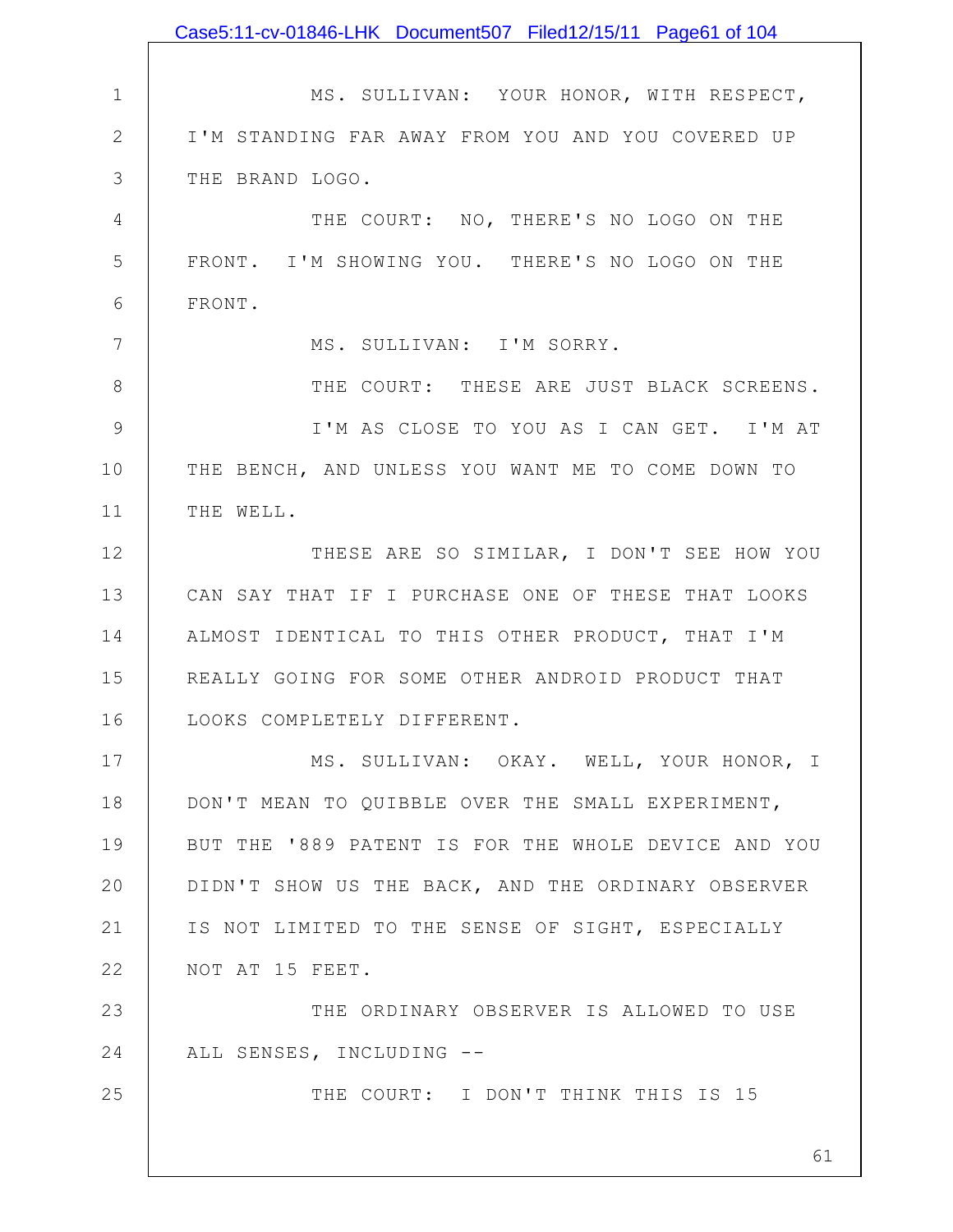|                 | Case5:11-cv-01846-LHK Document507 Filed12/15/11 Page62 of 104 |
|-----------------|---------------------------------------------------------------|
|                 |                                                               |
| $\mathbf 1$     | FEET, BUT YOU CAN LOOK. OF COURSE YOU CAN SEE THE             |
| $\mathbf{2}$    | LOGO.                                                         |
| 3               | BUT THE BACK, THE SHAPE IS VERY SIMILAR                       |
| 4               | (INDICATING).                                                 |
| 5               | I'M SHOWING ALL SIDES NOW, SHOWING THE                        |
| 6               | SIDE, THE BACK, YOU CAN SHOW HOW IT'S A SLOPED BACK           |
| $7\phantom{.0}$ | (INDICATING).                                                 |
| 8               | YOU CAN SHOW THAT THE -- I'M HOLDING THEM                     |
| $\mathcal{G}$   | RIGHT NEXT TO EACH OTHER (INDICATING). THE                    |
| 10              | THINNESS IS VERY SIMILAR, THE SLOPING ON THE EDGES            |
| 11              | IS VERY SIMILAR (INDICATING).                                 |
| 12              | MS. SULLIVAN: AND, YOUR HONOR, UNTIL                          |
| 13              | RECENTLY, APPLE DID NOT EVEN KNOW WHETHER THE                 |
| 14              | TABLET, IF THE TABLET YOU'RE HOLDING UP NOW,                  |
| 15              | EMBODIED THE '889 PATENT.                                     |
| 16              | IF YOU LOOK AT THE DRAWING, THE '889 IS                       |
| 17              | DRAWN TO A MUCH GREATER THICKNESS AND, IN FACT,               |
| 18              | APPLE DIDN'T CLAIM THAT THE '889 EMBODIED --                  |
| 19              | SORRY -- DIDN'T CLAIM THAT THE TABLET THAT YOU JUST           |
| 20              | HELD UP, THE IPAD, EMBODIED THE '889 PATENT UNTIL             |
| 21              | RECENTLY.                                                     |
| 22              | SO REMEMBER WE'RE FOCUSSING NOT ON THE                        |
| 23              | PRODUCT, WE'RE FOCUSSING ON THE DRAWING, THE '889             |
| 24              | DRAWING.                                                      |
| 25              | WE THINK THAT OUR TABLET OBVIOUSLY                            |
|                 |                                                               |
|                 | 62                                                            |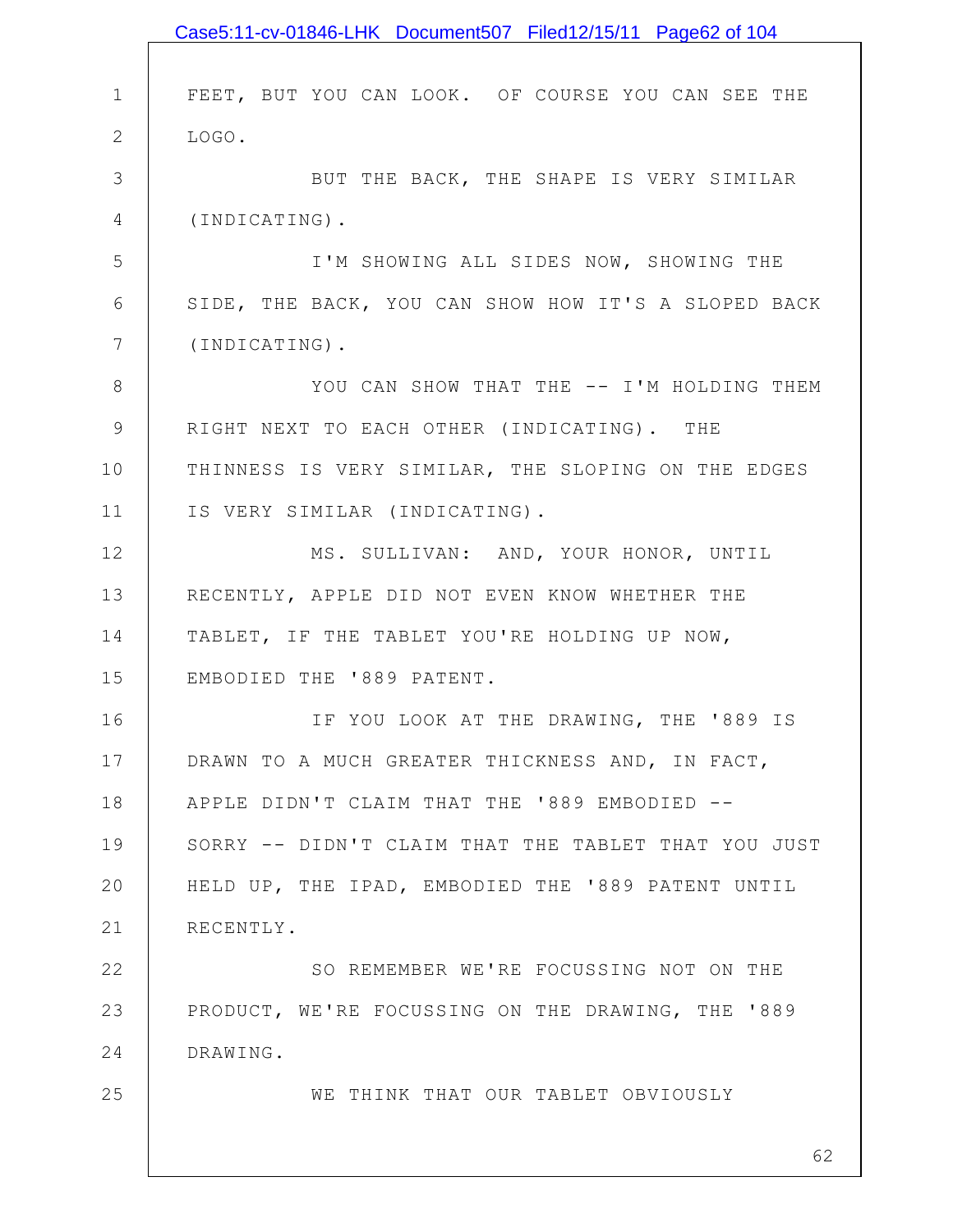|              | Case5:11-cv-01846-LHK Document507 Filed12/15/11 Page63 of 104 |
|--------------|---------------------------------------------------------------|
|              |                                                               |
| $\mathbf 1$  | DIFFERS FROM THE DESIGN DRAWING WITH RESPECT TO THE           |
| $\mathbf{2}$ | ELEMENT OF THINNESS THAT YOUR HONOR JUST DESCRIBED.           |
| 3            | IN FACT, SAMSUNG HAS LONG PRIDED ITSELF                       |
| 4            | ON MAKING VERY THIN PRODUCTS. THEY'RE A LEADER IN             |
| 5            | THAT AREA.                                                    |
| 6            | YOUR HONOR, I WANT TO GO BACK TO THE                          |
| 7            | IMPORTANT PIECE HERE, WHICH IS IT IS NOT OUR BURDEN           |
| 8            | TO PROVE INVALIDITY BY CLEAR AND CONVINCING                   |
| 9            | EVIDENCE, AND IT IS NOT OUR BURDEN TO SHOW                    |
| 10           | NONINFRINGEMENT AT THIS STAGE.                                |
| 11           | WHAT IS OUR BURDEN TO DEFEAT THE                              |
| 12           | PRELIMINARY INJUNCTION IS TO RAISE SUBSTANTIAL                |
| 13           | QUESTIONS, AND THERE CANNOT BE, I THINK, ANY DOUBT            |
| 14           | ON THIS RECORD THAT WE RAISED SUBSTANTIAL QUESTIONS           |
| 15           | OF INVALIDITY.                                                |
| 16           | ON THE '889, YOUR HONOR, YOU ALREADY                          |
| 17           | REFERRED TO THE FIDLER TABLET, 1994.                          |
| 18           | WE THINK FIDLER AND BLOOMBERG ARE PRIOR                       |
| 19           | ART INVALIDATING THE '889 PATENT.                             |
| 20           | TABLETS WERE -- RECTANGULAR TABLETS                           |
| 21           | $WERE$ --                                                     |
| 22           | THE COURT: I PROBABLY AGREE WITH YOU ON                       |
| 23           | THE KNIGHT-RIDDER 1994.                                       |
| 24           | MS. SULLIVAN: WELL, THEN WE'LL ACCEPT                         |
| 25           | THAT, YOUR HONOR.                                             |
|              |                                                               |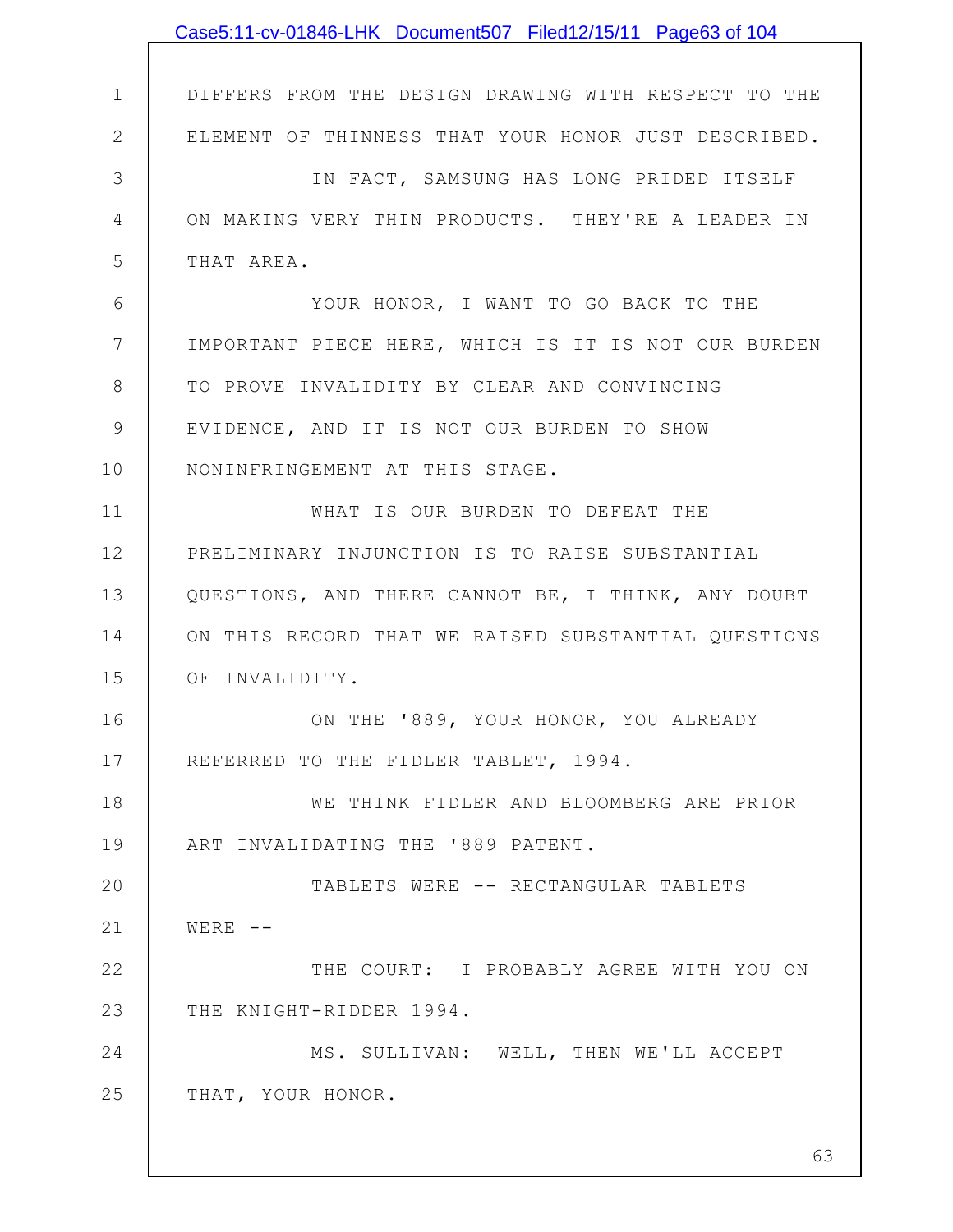|             | Case5:11-cv-01846-LHK Document507 Filed12/15/11 Page64 of 104 |
|-------------|---------------------------------------------------------------|
|             |                                                               |
| $\mathbf 1$ | THE COURT: BUT LET ME ASK, ISN'T THERE                        |
| 2           | SOME BRAND DILUTION, THOUGH? IF YOU ARE SELLING               |
| 3           | PRODUCTS THAT -- I WOULD SAY ON THESE TABLETS, I              |
| 4           | THINK THEY DO INFRINGE.                                       |
| 5           | BUT I THINK APPLE HAS A PROBLEM WITH THE                      |
| 6           | VALIDITY OF THE '889 BASED ON KNIGHT-RIDDER, THE              |
| 7           | 1981 AND 1994 MORE SPECIFICALLY.                              |
| 8           | BUT ISN'T THERE SOME BRAND DILUTION HERE                      |
| 9           | THAT'S GOING ON? LIKE WHY SHOULD YOU BE ABLE TO               |
| 10          | SELL A PRODUCT THAT LOOKS VIRTUALLY IDENTICAL FOR             |
| 11          | MUCH LESS A PRICE, OR GIVE IT AWAY FOR FREE? ISN'T            |
| 12          | THERE SOME UNFAIR COMPETITION ASPECT OF THAT?                 |
| 13          | GO AHEAD.                                                     |
| 14          | MS. SULLIVAN: YOUR HONOR, WE'RE NOT HERE                      |
| 15          | BEFORE YOU ON UNFAIR COMPETITION.                             |
| 16          | THE COURT: I UNDERSTAND.                                      |
| 17          | MS. SULLIVAN: OR TRADEMARK INFRINGEMENT                       |
| 18          | OR TRADEMARK DILUTION BY -- OR CONFUSION OF SOURCE            |
| 19          | CONFUSION OR ORIGIN CONFUSION. WE'RE NOT TALKING              |
| 20          | ABOUT THAT PART OF THE CASE HERE.                             |
| 21          | APPLE ELECTED TO SEEK A PRELIMINARY                           |
| 22          | INJUNCTION ON DESIGN PATENT INFRINGEMENT, AND THE             |
| 23          | CONCEPT OF DILUTION IS NOT PART OF DESIGN PATENT              |
| 24          | INFRINGEMENT ANALYSIS.                                        |
| 25          |                                                               |
|             |                                                               |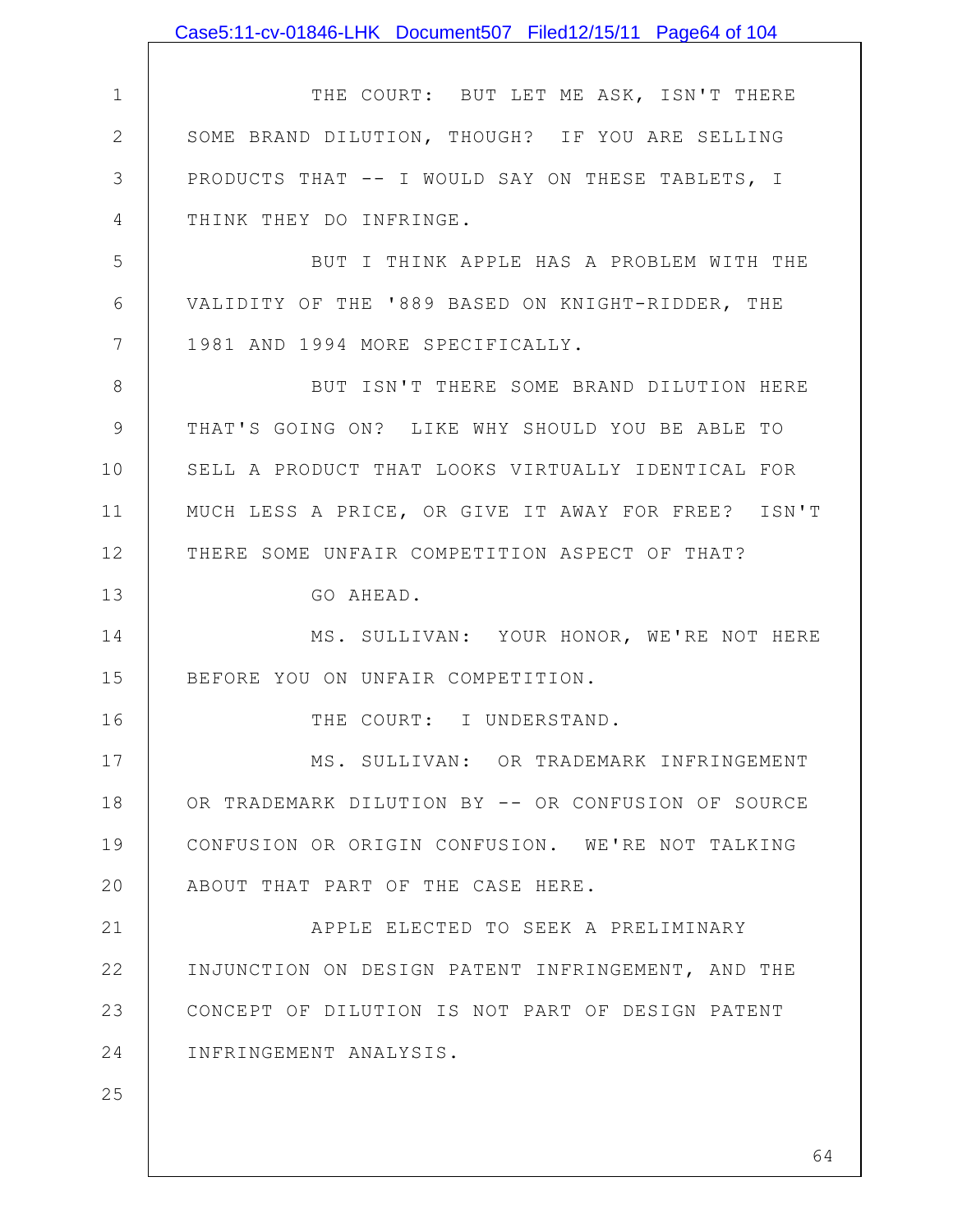|               | Case5:11-cv-01846-LHK Document507 Filed12/15/11 Page65 of 104 |
|---------------|---------------------------------------------------------------|
|               |                                                               |
| $\mathbf 1$   | THE COURT: BUT IT COULD BE PART OF THE                        |
| $\mathbf{2}$  | IRREPARABLE HARM IF THERE'S BRAND DILUTION THAT IS            |
| 3             | LEADING CONSUMERS TO FEEL LIKE, "LOOK, I CAN GET              |
| 4             | THE EXACT IDENTICAL LOOKING PRODUCT THAT HAS THE              |
| 5             | SAME FUNCTIONALITY FOR HALF THE PRICE OR FOR FREE, "          |
| 6             | THEN ISN'T THAT GOING TO LEAD TO SOME BRAND                   |
| 7             | DILUTION?                                                     |
| $8\,$         | MS. SULLIVAN: YOUR HONOR, THERE'S NO                          |
| $\mathcal{G}$ | EVIDENCE OF BRAND DILUTION. APPLE HAS NOT PUT IN              |
| 10            | ANY EVIDENCE THAT THIS DILUTING EFFECT HAS                    |
| 11            | HAPPENED.                                                     |
| 12            | IN FACT, THEIR OWN STUDIES SHOW THAT                          |
| 13            | APPLE CUSTOMERS ARE EXTRAORDINARILY LOYAL.                    |
| 14            | AND THEY HAVEN'T PROVED THAT MARKET SHARE                     |
| 15            | HAS BEEN TAKEN AWAY FROM THEM AS OPPOSED TO BEING             |
| 16            | TAKEN AWAY FROM OTHER PHONE COMPETITORS.                      |
| 17            | SO WE DON'T THINK YOU CAN WAVE A VAGUE                        |
| 18            | KIND OF DON'T DO TO APPLE WHAT WAS DONE TO BORDEAUX           |
| 19            | WINE, A DIMINISHMENT OF BRAND VALUE. THAT'S NOT               |
| 20            | WHAT'S AT ISSUE HERE.                                         |
| 21            | ON A PRELIMINARY INJUNCTION, IT'S CLEAR                       |
| 22            | THAT APPLE HAS TO SHOW EVIDENCE, IT CAN'T RELY ON             |
| 23            | ATTORNEY ARGUMENT, AND IT DOESN'T HAVE ANY EVIDENCE           |
| 24            | THAT THE BRAND HAS BEEN DILUTED.                              |
| 25            | TO THE CONTRARY. APPLE SALES AND                              |
|               |                                                               |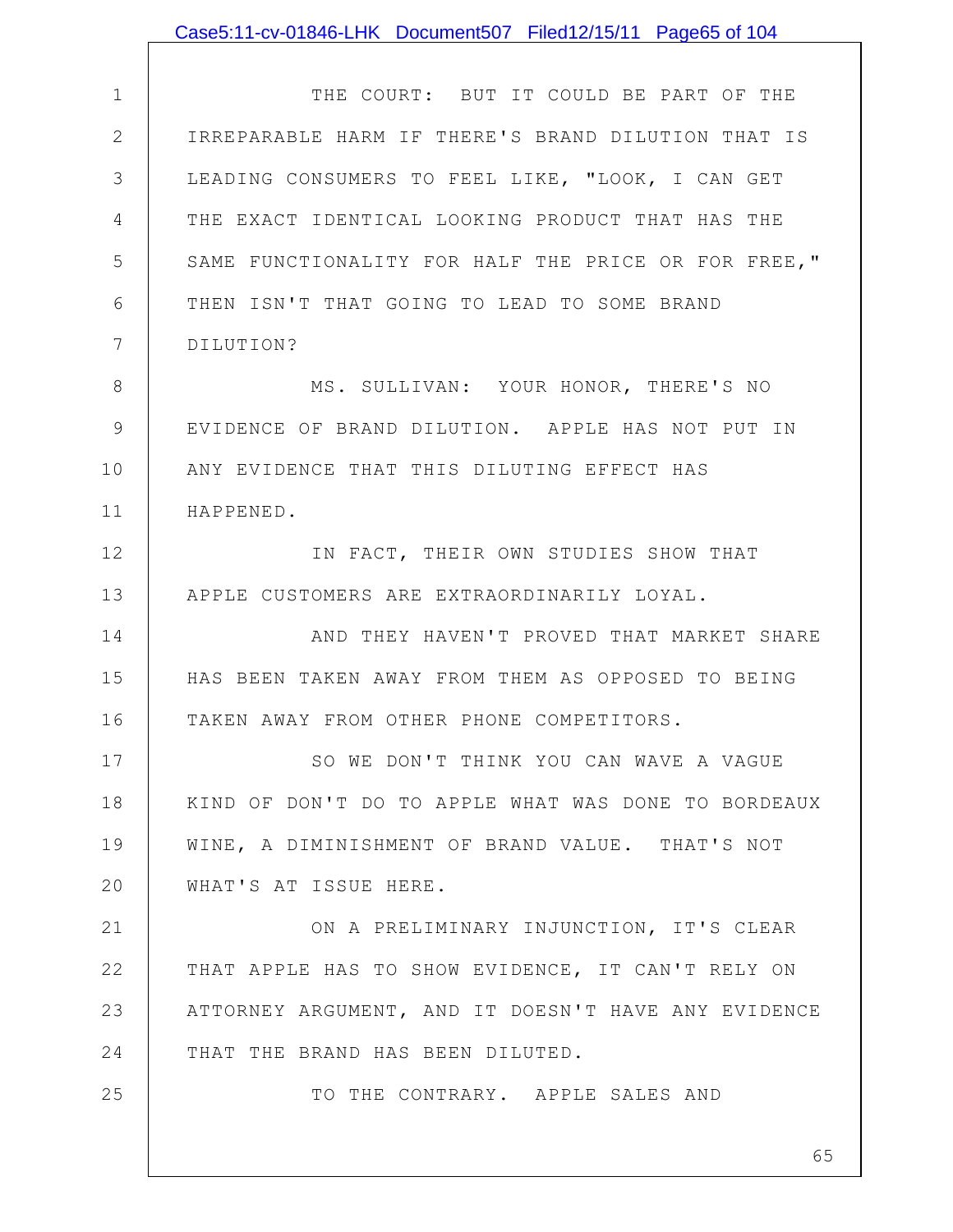|                | Case5:11-cv-01846-LHK Document507 Filed12/15/11 Page66 of 104 |
|----------------|---------------------------------------------------------------|
|                |                                                               |
| $\mathbf 1$    | PREORDERS HAVE CONTINUED TO RISE EXPONENTIALLY                |
| $\mathbf{2}$   | WITHOUT REGARD TO THE INTRODUCTION OF THE SAMSUNG             |
| 3              | PHONES. THAT'S CLEAR IN THE RECORD.                           |
| $\overline{4}$ | APPLE HAS FAILED TO SHOW THAT THE MARKET                      |
| 5              | SHARE HAS BEEN TAKEN AWAY AT THE EXPENSE OF APPLE             |
| 6              | AS OPPOSED TO OTHER COMPETITORS.                              |
| 7              | AND APPLE'S OWN STUDIES SHOW THAT VERY                        |
| 8              | FEW CUSTOMERS SWITCH FROM AN APPLE PHONE TO AN                |
| 9              | ANDROID PHONE. THAT'S ILLUSTRATED IN YOUR DECK AT             |
| 10             | PAGE 209.                                                     |
| 11             | SO I JUST WANT TO -- I DON'T WANT TO                          |
| 12             | SUGGEST WE AGREE WITH YOUR HONOR'S DESCRIPTION OF             |
| 13             | WHAT WE DO. WE'RE NOT GIVING AWAY THE PHONES FOR              |
| 14             | FREE.                                                         |
| 15             | BUT LET'S JUST GO TO THE MAIN POINT,                          |
| 16             | WHICH IS IT'S APPLE'S BURDEN TO SHOW EVIDENCE OF              |
| 17             | IRREPARABLE HARM.                                             |
| 18             | NO, A VAGUE POSSIBILITY OF TRADE DILUTION                     |
| 19             | IS NOT ENOUGH.                                                |
| 20             | BUT, YOUR HONOR, TWO OTHER FEATURES OF                        |
| 21             | OUR ARGUMENT -- AND THEN I'LL TURN IT OVER TO                 |
| 22             | MR. JOHNSON FOR ANY QUESTIONS YOU MIGHT HAVE ON               |
| 23             | '381 -- TWO OTHER KEY FEATURES OF OUR ARGUMENTS ON            |
| 24             | IRREPARABLE HARM ARE UNREASONABLE DELAY AND                   |
| 25             | COMPENSABILITY WITH MONEY DAMAGES.                            |
|                |                                                               |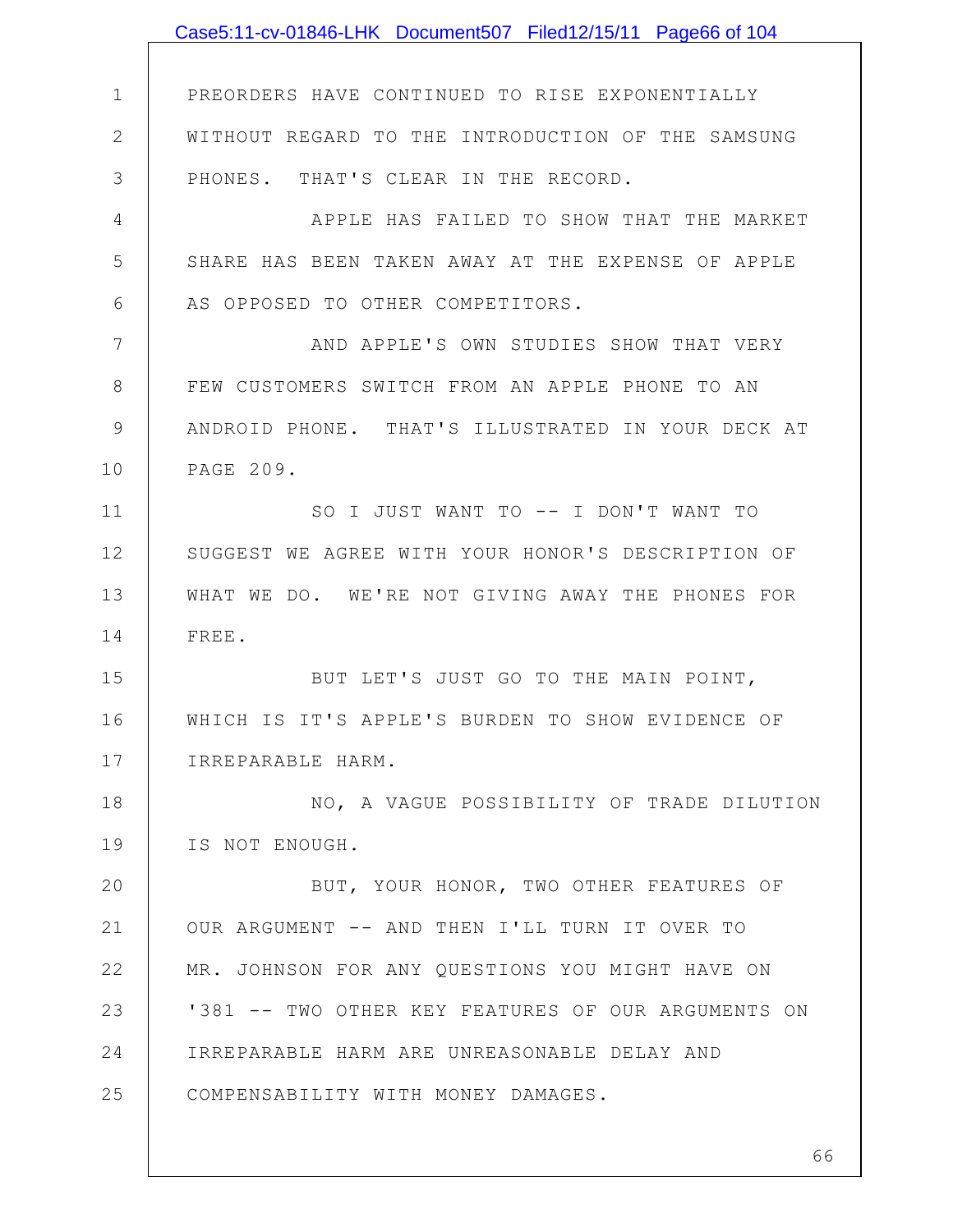|                | Case5:11-cv-01846-LHK Document507 Filed12/15/11 Page67 of 104 |
|----------------|---------------------------------------------------------------|
|                |                                                               |
| $\mathbf 1$    | THE UNREASONABLE DELAY IS CLEAR HERE.                         |
| $\mathbf{2}$   | YOUR HONOR HAS MENTIONED IT BEFORE IN THE JUNE                |
| 3              | HEARING.                                                      |
| 4              | THE UNREASONABLE DELAY HERE, WHICH IS                         |
| 5              | ILLUSTRATED IN THE TIMELINES BEGINNING ON PAGE                |
| 6              | 220 -- I'M SORRY.                                             |
| $\overline{7}$ | IF WE GO BACK AND START WITH THE                              |
| 8              | TELEPHONES, BEFORE WE GET TO THE BOUNCE BACK                  |
| 9              | PATENT, THE UNREASONABLE DELAY IS ILLUSTRATED ON              |
| 10             | SLIDE 216.                                                    |
| 11             | IPHONE'S ANNOUNCED IN JANUARY '07. IN                         |
| 12             | FEBRUARY OF '07, SAMSUNG INTRODUCED -- ANNOUNCES              |
| 13             | THE F700, WHICH IS ONE OF THE FIRST PRODUCTS THAT             |
| 14             | APPLE SAYS INFRINGED.                                         |
| 15             | AGAIN, 50 MONTHS GO BY. SAMSUNG                               |
| 16             | INTRODUCES, IN MARCH 2010, THE GALAXY 19000; IT               |
| 17             | ANNOUNCES IN JUNE OF 2010 THE VIBRANT; IT ANNOUNCES           |
| 18             | IN JANUARY OF 2011 THE GALAXY S 4G AND INFUSE 4G.             |
| 19             | WHEN DOES APPLE FIRST FILE A COMPLAINT?                       |
| 20             | APRIL OF '11.                                                 |
| 21             | WHEN DOES IT FIRST FILE A REQUEST FOR A                       |
| 22             | PRELIMINARY INJUNCTION? JULY OF '11.                          |
| 23             | NOW, IF THE COPYING OF THESE, THE                             |
| 24             | SUPPOSED COPYING OF THE SUPPOSED DESIGN PATENT                |
| 25             | INFRINGEMENT WAS CAUSING IRREPARABLE HARM, WHY A              |
|                |                                                               |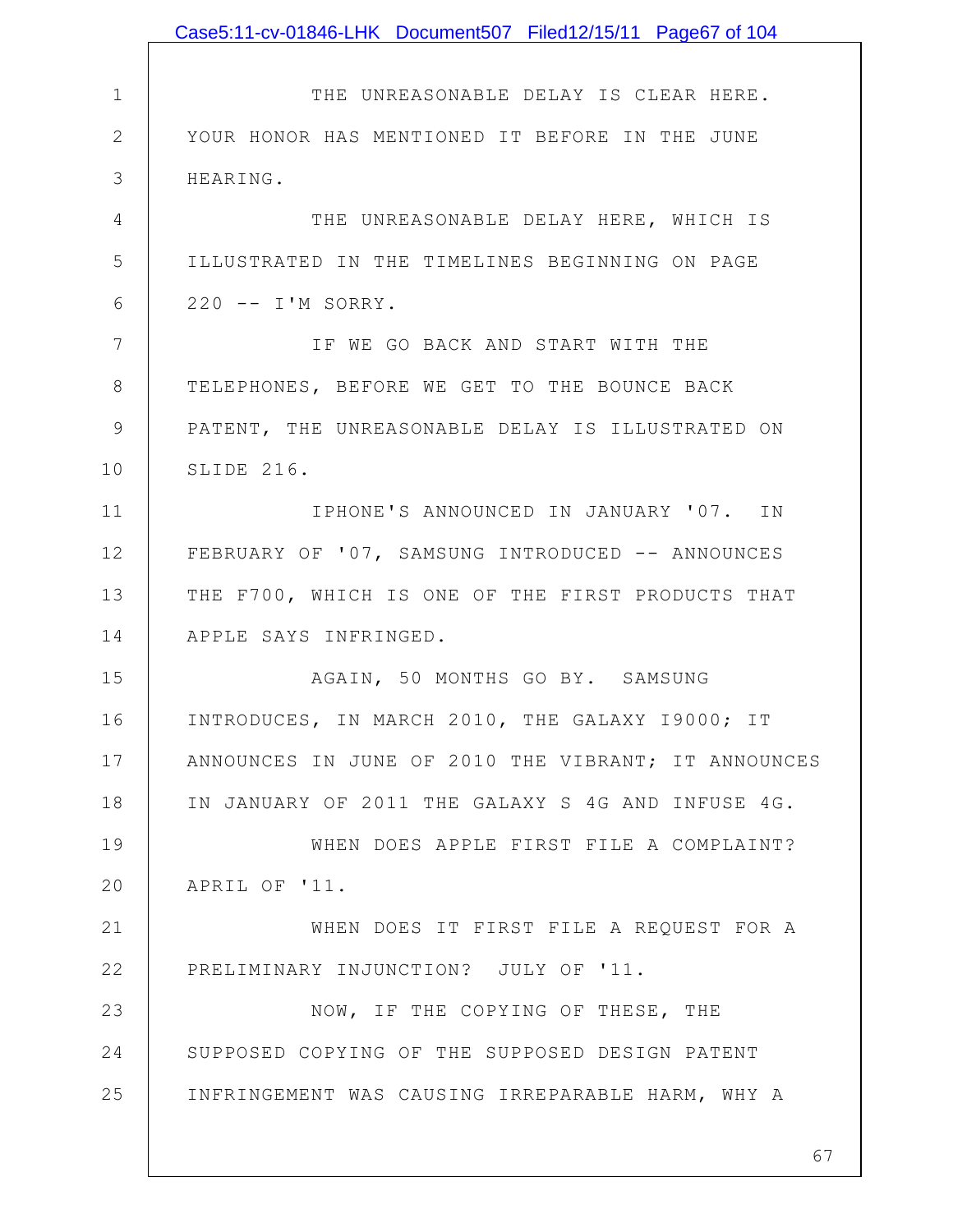|              | Case5:11-cv-01846-LHK Document507 Filed12/15/11 Page68 of 104 |
|--------------|---------------------------------------------------------------|
|              |                                                               |
| $\mathbf 1$  | DELAY OF 50 MONTHS AND TWO AND A HALF MONTHS AFTER            |
| $\mathbf{2}$ | YOU FILED A COMPLAINT BEFORE YOU FILE?                        |
| 3            | AND IF YOU FLIP FORWARD TO THE NEXT SLIDE                     |
| 4            | ON PAGE 217, THE SAME GOES TO THE BOUNCE FEATURE OF           |
| 5            | THE '381 PATENT.                                              |
| 6            | THERE'S AN E-MAIL WHICH IS POIGNANT TO                        |
| 7            | REVIEW AT THIS POINT, WHICH IS AN E-MAIL FROM                 |
| 8            | APPLE'S THEN COO, TIM COOK, TO STEVE JOBS                     |
| 9            | DESCRIBING SAMSUNG'S GALAXY SI9000 SHOWING THE                |
| 10           | BOUNCE FEATURE.                                               |
| 11           | AND YET FROM MARCH 2010 TO 4-11, TO APRIL                     |
| 12           | OF '11, THERE'S 13 MONTHS OF INTERVENING TIME.                |
| 13           | SO THE DELAY IN FILING IS ALONE ENOUGH TO                     |
| 14           | DEFEAT ANY SHOWING OF IRREPARABLE HARM HERE.                  |
| 15           | IT'S CLEAR FROM CASES LIKE HIGH TECH AND                      |
| 16           | OTHER FEDERAL CIRCUIT CASES THAT WHERE THERE'S BEEN           |
| 17           | UNREASONABLE DELAY, ANY CLAIM OF IRREPARABLE HARM             |
| 18           | IS DEFEATED.                                                  |
| 19           | AND THE -- A FURTHER POINT IS THAT APPLE                      |
| 20           | WAITED FROM THE POINT AT WHICH WE BELIEVE IT'S                |
| 21           | ESTABLISHED IN THE RECORD NEGOTIATIONS BROKE DOWN             |
| 22           | BETWEEN THE COMPANIES, IT WAITED A CONSIDERABLE               |
| 23           | PERIOD OF TIME AFTER THAT BEFORE IT FILED THE                 |
| 24           | COMPLAINT.                                                    |
| 25           | NOW, LAST ON COMPENSABILITY, YOUR HONOR,                      |
|              |                                                               |
|              | 68                                                            |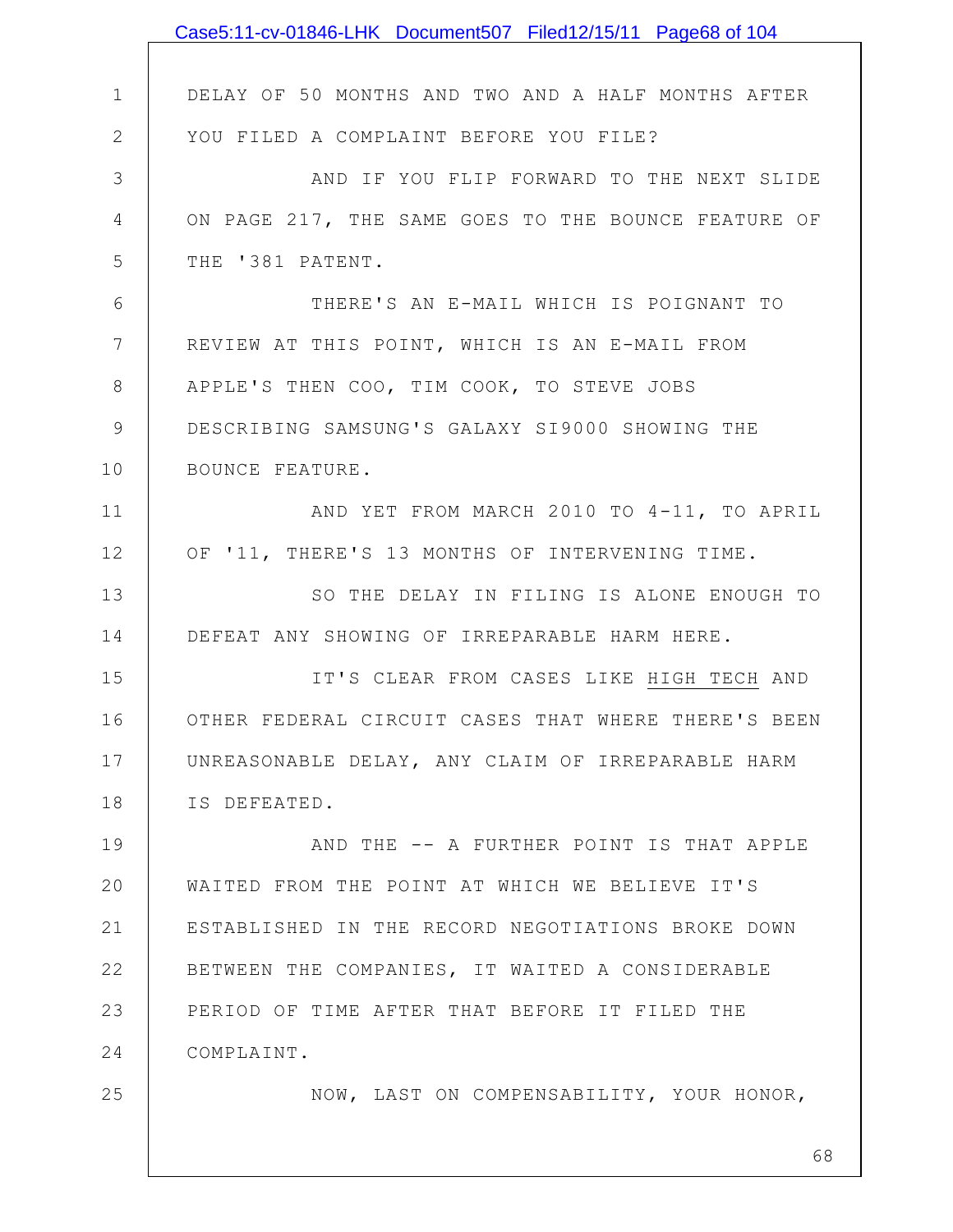|               | Case5:11-cv-01846-LHK Document507 Filed12/15/11 Page69 of 104 |
|---------------|---------------------------------------------------------------|
|               |                                                               |
| $\mathbf 1$   | YOU RAISED THE POINT, WHY CAN'T THERE BE A SHOWING            |
| $\mathbf{2}$  | OF MONETARY DAMAGES AS TO THE ACCESSORIES?                    |
| 3             | THERE CERTAINLY COULD BE, AND THAT IS THE                     |
| 4             | ONLY KIND OF COMPENSATION THAT SHOULD BE APPLIED              |
| 5             | HERE.                                                         |
| 6             | THERE'S NO IRREPARABLE HARM THAT CAN'T BE                     |
| 7             | SOLVED BY MONETARY DAMAGES AS TO LOSS OF ACCESSORY            |
| 8             | SALES.                                                        |
| $\mathcal{G}$ | BUT, YOUR HONOR, THERE'S ALSO NO REASON                       |
| 10            | WHY MONETARY COMPENSATION IS NOT ENOUGH TO HANDLE             |
| 11            | ANY INFRINGEMENT.                                             |
| 12            | THERE IS NONE, AND THE PATENTS ARE                            |
| 13            | INVALID, BUT IF THERE WERE VALID PATENTS AND THEY             |
| 14            | WERE FRINGED, THERE'S NO REASON WHY DAMAGES OR                |
| 15            | ROYALTY BEARING LICENSES COULDN'T BE THE MEANS OF             |
| 16            | SATISFYING THAT.                                              |
| 17            | AND, IN FACT, JUST TO MAKE THE POINTS,                        |
| 18            | THE THREE KEY POINTS HERE, YOUR HONOR, THE -- APPLE           |
| 19            | HAS LICENSED THE '381 PATENT TO IBM AND NOKIA, AND            |
| 20            | APPLE HAS OFFERED SAMSUNG A LICENSE,                          |
| 21            | NOTWITHSTANDING ITS VIEW THAT THE PROPRIETARY                 |
| 22            | FEATURES OF APPLE PATENTS WERE INVOLVED IN THE                |
| 23            | LICENSE, I'M NOT AT LIBERTY TO DISCUSS THE TERMS.             |
| 24            | NOW, I KNOW THAT APPLE WILL GET UP AND                        |
| 25            | SAY, "OH, YOU CAN'T MENTION THAT LICENSE OFFER                |
|               |                                                               |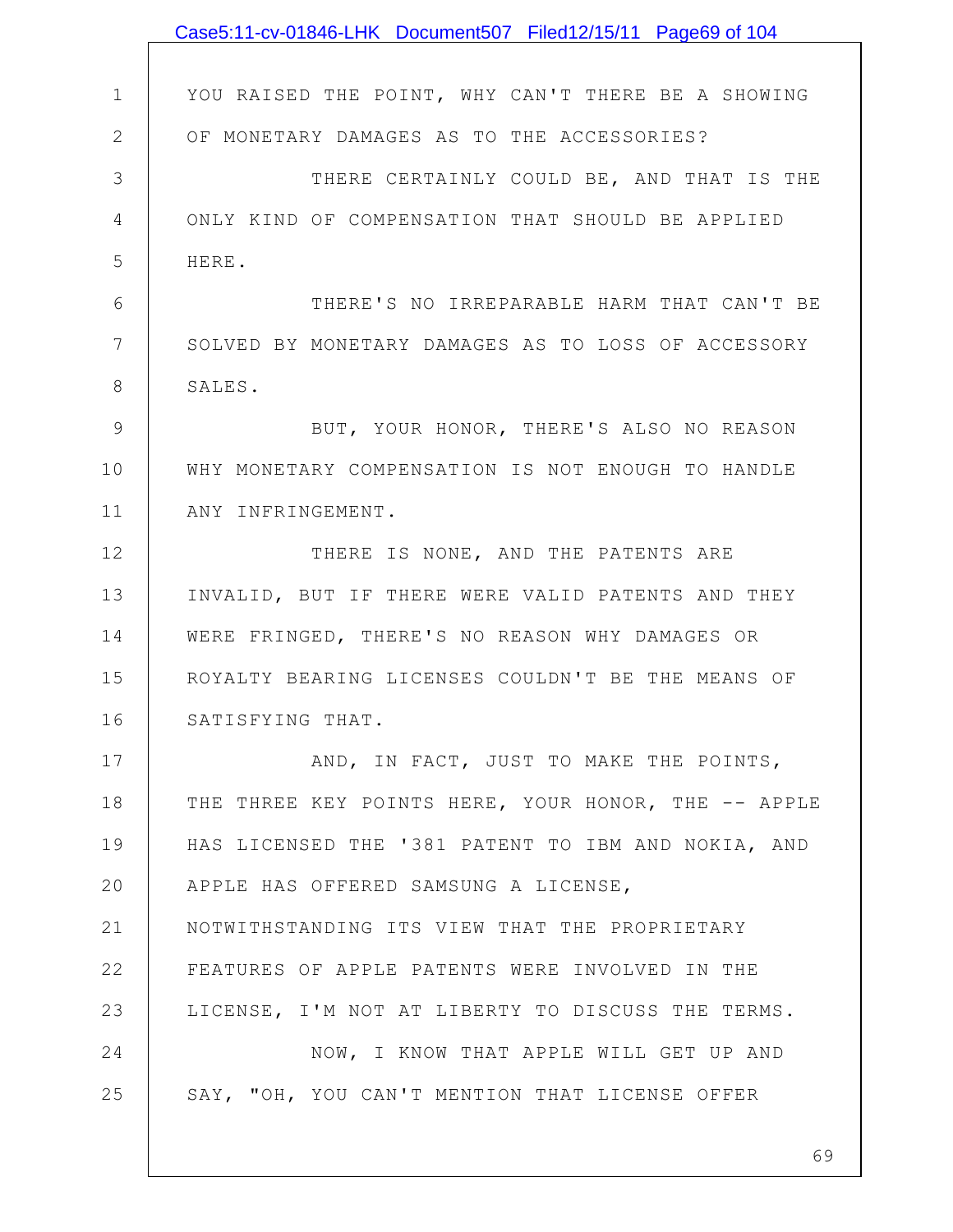|                | Case5:11-cv-01846-LHK Document507 Filed12/15/11 Page70 of 104 |
|----------------|---------------------------------------------------------------|
|                |                                                               |
| $\mathbf 1$    | BECAUSE OF RULE 408."                                         |
| $\mathbf 2$    | BUT THAT'S INCORRECT. WE ARE FREE TO                          |
| $\mathfrak{Z}$ | REMIND YOUR HONOR THAT THE OFFER OF A LICENSE WAS             |
| 4              | MADE.                                                         |
| 5              | WE'RE NOT INTRODUCING THAT FOR THE                            |
| 6              | PURPOSE OF PROVING LIABILITY, INVALIDITY, OR THE              |
| 7              | AMOUNT OF A CLAIM, THAT'S WHAT'S PRECLUDED UNDER              |
| 8              | FEDERAL RULE OF EVIDENCE 408, BUT ONLY TO SHOW THAT           |
| $\mathcal{G}$  | ANY INFRINGEMENT CAN BE REMEDIED BY MONEY DAMAGES.            |
| 10             | AND THE FACT THAT SAMSUNG WAS OFFERED A                       |
| 11             | LICENSE BY APPLE SHOWS THAT MONETARY COMPENSATION             |
| 12             | FOR THE INFRINGEMENT IS SATISFACTORY.                         |
| 13             | SO WE DON'T THINK THERE'S ANYTHING CLOSE                      |
| 14             | TO A SHOWING OF IRREPARABLE HARM HERE, YOUR HONOR,            |
| 15             | ESPECIALLY IN THIS WORLD OF --                                |
| 16             | THE COURT: I AGREE WITH YOU ON THE '381.                      |
| 17             | MS. SULLIVAN: OKAY. DO YOU WANT TO HEAR                       |
| 18             | ANYTHING ON THE '381 WITH RESPECT TO INVALIDITY               |
| 19             | OR -- WE HAVE SOME NEW PRIOR ART THAT MIGHT BE                |
| 20             | HELPFUL TO SHOW YOUR HONOR.                                   |
| 21             | THE COURT: WELL, JUST TWO QUICK                               |
| 22             | QUESTIONS: WHETHER -- WHETHER SAMSUNG BELIEVES                |
| 23             | THAT WE DO NEED TO CONSTRUE "EDGE OF AN ELECTRONIC            |
| 24             | DOCUMENT" OR NOT.                                             |
| 25             | MS. SULLIVAN: I'M GOING TO ASK                                |
|                |                                                               |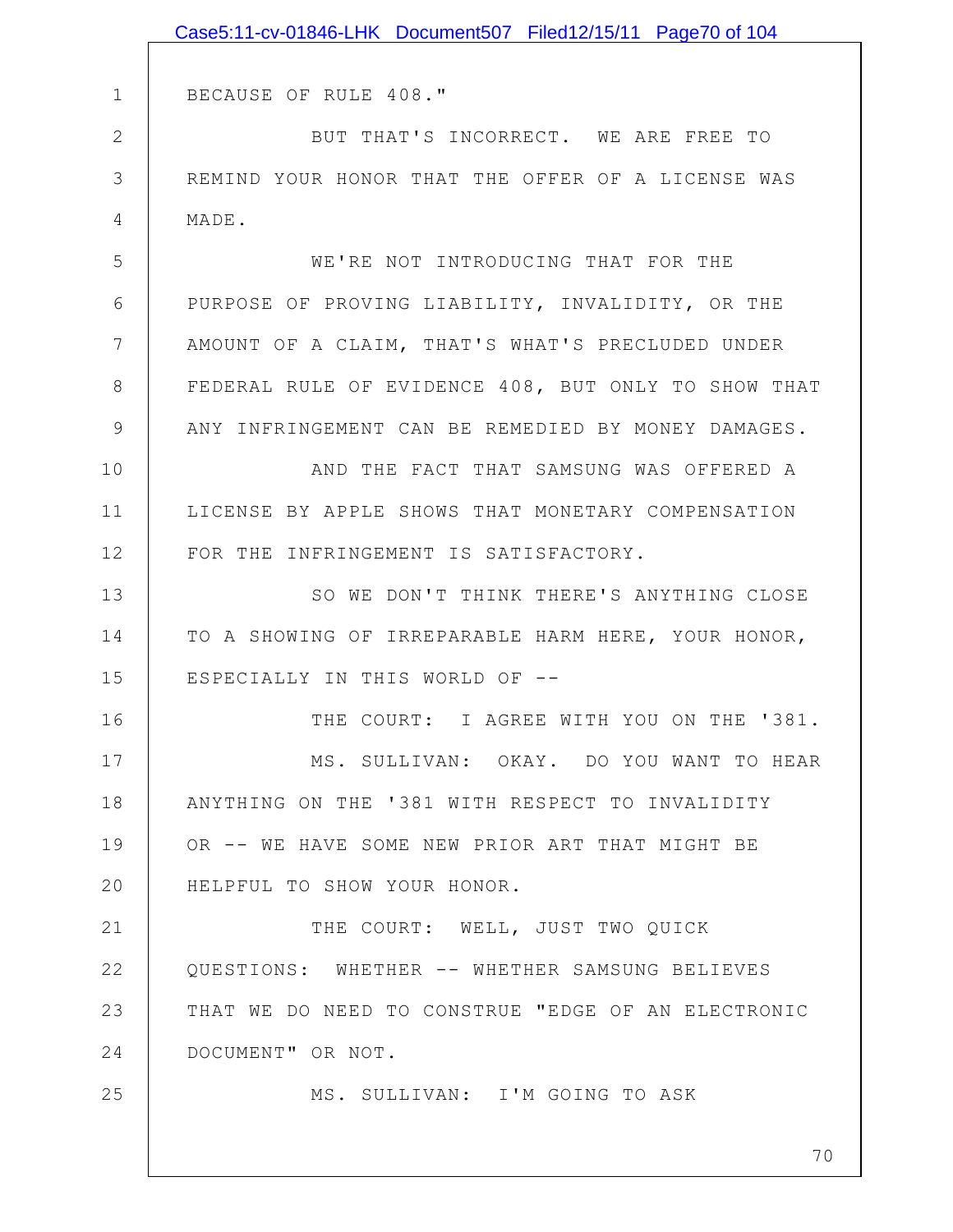| Case5:11-cv-01846-LHK Document507 Filed12/15/11 Page71 of 104 |
|---------------------------------------------------------------|
|                                                               |
| MR. JOHNSON TO ADDRESS THAT.                                  |
| THE COURT: OKAY.                                              |
| MR. JOHNSON: THANK YOU, YOUR HONOR.                           |
| YES, SAMSUNG BELIEVES "ELECTRONIC                             |
| DOCUMENT" AND "EDGE, " AS WELL AS "DISPLAY" AND               |
| "TRANSLATING THE FIRST DIRECTION" ACTUALLY NEED TO            |
| BE CONSTRUED, AND THE REASON FOR THAT IS WE'VE                |
| LOCATED -- IN THE SHORT AMOUNT OF TIME THAT THE               |
| MOTION HAS BEEN PENDING, WE LOCATED THREE PIECES OF           |
| PRIOR ART WHICH WE MENTION IN OUR PAPERS, THE                 |
| LAUNCHTILE PRIOR ART, WHICH WAS NOT CONSIDERED BY             |
| THE PATENT OFFICE DURING RE-EXAMINATION PROCEEDINGS           |
| BECAUSE IT'S NOT A PRINTED PUBLICATION, WHICH IS              |
| REQUIRED; THE LIRA REFERENCE; THE VAN DEN HOVEN               |
| REFERENCE; AND WE'VE ALSO LOCATED VERY RECENTLY, IN           |
| THE LAST TWO WEEKS, A REFERENCE THAT WE REFER TO AS           |
| THE DIAMONDTOUCH, A TOUCH SCREEN WHICH WAS                    |
| DEVELOPED BY MITSUBISHI. AND THAT, AGAIN, IS NOT A            |
| PUBLICATION. WE PUT THAT IN OUR INVALIDITY                    |
| CONTENTIONS ON OCTOBER 7TH AND I'M PREPARED TO WALK           |
| YOU THROUGH IT.                                               |
| BUT THE REASON WE BELIEVE THAT THOSE                          |
| ELEMENTS, THOSE LIMITATIONS NEED TO BE CONSTRUED IS           |
| BECAUSE WHEN I -- AND IF YOU COULD PUT UP SLIDE               |
| 137, PLEASE -- WHEN I DEPOSED APPLE'S EXPERT,                 |
|                                                               |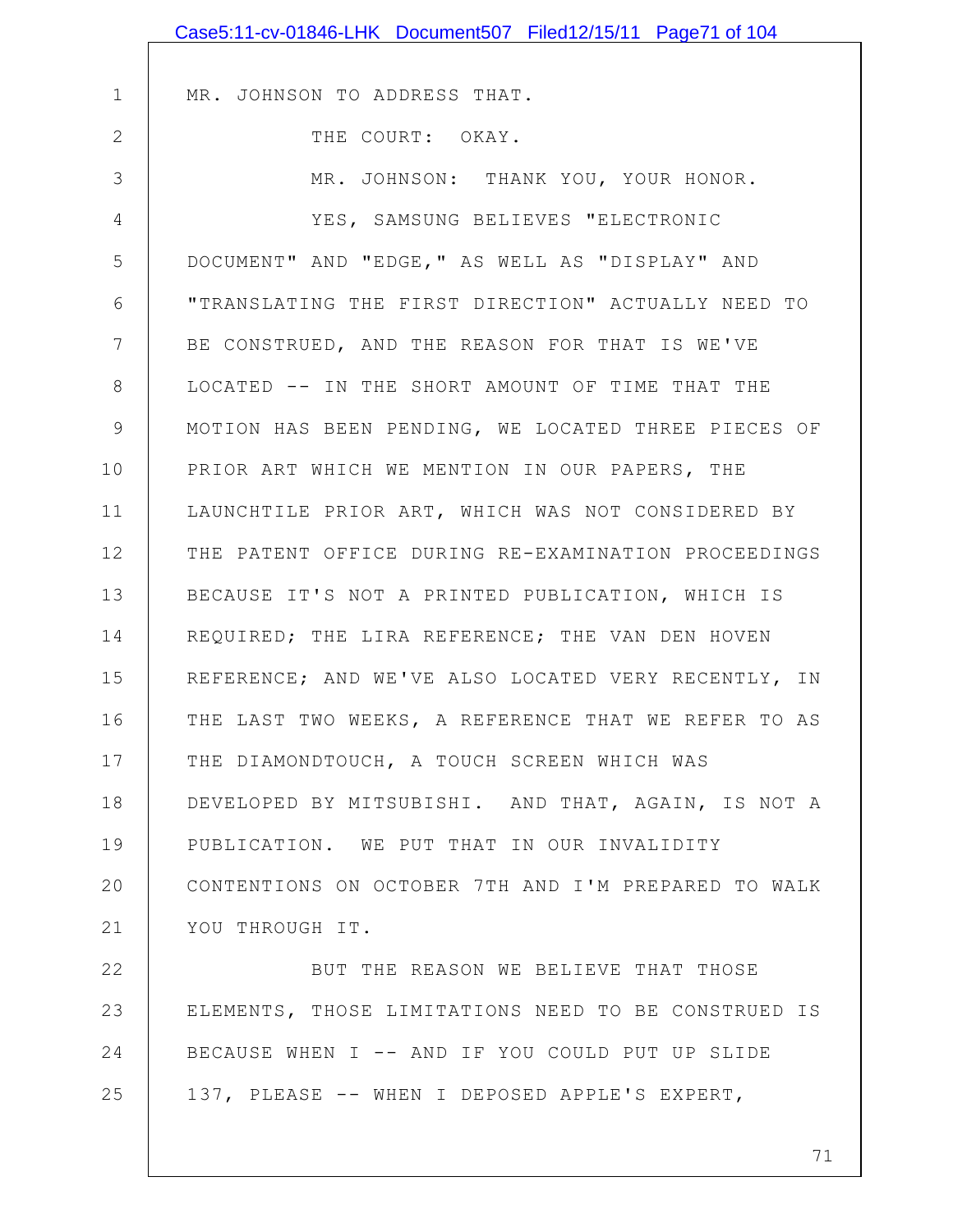|                 | Case5:11-cv-01846-LHK Document507 Filed12/15/11 Page72 of 104 |
|-----------------|---------------------------------------------------------------|
|                 |                                                               |
| $\mathbf 1$     | DR. BALAKRISHNAN, AND I WALKED HIM THROUGH THE                |
| $\mathbf{2}$    | LAUNCHTILE PRIOR ART AND I ASKED HIM TO COMPARE IT            |
| 3               | TO THE CLAIMS OF THE PATENT, HE -- IN THE 20 YEARS            |
| 4               | I'VE BEEN DOING THIS, FRANKLY, I'VE NEVER RECEIVED            |
| 5               | SUCH CLEAR ADMISSIONS FROM AN EXPERT WHERE HE                 |
| 6               | WALKED THROUGH AND HE SAID EACH ONE OF THESE                  |
| $7\phantom{.0}$ | LIMITATIONS WAS PRESENT.                                      |
| 8               | TURNING TO SLIDE 137.                                         |
| 9               | DOES LAUNCHTILE HAVE A                                        |
| 10              | COMPUTER-IMPLEMENTED METHOD?                                  |
| 11              | IT IS A COMPUTER-IMPLEMENTED METHOD.                          |
| 12              | THE NEXT LIMITATION, AT A DEVICE WITH A                       |
| 13              | TOUCH SCREEN DISPLAY --                                       |
| 14              | THE COURT: BUT LET ME ASK YOU SOMETHING.                      |
| 15              | IF THE COURT ADOPTS APPLE'S CONSTRUCTION OF                   |
| 16              | "DISPLAY" AND "FIRST DIRECTION," DOES THAT MEAN               |
| 17              | THEN YOU CONCEDE INFRINGEMENT?                                |
| 18              | MR. JOHNSON: NO, YOUR HONOR.                                  |
| 19              | THE COURT: BECAUSE I'M NOT SURE I'M                           |
| 20              | BUYING THE FINGER WIGGLING AND NOT BEING ABLE TO GO           |
| 21              | IN A STRAIGHT LINE ARGUMENT.                                  |
| 22              | MR. JOHNSON: NO, YOUR HONOR.                                  |
| 23              | THE COURT: OKAY. WHY IS THAT?                                 |
| 24              | MR. JOHNSON: LET ME SAY FIRST OF ALL,                         |
| 25              | EVEN IF WE -- EVEN IF THE COURT ADOPTS APPLE'S                |
|                 |                                                               |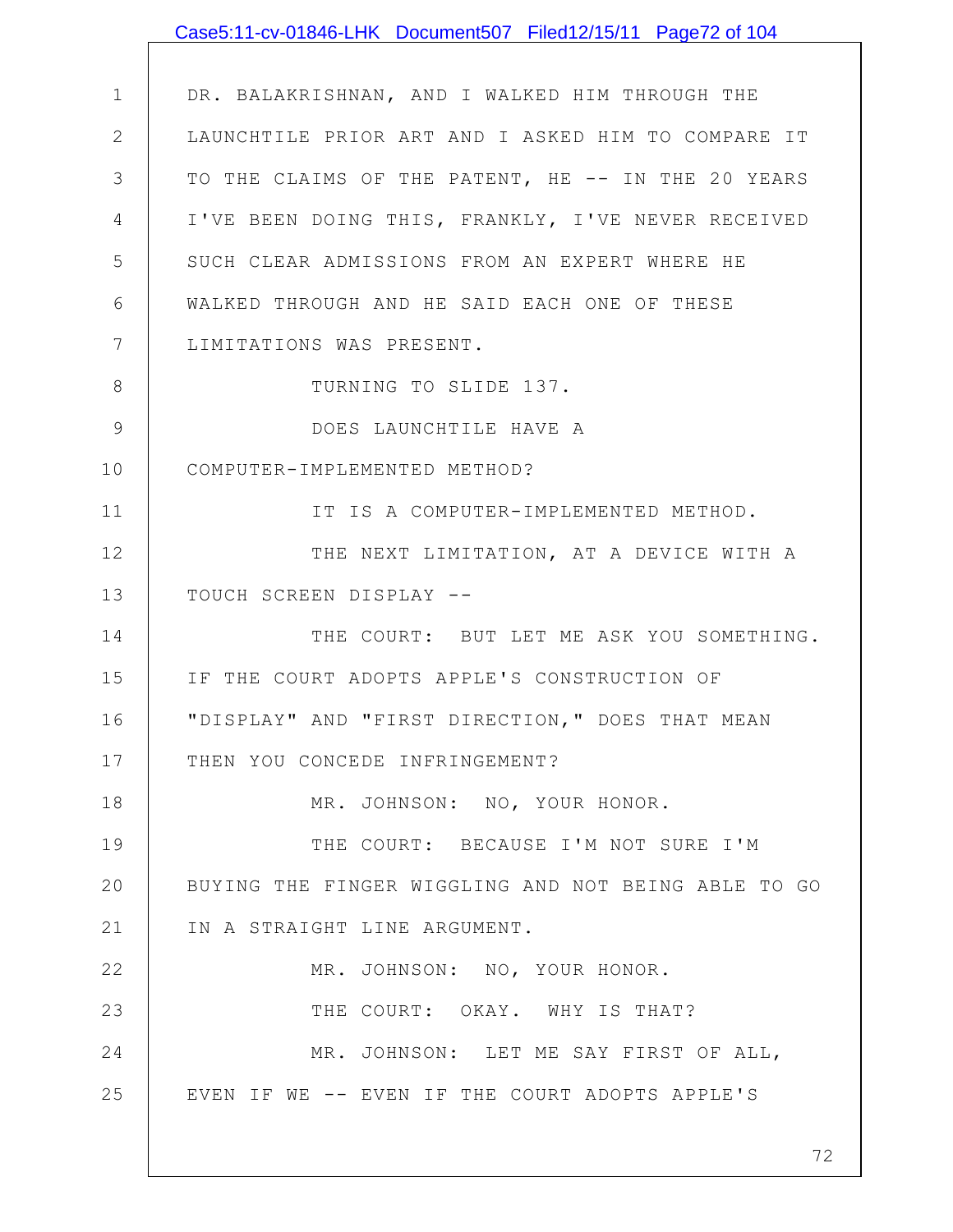|              | Case5:11-cv-01846-LHK Document507 Filed12/15/11 Page73 of 104 |
|--------------|---------------------------------------------------------------|
|              |                                                               |
| $\mathbf 1$  | CONSTRUCTION -- AND THE REPLY DECLARATION OF                  |
| $\mathbf{2}$ | DR. BALAKRISHNAN HAS A NEW DEFINITION OF                      |
| 3            | "ELECTRONIC DOCUMENT" THAT WAS NOT PRESENT DURING             |
| 4            | HIS DEPOSITION, AND FRANKLY, IT'S NOT IN OUR                  |
| 5            | OPPOSITION PAPERS BECAUSE IT'S BRAND NEW EVIDENCE             |
| 6            | THAT WAS OFFERED FOR THE FIRST TIME IN REPLY, AND I           |
| 7            | JUST WANT TO ADDRESS THAT BRIEFLY.                            |
| 8            | IF YOU GO TO SLIDE 152, I ASKED HIM IN                        |
| $\mathsf 9$  | HIS DEPOSITION, IN AUGUST OF 2011, YOU KNOW, WHAT             |
| 10           | IS YOUR DEFINITION OF AN ELECTRONIC DOCUMENT?                 |
| 11           | AND HE ANSWERED, "MY DEFINITION OF AN                         |
| 12           | ELECTRONIC DOCUMENT WOULD BE SOMETHING VISUALLY               |
| 13           | REPRESENTABLE ON THE SCREEN THAT HAS A DEFINED SET            |
| 14           | OF BOUNDARIES."                                               |
| 15           | I ASKED HIM RIGHT AFTER THAT, AN                              |
| 16           | ELECTRONIC -- SLIDE 153 -- "AN ELECTRONIC DOCUMENT            |
| 17           | CAN HAVE A BOUNDARY THAT IS INTERNAL TO THE SCREEN            |
| 18           | OR, YOU KNOW, DOESN'T HAVE TO BE AT THE EDGE OF THE           |
| 19           | SCREEN, RIGHT?"                                               |
| 20           | "SO AS I ANSWERED EARLIER, AND MY OPINION                     |
| 21           | IS THAT THE BOUNDARY OF THE DOCUMENT, IN THIS CASE,           |
| 22           | THIS EDGE IS ONE BOUNDARY OF IT, DOES NOT HAVE TO             |
| 23           | MATCH THE EDGE OF THE SCREEN."                                |
| 24           | THAT'S IMPORTANT, BECAUSE WHEN YOU LOOK                       |
| 25           | AT SLIDE 155 AND YOU LOOK AT LAUNCHTILE'S PRIOR ART           |
|              |                                                               |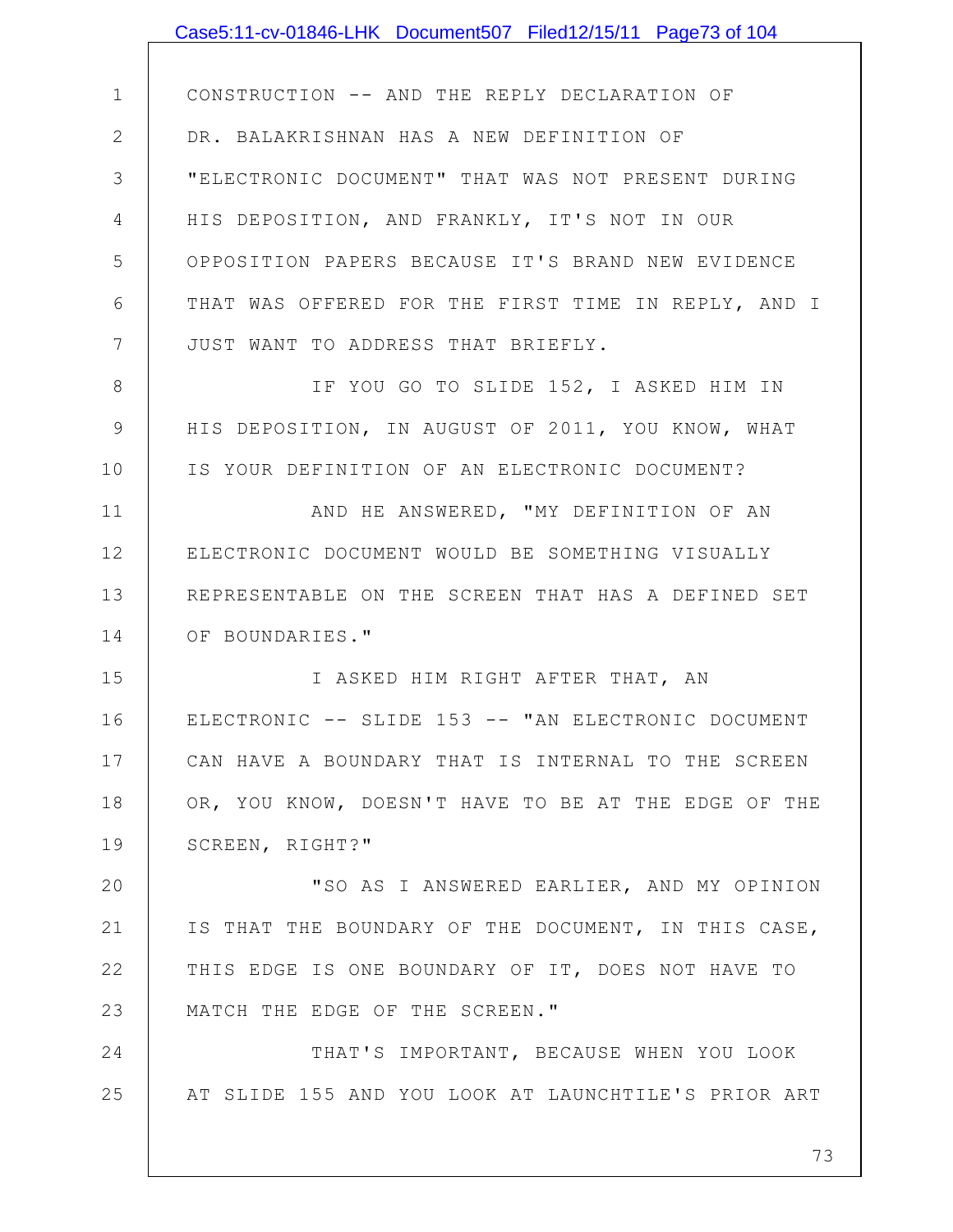|               | Case5:11-cv-01846-LHK Document507 Filed12/15/11 Page74 of 104 |
|---------------|---------------------------------------------------------------|
|               |                                                               |
| $\mathbf 1$   | AND YOU LOOK AT, FRANKLY, HOW THE PRODUCTS OPERATE,           |
| $\mathbf{2}$  | WHAT YOU SEE IN SLIDE 155 IS HIS DEFINITION IN HIS            |
| 3             | DEPOSITION OF AN ELECTRONIC DOCUMENT.                         |
| 4             | THESE ARE BOTH ELECTRONIC DOCUMENTS                           |
| 5             | ACCORDING TO THE DEPOSITION, THE DEPOSITION                   |
| 6             | TESTIMONY THAT WE RECEIVED.                                   |
| 7             | DR. BALAKRISHNAN AND APPLE RECOGNIZED                         |
| 8             | THEY HAD A PROBLEM WITH THIS PRIOR ART.                       |
| $\mathcal{G}$ | SO WHAT DID THEY DO? THEY SUBMITTED A                         |
| 10            | NEW DEFINITION OF "ELECTRONIC DOCUMENT."                      |
| 11            | AND LET ME SHOW YOU ACTUALLY SLIDE 157.                       |
| 12            | SLIDE 157 -- AND AGAIN, SORRY TO GO                           |
| 13            | THROUGH THIS, BUT IT'S NOT IN OUR OPPOSITION PAPERS           |
| 14            | AND FIRST TIME WE SAW THIS ARGUMENT WAS ON REPLY,             |
| 15            | 157, I PUT A GRID IN FRONT OF DR. BALAKRISHNAN AND            |
| 16            | I ASKED HIM TO DRAW, IF THIS WERE A SCREEN, ARE               |
| 17            | THESE ELECTRONIC DOCUMENTS IN THE YELLOW                      |
| 18            | HIGHLIGHTING ON 157, AND HE SAID YES.                         |
| 19            | AND I ASKED HIM THEN, POINT TO THE EDGE                       |
| 20            | BEYOND THE ELECTRONIC DOCUMENT.                               |
| 21            | AND HE POINTED TO THE BOXES THAT ARE                          |
| 22            | LABELED 14 AND 20 HERE AND CIRCLED IN RED ON THE              |
| 23            | SLIDE THAT WE SEE HERE.                                       |
| 24            | AND HIS TESTIMONY MATCHES THAT. QUOTE,                        |
| 25            | "SO GIVEN THOSE HYPOTHETICALS, AREA 14 AND 20 WOULD           |
|               |                                                               |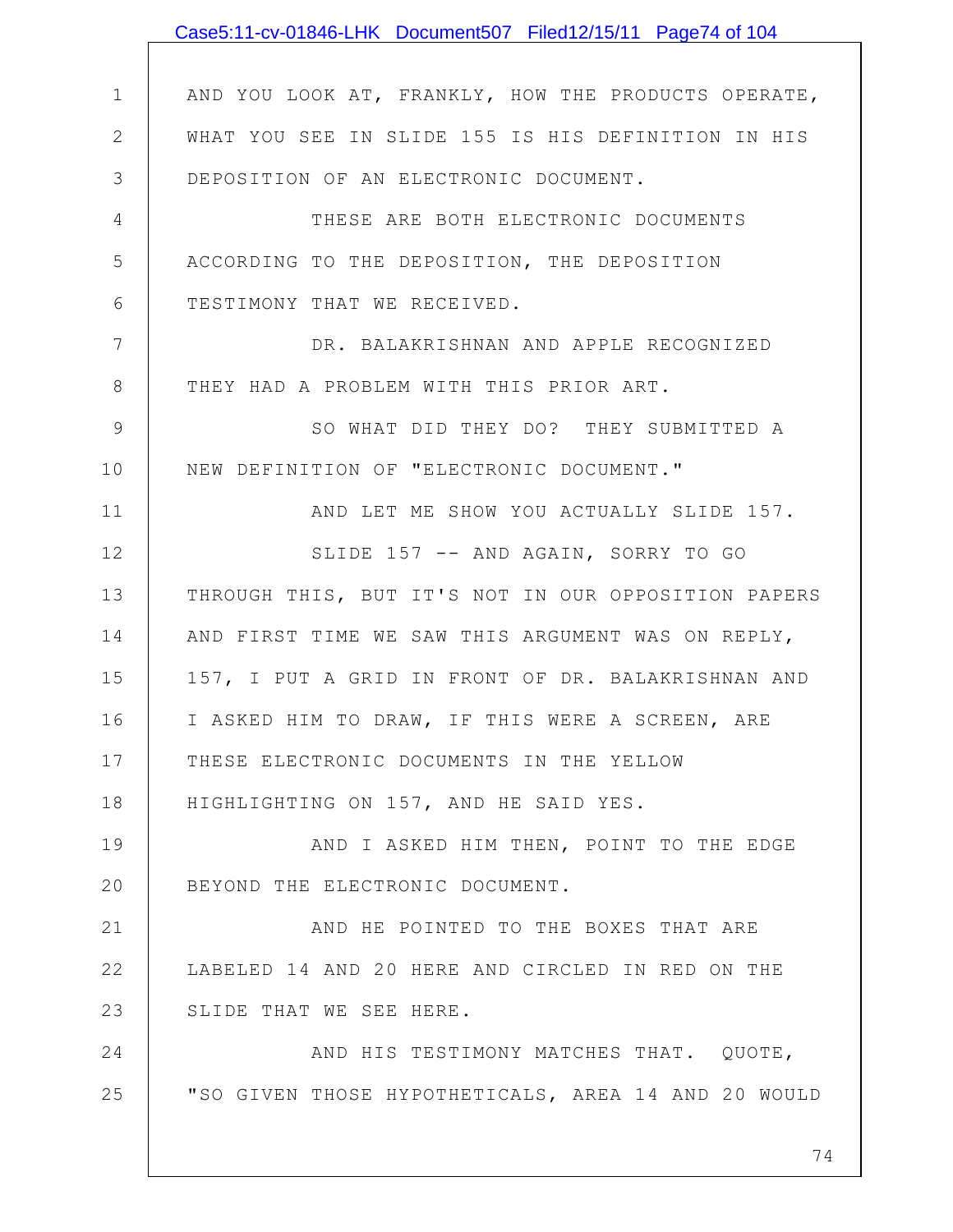|             | Case5:11-cv-01846-LHK Document507 Filed12/15/11 Page75 of 104 |
|-------------|---------------------------------------------------------------|
|             |                                                               |
| $\mathbf 1$ | BE BEYOND THE EDGE OF THE DOCUMENT, GIVEN THAT                |
| 2           | SCENARIO."                                                    |
| 3           | WHAT HE DOES IN HIS REPLY DECLARATION IS                      |
| 4           | HE COMES IN FOR THE VERY FIRST TIME, IN TRYING TO             |
| 5           | DISTINGUISH OVER LAUNCHTILE AND IN TRYING TO REFUTE           |
| 6           | WHAT PROFESSOR VAN DAM HAS SAID FROM BROWN                    |
| 7           | UNIVERSITY, DR. BALAKRISHNAN COMES IN AND SAYS --             |
| 8           | THIS IS SLIDE 158 -- "THESE INTERNAL LINES CANNOT             |
| 9           | BE TREATED AS EDGES BECAUSE THERE IS STILL CONTENT            |
| 10          | OUTSIDE OF THE BOUNDARIES THAT THE USER CAN SCROLL            |
| 11          | TO."                                                          |
| 12          | THAT IS A NEW, MORE NARROW DEFINITION OF                      |
| 13          | "ELECTRONIC DOCUMENT."                                        |
| 14          | AND UNDER THIS DEFINITION, YOUR HONOR,                        |
| 15          | THIS NEW DEFINITION, WE DON'T INFRINGE.                       |
| 16          | AND I'M HAPPY TO WALK THROUGH THE TWO                         |
| 17          | ARGUMENTS WITH RESPECT TO "DISPLAY," AND ALSO WITH            |
| 18          | RESPECT TO "FIRST DIRECTION" IF YOU'D LIKE, IF                |
| 19          | YOU -- IF YOU'D FIND THAT INSTRUCTIONAL.                      |
| 20          | THE COURT: NO, THAT'S OKAY. THAT'S                            |
| 21          | OKAY.                                                         |
| 22          | MR. JOHNSON: BUT I DO WANT TO MENTION                         |
| 23          | THE DIAMONDTOUCH PRIOR ART, BECAUSE THE                       |
| 24          | DIAMONDTOUCH PRIOR ART IS SOMETHING THAT WE JUST              |
| 25          | LOCATED, WE PUT IT IN OUR INVALIDITY CONTENTIONS.             |
|             |                                                               |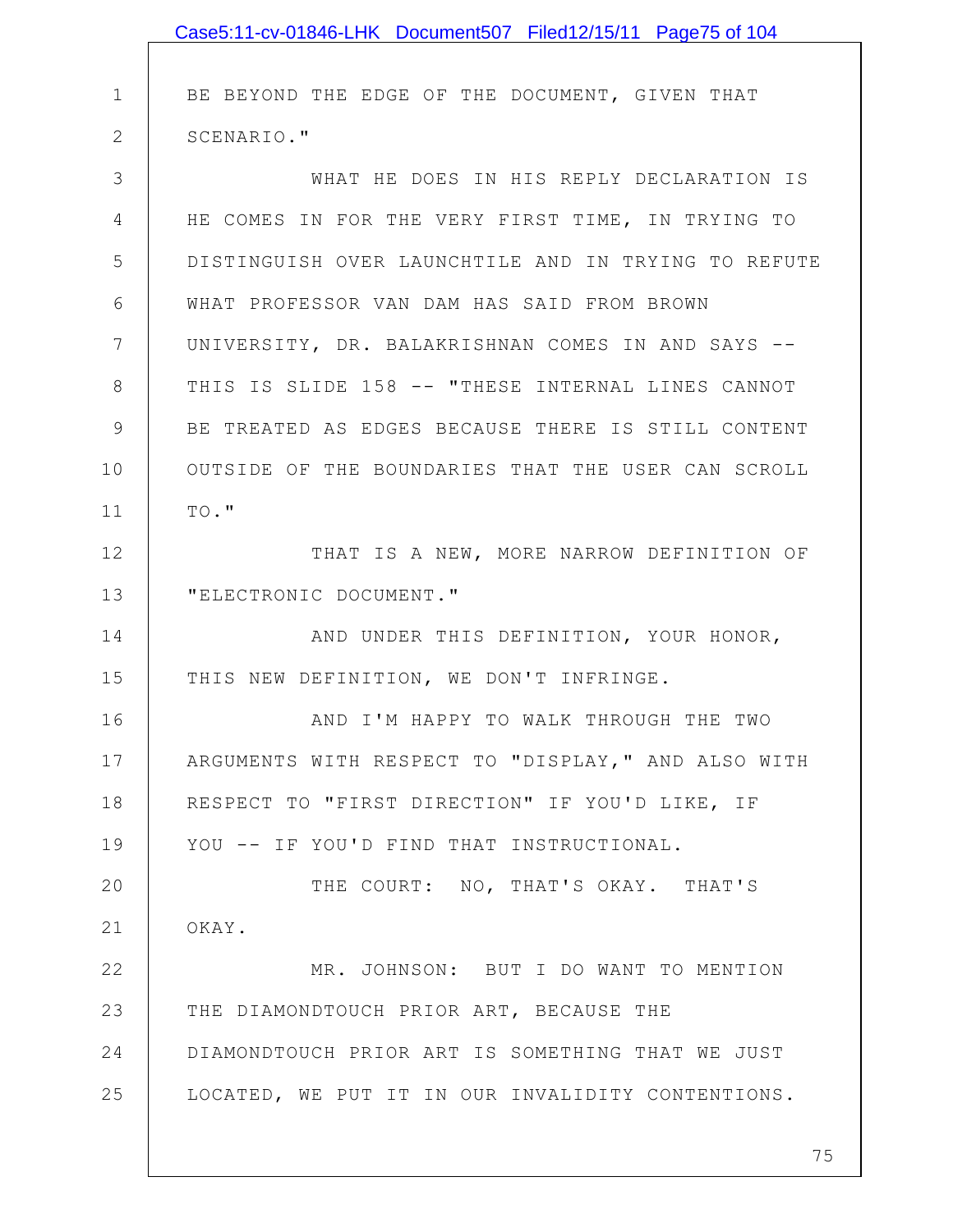|               | Case5:11-cv-01846-LHK Document507 Filed12/15/11 Page76 of 104 |
|---------------|---------------------------------------------------------------|
|               |                                                               |
| $\mathbf 1$   | IF YOU TURN TO SLIDE --                                       |
| $\mathbf 2$   | MR. MCELHINNY: EXCUSE ME, YOUR HONOR.                         |
| 3             | THIS IS NOT IN THE RECORD AND WE HAVE NOT                     |
| 4             | SEEN IT.                                                      |
| 5             | MR. JOHNSON: WELL, IT WAS IN OUR                              |
| 6             | INVALIDITY CONTENTIONS WHICH WE SERVED ON YOU. SO             |
| 7             | I -- I ACTUALLY THINK YOU HAVE SEEN IT.                       |
| $8\,$         | MR. MCELHINNY: I'M TALKING ABOUT AS PART                      |
| $\mathcal{G}$ | OF THE ARGUMENT FOR THIS.                                     |
| 10            | NO ONE HAS BEEN DEPOSED. THIS IS JUST --                      |
| 11            | IT'S NOT IN THE RECORD THAT'S BEFORE YOU.                     |
| 12            | THE COURT: HOW IS THIS DIFFERENT THAN                         |
| 13            | WHAT YOU SUBMITTED YESTERDAY?                                 |
| 14            | MR. MCELHINNY: THE DIFFERENCE --                              |
| 15            | THE COURT: YOU HAVE NOT PREVIOUSLY SEEN                       |
| 16            | THIS AT ALL?                                                  |
| 17            | MR. MCELHINNY: WELL, I PERSONALLY HAVE                        |
| 18            | NOT SEEN THIS AT ALL.                                         |
| 19            | BUT THE DIFFERENCE BETWEEN WHAT WE                            |
| 20            | SUBMITTED YESTERDAY WAS DOCUMENTS THAT WERE                   |
| 21            | PRODUCED DURING DISCOVERY BY THE OTHER SIDE                   |
| 22            | PURSUANT TO COURT ORDER.                                      |
| 23            | THIS IS, AS I UNDERSTAND IT -- BECAUSE I                      |
| 24            | DON'T KNOW ANYTHING ABOUT IT -- BUT IT SOUNDS LIKE            |
| 25            | THEY'RE OUT LOOKING FOR -- YOU KNOW, THEY'VE GOT A            |
|               |                                                               |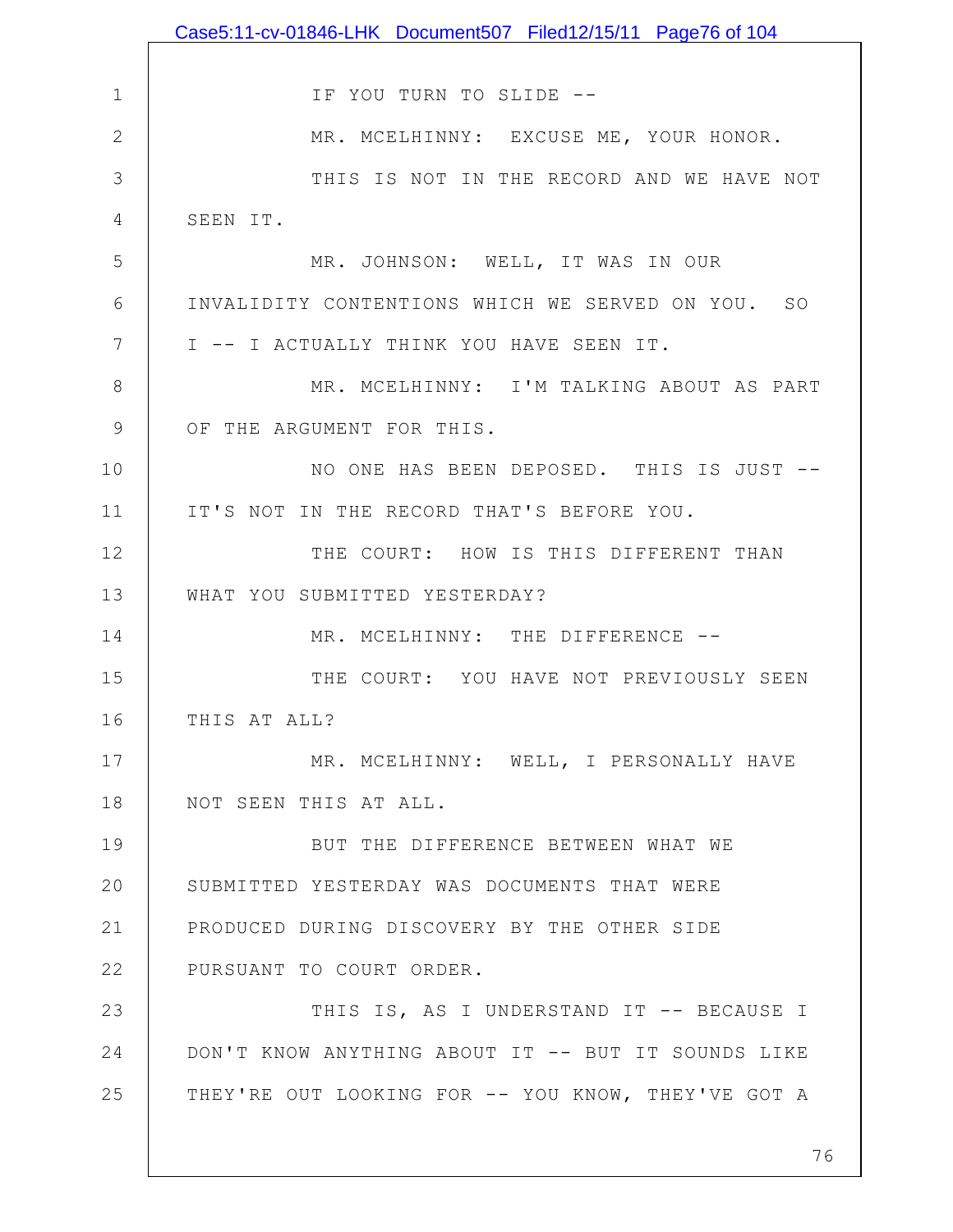1 2 3 4 5 6 7 8 9 10 11 12 13 14 15 16 17 18 19 20 21 22 23 24 25 WINNER CASE BUT THEY'RE OUT LOOKING FOR ADDITIONAL PRIOR ART AND THEY WANT TO ARGUE IT TO YOU THIS AFTERNOON FOR THE FIRST TIME. THE COURT: WELL, I'LL JUST SAY, I'M --AT THIS POINT, I'M GOING TO DENY A PRELIMINARY INJUNCTION ON THE '381 PATENT, AT A MINIMUM BECAUSE I DON'T THINK THERE'S BEEN ANY SHOWING OF IRREPARABLE HARM. SO I DON'T KNOW IF IT'S NECESSARY EVEN TO GET INTO THIS DISPUTE AT THIS TIME. MR. JOHNSON: OKAY. THEN, YOUR HONOR, I'LL SIT DOWN UNLESS YOUR HONOR HAS ANY OTHER SPECIFIC QUESTIONS. THE COURT: NO, NO. THANK YOU. I DON'T THINK APPLE'S EVEN REALLY TRIED TO MAKE AN IRREPARABLE HARM SHOWING AS TO THE '381 PATENT, SO --MR. JOHNSON: THANK YOU. THE COURT: JUST A FEW MINUTES, MR. MCELHINNY. LET ME ASK YOU IF YOU AGREE, JUST LEGALLY, THAT SAMSUNG ONLY NEEDS TO ESTABLISH A SUBSTANTIAL QUESTION OF INVALIDITY TO DEFEAT LIKELIHOOD OF SUCCESS ON THE MERITS, OR -- THERE DOES SEEM TO BE SORT OF UNCLARITY IN THE LAW, OR Case5:11-cv-01846-LHK Document507 Filed12/15/11 Page77 of 104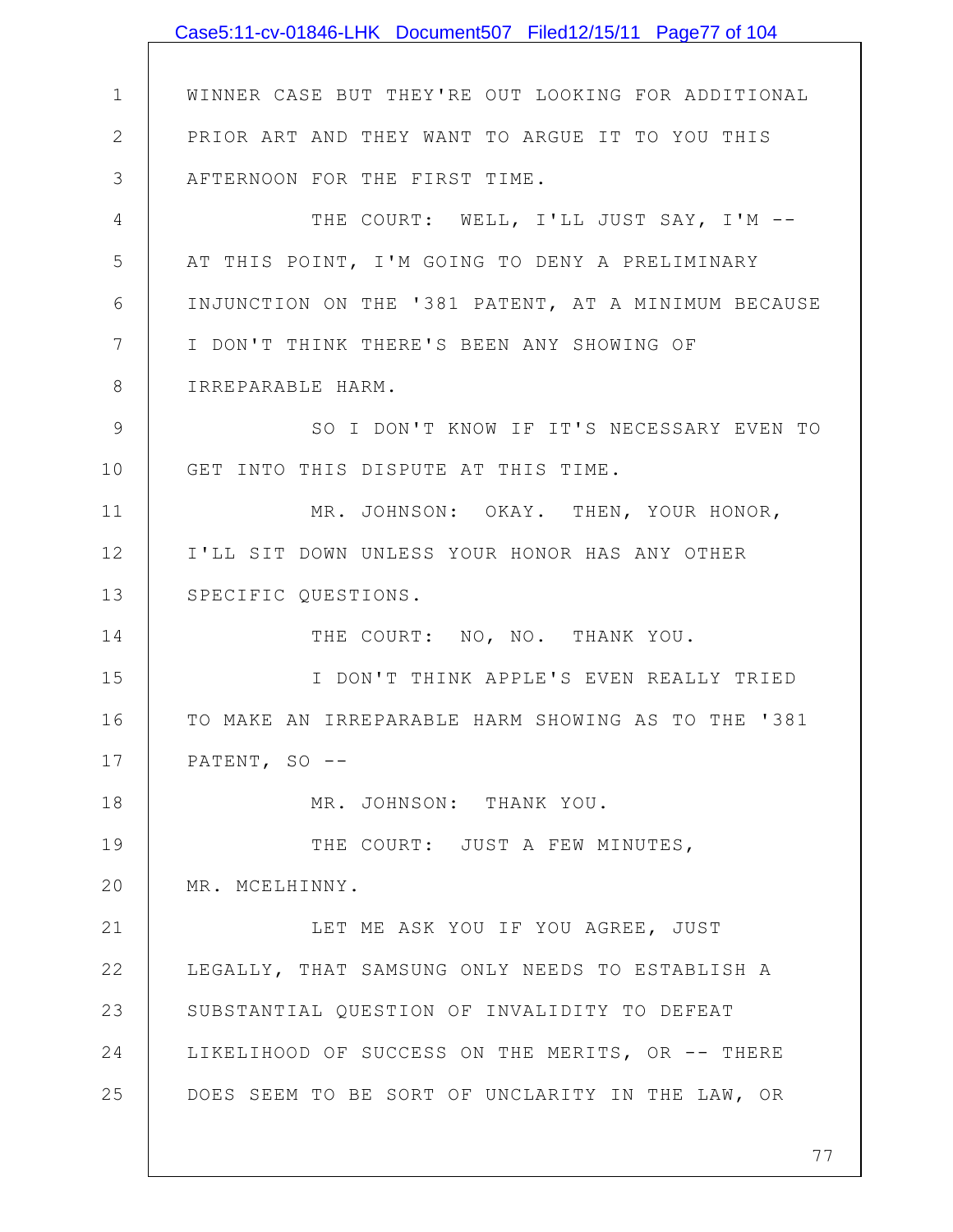|              | Case5:11-cv-01846-LHK Document507 Filed12/15/11 Page78 of 104 |
|--------------|---------------------------------------------------------------|
|              |                                                               |
| $\mathbf 1$  | WHETHER IF THEY MAKE THAT SHOWING, THEN THE MOVING            |
| $\mathbf{2}$ | PARTY CAN COME BACK AND SHOW THAT THERE IS                    |
| 3            | LIKELIHOOD THAT THE PATENT IS VALID.                          |
| 4            | MR. MCELHINNY: YES. WE HAVE TWO                               |
| 5            | POSITIONS ON THIS.                                            |
| 6            | THE COURT: OKAY.                                              |
| 7            | MR. MCELHINNY: ONE, WE BELIEVE THAT THE                       |
| 8            | LAW, AS SET OUT BY THE UNITED STATES SUPREME COURT,           |
| 9            | IS THAT ALL WE HAVE TO DO TO SHOW THAT IT IS LIKELY           |
| 10           | THAT WE WILL WIN ON THE ISSUE OF VALIDITY AT TRIAL            |
| 11           | SUBJECT TO THE PRESUMPTIONS THAT WILL BE APPLIED AT           |
| 12           | TRIAL, THAT THAT IS OUR BASE POSITION.                        |
| 13           | THE COURT: OKAY.                                              |
| 14           | MR. MCELHINNY: HAVING SAID THAT, I                            |
| 15           | ACKNOWLEDGE, BECAUSE WE'VE SUBMITTED BOTH OF THESE            |
| 16           | CASES TO YOUR HONOR, THAT THERE IS CONFUSION IN THE           |
| 17           | FEDERAL CIRCUIT LAW, BETWEEN SOME OF THE FEDERAL              |
| 18           | CIRCUIT JUDGES WHO BELIEVE THAT THE FEDERAL CIRCUIT           |
| 19           | SHOULD BE FOLLOWING THE SUPREME COURT, AND OTHER              |
| 20           | CASES THAT SAY, AND YOUR HONOR HAS IT EXACTLY                 |
| 21           | RIGHT, IT'S THE TITAN TIRE CASE, THAT WE NEED TO              |
| 22           | MAKE A SHOWING THAT IT'S LIKELY THAT WE WILL                  |
| 23           | SUCCEED AT TRIAL.                                             |
| 24           | THE -- SAMSUNG CAN COME FORWARD AND RAISE                     |
| 25           | A SUBSTANTIAL QUESTION, AND THAT WE THEN HAVE THE             |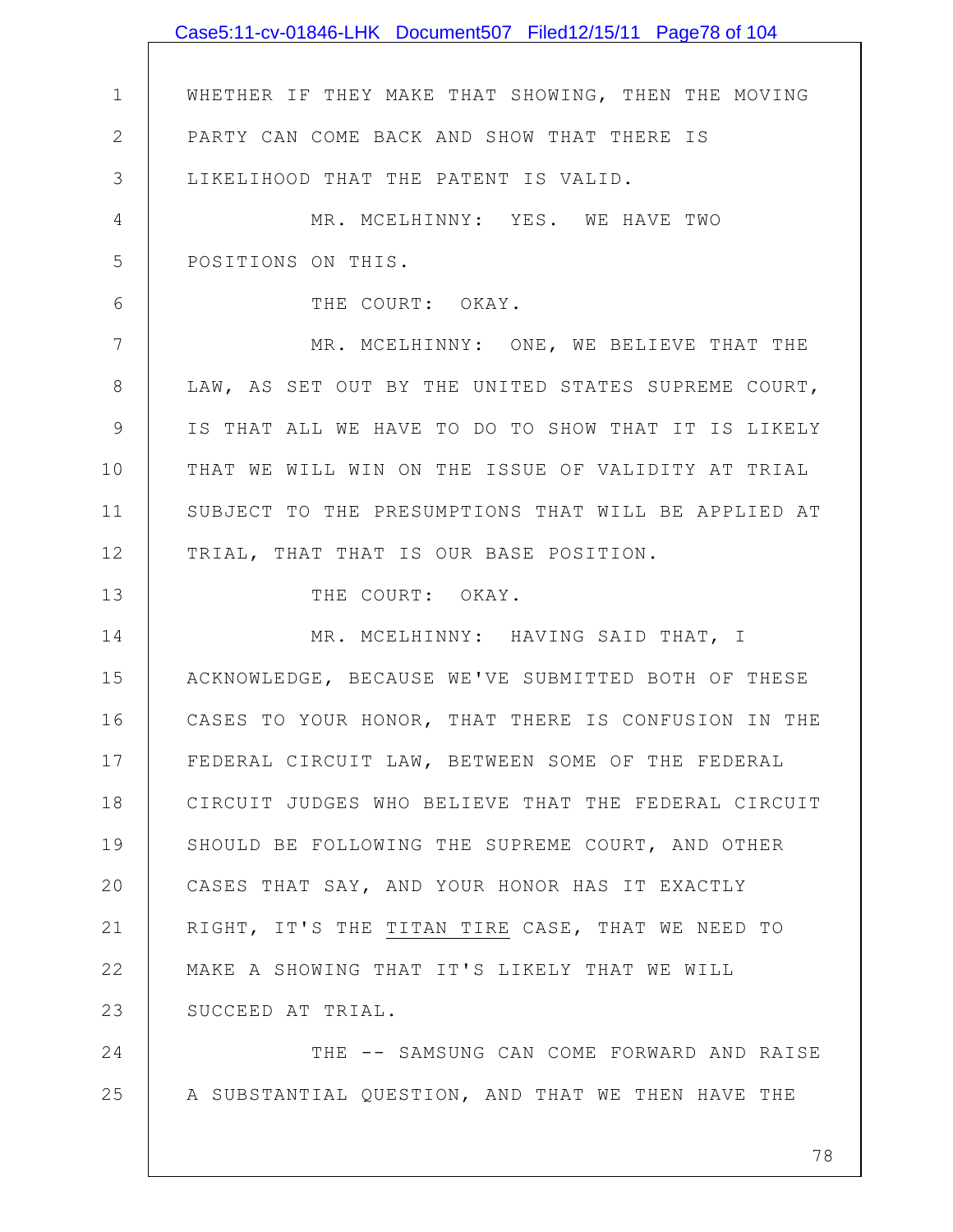|                 | Case5:11-cv-01846-LHK Document507 Filed12/15/11 Page79 of 104 |
|-----------------|---------------------------------------------------------------|
|                 |                                                               |
| $\mathbf 1$     | OPPORTUNITY TO SHOW THAT THAT SUBSTANTIAL QUESTION            |
| $\mathbf{2}$    | LACKS SUBSTANTIAL MERIT. THAT'S TITAN TIRE --                 |
| $\mathfrak{Z}$  | TITAN TIRE IS THE ONE THAT SETS THAT OUT, YOUR                |
| $\overline{4}$  | HONOR.                                                        |
| 5               | THE COURT: I DON'T HAVE ANY MORE                              |
| 6               | QUESTIONS FOR YOU, SO --                                      |
| $7\phantom{.0}$ | MR. MCELHINNY: WHAT I WOULD LIKE TO DO,                       |
| $8\,$           | JUST IF I -- FIRST, I UNDERSTAND YOUR HONOR'S                 |
| $\mathcal{G}$   | POSITION ON THE '381, BUT OF COURSE WE THINK WE               |
| 10              | HAVE PROVED IRREPARABLE INJURY AND I WANTED TO                |
| 11              | POINT OUT FOR YOUR HONOR THAT --                              |
| 12              | THE COURT: OKAY.                                              |
| 13              | MR. MCELHINNY: -- ON INFRINGEMENT,                            |
| 14              | SAMSUNG HAS MADE NO SHOWING WHATSOEVER OF                     |
| 15              | INVALIDITY OF THE METHOD CLAIMS, THAT THERE'S NO              |
| 16              | ARGUMENT THAT ANY OF THE METHOD CLAIMS WAS                    |
| 17              | DEMONSTRATED BEFORE THE CRITICAL DATE.                        |
| 18              | THE COURT: OKAY.                                              |
| 19              | MR. MCELHINNY: ON -- WHAT I WOULD LIKE                        |
| 20              | TO DO, ON TWO PRIOR ART PIECES THAT WERE RAISED, I            |
| 21              | WOULD LIKE TO SHOW YOU, ON THE PHONE PATENTS AT TAB           |
| 22              | 5, YOUR HONOR, IN THE BINDER THAT I GAVE YOU --               |
| 23              | THE COURT: WHY DON'T YOU ADDRESS THE                          |
| 24              | KNIGHT-RIDDER?                                                |
| 25              | MR. MCELHINNY: I WILL. THAT'S WHAT I                          |
|                 |                                                               |
|                 | 79                                                            |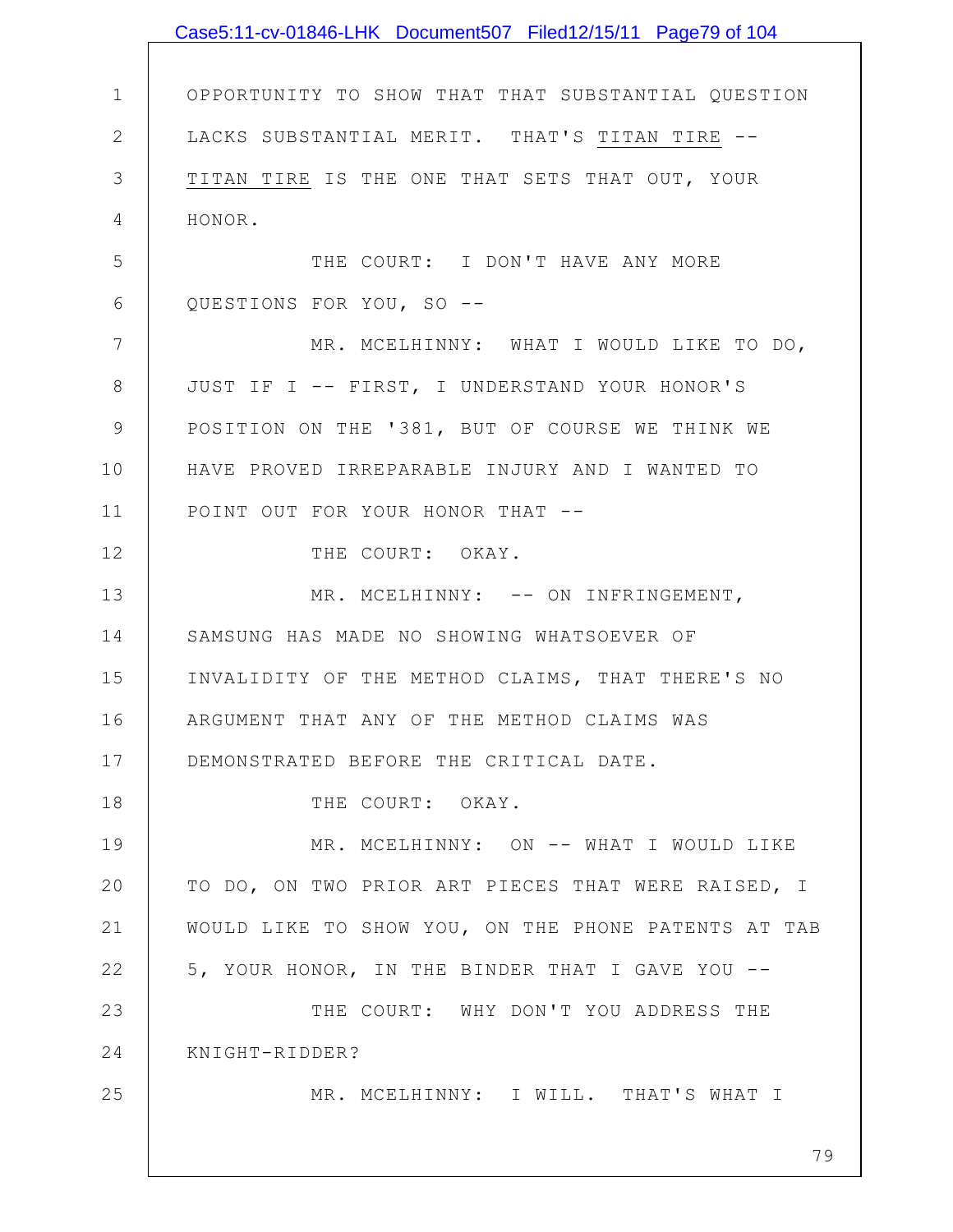|                | Case5:11-cv-01846-LHK Document507 Filed12/15/11 Page80 of 104 |
|----------------|---------------------------------------------------------------|
|                |                                                               |
| $\mathbf 1$    | WAS GOING TO --                                               |
| $\mathbf{2}$   | THE COURT: I THINK THAT INVALIDATES THE                       |
| 3              | '889, BUT GO AHEAD.                                           |
| $\overline{4}$ | MR. MCELHINNY: THAT IS AT TAB -- THAT IS                      |
| 5              | AT TAB 8, YOUR HONOR, OF OUR BINDER. IT'S THE                 |
| 6              | SECOND TO LAST PAGE.                                          |
| 7              | I ASSUME YOU'RE TALKING ABOUT THE 1994,                       |
| 8              | IS THAT THE ONE?                                              |
| $\overline{9}$ | THE COURT: 1994.                                              |
| 10             | MR. MCELHINNY: AND I HAVE TO SAY THAT I                       |
| 11             | DON'T HAVE IT IN MY BINDER, BUT IN THE RECORD, AT             |
| 12             | EXHIBIT D TO THE SHERMAN DECLARATION, SO THE                  |
| 13             | PICTURES THAT SAMSUNG SUBMITTED, THERE ARE EVEN               |
| 14             | BETTER PICTURES BECAUSE THEY SHOW THE EDGE AND THE            |
| 15             | BACK UNDER THIS CONCEPT THAT YOU NEED TO LOOK AT              |
| 16             | THE FULL SCOPE OF THE DESIGN THAT'S PROVIDED.                 |
| 17             | AND I WANTED TO CALL YOUR ATTENTION TO                        |
| 18             | PARAGRAPH 45 OF MR. WOODRING'S DEPOSITION WHERE HE            |
| 19             | GOES THROUGH LINE BY LINE ON THE SUBSTANTIAL                  |
| 20             | DIFFERENCES BETWEEN THIS AND THE APPLE IPHONE.                |
| 21             | BUT IF YOU JUST LOOK AT THE PICTURES, AS                      |
| 22             | MR. WOODRING LOOKED AT THEM, THE 1994 FIDLER                  |
| 23             | PROTOTYPE IS NOT FLAT.                                        |
| 24             | WHAT IT IS IS IT'S AN INSET GLASS PAGE                        |
| 25             | SURROUNDED BY A SOLID FRAME.                                  |
|                |                                                               |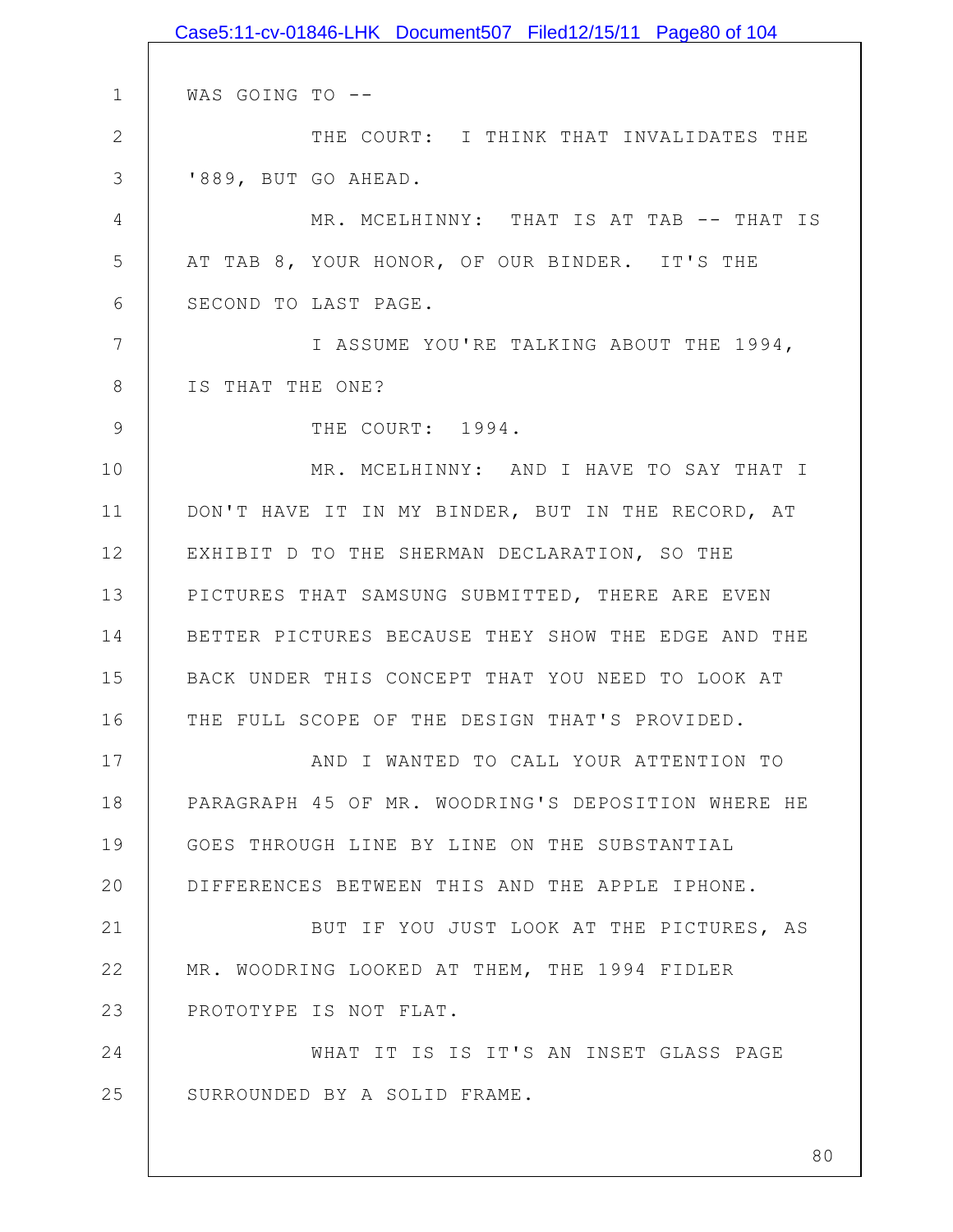|             | Case5:11-cv-01846-LHK Document507 Filed12/15/11 Page81 of 104 |
|-------------|---------------------------------------------------------------|
|             |                                                               |
| $\mathbf 1$ | THE JUMPING FROM THESE FRAMES -- I SHOWED                     |
| 2           | YOU SAMSUNG'S EARLIER TABLETS, BUT THE JUMPING FROM           |
| 3           | THE SOLID FRAME OUTSIDE TO A FLAT GLASS SURFACE               |
| 4           | LITERALLY HAS BEEN ACKNOWLEDGED AS ONE OF THE                 |
| 5           | GREATEST JUMPS IN DESIGN IN TABLET PROGRESSION.               |
| 6           | THAT IS THE BIG JUMP THAT HAPPENED HERE.                      |
| 7           | SO IT IS NOT A FLAT GLASS -- THE FRONT OF                     |
| 8           | IT IS NOT TRANSLUCENT BECAUSE IT HAS THIS OPAQUE              |
| $\mathsf 9$ | FRAME ALL THE WAY AROUND IT.                                  |
| 10          | YOU HAVE TO UNDERSTAND THAT THE BAR                           |
| 11          | THAT'S SHOWN ON THE APPLE '889 PATENT, THE INSIDE             |
| 12          | BAR, IS ACTUALLY UNDER THE GLASS. THAT'S WHAT THE             |
| 13          | HATCH LINES MEAN.                                             |
| 14          | SO IF YOU LOOK AT YOUR IPAD THAT YOU HAD                      |
| 15          | UP THERE, THE BLACK RIM IS ACTUALLY UNDER THE FLAT            |
| 16          | GLASS AND THE FLAT GLASS COVERS THE ENTIRE TOP OF             |
| 17          | THE TABLET.                                                   |
| 18          | THE COURT: WELL, WHY ISN'T THIS DESIGN                        |
| 19          | OBVIOUS?                                                      |
| 20          | MR. MCELHINNY: WELL, FOR STARTERS, THERE                      |
| 21          | IS NO TESTIMONY FROM ANYONE IN THE RECORD --                  |
| 22          | THERE'S NO TESTIMONY FROM ANYONE IN THE WORLD, YOUR           |
| 23          | HONOR, THAT THE DESIGN OF THE IPAD WAS OBVIOUS.               |
| 24          | BUT THERE IS CERTAINLY NO PERSON OF                           |
| 25          | ORDINARY SKILL IN THE ART WHO SAID YOU COULD LOOK             |
|             |                                                               |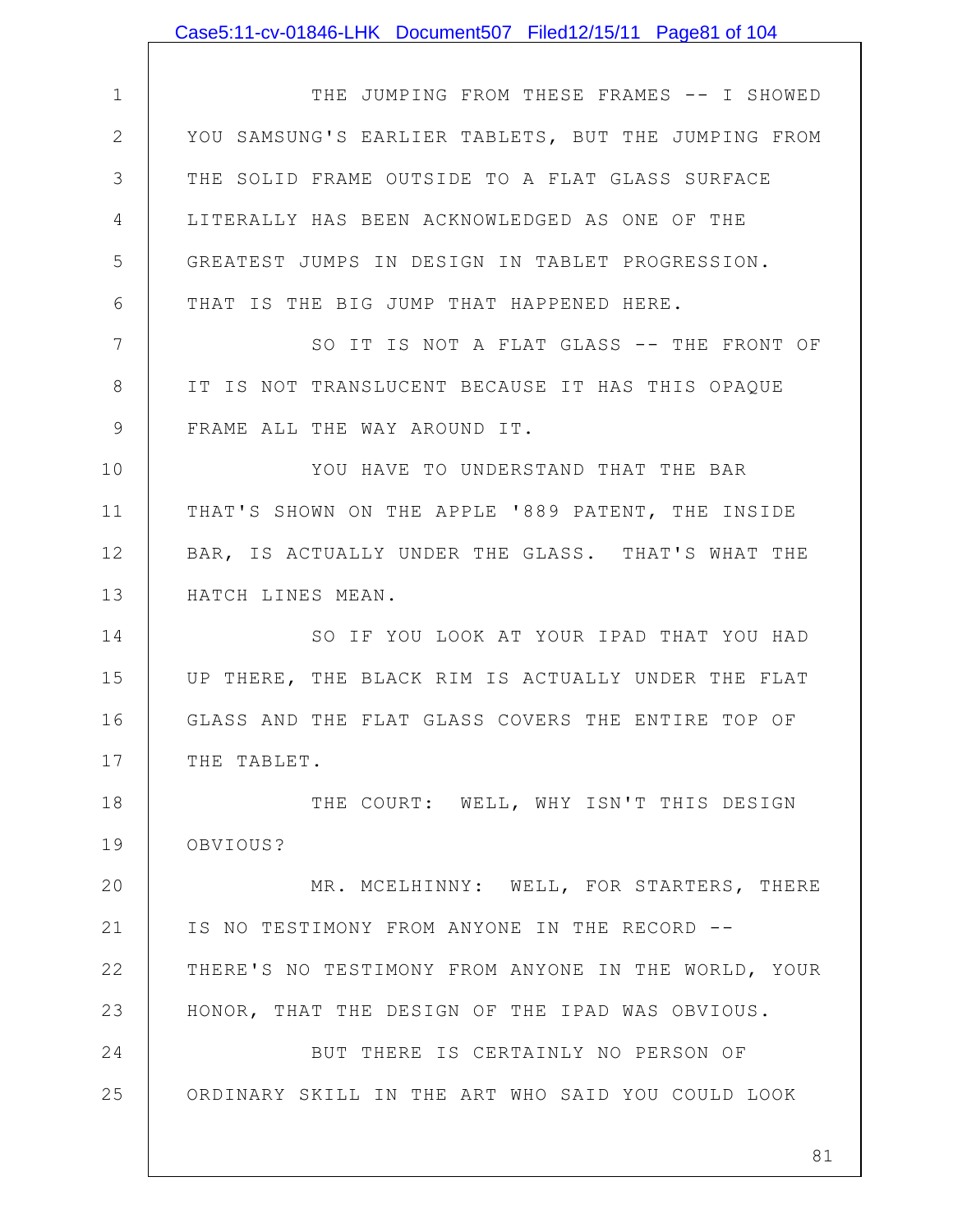|                | Case5:11-cv-01846-LHK Document507 Filed12/15/11 Page82 of 104 |
|----------------|---------------------------------------------------------------|
|                |                                                               |
| $\mathbf 1$    | AT THIS TABLET AND JUST DECIDE TO MAKE IT A FLAT              |
| $\mathbf{2}$   | GLASS PLATE ON THE TOP AND NOT CHANGE THE WORLD.              |
| 3              | AND IF YOU LOOK AT THE SECONDARY                              |
| 4              | CONSIDERATIONS, IF YOU LOOK AT THE QUOTES ABOUT               |
| 5              | TABLETS ARE DEATH, NO ONE IS BUYING A TABLET UNTIL            |
| 6              | THE IPAD CAME OUT, THE SECONDARY CONSIDERATIONS FOR           |
| $7\phantom{.}$ | THE IPAD -- I MEAN, FRANKLY, YOUR HONOR, FOR YOUR             |
| $8\,$          | HONOR TO ISSUE AN OPINION THAT SAID THE DESIGN OF             |
| $\mathsf 9$    | THE IPAD WAS OBVIOUS WOULD BE SURPRISING, I GUESS.            |
| 10             | BUT IF YOU -- IF YOU GET A CHANCE TO LOOK                     |
| 11             | AT THE FULL PICTURE, YOU'LL SEE THAT THE BACK OF              |
| 12             | THIS FIDLER THING IS NOT A FLAT, SOLID PIECE OF               |
| 13             | PLASTIC, EITHER.                                              |
| 14             | IN FACT, IT HAS A DOOR WITH FOUR SCREWS.                      |
| 15             | IT'S GOT THE CLUNKY PORTS.                                    |
| 16             | AND THE SIDE HAS THE PORTS -- IF YOU LOOK                     |
| 17             | AT THE ONE THAT'S IN OUR BINDER, FROM THE SIDE YOU            |
| 18             | CAN SEE THAT IT DOESN'T HAVE THE SMOOTH SIDE. IT              |
| 19             | HAS NONE OF THE ELEGANCE. IT HAS NONE OF THE                  |
| 20             | ELEGANCE.                                                     |
| 21             | WE ARE NOT ARGUING THAT THERE WERE NOT                        |
| 22             | TABLETS OUT THERE. I SHOWED YOU THE SAMSUNG                   |
| 23             | TABLETS. BUT THEY WERE ALL LIKE THIS. THEY WERE               |
| 24             | ALL BIG CLUNKY FRAMED ITEMS THAT LITERALLY NO ONE             |
| 25             | WAS BUYING.                                                   |
|                |                                                               |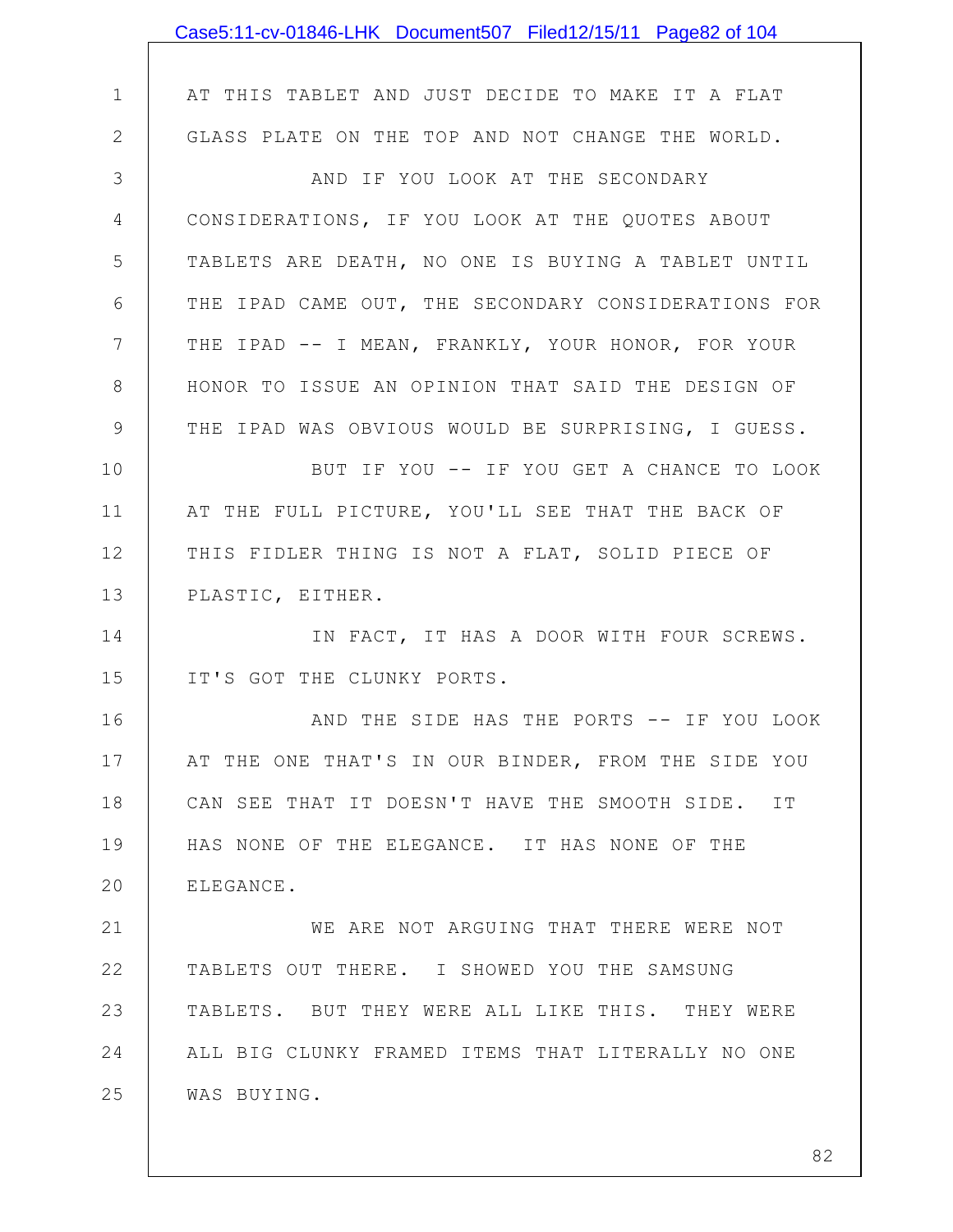1 2 3 4 5 6 7 8 9 10 11 12 13 14 15 16 17 18 19 20 21 22 23 24 25 AND THE DIFFERENCE BETWEEN AN IPAD AND AN OLD-FASHIONED -- IF YOU LOOK AT -- JUST TAKE A KINDLE. THIS IS A KINDLE. AND IF YOU THINK OF THE DIFFERENCE OF A FRAMED THING WITH A GLASS PAGE ON IT, IT IS AN ENTIRELY DIFFERENT CONCEPT. THE COURT: OKAY. MR. MCELHINNY: JUST ON THE IRREPARABLE INJURY, FOR THE RECORD, I WANT TO GIVE YOU CITATIONS TO MR. WAGNER'S DEPOSITION, BECAUSE WAGNER CONCEDED THAT APPLE IS LOSING MARKET SHARE. AND THAT IS HO EXHIBIT D, PAGE 174, LINES 14 TO 19 OF HIS DEPOSITION. HE ALSO CONCEDED WHAT YOUR HONOR -- THE COURT: BUT DOES HE ACTUALLY -- IS HE ABLE TO TIE THAT, THAT THAT MARKET SHARE LOSS IS ACTUALLY BECAUSE OF SAMSUNG, OR IS THAT BECAUSE OF SOME OF THE OTHER ANDROID PRODUCTS? MR. MCELHINNY: HE HAS CONCEDED IN HIS --THE POSITION HE TOOK IN HIS DEPOSITION IS BECAUSE -- ASSUMING THESE PATENTS ARE FRINGED, APPLE WILL LOSE SALES. IT HAS ALREADY LOST MARKET SHARE BECAUSE THE PRODUCTS ARE IN THE MARKET. BUT HE THEN SAYS, AS SAMSUNG WOULD SAY, THAT THOSE DAMAGES ARE -- WILL BE CALCULABLE AT Case5:11-cv-01846-LHK Document507 Filed12/15/11 Page83 of 104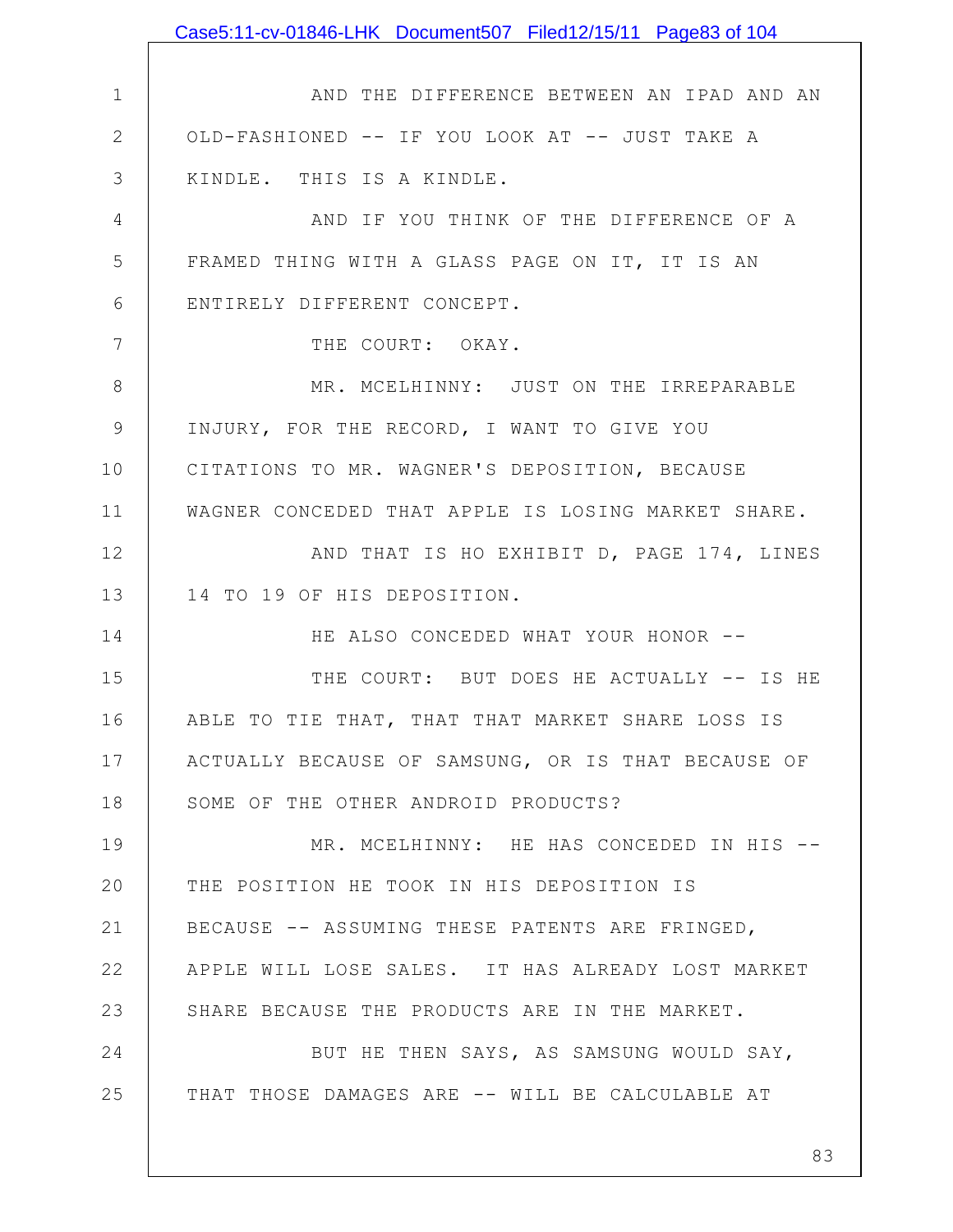|                | Case5:11-cv-01846-LHK Document507 Filed12/15/11 Page84 of 104 |
|----------------|---------------------------------------------------------------|
|                |                                                               |
| $\mathbf 1$    | TRIAL, AND THEN HE GOES INTO THE CROSS-EXAMINATION            |
| $\mathbf{2}$   | THAT I GAVE YOUR HONOR ABOUT THE FUTURE PATH AND              |
| 3              | THE PATH DEPENDENCY.                                          |
| 4              | HE EXPRESSLY CONCEDES, AGAIN, IT'S                            |
| 5              | EXHIBIT D TO THE HO -- AT PAGES 154, LINE 22 TO               |
| 6              | 155, LINE 9, AND 170, LINES 19 TO 171, LINE 6.                |
| $\overline{7}$ | SO THE QUESTIONS THAT YOUR HONOR HAS                          |
| 8              | RAISED ARE QUESTIONS THAT WE ASKED THEIR EXPERT AND           |
| $\mathsf 9$    | WHICH WERE EXPRESSLY CONCEDED.                                |
| 10             | THE COURT: LET ME ASK ANOTHER QUESTION,                       |
| 11             | AND THIS IS WITH REGARD TO THE DELAY.                         |
| 12             | THERE'S CLEARLY A WAR GOING ON NOW                            |
| 13             | BETWEEN THE IPHONE OPERATING SYSTEM AND THE ANDROID           |
| 14             | OPERATING SYSTEM.                                             |
| 15             | IS THIS JUST A BIG PIECE OF THAT OVERALL                      |
| 16             | NUCLEAR WAR THAT'S HAPPENING, AND IS THAT WHAT'S              |
| 17             | SORT OF CONTROLLING SOME OF THE TIMING OF THIS?               |
| 18             | MR. MCELHINNY: MY -- I DON'T -- THE                           |
| 19             | ANSWER TO YOUR QUESTION IS IT TAKES TWO SIDES TO              |
| 20             | MAKE A WAR, SO I DON'T KNOW THE ANSWER TO ALL OF              |
| 21             | THAT.                                                         |
| 22             | THE COURT: UM-HUM.                                            |
| 23             | MR. MCELHINNY: MY PART OF IT -- MY PART                       |
| 24             | OF IT IS SAMSUNG'S INFRINGEMENT OF OUR PATENTS.               |
| 25             | BUT ON THE DELAY ISSUE -- ON THE DELAY                        |
|                | 84                                                            |
|                |                                                               |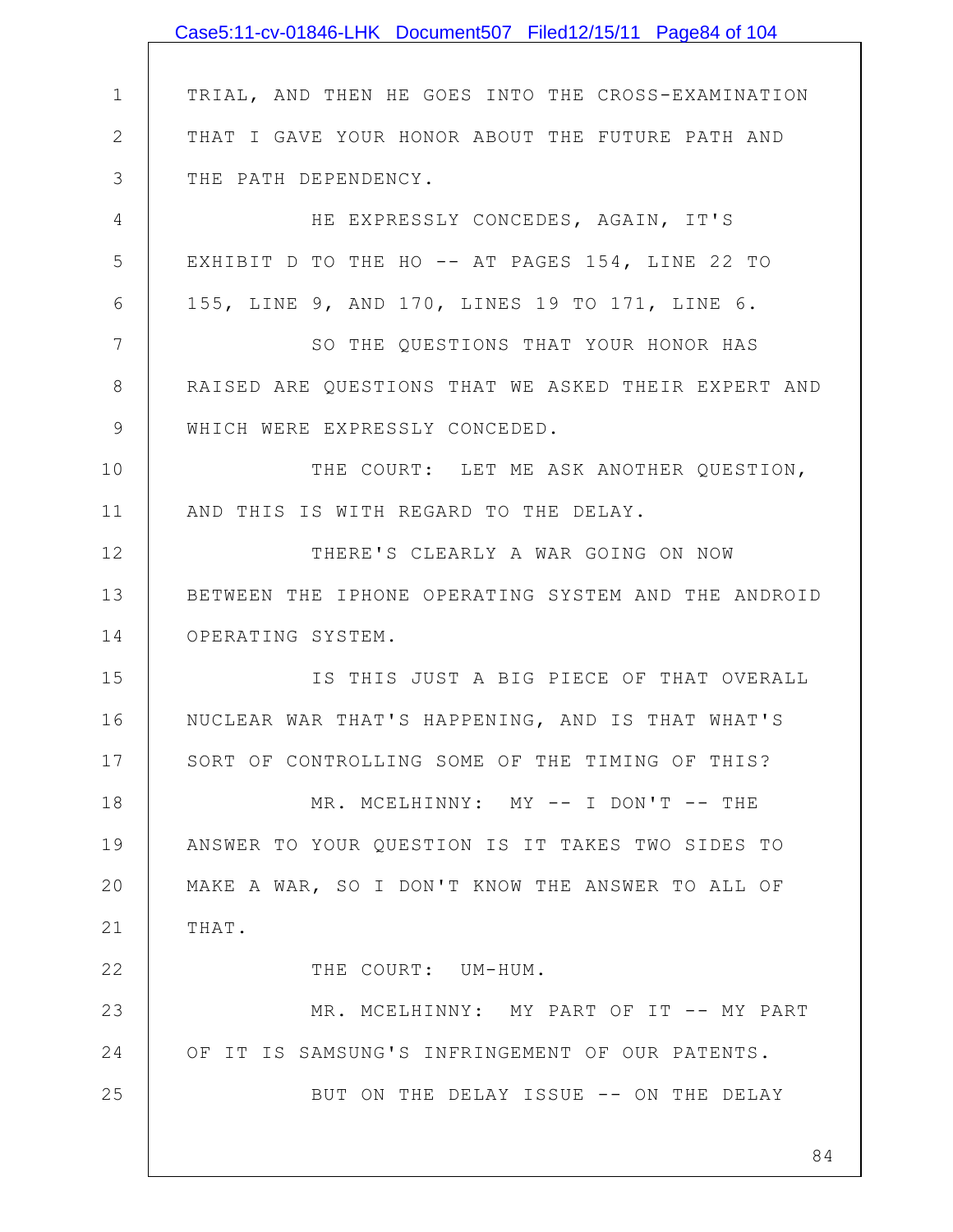|               | Case5:11-cv-01846-LHK Document507 Filed12/15/11 Page85 of 104 |
|---------------|---------------------------------------------------------------|
|               |                                                               |
| $\mathbf 1$   | ISSUE, ONE, WE'VE CITED YOUR HONOR PREVIOUS                   |
| $\mathbf{2}$  | DISTRICT COURT CASES THAT MAKE THE POINT THAT IT'S            |
| 3             | NOT A FREE PASS. YOU DON'T GET TO KEEP COMING OUT             |
| 4             | WITH NEW PRODUCTS.                                            |
| 5             | BUT ON THE QUESTION OF WHETHER                                |
| 6             | NEGOTIATIONS WERE STILL ONGOING, I CITE YOU TO                |
| 7             | EXHIBIT D OF CHIP LUTTON'S REPLY DECLARATION, AND             |
| 8             | THERE YOU WILL SEE WHAT SAMSUNG SAID TO US IN A               |
| $\mathcal{G}$ | LETTER WHEN WE FILED THIS LAWSUIT.                            |
| 10            | THE COURT: BUT THAT ONLY -- THAT DOESN'T                      |
| 11            | EXPLAIN THE DELAY FROM 2007.                                  |
| 12            | MR. MCELHINNY: THERE IS NO DELAY FROM --                      |
| 13            | FOR THE PRODUCTS -- ALL OF THE PRODUCTS -- LET'S BE           |
| 14            | CLEAR. THE TAB WAS RELEASED AFTER WE FILED THIS               |
| 15            | LAWSUIT.                                                      |
| 16            | THE COURT: WELL, YOU'RE SAYING THESE                          |
| 17            | PARTICULAR ITERATIONS.                                        |
| 18            | MR. MCELHINNY: NO, NO. THERE WAS NO                           |
| 19            | PREVIOUS TAB. THIS IS THE FIRST EVER GALAXY TAB.              |
| 20            | THE COURT: LET'S GO TO THE SMART PHONE.                       |
| 21            | MR. MCELHINNY: THE PHONES --                                  |
| 22            | THE COURT: YOU'RE SAYING THERE WERE NO                        |
| 23            | PREVIOUS SAMSUNG SMART PHONES THAT APPLE BELIEVES             |
| 24            | INFRINGED ITS I.P.                                            |
| 25            | MR. MCELHINNY: NO.                                            |
|               |                                                               |
|               | 85                                                            |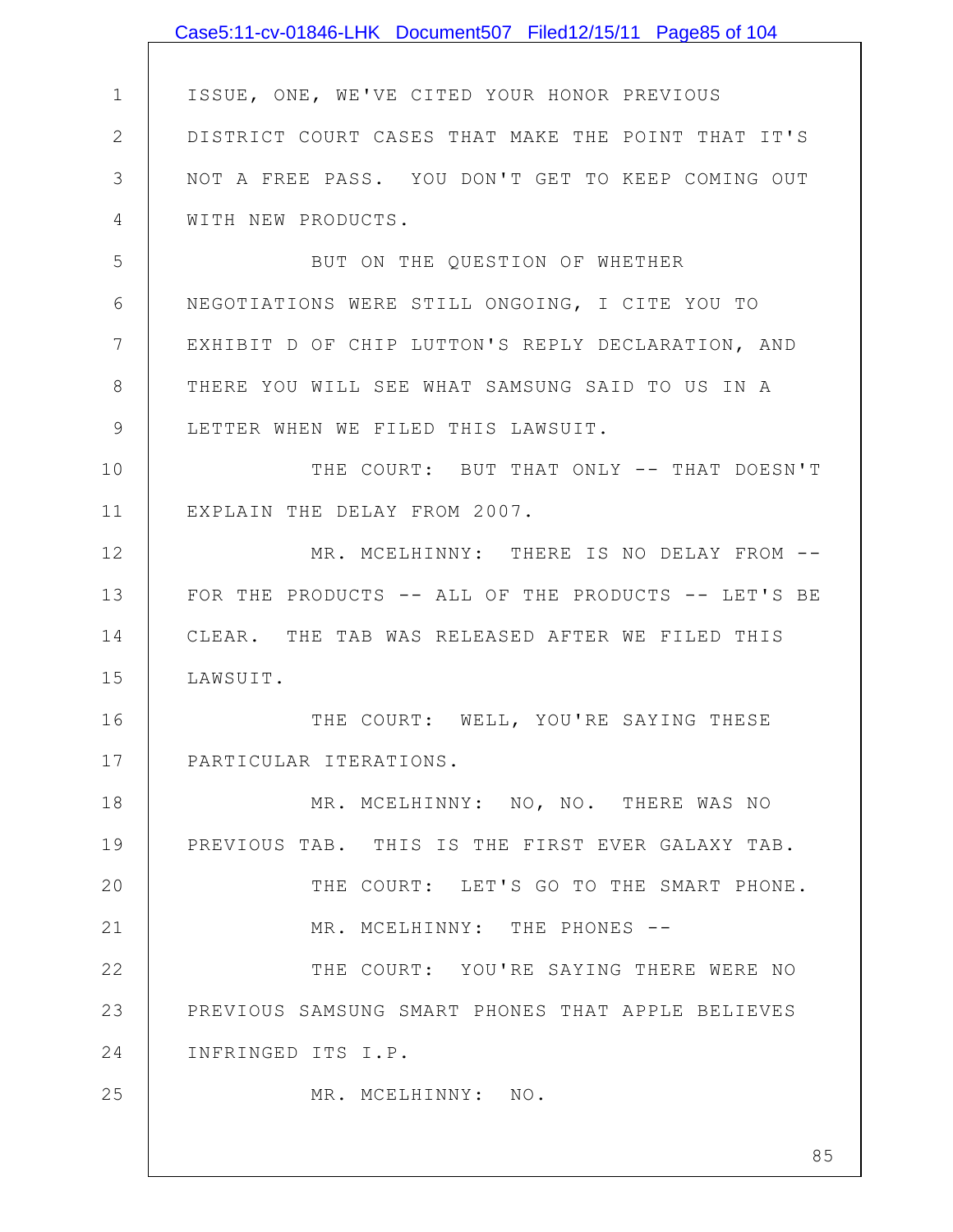|               | Case5:11-cv-01846-LHK Document507 Filed12/15/11 Page86 of 104 |
|---------------|---------------------------------------------------------------|
|               |                                                               |
| $\mathbf 1$   | THE COURT: OKAY.                                              |
| $\mathbf{2}$  | MR. MCELHINNY: WHAT I AM SAYING IS IF,                        |
| 3             | FOR VARIOUS REASONS, YOU MAKE A DECISION NOT TO               |
| 4             | CHALLENGE A PARTICULAR PRODUCT, THAT DOES NOT GIVE            |
| 5             | THE INFRINGER A FOREGOING -- A FREE PASS TO                   |
| 6             | CONTINUE TO BRING OUT NEW PRODUCTS THAT DO                    |
| 7             | INFRINGE.                                                     |
| $8\,$         | AND THAT QUESTION HAS ARISEN TWICE BEFORE                     |
| $\mathcal{G}$ | DISTRICT COURTS, AND WE CITED THEM TO YOU, THE                |
| 10            | LATRIM CASE AND THE WHISTLER VERSUS DYNASCAN CASE,            |
| 11            | AND IN BOTH CASES THEY SAID "WE'RE NOT GOING TO               |
| 12            | ENJOIN YOUR OLDER PRODUCTS BECAUSE YOU WAITED TOO             |
| 13            | LONG FOR THOSE, BUT THE NEW PRODUCTS ARE NEW AND WE           |
| 14            | ARE GOING TO ENJOIN THOSE PRODUCTS."                          |
| 15            | AND THAT TIES IN AGAIN TO THIS IDEA OF                        |
| 16            | HOW QUICKLY THE PRODUCTS MOVE IN CYCLES THROUGH               |
| 17            | THIS WORLD.                                                   |
| 18            | THE COURT: BUT DOESN'T THAT SORT OF                           |
| 19            | UNDERMINE YOUR IRREPARABLE HARM ARGUMENT? I THINK             |
| 20            | THE CABBAGE THING ACTUALLY UNDERMINES IT BECAUSE              |
| 21            | CONSUMERS ARE FICKLE, ESPECIALLY IN ELECTRONICS.              |
| 22            | THIS MAY BE BIG TODAY.                                        |
| 23            | WHO KNOWS, IN A YEAR, WHAT'S GOING TO BE                      |
| 24            | THE NEXT BIG THING.                                           |
| 25            | MR. MCELHINNY: WELL, SEE, I --                                |
|               |                                                               |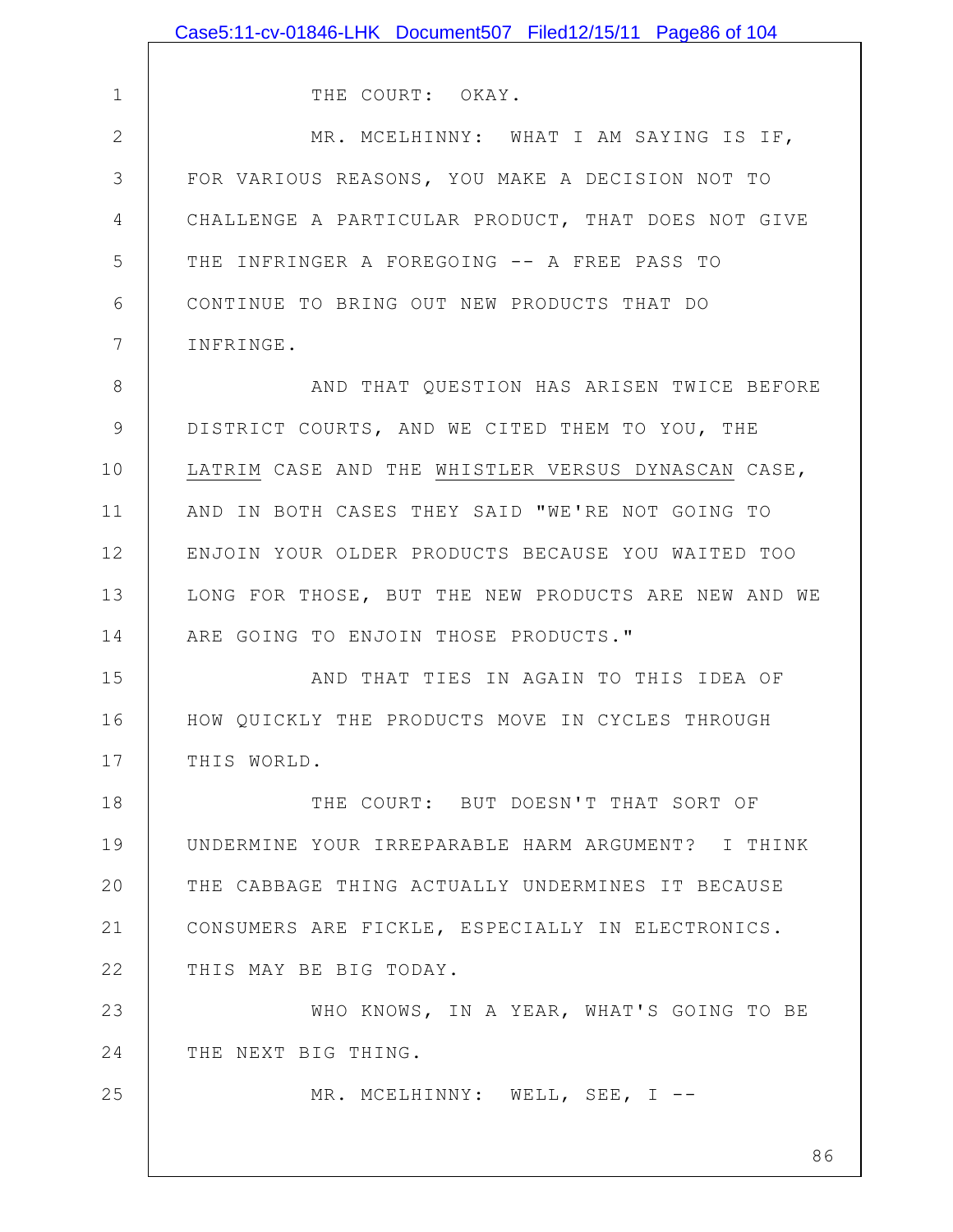|                 | Case5:11-cv-01846-LHK Document507 Filed12/15/11 Page87 of 104 |
|-----------------|---------------------------------------------------------------|
|                 |                                                               |
| $\mathbf 1$     | THE COURT: DON'T YOU THINK THAT SORT OF                       |
| $\mathbf{2}$    | TEMPORAL LIMITATION ACTUALLY UNDERMINES YOUR                  |
| 3               | IRREPARABLE HARM ARGUMENT?                                    |
| $\overline{4}$  | MR. MCELHINNY: WELL, YOU GET TO DECIDE                        |
| 5               | THIS. I DON'T.                                                |
| 6               | THE COURT: UM-HUM.                                            |
| $7\phantom{.0}$ | MR. MCELHINNY: BUT I DON'T SEE IT THAT                        |
| 8               | WAY.                                                          |
| 9               | THE COURT: OKAY.                                              |
| 10              | MR. MCELHINNY: I SEE IT AS THE SUPREME                        |
| 11              | COURT'S LINE OF ACTIVITY THAT'S CAPABLE OF                    |
| 12              | REPETITION, BUT AVOIDS REVIEW.                                |
| 13              | IT'S TAKEN US FOUR AND A HALF MONTHS TO                       |
| 14              | GET TO THIS HEARING.                                          |
| 15              | THEY ALREADY ARE ANNOUNCING NEW PRODUCTS.                     |
| 16              | WHEN THOSE PRODUCTS COME OUT, WE WILL SEE                     |
| 17              | THEM FOR THE FIRST TIME AND WE'LL DECIDE WHETHER OR           |
| 18              | NOT WE HAVE TO BRING ACTIONS ABOUT THEM.                      |
| 19              | BUT IN THE MEANTIME, AS MR. MUSIKA AND AS                     |
| 20              | MR. WAGNER POINTED OUT, IN THE MEANTIME, THESE                |
| 21              | PRODUCTS ARE INJURING US.                                     |
| 22              | AND, AS YOUR HONOR DEMONSTRATED PRETTY                        |
| 23              | CLEARLY, THEY ARE INFRINGING THE PATENTS.                     |
| 24              | BUT FOR THE FACT THAT I -- YOU KNOW, YOU                      |
| 25              | NEED -- I HOPE YOU WILL LOOK MORE CAREFULLY AT THIS           |
|                 |                                                               |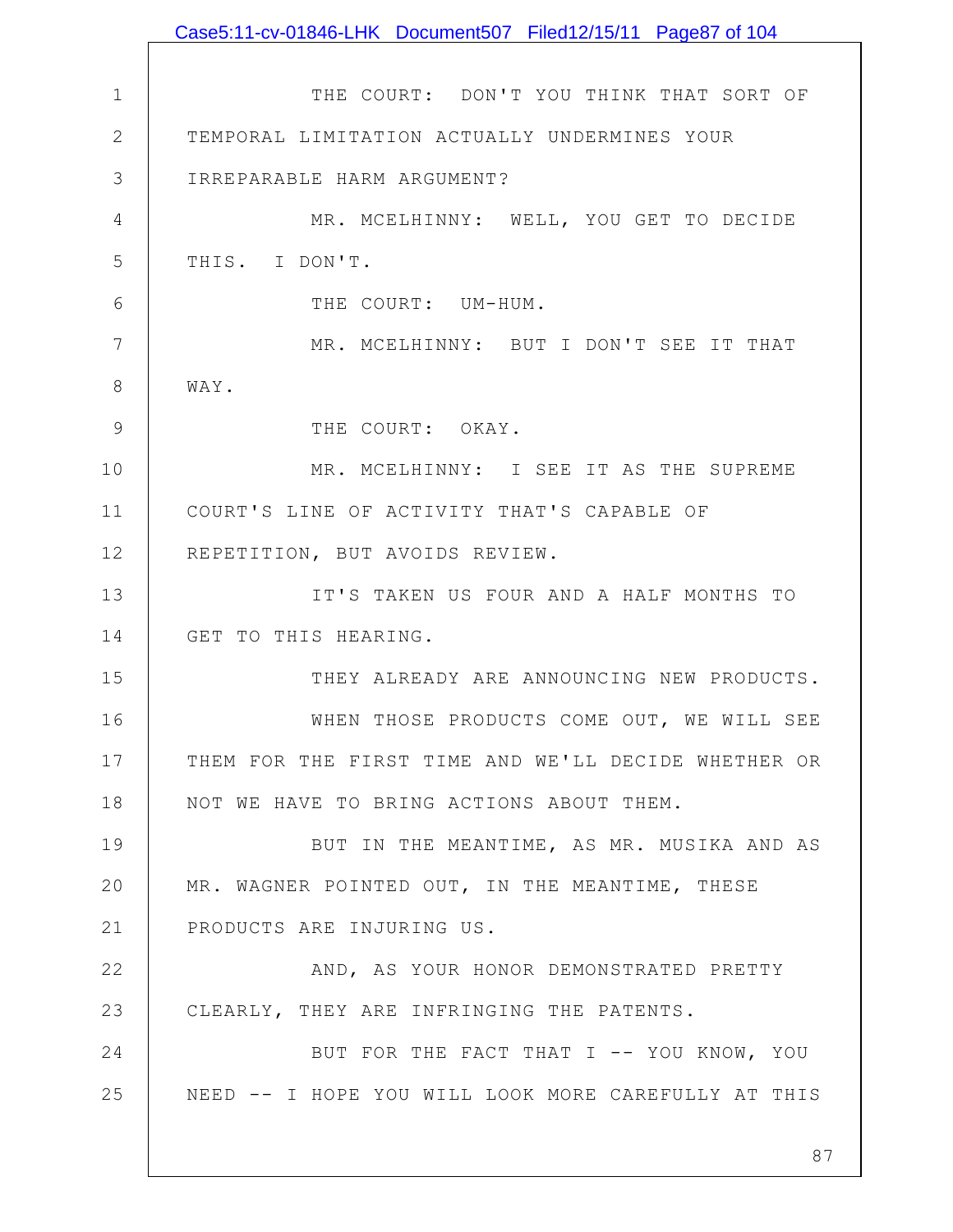|              | Case5:11-cv-01846-LHK Document507 Filed12/15/11 Page88 of 104 |
|--------------|---------------------------------------------------------------|
|              |                                                               |
| $\mathbf 1$  | KNIGHT-RIDDER THING BECAUSE IT SIMPLY COULDN'T BE             |
| $\mathbf{2}$ | MORE DIFFERENT THAN ANY OF THE APPLE -- IT'S NO               |
| 3            | DIFFERENT ACTUALLY FROM THE EARLIER SAMSUNG TABLET            |
| 4            | WHICH I SHOWED YOU.                                           |
| 5            | THE COURT: OKAY.                                              |
| 6            | MR. MCELHINNY: I DID WANT TO SAY, JUST                        |
| 7            | BRIEFLY, I JUST -- WELL, TWO THINGS.                          |
| 8            | ONE, ON THE PUBLIC POLICY ISSUE, I JUST                       |
| 9            | WANTED TO MENTION THAT THERE HAS BEEN SOME BRIEFING           |
| 10           | ON IT.                                                        |
| 11           | THE COURTS, WHEN THEY GRANT INJUNCTIONS,                      |
| 12           | THEY SIMPLY SAY THERE'S A STRONG PUBLIC POLICY IN             |
| 13           | ENFORCING INTELLECTUAL PROPERTY.                              |
| 14           | AND THE PROBLEM WITH THAT IN TERMS OF                         |
| 15           | ORAL ARGUMENT IS THAT SORT OF GIVES THE IDEA OF               |
| 16           | SHORT SHRIFT.                                                 |
| 17           | IN MY LIFETIME, THE UNITED STATES, AS YOU                     |
| 18           | KNOW, HAS SPENT A LOT OF TIME TRYING TO STRENGTHEN            |
| 19           | INTELLECTUAL PROPERTY PROTECTION AROUND THE WORLD,            |
| 20           | BECAUSE WE HAVE LEARNED -- WE NO LONGER HAVE A                |
| 21           | TELEVISION INDUSTRY IN THIS COUNTRY, BUT WE HAVE              |
| 22           | LEARNED THE DIRECT CONNECTION BETWEEN THE                     |
| 23           | IMPORTANCE OF INTELLECTUAL PROPERTY RIGHTS AND JOBS           |
| 24           | AND ECONOMIC SUCCESS AND THE RETURN ON THE                    |
| 25           | INVESTMENT THAT PEOPLE MAKE.                                  |
|              |                                                               |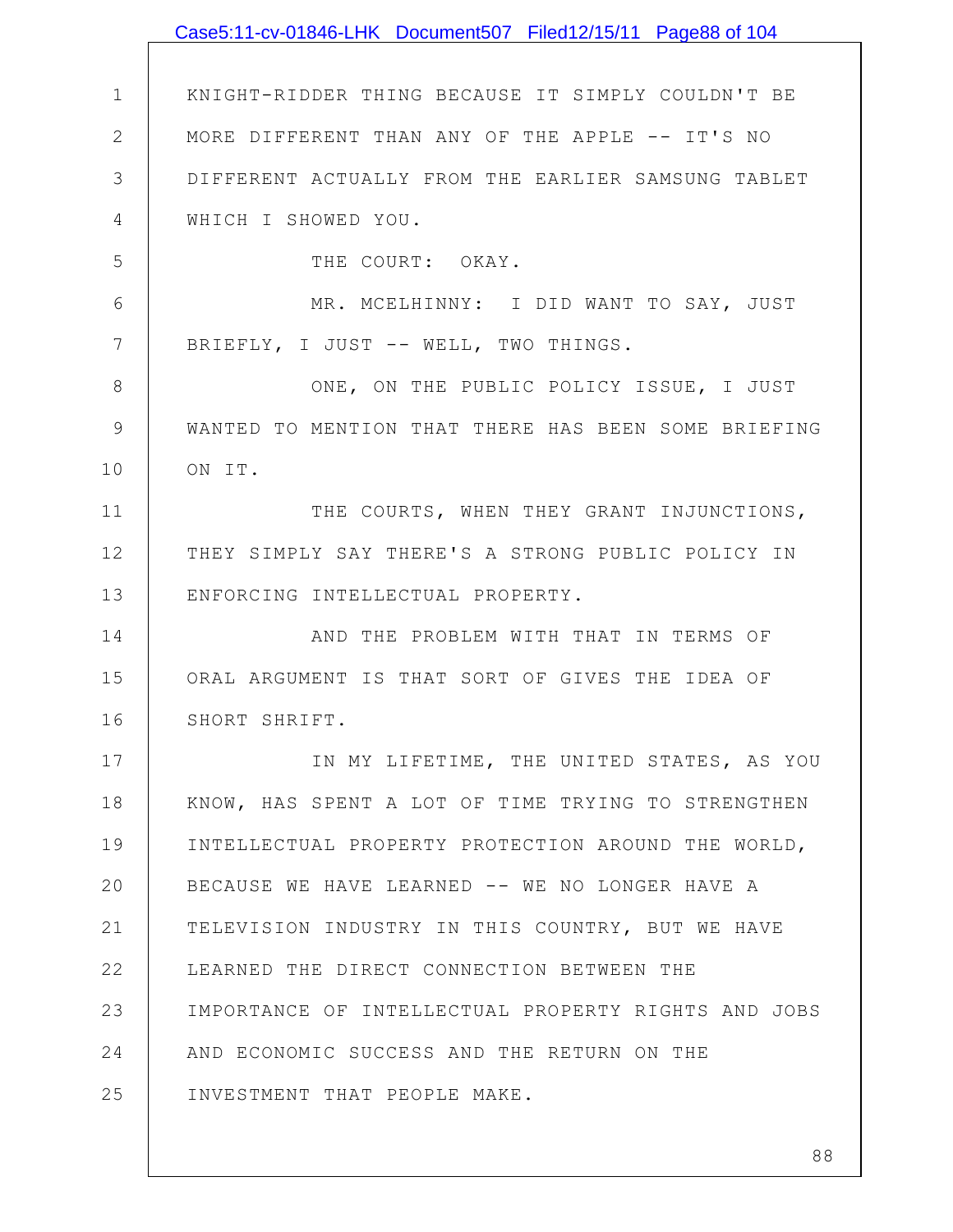|                | Case5:11-cv-01846-LHK Document507 Filed12/15/11 Page89 of 104 |
|----------------|---------------------------------------------------------------|
|                |                                                               |
| $\mathbf 1$    | AND I'M NOT ASKING FOR A CHIP.                                |
| $\mathbf{2}$   | BUT I'M SAYING IF, IN FACT, YOUR HONOR IS                     |
| 3              | CONVINCED THAT THERE'S INFRINGEMENT --                        |
| 4              | THE COURT: WHICH -- AND I'M CERTAINLY                         |
| 5              | NOT SAYING THAT I -- I WAS COMMENTING ONLY ON THE             |
| 6              | TABLET, NOT COMMENTING ON THE PHONES.                         |
| 7              | MR. MCELHINNY: RIGHT.                                         |
| 8              | THE COURT: BUT GO AHEAD.                                      |
| $\overline{9}$ | MR. MCELHINNY: I'M SAYING IF YOUR HONOR                       |
| 10             | IS CONVINCED AND IF YOUR HONOR AGREES WITH US THAT            |
| 11             | THERE'S NOT A SUBSTANTIAL QUESTION ON THE                     |
| 12             | INVALIDITY ISSUE, THERE IS, IN THIS INDUSTRY, AT              |
| 13             | THIS TIME, WITH THESE PATENTS, AN INCREDIBLY STRONG           |
| 14             | PUBLIC POLICY INTEREST IN TERMS OF ENFORCEMENT.               |
| 15             | WITH THAT, I HAVE NOTHING MORE FOR YOUR                       |
| 16             | HONOR.                                                        |
| 17             | THE COURT: OKAY. GO AHEAD, PLEASE.                            |
| 18             | MS. SULLIVAN: THANK YOU, YOUR HONOR.                          |
| 19             | VERY, VERY BRIEFLY.                                           |
| 20             | FIRST ON THE STANDARD OF REVIEW.                              |
| 21             | LET ME JUST READ FROM ASTRAZENECA. "A                         |
| 22             | PRELIMINARY INJUNCTION SHOULD NOT ISSUE" -- THIS IS           |
| 23             | ON PAGE 5 OF SAMSUNG'S OPPOSITION PAPERS -- "A                |
| 24             | PRELIMINARY INJUNCTION SHOULD NOT ISSUE IF AN                 |
| 25             | ALLEGED INFRINGER RAISES A SUBSTANTIAL QUESTION               |
|                |                                                               |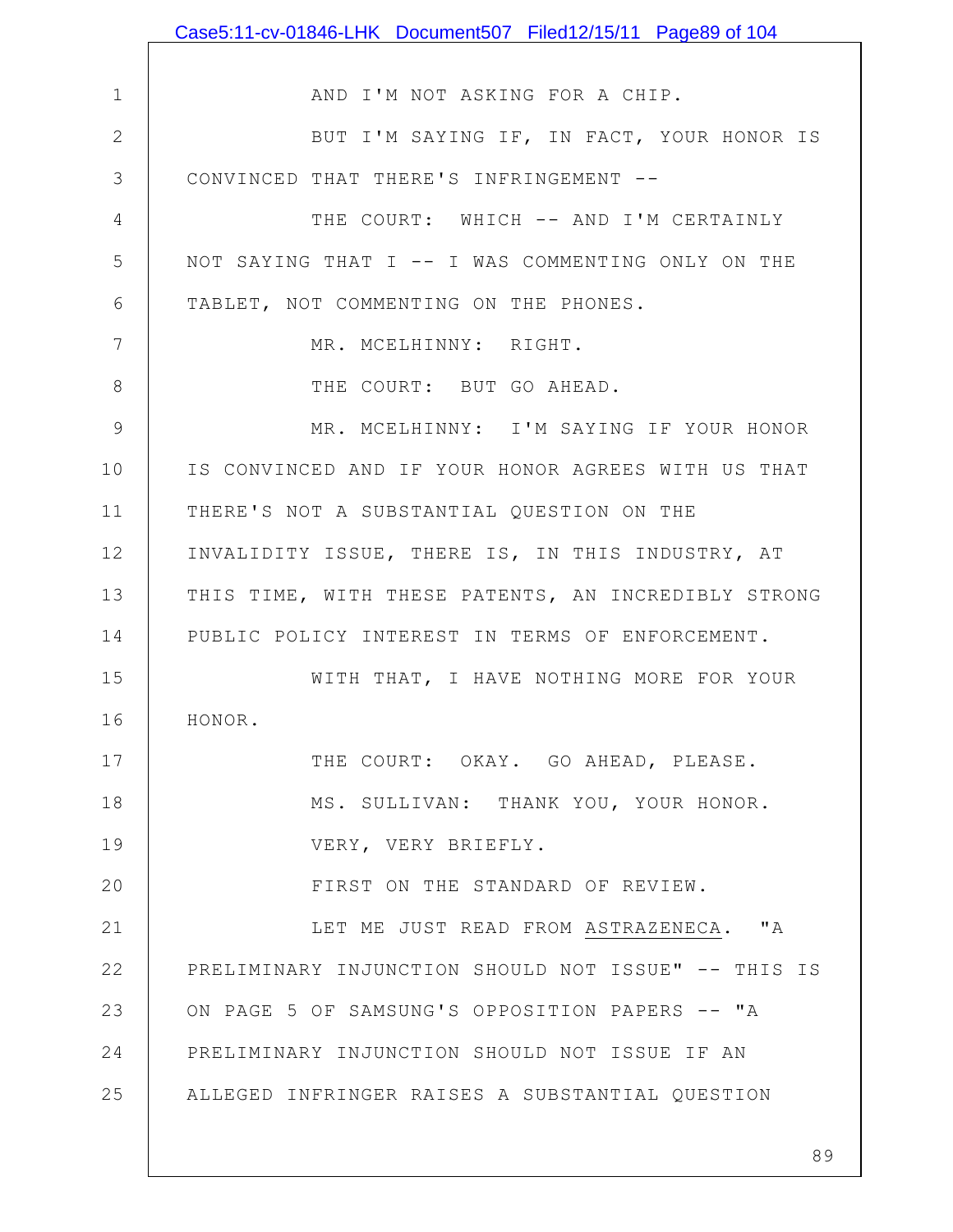|             | Case5:11-cv-01846-LHK Document507 Filed12/15/11 Page90 of 104 |
|-------------|---------------------------------------------------------------|
|             |                                                               |
| $\mathbf 1$ | REGARDING EITHER INFRINGEMENT OR VALIDITY, I.E.,              |
| 2           | THE ALLEGED INFRINGER ASSERTS AN INFRINGEMENT OR              |
| 3           | INVALIDITY DEFENSE THAT THE PATENTEE HAS NOT SHOWN            |
| 4           | LACKS SUBSTANTIAL MERIT."                                     |
| 5           | SO, YOUR HONOR, THE QUESTION IS NOT AS                        |
| 6           | MR. MCELHINNY MISCHARACTERIZED IT, WHETHER YOU WILL           |
| 7           | RULE THE IPAD OBVIOUS.                                        |
| 8           | THAT'S NOT AT STAKE HERE.                                     |
| 9           | THE QUESTION IS, HAVE WE RAISED                               |
| 10          | SUBSTANTIAL QUESTIONS AS TO INVALIDITY BY SHOWING             |
| 11          | YOU PRIOR ART ON THE TELEPHONE PATENTS, PRIOR ART             |
| 12          | THAT YOUR HONOR HAS ALREADY SAID INVALIDATES THE              |
| 13          | TABLET PATENT.                                                |
| 14          | AND WE THINK WE'VE CLEARLY RAISED                             |
| 15          | SUBSTANTIAL QUESTIONS.                                        |
| 16          | THEY HAVEN'T SHOWN THAT THEY ARE NOT                          |
| 17          | SUBSTANTIAL QUESTIONS, AND THAT'S THE ONLY                    |
| 18          | STANDARD.                                                     |
| 19          | IT'S NOT WHETHER YOU'RE GOING TO RULE.                        |
| 20          | SECONDLY, ON THE '889 PATENT, YOUR HONOR,                     |
| 21          | MR. MCELHINNY JUST GOT UP AND SAID LOOK AT THE 1995           |
| 22          | FIDLER TABLET. IT'S NOT FLAT.                                 |
| 23          | WELL, IN SOME SENSE, IT'S ABSURD FOR US                       |
| 24          | TO BE ARGUING ON A PRELIMINARY INJUNCTION WHETHER             |
| 25          | IT IS FLAT OR NOT. THAT'S FOR A JURY TO DECIDE.               |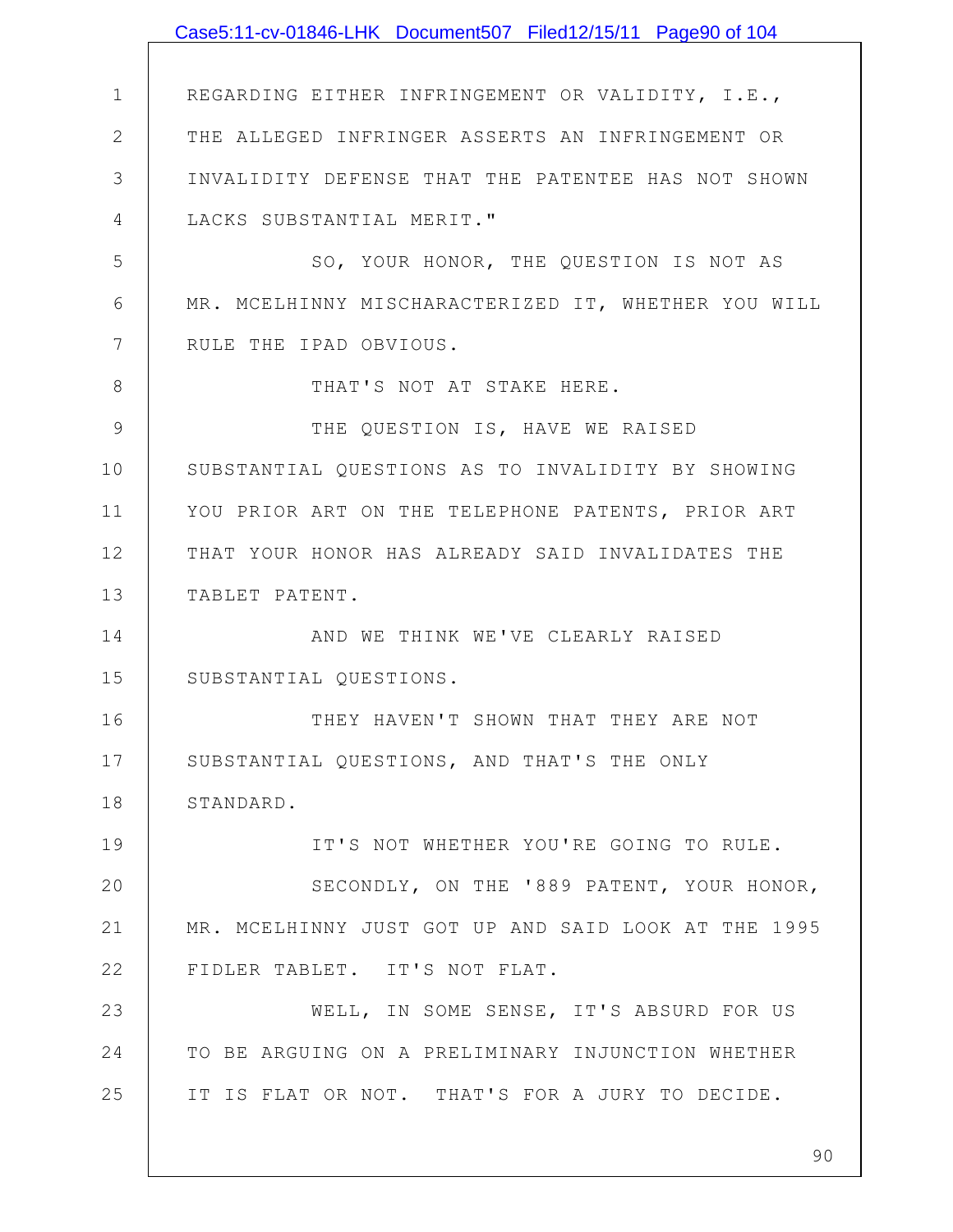|              | Case5:11-cv-01846-LHK Document507 Filed12/15/11 Page91 of 104 |
|--------------|---------------------------------------------------------------|
|              |                                                               |
| $\mathbf 1$  | BUT IF YOU LOOK ON PAGE 87 OF OUR SLIDES,                     |
| $\mathbf{2}$ | YOUR HONOR, YOU'LL SEE HE LEFT OUT THE 1997 FIDLER            |
| 3            | TABLET AND THE 2003 BLOOMBERG TABLET WHICH ARE                |
| 4            | FLAT, WHICH ARE PRIOR ART THAT IS FLAT AND THAT               |
| 5            | RENDER THE '889 PATENT OBVIOUS.                               |
| 6            | AND IN FACT, FIDLER ALSO TESTIFIED THAT                       |
| 7            | THE 1981 AND 1997 TABLETS WERE FLAT. SO THAT'S ON             |
| 8            | FLATNESS.                                                     |
| 9            | SO WE THINK YOUR HONOR WOULD BE CORRECT                       |
| 10           | TO RULE AT THIS POINT THAT WE'VE RAISED SUBSTANTIAL           |
| 11           | QUESTIONS OF WHETHER THERE'S INVALIDATING PRIOR ART           |
| 12           | ON THE '889 PATENT THAT WAS FLAT.                             |
| 13           | THIRD, ON THE -- I'D LIKE TO RETURN TO                        |
| 14           | YOUR HONOR'S POINT ON IRREPARABLE HARM, JUST A FEW            |
| 15           | POINTS.                                                       |
| 16           | ON IRREPARABLE HARM, YOUR HONOR RAISED A                      |
| 17           | QUESTION WHETHER TRADE DILUTION COULDN'T BE A FORM            |
| 18           | OF IRREPARABLE HARM HERE.                                     |
| 19           | BUT I'D LIKE TO REFER YOUR HONOR TO THE                       |
| 20           | TESTIMONY OF SISSIE TWIGGS, THIS IS WHO APPLE PUT             |
| 21           | FORWARD AS ITS HEAD OF ADVERTISING, AND SHE WAS               |
| 22           | ASKED DIRECTLY, THIS IS ON PAGES 207 AND 208, DO              |
| 23           | YOU BELIEVE YOU LOST ANY CUSTOMERS?                           |
| 24           | THERE ARE PROBABLY A FEW.                                     |
| 25           | DO YOU HAVE ANY EVIDENCE OR ARE YOU JUST                      |
|              | 91                                                            |
|              |                                                               |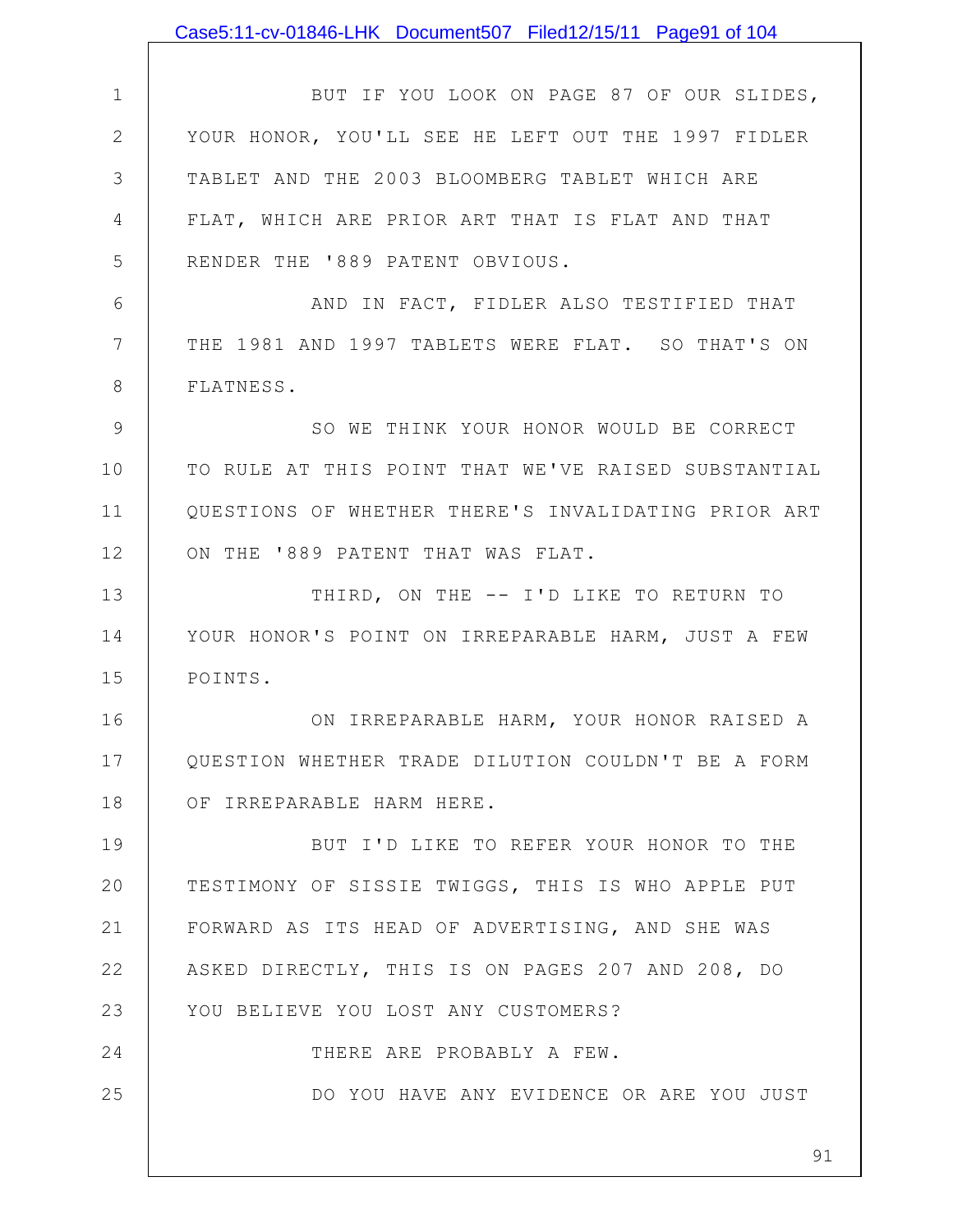1 2 3 4 5 6 7 8 9 10 11 12 13 14 15 16 17 18 19 20 21 22 23 24 25 SPECULATING? I DON'T HAVE ANY EVIDENCE. MY GUESS IS THAT WE LOST SOME CUSTOMERS. THAT IS YOUR GUESS, NOT SUPPORTED BY ANY INFORMATION? I DON'T HAVE THE SALES FIGURES. BUT CRUCIALLY ON TRADE DILUTION, THE NEXT SLIDE, 208, GIVES YOU YOUR ANSWER. APPLE DOESN'T HAVE PROOF OF TRADE DILUTION. DO YOU HAVE ANY EVIDENCE OF EROSION OF APPLE'S DISTINCTIVENESS IN CUSTOMERS' MINDS AS A RESULT OF SAMSUNG'S PHONES? I DON'T HAVE ANY EVIDENCE. SO WITH RESPECT, WE DON'T THINK THE TRADE DILUTION ARGUMENT, EVEN IF IT WERE THEORETICALLY POSSIBLE, HAS BEEN REMOTELY MADE OUT BY THE EVIDENCE THAT APPLE'S PRODUCED. ON IRREPARABLE HARM, I MENTIONED EARLIER, YOUR HONOR, THAT APPLE'S OWN STUDIES SHOW THAT SHIFT FROM APPLE TO ANDROID HAS NOT BEEN PROVED. APPLE HASN'T SHOWN IT'S LOST MARKET SHARE FROM APPLE TO ANDROID PHONES. I MENTIONED TO YOU THAT THERE WAS EVIDENCE FROM APPLE'S OWN STUDIES THAT THE PERCENT SHARE OF ANDROID USERS WHO SWITCHED FROM APPLE IS Case5:11-cv-01846-LHK Document507 Filed12/15/11 Page92 of 104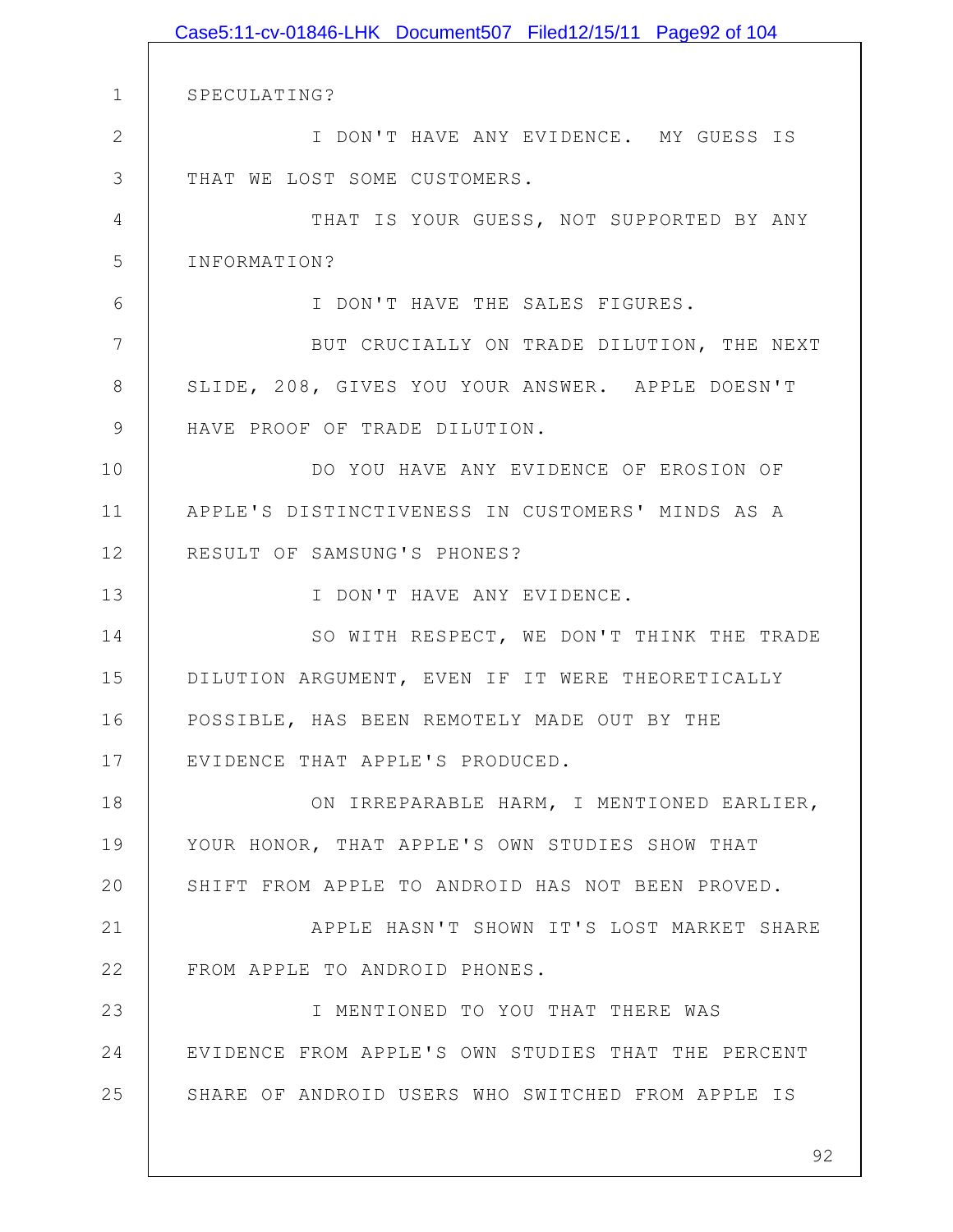|                | Case5:11-cv-01846-LHK Document507 Filed12/15/11 Page93 of 104 |
|----------------|---------------------------------------------------------------|
|                |                                                               |
| $\mathbf 1$    | TRIVIAL TO THE VANISHING POINT.                               |
| $\mathbf{2}$   | I JUST WANT TO POINT OUT TO YOUR HONOR,                       |
| 3              | IT'S CONFIDENTIAL, BUT IT'S AT SLIDE 209.                     |
| $\overline{4}$ | AND APPLE'S OWN STUDIES SHOWING THAT                          |
| 5              | DESIGN AS OPPOSED TO BRAND DIDN'T MATTER IS ON                |
| 6              | SLIDE 210.                                                    |
| 7              | FINALLY, YOUR HONOR, ON IRREPARABLE HARM,                     |
| 8              | JUST A COUPLE OF MORE POINTS.                                 |
| $\mathcal{G}$  | I WOULD LIKE TO POINT YOUR HONOR TO                           |
| 10             | CONFIDENTIAL SLIDE 213, WHICH SHOWS THAT                      |
| 11             | MR. MCELHINNY HAS MISCHARACTERIZED MR. WAGNER'S               |
| 12             | TESTIMONY.                                                    |
| 13             | MR. WAGNER DID NOT ADMIT THAT SAMSUNG HAD                     |
| 14             | STOLEN APPLE'S SHARE OF THE TABLET MARKET.                    |
| 15             | AND ALSO WITH RESPECT TO COMPENSABILITY,                      |
| 16             | I JUST WANT TO REFER YOUR HONOR TO CONFIDENTIAL               |
| 17             | SLIDE 228 WHICH SHOWS THAT, IN FACT, MONETARY                 |
| 18             | COMPENSATION WAS -- OR NEGOTIATION OF A LICENSE WAS           |
| 19             | A FORM OF OFFER FROM APPLE TO SAMSUNG.                        |
| 20             | I CAN'T, OF COURSE, DISCUSS THE TERMS,                        |
| 21             | BUT THE IDEA THAT YOU NEED TO BRING A PRELIMINARY             |
| 22             | INJUNCTION ACTION WHICH YOU'VE DISCUSSED ROYALTIES            |
| 23             | IS SELF-DEFEATING.                                            |
| 24             | AND YOUR HONOR, IT'S STRIKING. YOU                            |
| 25             | MENTIONED THAT THIS IS ONE PHASE OF A WAR BETWEEN             |
|                |                                                               |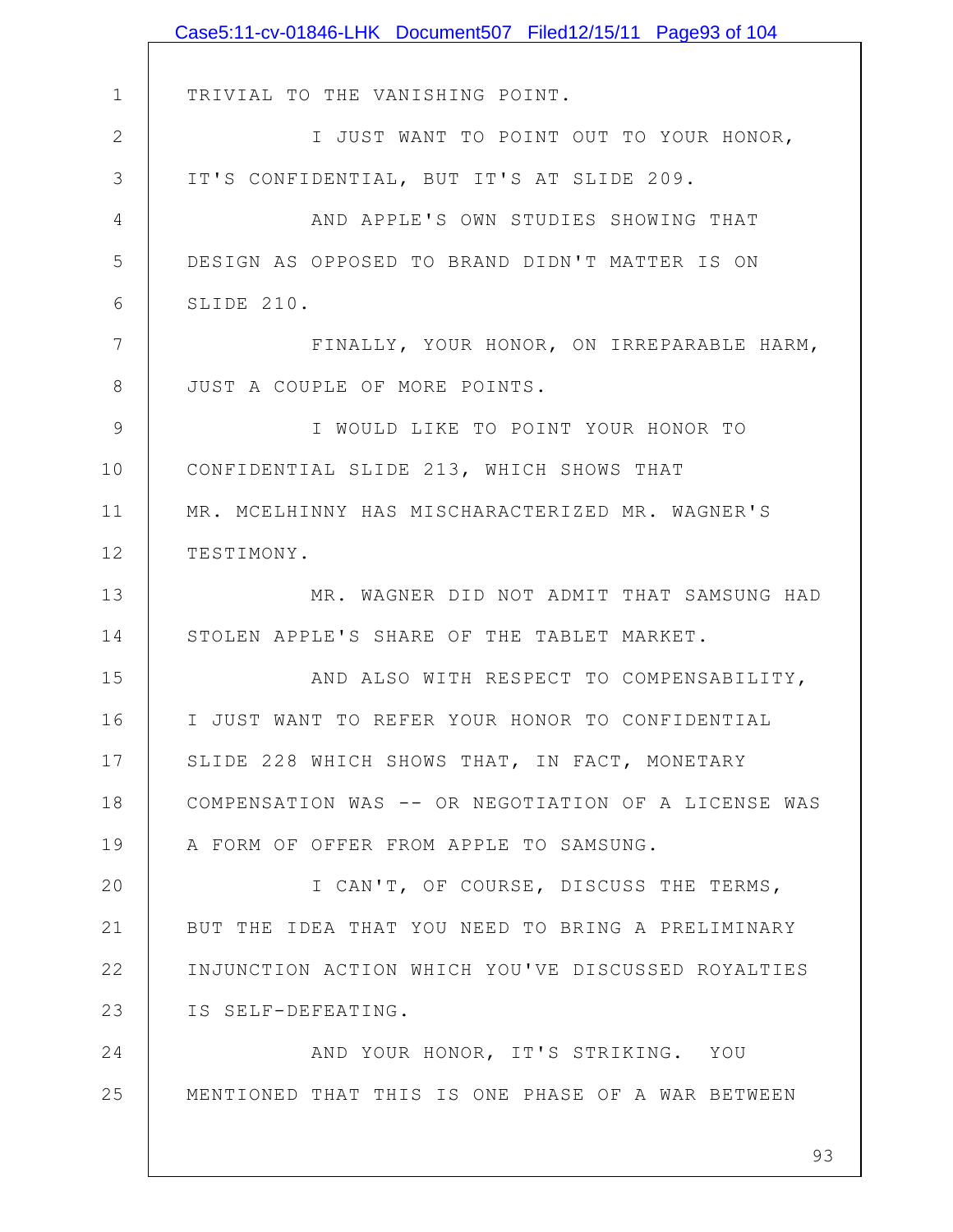|              | Case5:11-cv-01846-LHK Document507 Filed12/15/11 Page94 of 104 |
|--------------|---------------------------------------------------------------|
|              |                                                               |
| $\mathbf 1$  | THE TWO COMPANIES.                                            |
| $\mathbf{2}$ | BUT THE IMPORTANT POINT FOR TODAY'S                           |
| 3            | HEARING, WHICH IS A PRELIMINARY INJUNCTION HEARING,           |
| 4            | IS THAT APPLE HAS NOT SOUGHT A PRELIMINARY                    |
| 5            | INJUNCTION AGAINST ALL OF THE OTHER SUPPOSED                  |
| 6            | COPYISTS OF IPHONES.                                          |
| 7            | IT SINGLED SAMSUNG OUT WITHOUT THE                            |
| 8            | EVIDENCE TO SUPPORT A PRELIMINARY INJUNCTION                  |
| $\mathsf 9$  | REQUEST.                                                      |
| 10           | AND FINALLY, YOUR HONOR, JUST ONE QUICK                       |
| 11           | CORRECTION, GOING BACK TO THE TAB FOR A MINUTE.               |
| 12           | MR. MCELHINNY INCORRECTLY SAID THAT THE                       |
| 13           | GALAXY TAB 10.1 WAS OUR FIRST TABLET RELEASED IN              |
| 14           | <b>JUNE OF 2011.</b>                                          |
| 15           | THAT'S NOT TRUE.                                              |
| 16           | THE GALAXY TAB WAS ANNOUNCED IN                               |
| 17           | SEPTEMBER 2010, WHICH WAS BEFORE THE MARCH 2011               |
| 18           | RELEASE OF THE -- ANNOUNCEMENT OF THE IPAD2 OR                |
| 19           | MARCH 11TH, 2011 RELEASE OF THE IPAD2.                        |
| 20           | SO THAT'S SIMPLY NOT CORRECT.                                 |
| 21           | SO, YOUR HONOR, IN SUM, WHAT WE'RE SAYING                     |
| 22           | TODAY ON THE DESIGN PATENTS, AND YOUR HONOR HAS               |
| 23           | ALREADY PERHAPS DISPOSED OF '381 AND WE HOPE WILL             |
| 24           | DISPOSE OF THE TAB PATENT BECAUSE OF THE PRIOR ART,           |
| 25           | BUT ON THE TELEPHONE PATENTS, WE THINK WE'VE RAISED           |
|              |                                                               |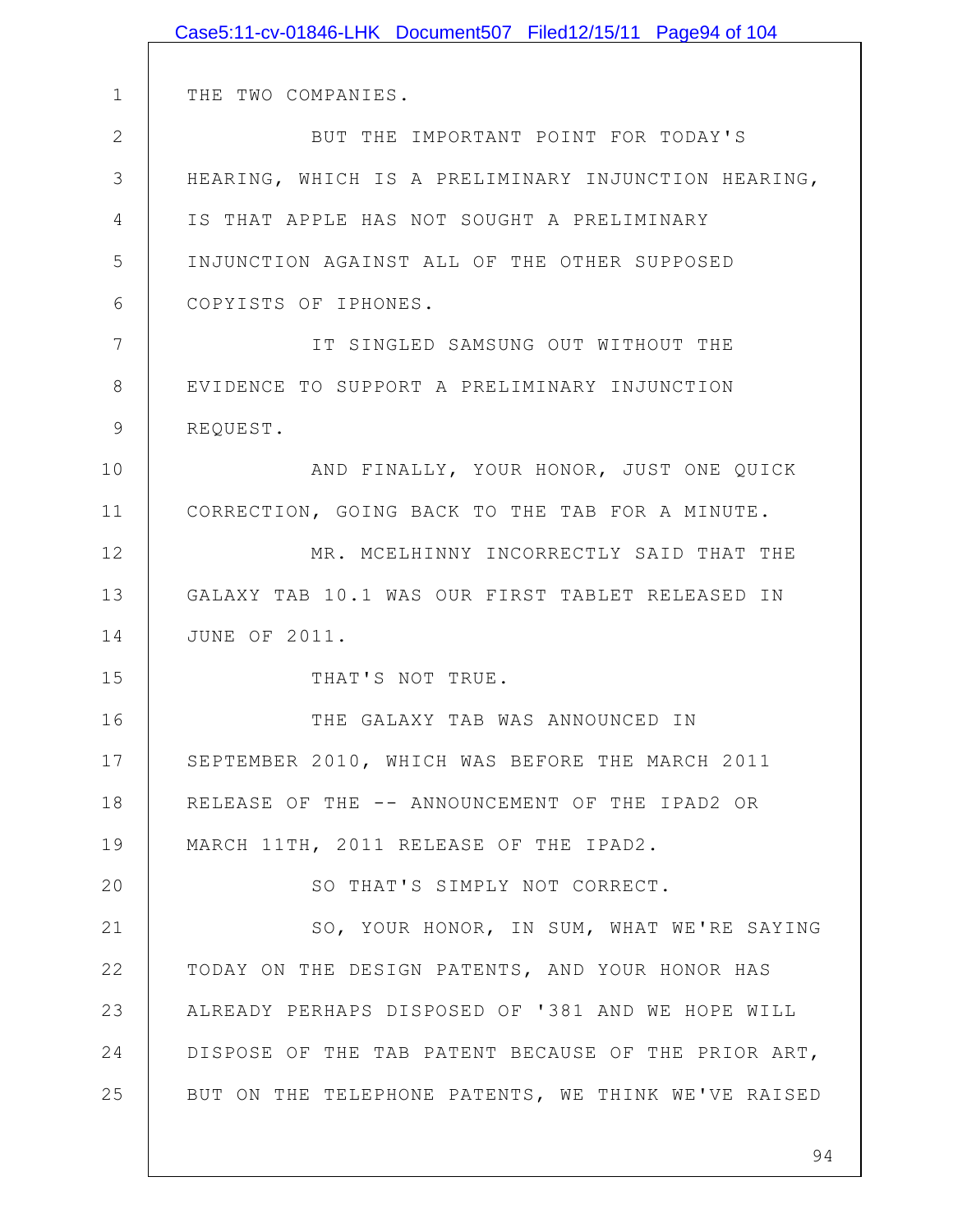|              | Case5:11-cv-01846-LHK Document507 Filed12/15/11 Page95 of 104 |
|--------------|---------------------------------------------------------------|
|              |                                                               |
| $\mathbf 1$  | SUBSTANTIAL QUESTIONS ON BOTH INVALIDITY AND                  |
| $\mathbf{2}$ | INFRINGEMENT.                                                 |
| 3            | WE THINK WE'VE GIVEN YOU PRIOR ART IN THE                     |
| 4            | JAPANESE PATENTS, YOU CAN LOOK AT IT. WE THINK                |
| 5            | WE'VE GIVEN YOU PLENTY OF DIFFERENCES TO RAISE A              |
| 6            | SUBSTANTIAL QUESTION OF INFRINGEMENT.                         |
| 7            | WE'D LIKE YOUR HONOR TO REVIEW THE RECORD                     |
| 8            | AND SEE THAT APPLE CALLS THESE DIFFERENCES MINUTE             |
| $\mathsf 9$  | OR MINOR FOR PURPOSES OF DISTINGUISHING PRIOR ART,            |
| 10           | BUT THEN CALLS THEM MAJOR WHEN IT COMES TO WHETHER            |
| 11           | OR NOT WE'VE INFRINGED.                                       |
| 12           | SO THE -- I'M SORRY -- CALLS THEM MINOR                       |
| 13           | WITH RESPECT TO INFRINGEMENT AND MAJOR WITH RESPECT           |
| 14           | TO THE PRIOR ART.                                             |
| 15           | BUT THE KEY POINT, YOUR HONOR, IS THAT TO                     |
| 16           | ISSUE A PRELIMINARY INJUNCTION IN THIS CASE WOULD             |
| 17           | TAKE DESIGN PATENT INTO A NEW AREA IT'S NEVER GONE            |
| 18           | BEFORE, A VEHICLE FOR MONOPOLIZING A CONCEPT, THE             |
| 19           | CONCEPT OF A BLACK RECTANGULAR FLAT SCREEN DEVICE             |
| 20           | FOR INTERACTING SMOOTHLY ON A FLAT SURFACE WITH               |
| 21           | MEDIA IN A WAY THAT IS -- THAT INVOLVES CERTAIN               |
| 22           | FEATURES LIKE NARROW BORDERS AND ROUNDED CORNERS,             |
| 23           | TO BE ABLE TO PATENT A CONCEPT THROUGH A DESIGN               |
| 24           | PATENT WOULD BE IMPROPER, AND IF I -- IF YOU LOOK             |
| 25           | AT NOTHING ELSE IN THE SLIDES, YOUR HONOR, I HOPE             |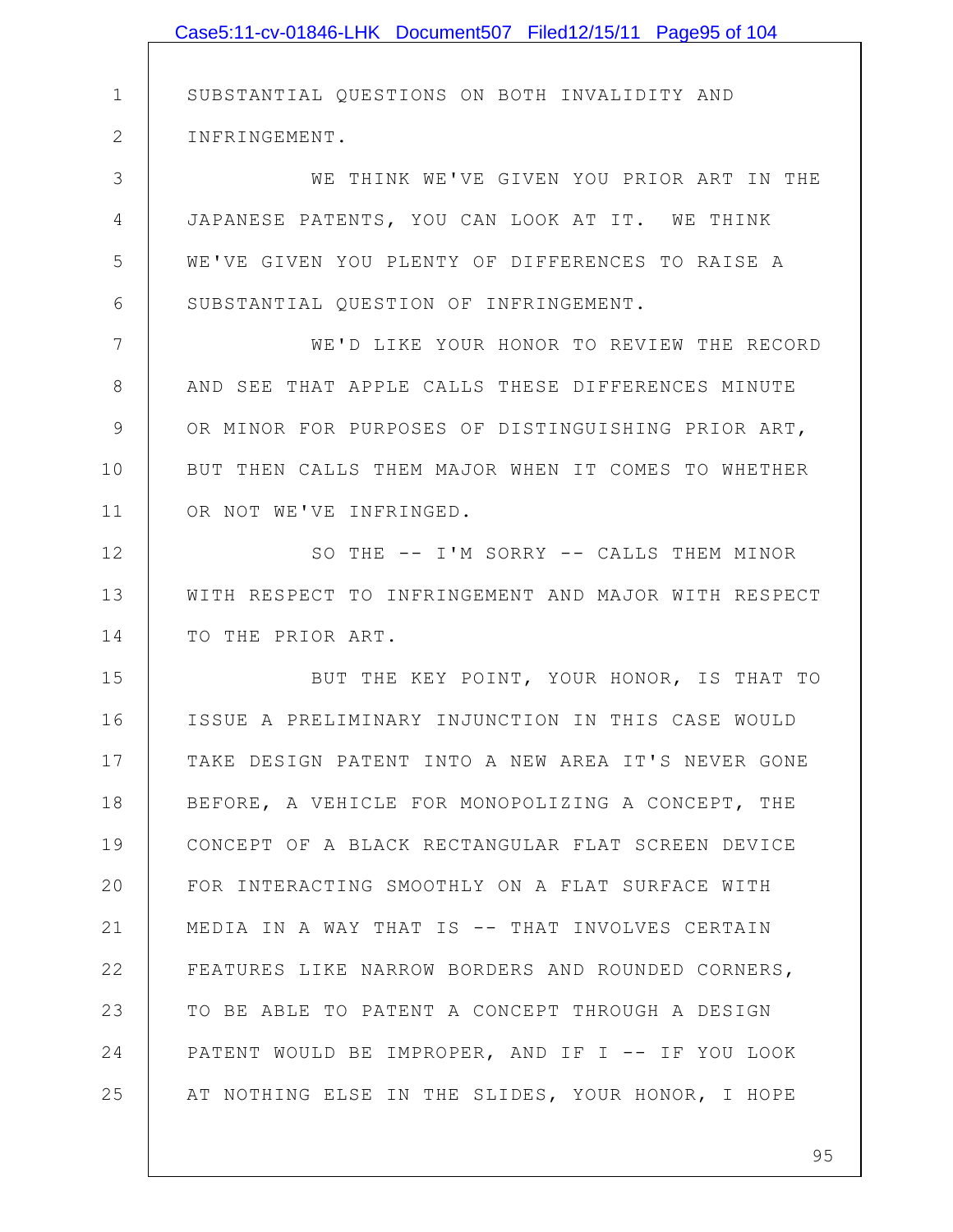|                | Case5:11-cv-01846-LHK Document507 Filed12/15/11 Page96 of 104 |
|----------------|---------------------------------------------------------------|
|                |                                                               |
| $\mathbf 1$    | YOU'LL LOOK AT THE TESTIMONY OF APPLE'S OWN                   |
| $\mathbf{2}$   | DESIGNER, MR. IVE. MR. IVE -- SORRY, IT'S NOT                 |
| 3              | TESTIMONY. IT'S A STATEMENT IN THE PUBLIC DOMAIN              |
| $\overline{4}$ | OF MR. IVE.                                                   |
| 5              | HE SAYS THAT WHAT APPLE DOES -- COULD I                       |
| $6\,$          | HAVE THE NUMBER OF THAT SLIDE, PLEASE?                        |
| $\overline{7}$ | MAYBE WE COULD CLOSE WITH THIS SLIDE AND                      |
| $8\,$          | THE AUDIO OF THE IVE SLIDE.                                   |
| $\mathsf 9$    | I'M SORRY. DO YOU --                                          |
| 10             | YOUR HONOR, IF WE COULD JUST CLOSE WITH                       |
| 11             | THIS, THIS IS MR. IVE.                                        |
| 12             | (WHEREUPON, A VIDEOTAPE WAS PLAYED IN                         |
| 13             | OPEN COURT OFF THE RECORD.)                                   |
| 14             | MS. SULLIVAN: "EVERYTHING DEFERS TO THE                       |
| 15             | DISPLAY. WHAT WE'RE DOING IS GETTING DESIGN OUT OF            |
| 16             | THE WAY."                                                     |
| 17             | APPLE HAS NOT SHOWN THAT ANYONE BUYS AN                       |
| 18             | IPHONE BECAUSE OF ITS ROUNDED CORNERS OR ITS                  |
| 19             | APPEARANCE OR ORNAMENTAL FEATURES. THAT'S WHAT'S              |
| 20             | PROTECTED BY A DESIGN PATENT.                                 |
| 21             | THEY BUY AN IPHONE IN ORDER TO GET DESIGN                     |
| 22             | OUT OF THE WAY, BECAUSE EVERYTHING DEFERS TO THE              |
| 23             | DISPLAY, MEANING THE FEATURES THAT ENABLE YOU TO              |
| 24             | INTERACT WITH THE MEDIA YOU SEE ON THE IPHONE.                |
| 25             | IT IS -- IT WOULD BE UNPRECEDENTED TO                         |
|                |                                                               |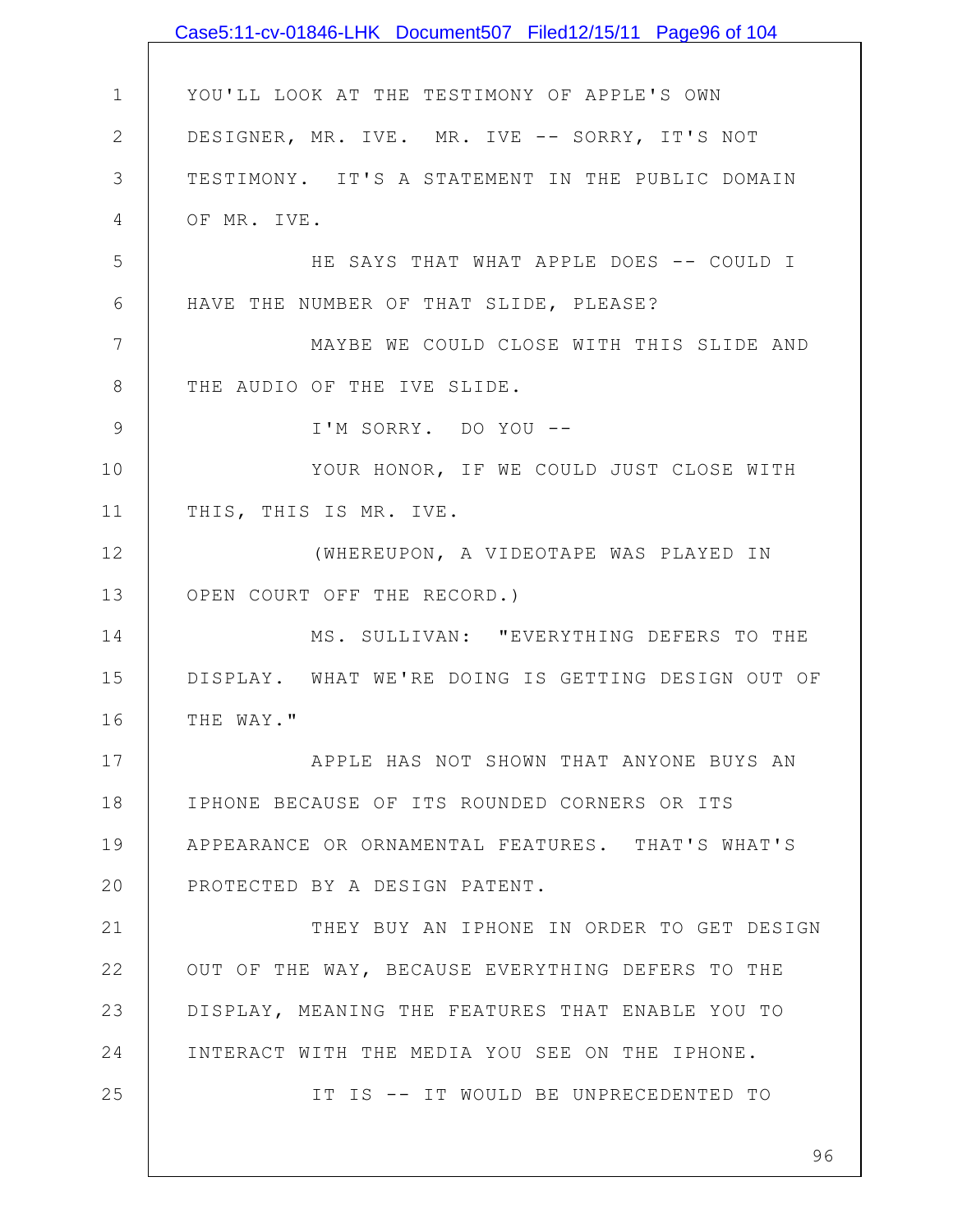|                | Case5:11-cv-01846-LHK Document507 Filed12/15/11 Page97 of 104 |
|----------------|---------------------------------------------------------------|
|                |                                                               |
| $\mathbf 1$    | HOLD THAT THERE'S A DESIGN PATENT PRODUCT -- DESIGN           |
| $\overline{2}$ | PATENT PROTECTION FOR A PRODUCT IN WHICH WE TRIED             |
| 3              | TO GET DESIGN OUT OF THE WAY.                                 |
| 4              | AND RESPECTFULLY, WE REQUEST THAT YOU                         |
| 5              | DENY THE PRELIMINARY INJUNCTION AS TO THE TELEPHONE           |
| 6              | PATENTS, AS WELL AS TO THE '889 AND THE '381                  |
| $\overline{7}$ | PATENTS FOR THE REASONS WE'VE ALREADY GIVEN.                  |
| 8              | IF THERE ARE NO FURTHER QUESTIONS, YOUR                       |
| 9              | HONOR?                                                        |
| 10             | THE COURT: NO.                                                |
| 11             | MR. MCELHINNY: I JUST HAVE ONE RECORD                         |
| 12             | THING, YOUR HONOR. I WON'T ARGUE IT.                          |
| 13             | BUT ON THE QUESTION OF WHETHER OR NOT                         |
| 14             | THERE'S EVER BEEN A DISCUSSION ABOUT LICENSING                |
| 15             | DESIGN PATENTS, I WOULD CITE YOUR HONOR TO OUR                |
| 16             | REPLY BRIEF AT PAGE 28, LINES 7 THROUGH 10, WHICH             |
| 17             | HAVE CITATIONS FROM BOTH SIDES.                               |
| 18             | THANK YOU, YOUR HONOR.                                        |
| 19             | THE COURT: ALL RIGHT. THANK YOU ALL                           |
| 20             | VERY MUCH.                                                    |
| 21             | I AM GOING TO REVIEW EVERYTHING FURTHER.                      |
| 22             | ANYTHING I'VE STATED TODAY IS REALLY JUST SORT OF             |
| 23             | TENTATIVE THOUGHTS BASED ON WHAT I'VE REVIEWED AND            |
| 24             | ANALYZED SO FAR. BUT I HOPE TO ISSUE AN ORDER                 |
| 25             | FAIRLY PROMPTLY.                                              |
|                |                                                               |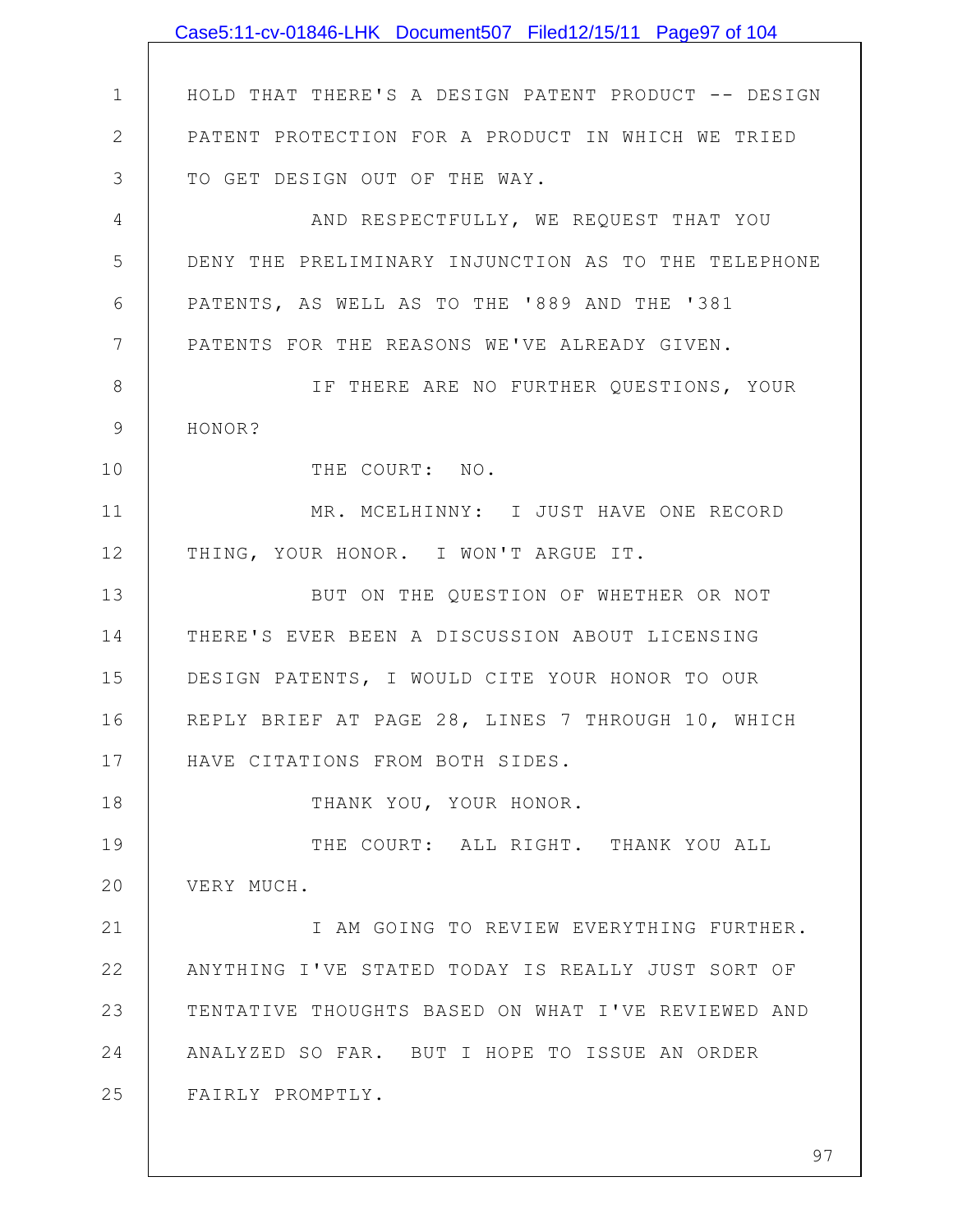|                | Case5:11-cv-01846-LHK Document507 Filed12/15/11 Page98 of 104 |
|----------------|---------------------------------------------------------------|
|                |                                                               |
| $\mathbf 1$    | OKAY. THANK YOU ALL.                                          |
| $\mathbf{2}$   | MR. MCELHINNY: THANK YOU, YOUR HONOR.                         |
| 3              | THE COURT: LET'S TAKE -- I HAVE TWO MORE                      |
| 4              | CASES. LET'S TAKE A 15 MINUTE BREAK, AND THANK YOU            |
| 5              | FOR YOUR PATIENCE FOR MY OTHER CASES.                         |
| 6              | MS. SULLIVAN: YOUR HONOR, JUST AS A                           |
| $7\phantom{.}$ | HOUSEKEEPING MATTER, WOULD YOU LIKE US TO LODGE               |
| $8\,$          | THINGS NOW, LODGE DEPOSITIONS OR ANY OTHER                    |
| $\mathsf 9$    | EVIDENCE, WOULD YOU LIKE US TO LODGE THAT NOW AND             |
| 10             | TAKE CARE OF IT?                                              |
| 11             | MR. JOHNSON: OR YOUR HONOR, IF WE COULD                       |
| 12             | DO IT BY TOMORROW, FOR EXAMPLE?                               |
| 13             | THE COURT: I ACTUALLY WAS NOT WELCOMING                       |
| 14             | MORE DOCUMENTATION. I THINK YOU'VE GIVEN ME                   |
| 15             | PROBABLY IN TOTAL, WHAT, ABOUT EIGHT BOXES? I                 |
| 16             | THINK IT'S BEEN SUFFICIENTLY BRIEFED.                         |
| 17             | MR. JOHNSON: THERE WAS SOME DEPOSITION                        |
| 18             | TESTIMONY, FOR EXAMPLE, THAT WE PUT IN OUR SLIDES.            |
| 19             | WOULD YOUR HONOR -- WHICH WAS NOT PART OF                     |
| 20             | OUR OPPOSITION PAPERS SINCE THEY WERE FILED BACK IN           |
| 21             | AUGUST.                                                       |
| 22             | AND SO WHEN THE ISSUES WERE RAISED IN THE                     |
| 23             | REPLY AND WE ADDRESSED THEM TODAY -- IT'S JUST TO             |
| 24             | REFER TO -- TO LODGE ITEMS THAT WE REFERRED TO                |
| 25             | DURING TODAY'S ORAL HEARING.                                  |
|                |                                                               |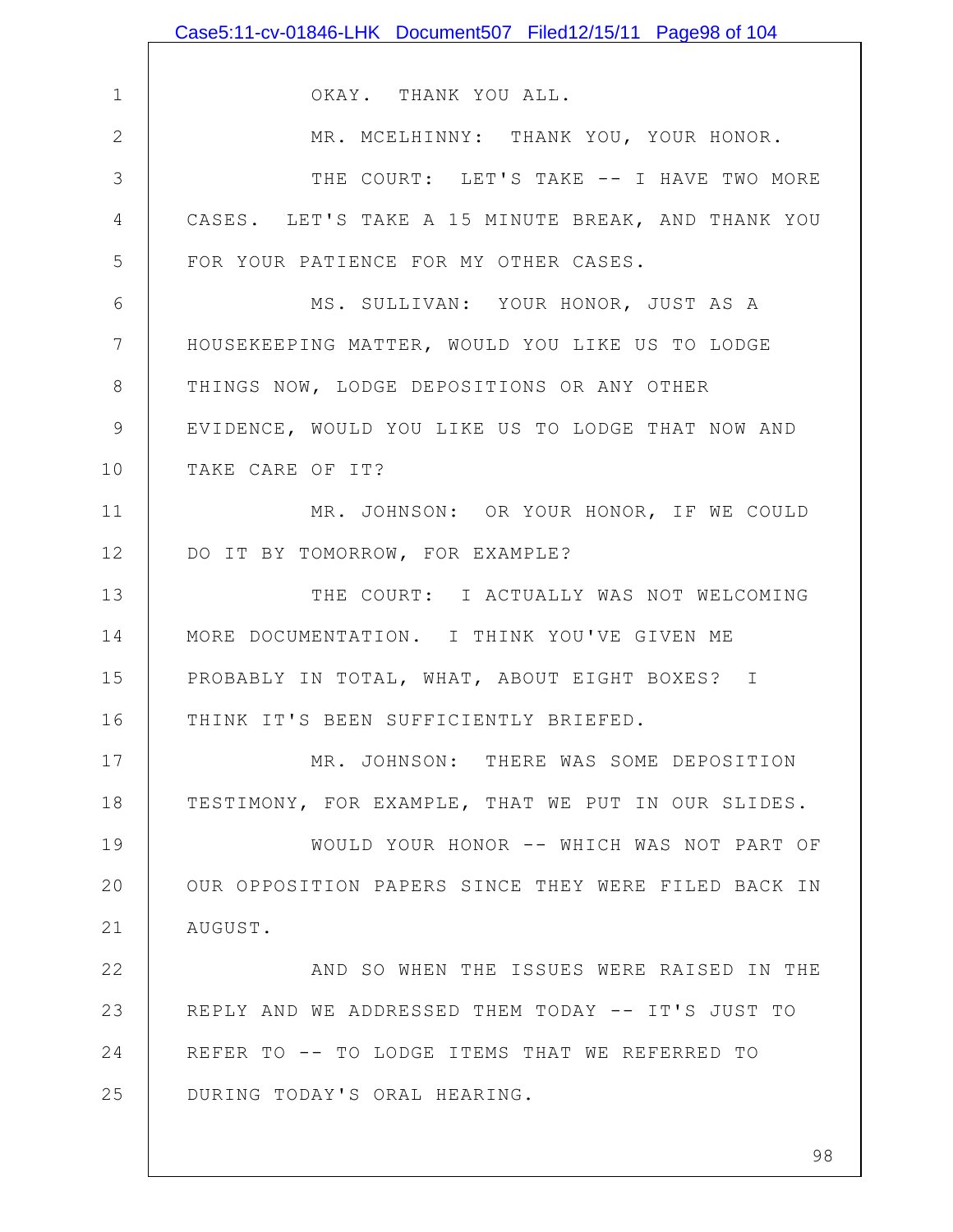|              | Case5:11-cv-01846-LHK Document507 Filed12/15/11 Page99 of 104 |
|--------------|---------------------------------------------------------------|
|              |                                                               |
| $\mathbf{1}$ | THE COURT: IS THERE ANY OBJECTION?                            |
| $\mathbf{2}$ | MR. MCELHINNY: THERE'S NO OBJECTION TO                        |
| 3            | THAT, YOUR HONOR.                                             |
| 4            | THE COURT: ALL RIGHT.                                         |
| 5            | MR. MCELHINNY: OKAY, YES, THEN I CHANGE                       |
| 6            | MY MIND. YES, I'M --                                          |
| 7            | THE COURT: NO, NO, I'M NOT ASKING YOU TO                      |
| $8\,$        | OBJECT.                                                       |
| 9            | I'M JUST TRYING TO THINK OF WHEN CAN THAT                     |
| 10           | BE DONE? I WOULD LIKE, BASICALLY, THE EVIDENCE                |
| 11           | PORTION OF THIS TO CLOSE QUICKLY SO THAT I CAN                |
| 12           | REVIEW EVERYTHING FULLY.                                      |
| 13           | MR. JOHNSON: BY TOMORROW?                                     |
| 14           | THE COURT: OKAY. ALL RIGHT.                                   |
| 15           | NOW, DO YOU HAVE ANY OBJECTIONS TO WHAT                       |
| 16           | APPLE FILED YESTERDAY?                                        |
| 17           | MR. JOHNSON: WE SUBMITTED A PAPER AFTER                       |
| 18           | THEY SUBMITTED THEIR PAPER SAYING THAT, TO THE                |
| 19           | EXTENT THAT THEY BE GIVEN THE OPPORTUNITY TO                  |
| 20           | AUGMENT THE RECORD, WE WANTED THE OPPORTUNITY TO              |
| 21           | AUGMENT, OR AT LEAST FILE A SURREPLY AND EXPLAIN              |
| 22           | WHAT THOSE DOCUMENTS SAY, BECAUSE THEY'RE                     |
| 23           | MISCHARACTERIZING WHAT THOSE DOCUMENTS SAY.                   |
| 24           | BUT MOST OF THOSE DOCUMENTS GO TO THE                         |
| 25           | '381 PATENT, FRANKLY, YOUR HONOR, AND IF YOU'RE               |
|              |                                                               |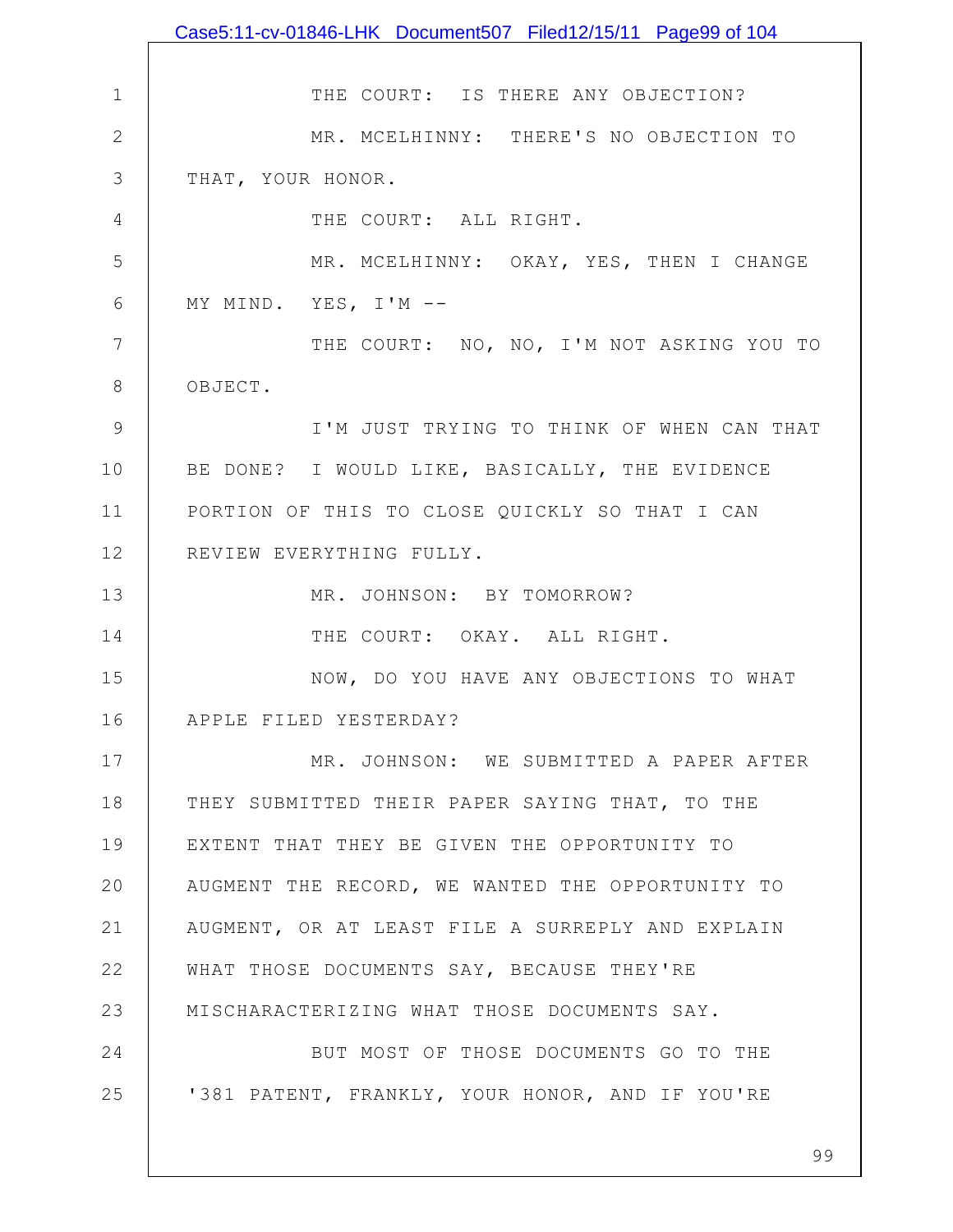|                | Case5:11-cv-01846-LHK Document507 Filed12/15/11 Page100 of 104 |
|----------------|----------------------------------------------------------------|
|                |                                                                |
| $\mathbf 1$    | GOING TO DENY THE MOTION ON THE '381 PATENT, THEN              |
| $\mathbf{2}$   | I'M NOT SURE WE NEED A SURREPLY VIS-A-VIS THE '381             |
| 3              | PATENT. SO THAT COULD ELIMINATE A DOCUMENT.                    |
| 4              | THE COURT: OKAY. WELL, I REALLY DON'T                          |
| 5              | WANT ANY FURTHER BRIEFING ON THIS.                             |
| 6              | I DO WANT TO GET TO THE RIGHT ANSWER AND                       |
| $7\phantom{.}$ | I APPRECIATE ADDITIONAL INFORMATION, BUT BOTH SIDES            |
| $8\,$          | HAVE VERY, VERY THOROUGHLY AND ABUNDANTLY BRIEFED              |
| $\mathsf 9$    | THIS, SO I -- AT THIS POINT, I DON'T WANT TO HAVE              |
| 10             | ANY FURTHER REPLIES, SURREPLIES, SUR-SURREPLIES OR             |
| 11             | ANYTHING ELSE.                                                 |
| 12             | GO AHEAD AND FILE THE SUPPLEMENTAL                             |
| 13             | MATERIALS YOU JUST REFERENCED TOMORROW, AND I'M                |
| 14             | GOING TO ASSUME THAT'S GOING TO BE THE END OF THE              |
| 15             | BRIEFING ON THAT.                                              |
| 16             | MR. MCELHINNY: AND JUST SO I KNOW WHAT                         |
| 17             | THEY'RE LODGING, IS IT THE ACTUAL DEPOSITION                   |
| 18             | TRANSCRIPTS THAT THEY CITED IN THEIR SLIDES?                   |
| 19             | MR. JOHNSON: IT'S JUST THE EVIDENCE,                           |
| 20             | YES.                                                           |
| 21             | THE COURT: ALL RIGHT.                                          |
| 22             | MR. MCELHINNY: I -- I'M SORRY. I HEARD                         |
| 23             | HIM TO SAY DEPOSITION TRANSCRIPTS WHEN HE FIRST                |
| 24             | ASKED. I DON'T KNOW WHETHER THEIR EVIDENCE IS IN               |
| 25             | THESE 255 PAGES OF SLIDES.                                     |
|                |                                                                |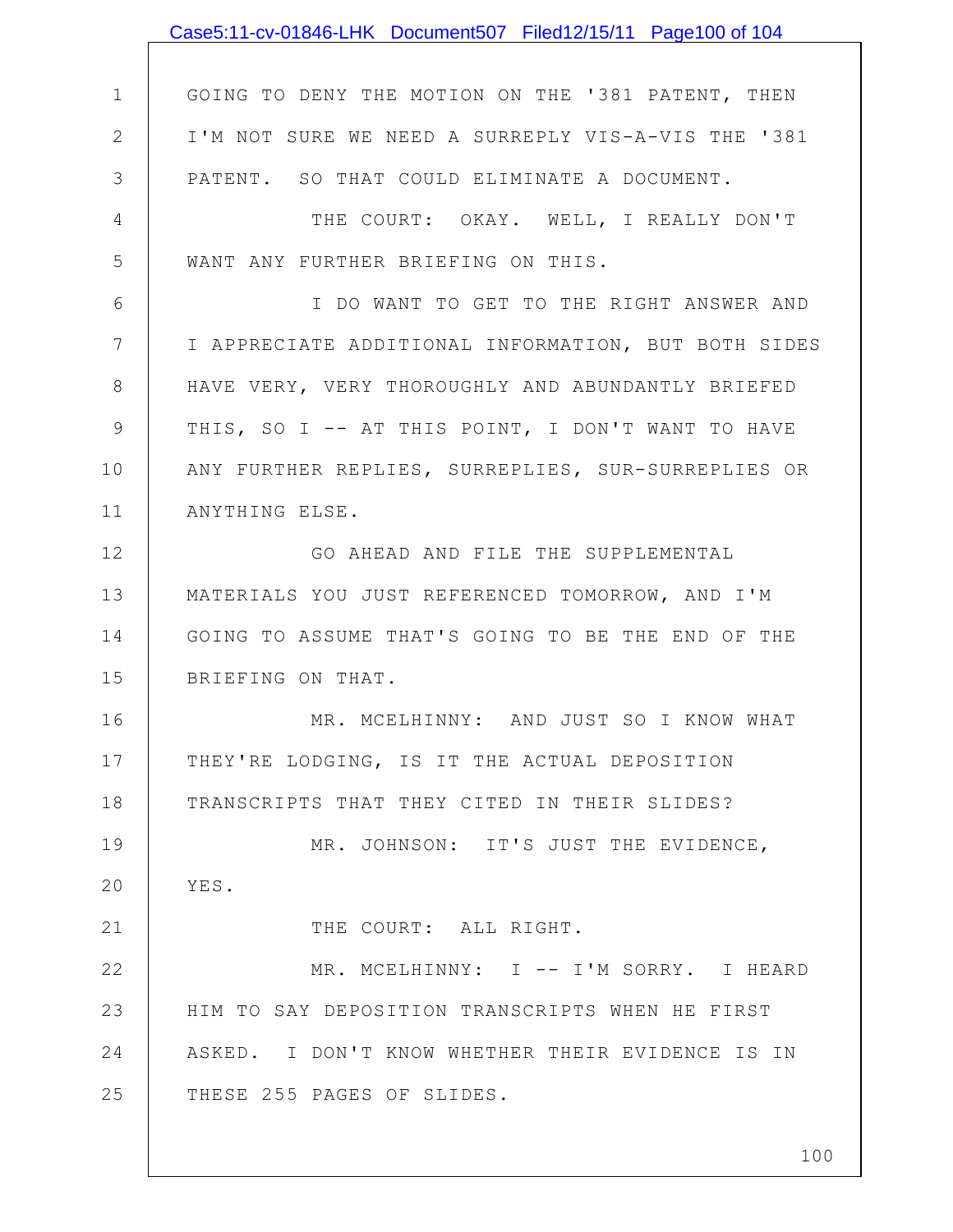|              | Case5:11-cv-01846-LHK Document507 Filed12/15/11 Page101 of 104 |
|--------------|----------------------------------------------------------------|
|              |                                                                |
| 1            | MR. JOHNSON: I --                                              |
| $\mathbf{2}$ | THE COURT: WHAT ELSE DO YOU WANT TO                            |
| 3            | LODGE TOMORROW?                                                |
| 4            | MR. JOHNSON: WELL, I MEAN, TO PRESERVE                         |
| 5            | THE RECORD, I GUESS I WOULD ALSO OFFER -- MAKE AN              |
| 6            | OFFER OF PROOF WITH RESPECT TO THE ADDITIONAL PRIOR            |
| 7            | ART WE OFFERED ON THE NEW PRIOR ART IN THE '381 OF             |
| 8            | DIAMONDTOUCH.                                                  |
| 9            | HOWEVER, LIKE I SAID, IF YOUR HONOR IS                         |
| 10           | INCLINED TO DENY THAT, THEN I DON'T NEED TO DO THAT            |
| 11           | AT THIS POINT.                                                 |
| 12           | WHAT I WAS LOOKING TO DO WAS JUST PUT IN                       |
| 13           | THE DEPOSITION TESTIMONY THAT RELATES TO ISSUES                |
| 14           | THAT WERE IN APPLE'S REPLY BRIEF AND SO TO COMPLETE            |
| 15           | THE RECORD, FRANKLY. SO THAT'S THE NATURE OF THE               |
| 16           | EVIDENCE.                                                      |
| 17           | MR. MCELHINNY: THAT -- I'M SORRY. THEN                         |
| 18           | I DO OBJECT TO THAT BECAUSE THAT'S NOT -- THAT'S               |
| 19           | NOT DEPOSITION TRANSCRIPTS THAT WERE READ TO YOUR              |
| 20           | HONOR. THAT'S A BLANK CHECK.                                   |
| 21           | I DON'T KNOW WHAT EVIDENCE THEY FEEL THEY                      |
| 22           | NEED TO COMPLETE THE RECORD.                                   |
| 23           | MR. JOHNSON: NO. THEY WERE READ TO YOUR                        |
| 24           | HONOR, YES.                                                    |
| 25           | FOR EXAMPLE, DR. BALAKRISHNAN'S TESTIMONY                      |
|              |                                                                |
|              | 101                                                            |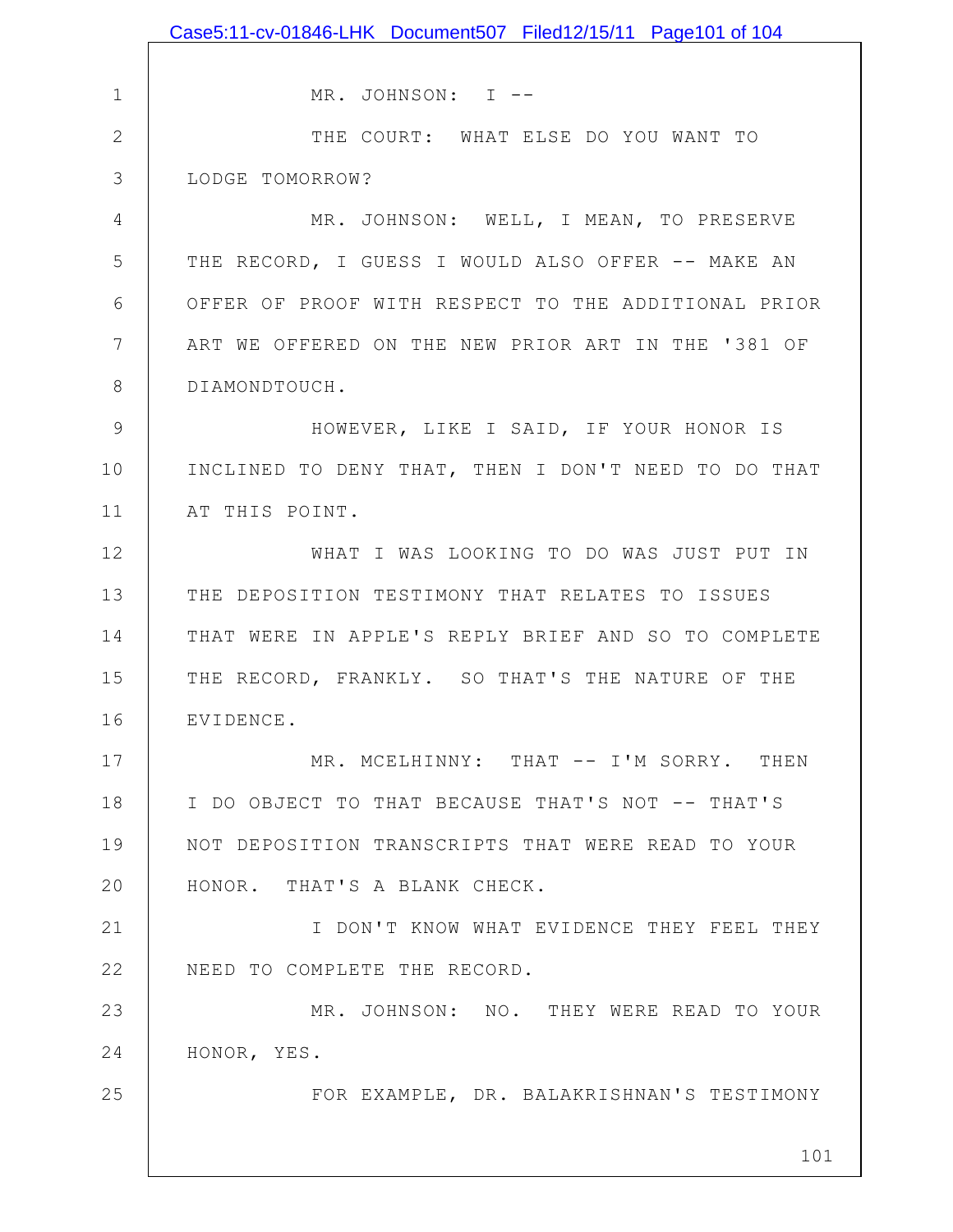|              | Case5:11-cv-01846-LHK Document507 Filed12/15/11 Page102 of 104 |
|--------------|----------------------------------------------------------------|
|              |                                                                |
| $\mathbf 1$  | THAT I REFERRED TO AND READ, THAT WAS NOT PART OF              |
| $\mathbf{2}$ | OUR OPPOSITION PAPERS THAT WE FILED.                           |
| 3            | THERE WAS TESTIMONY FROM DR. WAGNER THAT                       |
| 4            | WAS IN THEIR REPLY BRIEF, WHICH WE WOULD --                    |
| 5            | PROFESSOR SULLIVAN REFERRED TO.                                |
| 6            | SO IT'S JUST LODGING THAT WITHOUT ANY                          |
| 7            | BRIEF. WE DON'T NEED A BRIEF.                                  |
| 8            | THE COURT: ALL RIGHT. THIS IS WHAT I                           |
| 9            | WANT YOU TO DO. I WANT LEAD TRIAL COUNSEL TO MEET              |
| 10           | AND CONFER IN PERSON TOMORROW AND SHOW EACH OTHER              |
| 11           | WHATEVER ELSE YOU ARE GOING TO FILE. IT NEEDS TO               |
| 12           | BE EXTREMELY LIMITED.                                          |
| 13           | AND IF YOU CAN COME TO AN AGREEMENT, THEN                      |
| 14           | FILE IT BY THE END OF THE DAY TOMORROW.                        |
| 15           | IF YOU CANNOT COME TO AN AGREEMENT, THEN                       |
| 16           | BY MONDAY I WANT YOU TO LODGE WHATEVER ELSE YOU                |
| 17           | WANT TO FILE WITH THE COURT WITH SOME EXPLANATION              |
| 18           | AS TO WHY YOU WANT IT, WHY IT WASN'T PREVIOUSLY                |
| 19           | PROVIDED, I WANT TO KNOW THAT IT WAS JUST RECENTLY             |
| 20           | PRODUCED OR RECENTLY TAKEN AS A DEPOSITION.                    |
| 21           | AND THEN WITH THE PRELIMINARY INJUNCTION                       |
| 22           | ORDER, I'LL JUST RULE ON THOSE OBJECTIONS.                     |
| 23           | MR. MCELHINNY: THANK YOU, YOUR HONOR.                          |
| 24           | MR. JOHNSON: THANK YOU, YOUR HONOR.                            |
| 25           | THE COURT: OKAY? BUT EACH OF THESE                             |
|              |                                                                |
|              | 102                                                            |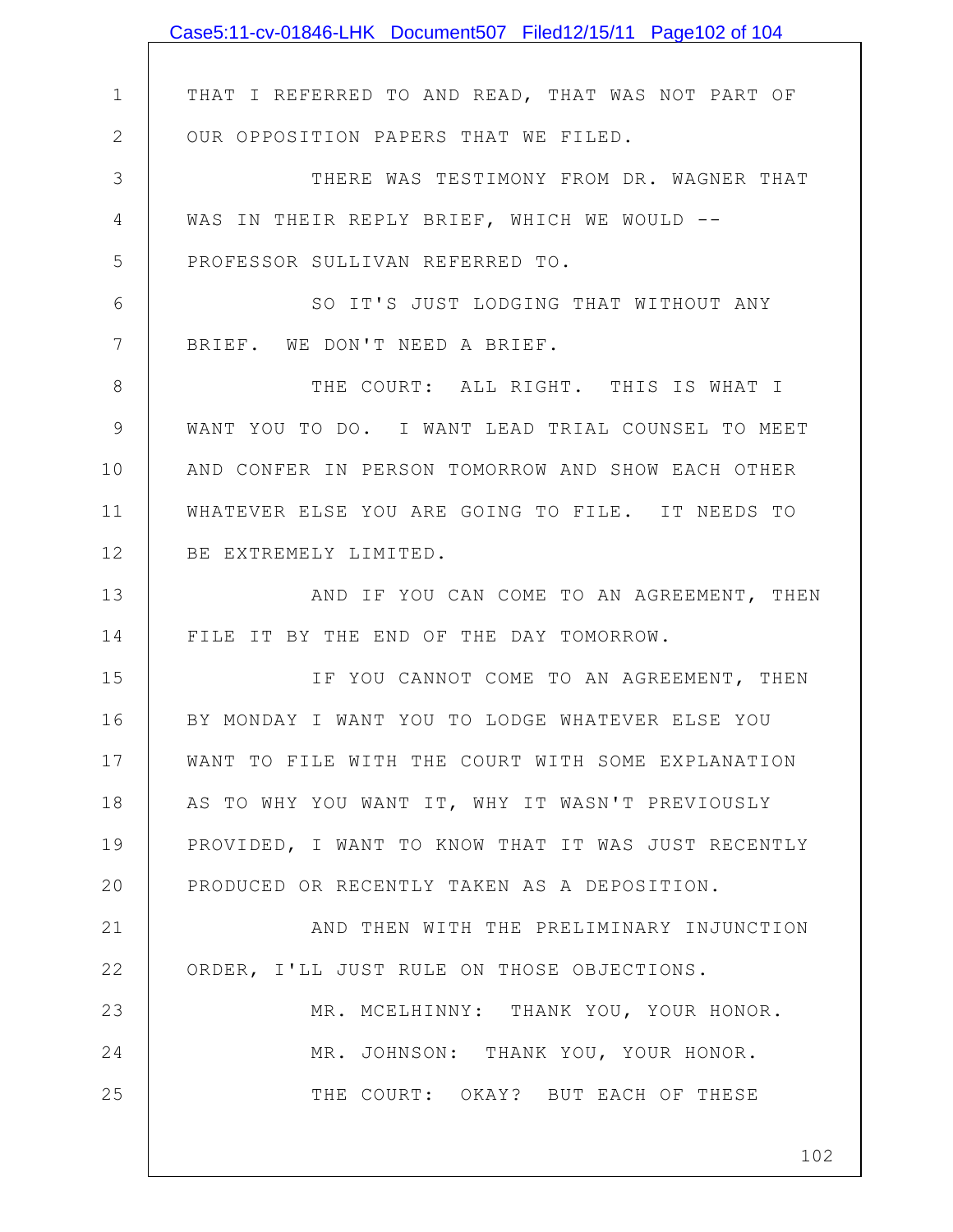|                | Case5:11-cv-01846-LHK Document507 Filed12/15/11 Page103 of 104 |
|----------------|----------------------------------------------------------------|
|                |                                                                |
| $\mathbf 1$    | MEMOS, EACH SIDE WILL ONLY GET ONE TO EITHER OBJECT            |
| $\sqrt{2}$     | TO THE OTHER SIDE AND TO ADVOCATE FOR ANY                      |
| 3              | ADDITIONAL YOU WANT IS TWO PAGES MAXIMUM. OKAY?                |
| 4              | MS. SULLIVAN: UNDERSTOOD. THANK YOU.                           |
| 5              | MR. MCELHINNY: THANK YOU, YOUR HONOR.                          |
| $\epsilon$     | THE COURT: ALL RIGHT. AND THAT'LL BE                           |
| $\overline{7}$ | FILED ON MONDAY.                                               |
| 8              | ALL RIGHT. THANK YOU.                                          |
| $\mathcal{G}$  | MR. MCELHINNY: THANK YOU, YOUR HONOR.                          |
| 10             | MS. SULLIVAN: THANK YOU, YOUR HONOR.                           |
| 11             | (WHEREUPON, THE PROCEEDINGS IN THIS                            |
| 12             | MATTER WERE CONCLUDED.)                                        |
| 13             |                                                                |
| 14             |                                                                |
| 15             |                                                                |
| 16             |                                                                |
| $17$           |                                                                |
| 18             |                                                                |
| 19             |                                                                |
| 20             |                                                                |
| 21             |                                                                |
| 22             |                                                                |
| 23             |                                                                |
| 24             |                                                                |
| 25             |                                                                |
|                |                                                                |
|                | 103                                                            |

 $\mathbf l$